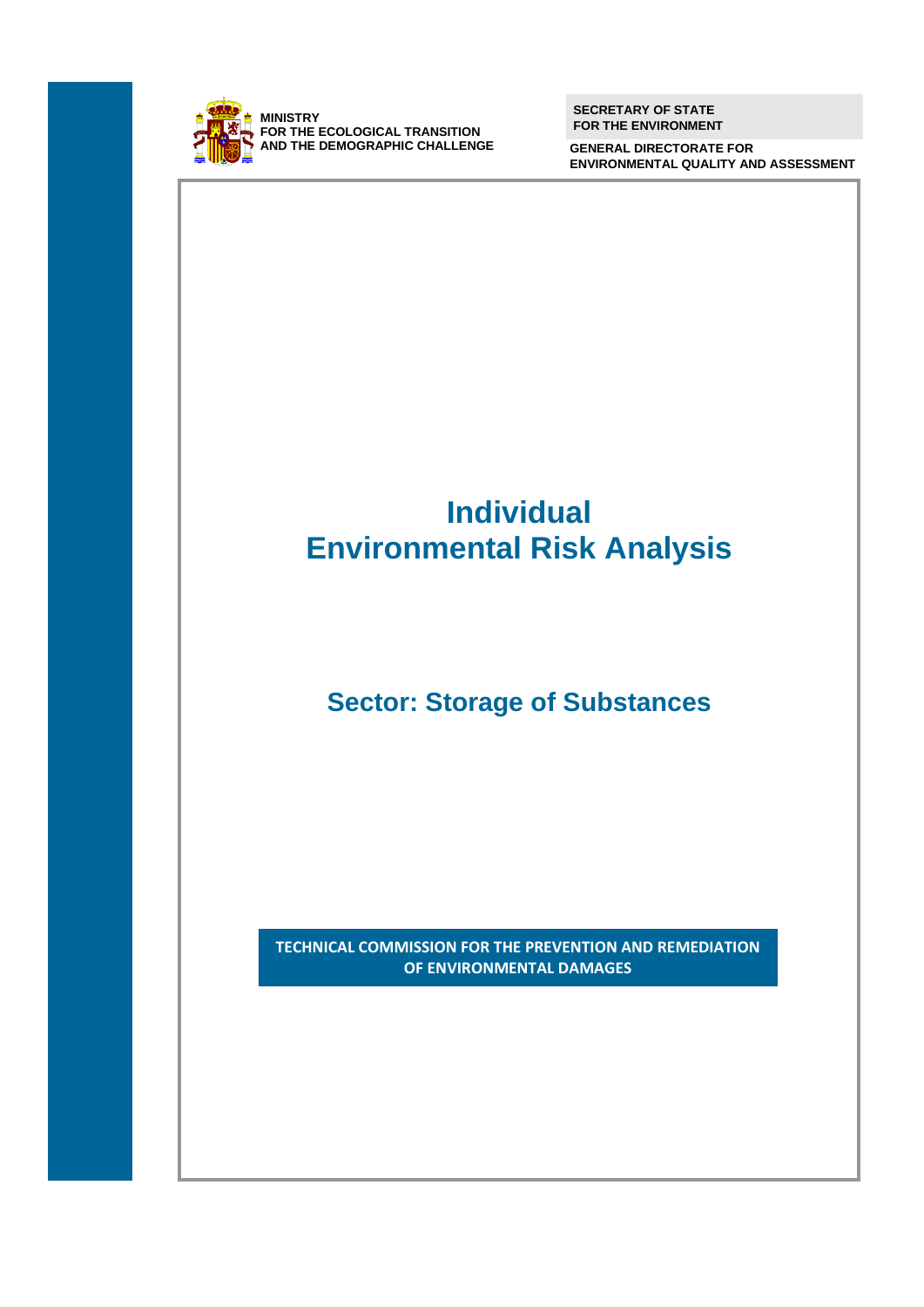Individual Environmental Risk Analysis

*This document is a summary in English of the original version of the document published on the section on Environmental Liability of the website of the Ministry for the Ecological Transition and the Demographic Challenge.*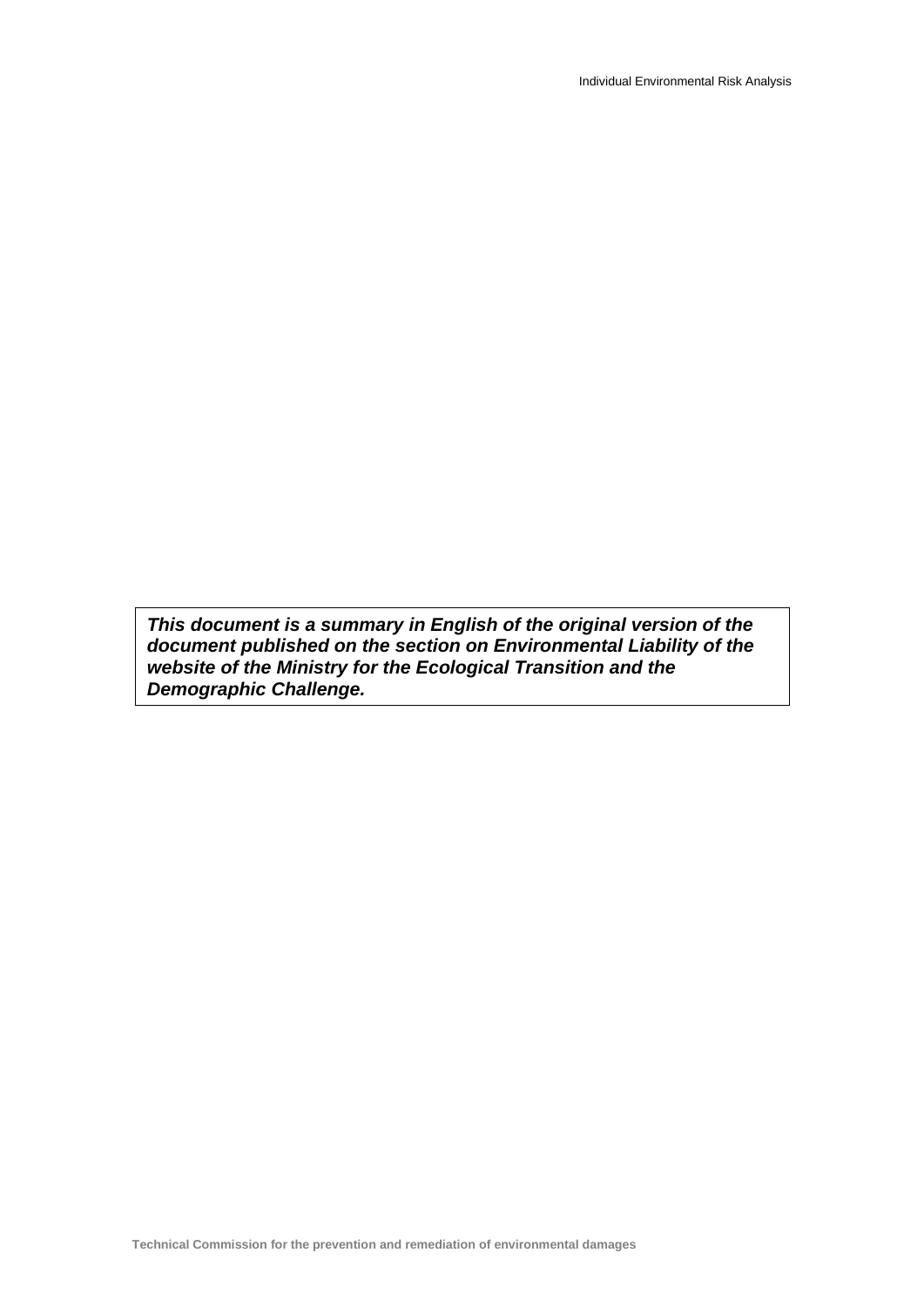# **INDEX**

| L.<br>Ш. |                                                                                                                                                                                                                                                 |  |
|----------|-------------------------------------------------------------------------------------------------------------------------------------------------------------------------------------------------------------------------------------------------|--|
|          |                                                                                                                                                                                                                                                 |  |
|          |                                                                                                                                                                                                                                                 |  |
|          |                                                                                                                                                                                                                                                 |  |
|          |                                                                                                                                                                                                                                                 |  |
|          |                                                                                                                                                                                                                                                 |  |
|          |                                                                                                                                                                                                                                                 |  |
|          |                                                                                                                                                                                                                                                 |  |
|          |                                                                                                                                                                                                                                                 |  |
|          |                                                                                                                                                                                                                                                 |  |
|          |                                                                                                                                                                                                                                                 |  |
| III.     | METHODOLOGY FOLLOWED FOR THE ENVIRONMENTAL RISK ANALYSIS 9                                                                                                                                                                                      |  |
|          |                                                                                                                                                                                                                                                 |  |
|          |                                                                                                                                                                                                                                                 |  |
|          |                                                                                                                                                                                                                                                 |  |
|          |                                                                                                                                                                                                                                                 |  |
|          | III.6 Quantification and monetisation of the reference scenario  10                                                                                                                                                                             |  |
|          |                                                                                                                                                                                                                                                 |  |
|          | IV. IDENTIFICATION OF INITIATING EVENTS AND ACCIDENT SCENARIOS 11                                                                                                                                                                               |  |
|          |                                                                                                                                                                                                                                                 |  |
|          |                                                                                                                                                                                                                                                 |  |
|          |                                                                                                                                                                                                                                                 |  |
|          |                                                                                                                                                                                                                                                 |  |
|          |                                                                                                                                                                                                                                                 |  |
|          |                                                                                                                                                                                                                                                 |  |
|          |                                                                                                                                                                                                                                                 |  |
|          |                                                                                                                                                                                                                                                 |  |
|          |                                                                                                                                                                                                                                                 |  |
|          |                                                                                                                                                                                                                                                 |  |
|          | IV.6.3. Estimation of the volume retained by manual containment systems 28<br>IV.6.4. Estimation of the volume retained by automatic containment systems28<br>IV.6.5. Estimate of the volume retained by the containment in the water and spill |  |
|          |                                                                                                                                                                                                                                                 |  |
|          |                                                                                                                                                                                                                                                 |  |
|          |                                                                                                                                                                                                                                                 |  |
|          |                                                                                                                                                                                                                                                 |  |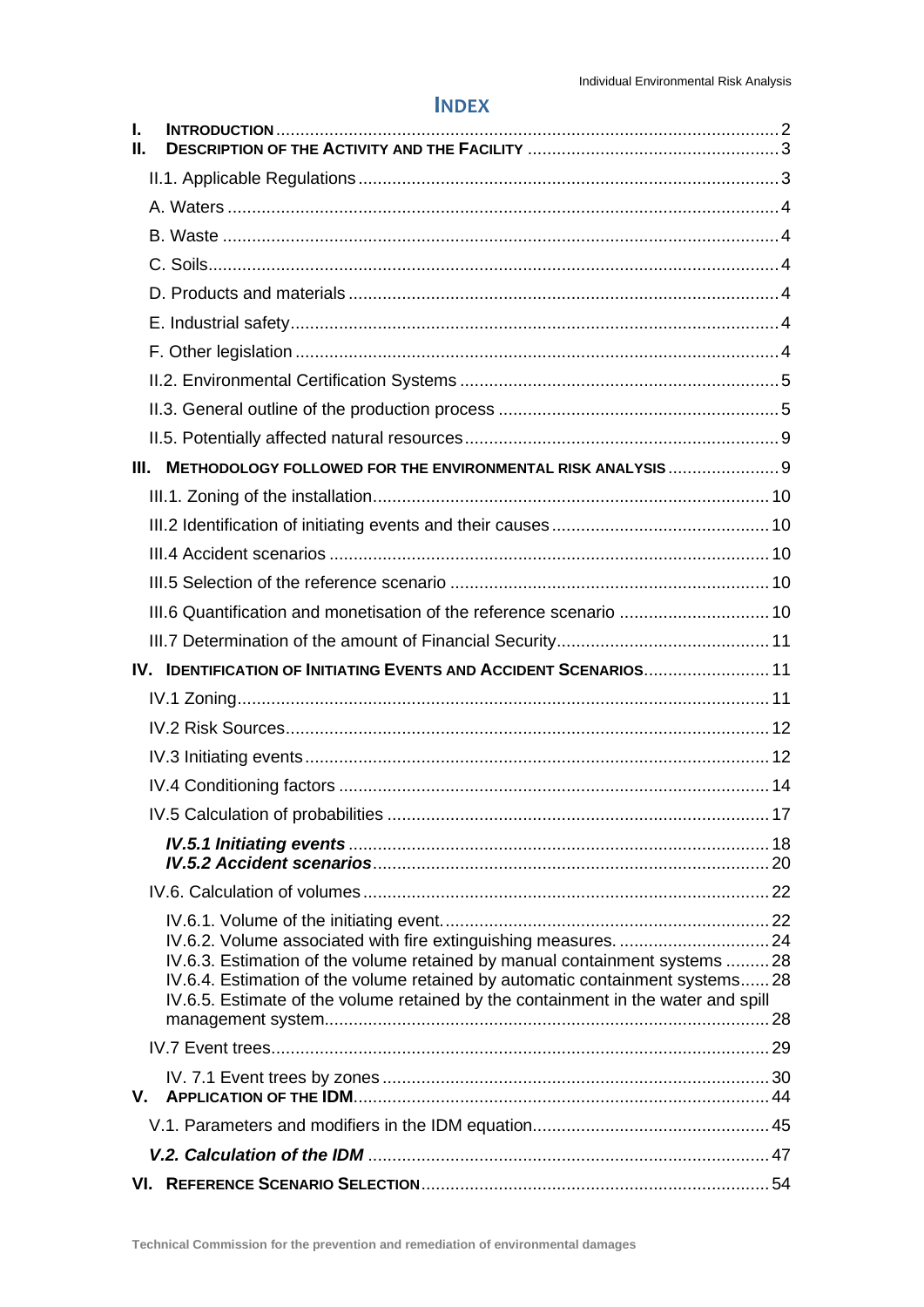| Individual Environmental Risk Analysis |  |
|----------------------------------------|--|
|                                        |  |
|                                        |  |
|                                        |  |
|                                        |  |
|                                        |  |
|                                        |  |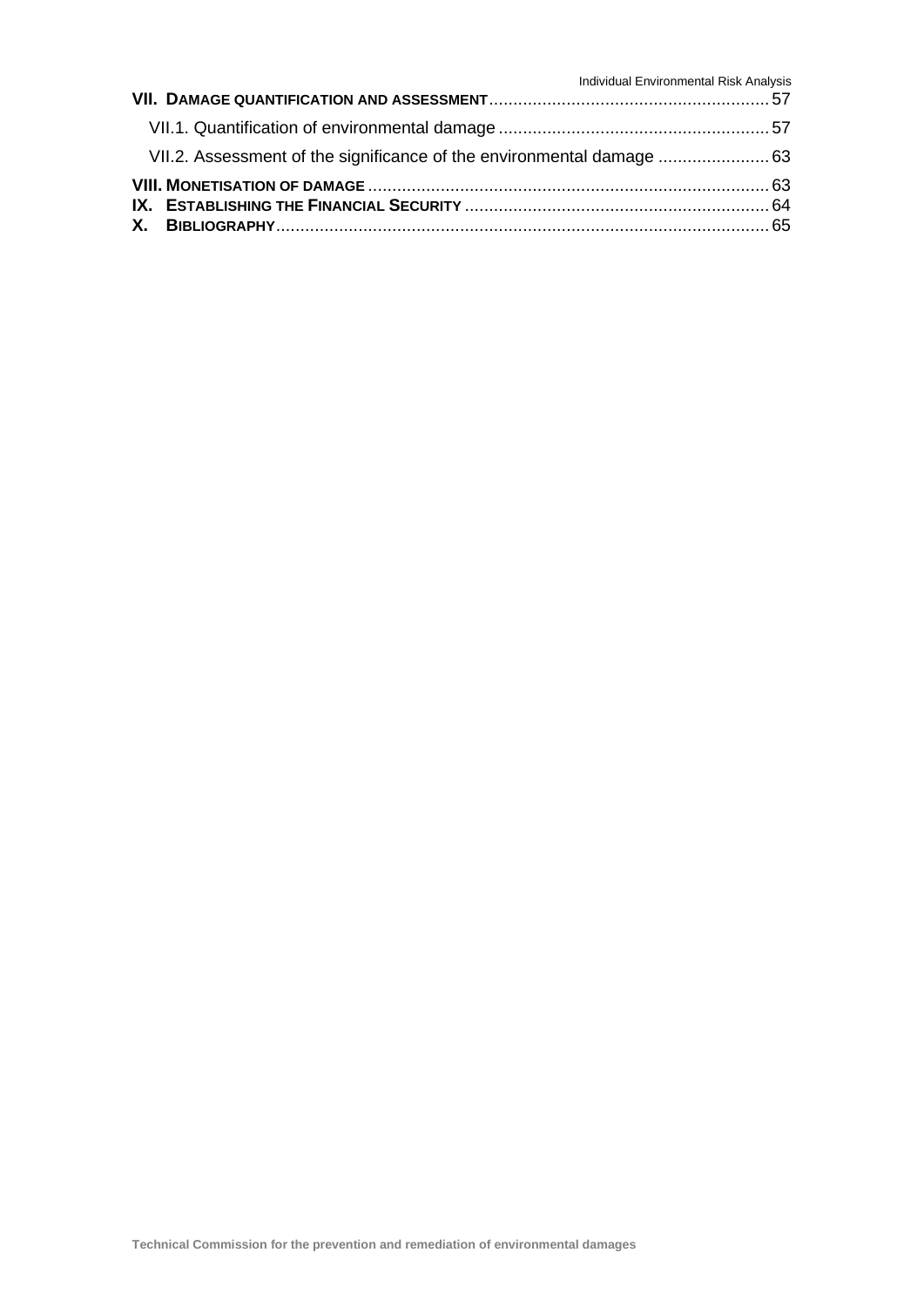Individual Environmental Risk Analysis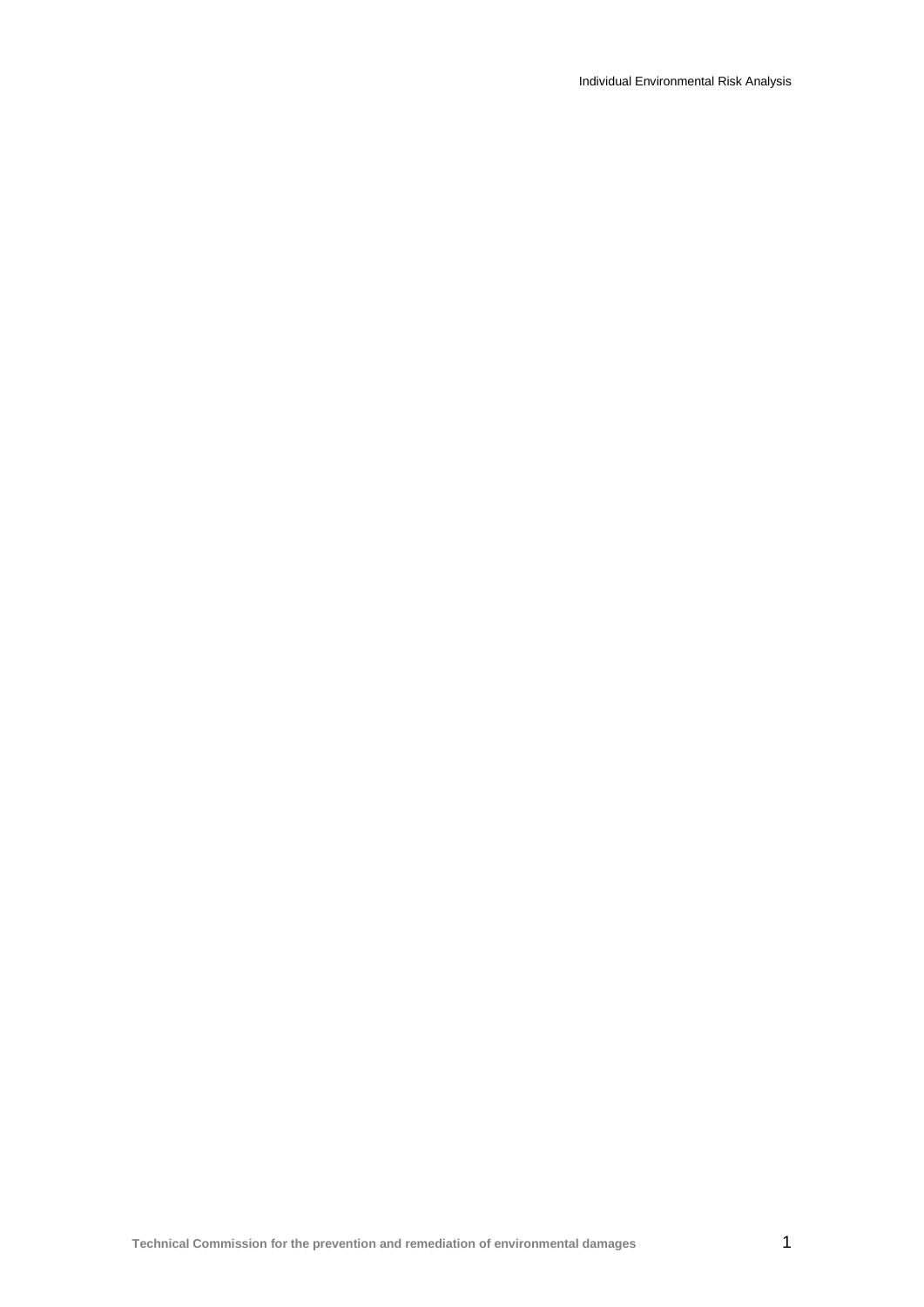# **I. INTRODUCTION**

The purpose of this study is to carry out an Environmental Risk Analysis aimed at a particular operator in the logistics sector, in order to illustrate how to carry out a specific environmental risk analysis in the event that the sector does not have a sector-specific tool for this purpose - that is to say, when at a sectoral level neither a Rate Table nor a Model Environmental Risk Report (MIRAT) nor a Methodological Guide has been drawn up.

The Ministry of Agriculture, Food and Environment, now Ministry for the Ecological Transition and the Demographic Challenge (MITERD), in collaboration with the Spanish Confederation of Business Organizations (CEOE) were responsible for choosing this facility.

According to *Royal Decree 475/2007, of 13 April, which approves the National Classification of Economic Activities 2009 (CNAE, 2009)*, the facility belongs to the sector included in division 52, section H (Storage and activities related to transport) in CNAE class 5210 -warehousing and storage-.

This Individual Environmental Risk Analysis contemplates the activities carried out at the facility during the operation and exploitation phase, excluding the risks associated with the design and construction of the installations.

It is also worth mentioning that transport has been excluded from the study as this is an independent activity which is assumed to be subcontracted to third parties.

The activity carried out by the facility under study consists of the long-term storage of third-party substances.

The installation remains in operation 365 days/year for 24 hours/day with no shut down for maintenance.

The facility is located in a coastal area, which allows goods to be loaded and unloaded by ship from the quay. Given the location of the plant, in the event of an accident the resource most likely to be affected will be seawater; however, this will be the subject to a more detailed analysis in the following sections.

*As this case study is intended to illustrate the methodology, the substances are referred to as Substance A, Substance B, etc. In addition, a small number of substances and areas have been selected in order not to overcomplicate the example.* 

*The data (e.g. volume of storage or extinguishing water) and the characteristics of the*  environment in the area in which the facility is located (conditioning the resources potentially *affected) and of the substances involved in the accident scenarios have also been selected for illustrative purposes.* 

**Table 1.** Clarification on the data used for the realisation of this case study. Source: Own elaboration.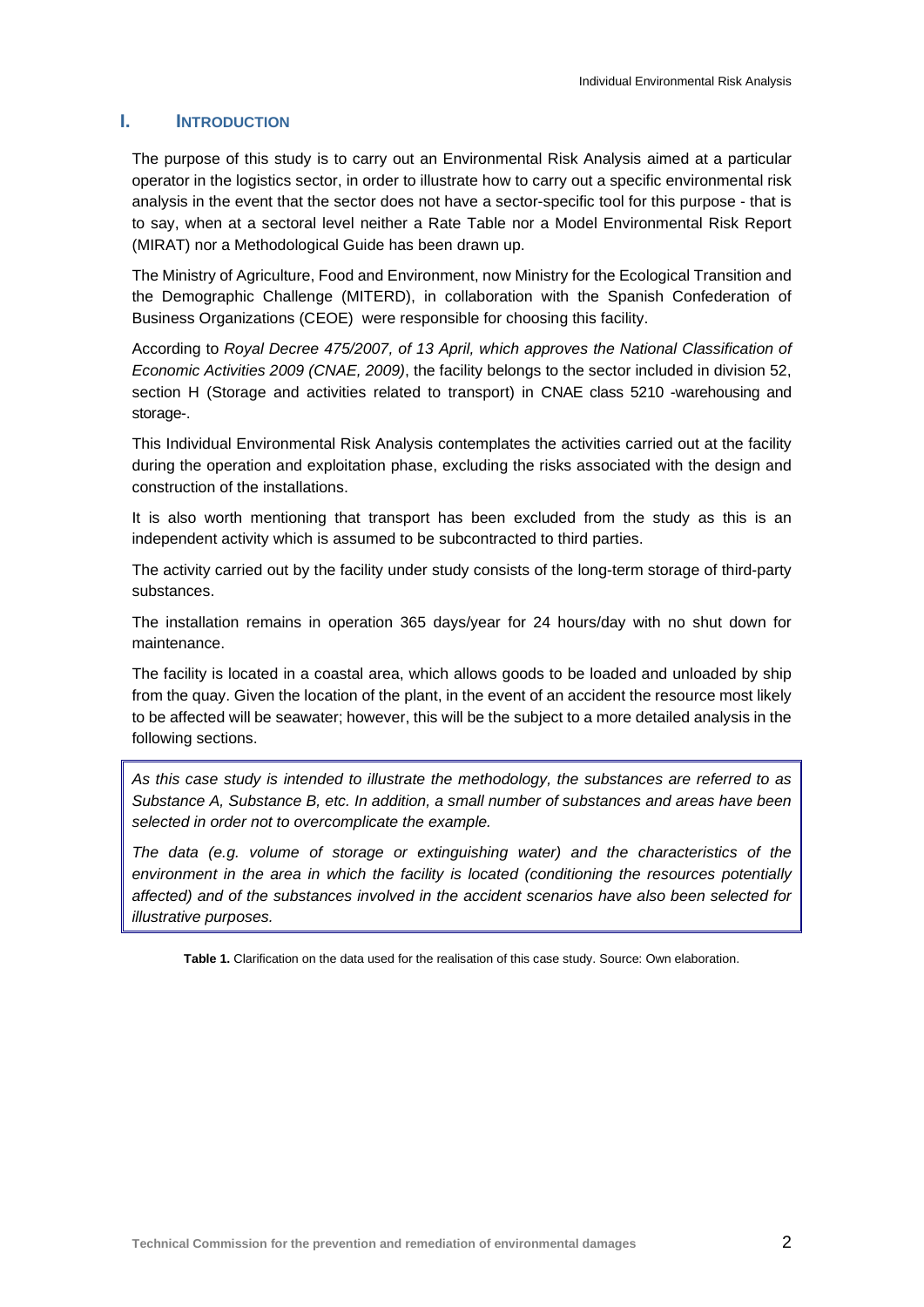# **II. DESCRIPTION OF THE ACTIVITY AND THE FACILITY**

## *II.1. Applicable Regulations*

## *II.1.1 Environmental Liability Law*

Firstly, with regard to the Environmental Liability normative, the following regulations are applicable:

- Environmental Liability Act, Law 26/2007, of 23 October.
- Royal Decree 2090/2008, of 22 December, approving the Regulation of partial development of Law 26/2007, of 23 October, on Environmental Liability.
- Law 11/2014, of 3 July, amending the Environmental Liability Act, Law 26/2007, of 23 October.
- Royal Decree 183/2015, amending the Regulation of Partial Development of Environmental Liability Act, Law 26/2007, of 23 October, approved by Royal Decree 2090/2008, of 22 December.
- UNE 150008 Standard on Environmental Risk Analysis and Assessment.

In particular, the facility under study is subject to Law 26/2007, of 23 October, on Environmental Liability, under the first section of Annex III:

*"*The operation of facilities subject to authorisation in accordance with *Law 16/2002, of 1 July, on Integrated Pollution Prevention and Control (*IPPC Law*)*.

It also includes any other activities and establishments subject to the scope of application of *Royal Decree 840/2015, of 21 de September, which approves measures to control the risks inherent to serious accidents involving hazardous substances*".

It has been assumed that the facility under study acts as an intermediate storage site for substances for certain companies. Given the nature of these substances, they would be classified as hazardous substances in accordance with RD 8*40/2015*.

Due to the fact that it is subject to the SEVESO standards, this facility is undoubtedly already included in Annex III of Law 26/2007, of 23 October; however, it should be pointed out that its activity would be covered also by the following sections:

- Point 5 of Annex III "*All discharges into inland waters and territorial sea subject to prior authorisation in accordance with the provisions of Law 22/1988, of 28 July, on Coasts and applicable regional legislation*" -as a consequence of the discharge of treated wastewater resulting from the process into the sea.
- Section 8 of Annex III refers to the manufacture, use, storage, processing, bottling and release into the environment, and the *on-site* transport of dangerous substances and preparations. Substances and preparations with explosive, oxidising, flammable, corrosive, environmentally hazardous, etc. properties are considered dangerous.

Finally, it is worth noting that, in accordance with section 7 of Royal Decree 183/2015, which amends *RD 2090/2008, approving the regulation of partial development of Law 26/2007, on Environmental Liability,* this facility would be subject to the obligation to provide a financial security whenever its risk analysis showed that it might generate environmental damage to a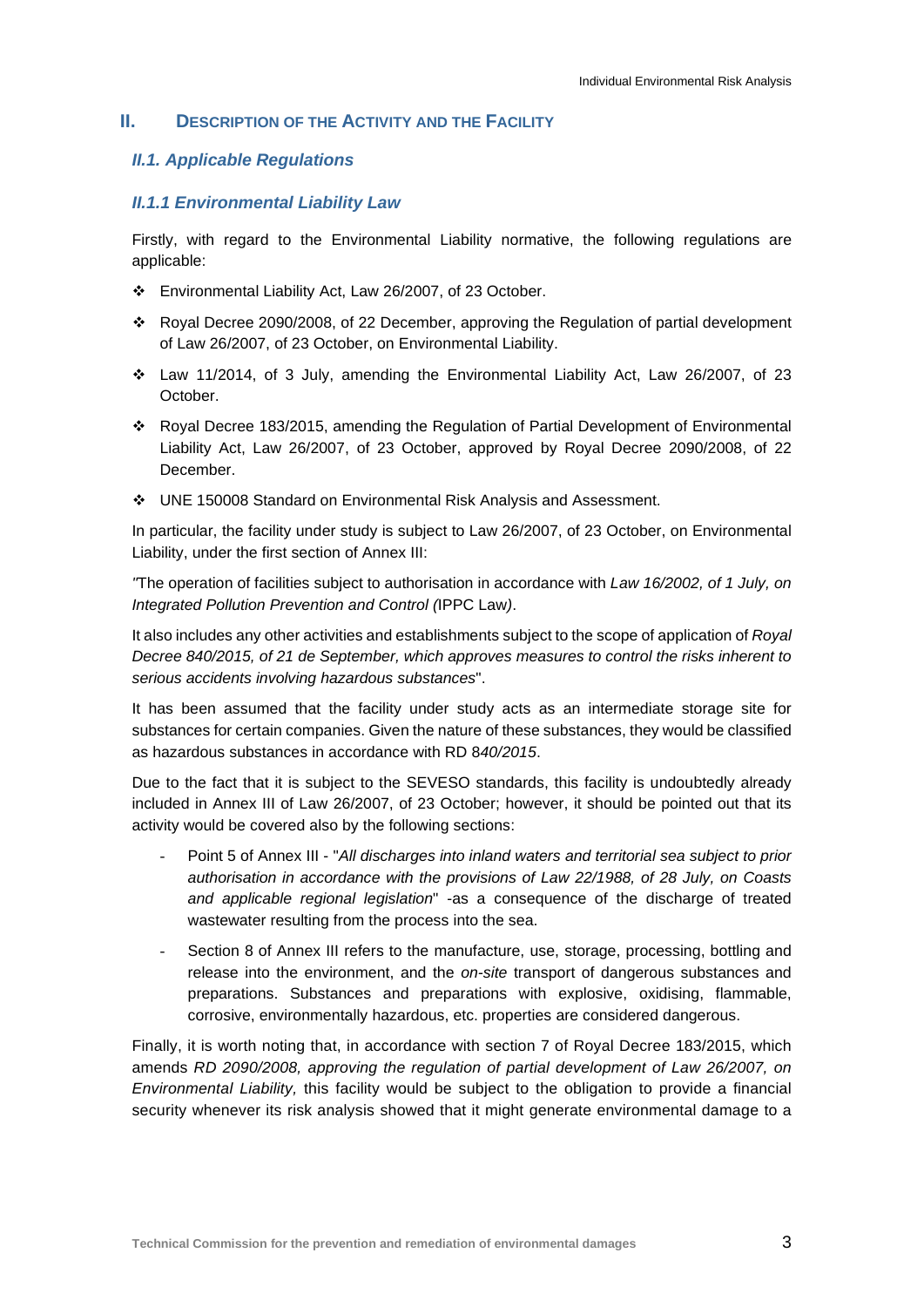value of more than Eur 300,000. This limit rises to Eur 2,000,000 in the event that the facility is permanently attached to an environmental certification system (ISO 14001 or EMAS).

# *II.1.2 Other environmental legislation*

Other environmental legislation that may apply is listed below.

# *A. Waters*

- Royal Legislative Decree 1/2001, of 20 July, approving the revised text of the Water Law.
- Royal Decree 907/2007 of 6 July 2007, approving the Hydrological Planning Regulations.
- Order ARM/2656/2008, of 10 September, approving the Hydrological Planning Instruction. Modified by Order ARM, of 11 May, which modifies Order ARM, of 10 September, approving the Hydrological Planning Instruction.
- $\cdot$  Law 2/2013, of 29 May, on the protection and sustainable use of the coast and amending of Law 22/1988, of 28 July, on Coasts.

# *B. Waste*

- Royal Decree 833/1988 of July 20, 1988, which approves the Regulation for the execution of Law 20/1986, Basic Law on Toxic and Hazardous Waste.
- Law 22/2011, of 28 July, on waste and contaminated soils.

# *C. Soils*

 Royal Decree 9/2005, of 14 January, which establishes the list of potentially soil-polluting activities and the criteria and standards for the declaration of contaminated soils.

## *D. Products and materials*

 Royal Decree 379/2001, of 6 April, approving the Regulation on the storage of chemical products and its complementary technical instructions MIE-APQ-1, MIE-APQ-2, MIE-APQ-3, MIE-APQ-4, MIE-APQ-5, MIE-APQ-6 and MIE-APQ-7.

## *E. Industrial safety*

- Royal Decree 400/1996, of 1 March 1996, which lays down the provisions for the application of European Parliament and Council Directive 94/9/EC on equipment and protective systems intended for use in potentially explosive atmospheres.
- Royal Decree 1196/2003, of 19 September, approving the Basic Civil Protection Directive for the control and planning against the risk of serious accidents involving hazardous substances.
- Royal Decree 2267/2004, of 3 December, approving the fire safety regulations in industrial establishments.
- Royal Decree 393/2007, of 23 March, approving la Basic Self-Protection Regulation for centres, establishments and facilities involved in activities that may give rise to emergency situations.

## *F. Other legislation*

 Royal Decree 1254/1999 of 16 July 1999, approving measures to control the risks inherent to serious accidents involving hazardous substances.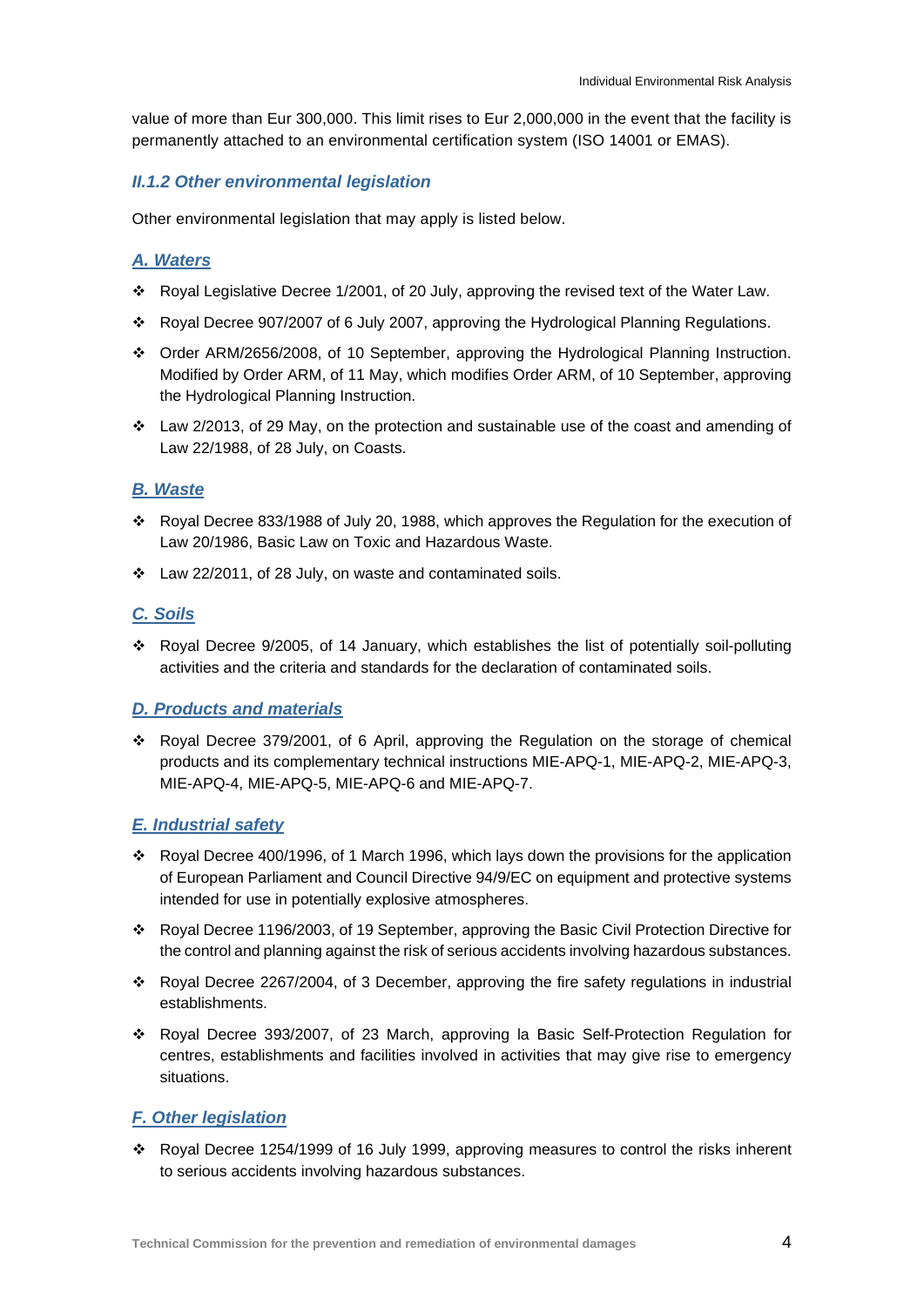# *II.2. Environmental Certification Systems*

Although environmental certification systems are not compulsory, they have been introduced here since, according to Article 28 of Law 26/2007, of 23 October, on Environmental Liability, for those operators that are adhered to the environmental management system UNE-EN ISO 14001 in force or to the Community Eco-Management and Audit Scheme (EMAS), the limit value above which they will be obliged to provide a financial security, increases from EUR 300,000 to EUR 2,000,000.

The facility under study is adhered to both environmental certification systems. Therefore, it will only be obliged to provide a financial security for environmental liability in the event that the value of the damage exceeds EUR 2,000,000.

## *II.3. General outline of the production process*

The activity carried out by the facility is the intermediate storage of chemical substances for third parties. In other words, the plant does not carry out any process or treatment of the substances it receives. It only limits itself to storing them in optimum conditions (so that the substances do not lose their properties and so that there can be no leaks that could lead to environmental damage). These storages are generally long-term, as a reserve for the client companies.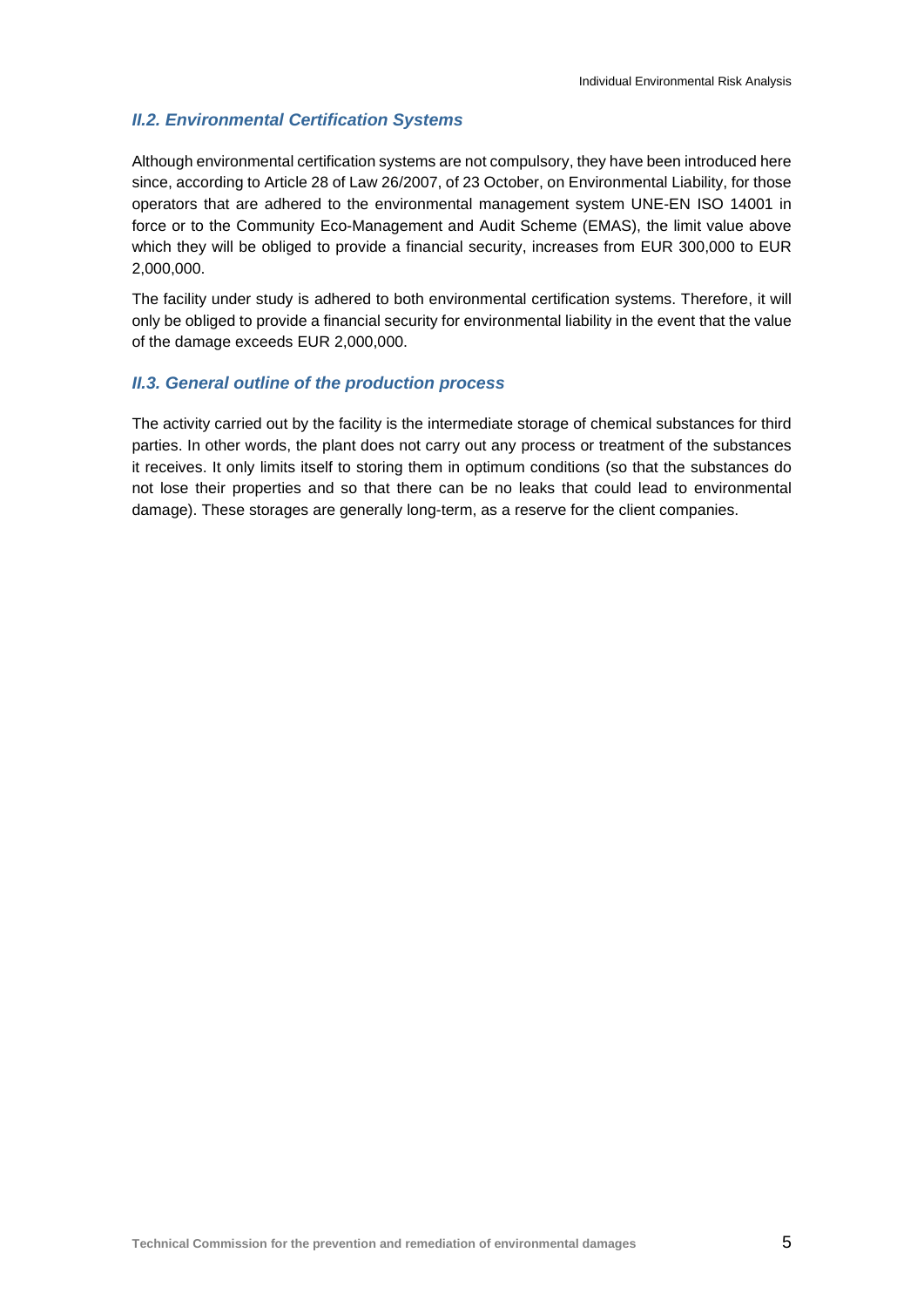# *II.3.1 Main equipment*

# *A. Tank loading dock*

The plant has a loading/unloading system for tank trucks, equipped with two loading islands, each one with a weighing system. This system controls the filling of the tanks and stops the filling when the tanks reach the pre-determined quantity. The filling flow rate is approximately 30 m3/h.

This tank loading bay is used for both the arrival at the plant of substances to be stored and their departure when required by a customer.

The loading bay is equipped with fire and spill detectors, emergency push buttons and a fire protection system.

# *B. Ship loading dock*

In addition, as the facility is located in a port area, it is able to receive substances for storage by ship and send them to the destination customers by the same route. The filling flow rate is approximately 300 m3/h.

As in the previous case, the ship loading/unloading area is equipped with fire and spillage detectors, emergency buttons and a fire protection system.

# *II.3.2 Auxiliary systems*

# *A. Water System*

The plant receives water from the public supply network. The circuit is divided into two branches, one for drinking water in the plant (distribution in buildings, safety showers, eyewashes and other uses of drinking water) and the other for service water, which is mainly used for the fire-fighting water circuit. There is a freshwater storage tank for the fire-fighting system with a capacity of 150 m3.

## *B. Electrical system*

The electrical system of the plant includes both the substation for the electrical connection to the terminal and the electrical substation with cabinets, equipment and wiring, necessary to supply electrical power to the terminal receivers and two transformers.

## *II.4. Prevention and avoidance measures*

This section briefly mentions prevention, containment and extinguishing measures. These measures, in the event of an accident, could prevent or mitigate a possible damage to the receiving environment.

The following table shows the main existing measures in the different areas of the installation as well as those measures that are global (common to the whole plant).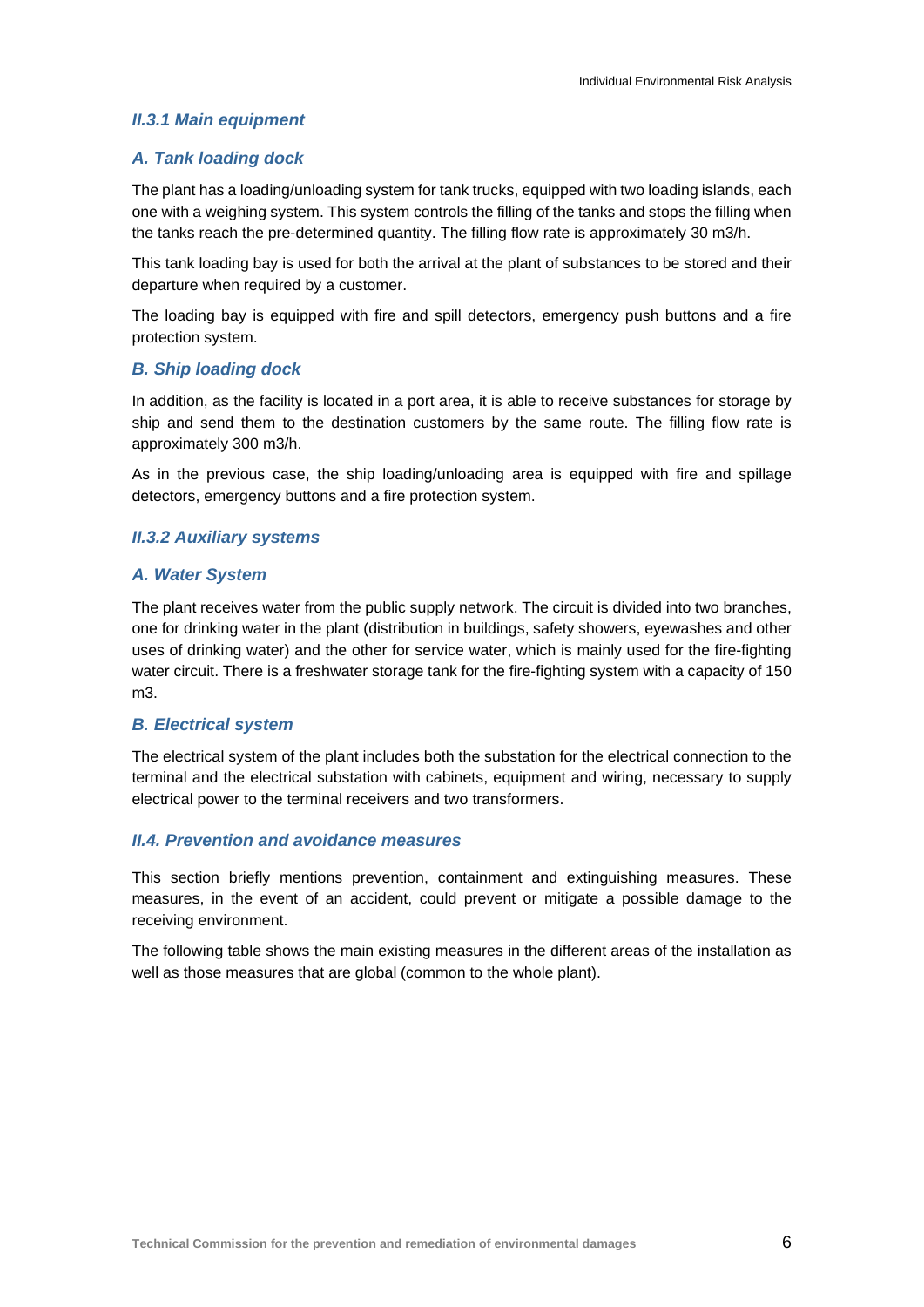| PREVENTION AND AVOIDANCE MEASURES BY ACTIVITY |                                                                   |                                                                                                                                                                                                                                |                                                                                                                                                             |                                                       |  |  |  |
|-----------------------------------------------|-------------------------------------------------------------------|--------------------------------------------------------------------------------------------------------------------------------------------------------------------------------------------------------------------------------|-------------------------------------------------------------------------------------------------------------------------------------------------------------|-------------------------------------------------------|--|--|--|
| Zone code                                     | Zone                                                              | <b>Preventive measures</b>                                                                                                                                                                                                     | <b>Containment measures</b>                                                                                                                                 | <b>Extinguishing measures</b>                         |  |  |  |
|                                               | Tank loading<br>dock                                              | - Loading and unloading protocol<br>- Fire detectors                                                                                                                                                                           | - Mobile spill collection system.                                                                                                                           | - Fire extinguishers and dry<br>powder.               |  |  |  |
| $\overline{2}$                                | Ship loading<br>dock                                              | - Loading and unloading protocol<br>- Fire detectors                                                                                                                                                                           | - Mobile spill collection systems.                                                                                                                          | - Fire extinguishers and dry<br>powder.<br>- Flood.   |  |  |  |
| 3                                             | Storage park                                                      | - Protocol for the storage of substances<br>- Level detector and alarm<br>- Fire detection with alarm                                                                                                                          | Buckets.<br>Emergency spill collection kits.                                                                                                                | Fire extinguishers and dry<br>powder.<br>Deluge       |  |  |  |
| 4                                             | Electrical<br>substation<br>(including<br>emergency<br>generator) | - Level detector and alarm<br>- Fire detection with alarm                                                                                                                                                                      | - Waterproofed floor with slope towards a<br>watertight pit in the transformers.<br>Buckets.<br>$\sim$<br>Loading and unloading mouth inside the<br>bucket. | Fire extinguishers and dry<br>powder.                 |  |  |  |
|                                               | Global measurements (common<br>to the whole installation)         | - Automated operations<br>- Option of manual activation of measures<br>and closing of valves.<br>- Emergency telephones and push buttons<br>- Fire and spill detectors<br>- Training<br>- Drills<br>- Other prevention systems | Paving.<br>Tightness tests.<br>- Crack inspection.                                                                                                          | Fire system piping network.<br>Fresh water fire tank. |  |  |  |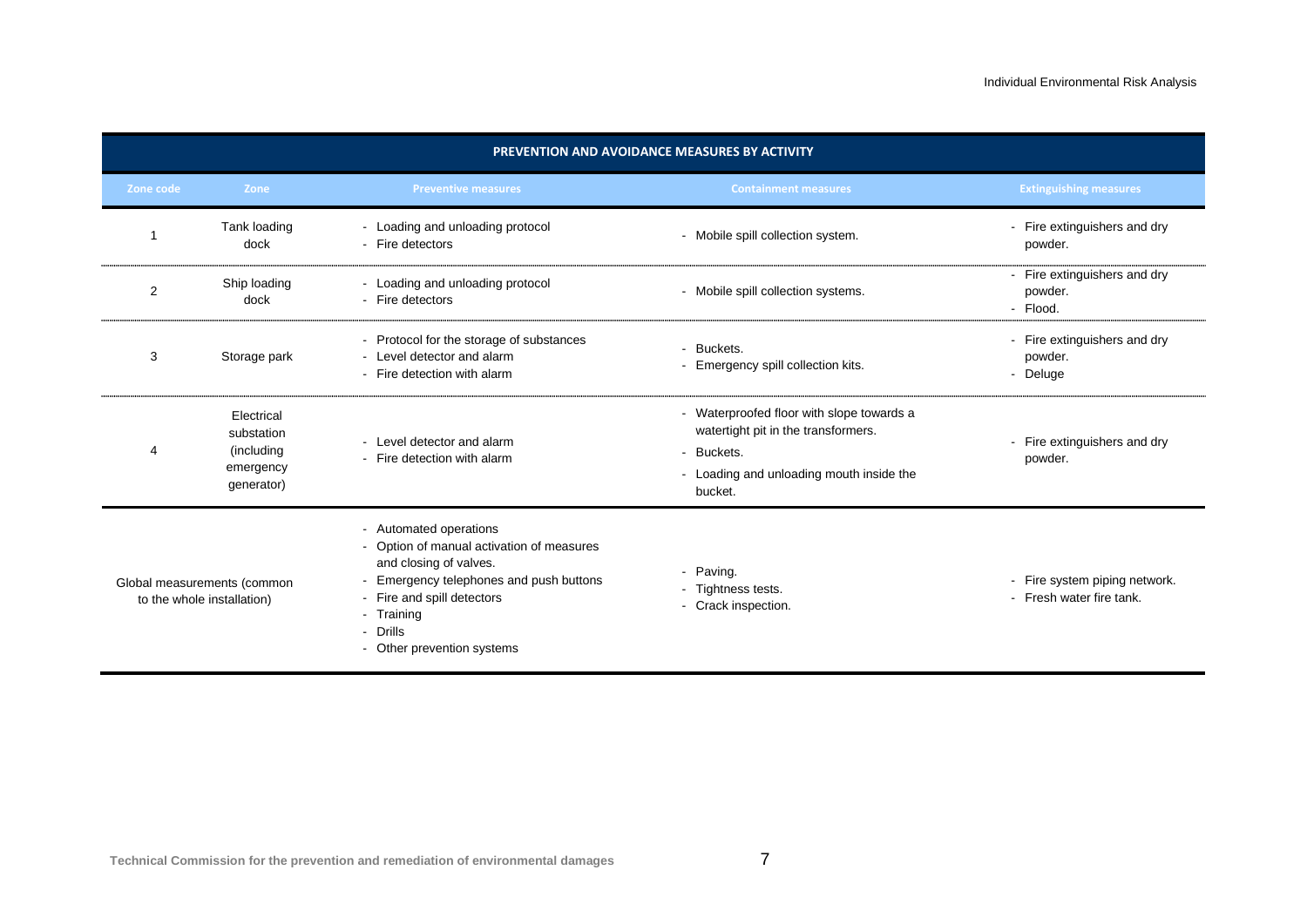The prevention, containment and extinguishing measures implemented by the plant to prevent spills and control fires indicated in the previous table will be developed in greater detail below, indicating in which specific areas they are located:

o Global measures

As a general rule, the different operations carried out in the installation are automated, reducing the possibility of failure. In addition, most of the extinguishing measures can be activated manually, should the automatic activation fail. The valves can be closed manually or automatically. Furthermore, in the event of a leak, the direction of flow can be changed or the leaking section can be isolated.

Emergency telephones and pushbuttons are distributed throughout the facility, in order to ensure that the necessary measures to neutralise or reduce the effects of an initiating event are implemented as soon as possible. In addition, personnel have received training, especially in fire prevention methods, so they are familiar with the protocol for action in the event of an emergency. To supplement this training, emergency exercises are carried out periodically.

The entire plant is paved and the pavement is in good condition. In addition, substances that could contaminate natural resources are contained in APQ-compliant tanks, which are inspected frequently to prevent the appearance of cracks that would be repaired if necessary.

Periodic leak tests are carried out at the plant to confirm the correct condition of the equipment, tanks and pipes.

The facility has fire and spillage detectors in the different areas depending on the intrinsic risk associated with each area as a result of the processes carried out. In addition, fire protection measures include a freshwater storage tank with a capacity of 150 m3 and a network of fire protection pipes distributed throughout the plant.

In the event of an anomaly being detected from the control room, the fire water can also be directly activated from the control room.

There are no shutdowns for maintenance at the installation; The substances are stored according to demand and the plant is dimensioned so that it always remains active.

Finally, it should be noted that electronic equipment is not permitted in the process area and that antistatic gowns and footwear must be worn. This prevents the possible generation of sparks and the consequent risk of explosion/fire.

o Tanker truck loading dock

There is a prevention and action chest in this area to contain and prevent any spills that may occur during the loading/unloading of tanks.

It is also equipped with fire detection systems. In the event of fire, extinction methods include water from the freshwater tank mentioned above (150 m3), dry powder and fire extinguishers.

o Ship loading dock

This area is equipped with fire detectors. In addition, a loading and unloading protocol exists to minimise the possibility of accidents.

Additionally, the area has mobile chests containing material for the containment and cleaning of spills with floating barriers, etc.

Emergency buttons can be used to activate the extinguishing measures in the event that they are not activated automatically.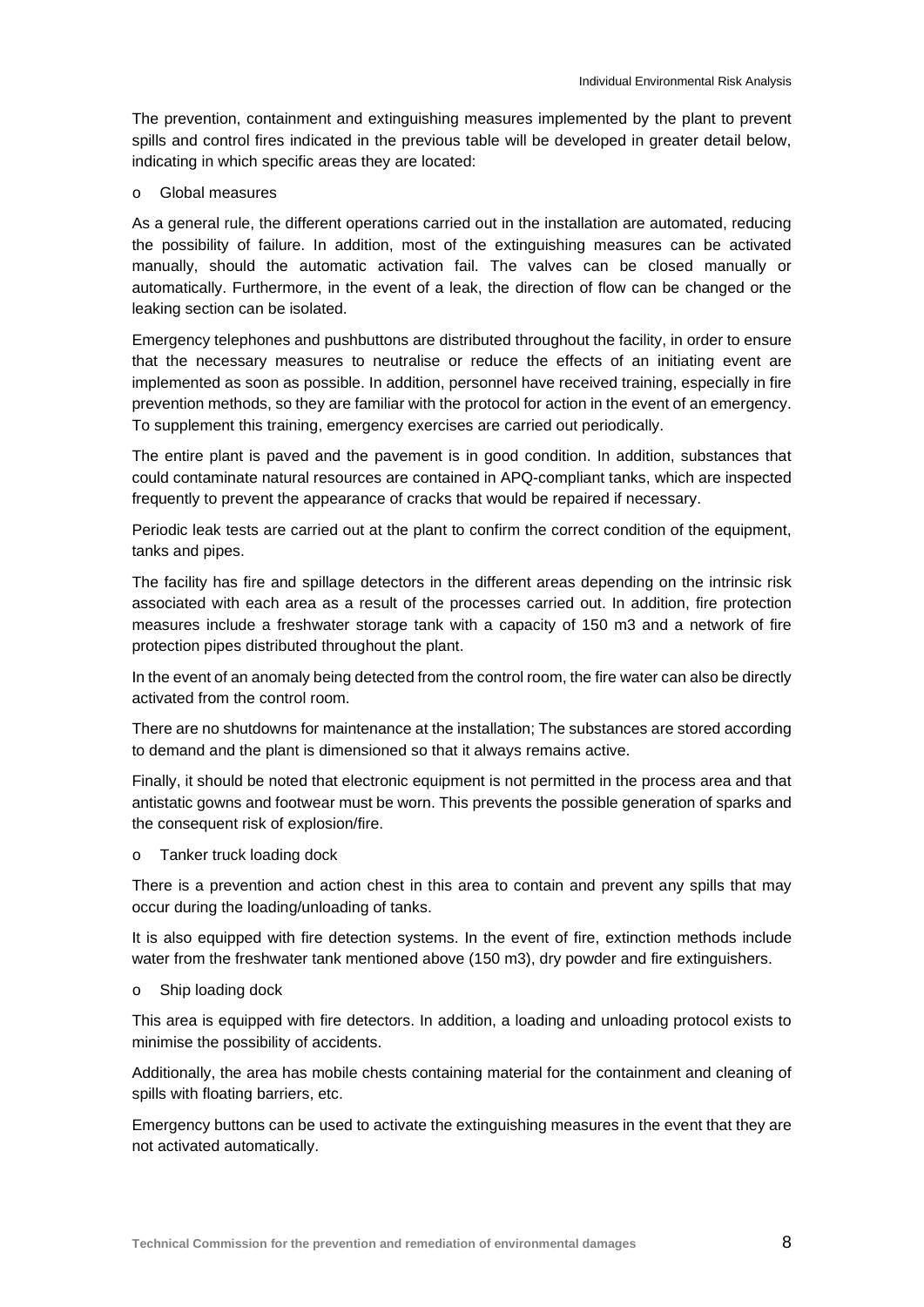In addition, it is equipped with an automatic deluge system, which would be activated in the event of such an initiating event. This deluge is designed with a flow rate of 500 m3/h for 3 hours. Dry powder and fire extinguishers can also be used for extinguishing.

o Storage park

Spill containment and clean-up kits are available.

There is a protocol for the storage of substances in order to avoid incompatibilities between substances and possible chain or synergistic effects in the event of an accident. All tanks are equipped with level detectors with alarms that permit a spill to be identified as fast as possible.

This area is equipped with fire detection systems with an alarm and automatic deluge system, which would be activated in the event of a fire. This deluge is designed with a flow rate of 750 m3/h for 3 hours. Dry powder and fire extinguishers can also be used for extinguishing.

o Electrical substation

This area has a waterproofed floor sloping towards a watertight pit.

The tanks in this area have a level detector, and the control panel also warns if the tanks are overfilled or filled incorrectly. As an additional safety measure, the loading and unloading mouth is inside the tank.

The area has a fire detection system with alarm, and dry powder and fire extinguishers can be used for extinguishing.

## *II.5. Potentially affected natural resources*

In relation to the provisions of Law 26/2007, of 23 October, this report must indicate which natural resources could be affected by possible damage.

In this case, following cross-referencing with geographic information systems (GIS) of the hypothetical location of the facility with the base coverages of natural resources, it is concluded that the natural resources potentially affected would be, as a general rule, seawater (and, where appropriate, the seabed) and marine species.

Possible damage to surface water has been ruled out as it has been confirmed (also by means of GIS) that there are no river courses within a radius of 500 metros. Likewise, possible damage to groundwater bodies has been ruled out, given that the nearest bodies of water are located about two kilometres away and are under soil with a low permeability.

Finally, possible damage to the soil is ruled out as the land is urban.

# **III. METHODOLOGY FOLLOWED FOR THE ENVIRONMENTAL RISK ANALYSIS**

Article 33 of the Regulation for partial development of Law 26/2007 establishes environmental risk analysis as the basic instrument for establishing the amount of the financial security. This introduces each operator's obligation to evaluate their risks in order to estimate the financial security to be provided.

The preparation of this environmental risk analysis must in any case be based on the UNE150008 standard or other equivalent standard. This Individual Risk Analysis has been carried out based on the methodological scheme indicated in the UNE150008:2008 standard.

The following subsections briefly describe the different phases into which this individual risk analysis has been structured, together with the objectives. These phases are developed in detail in sections *IV* to *X.*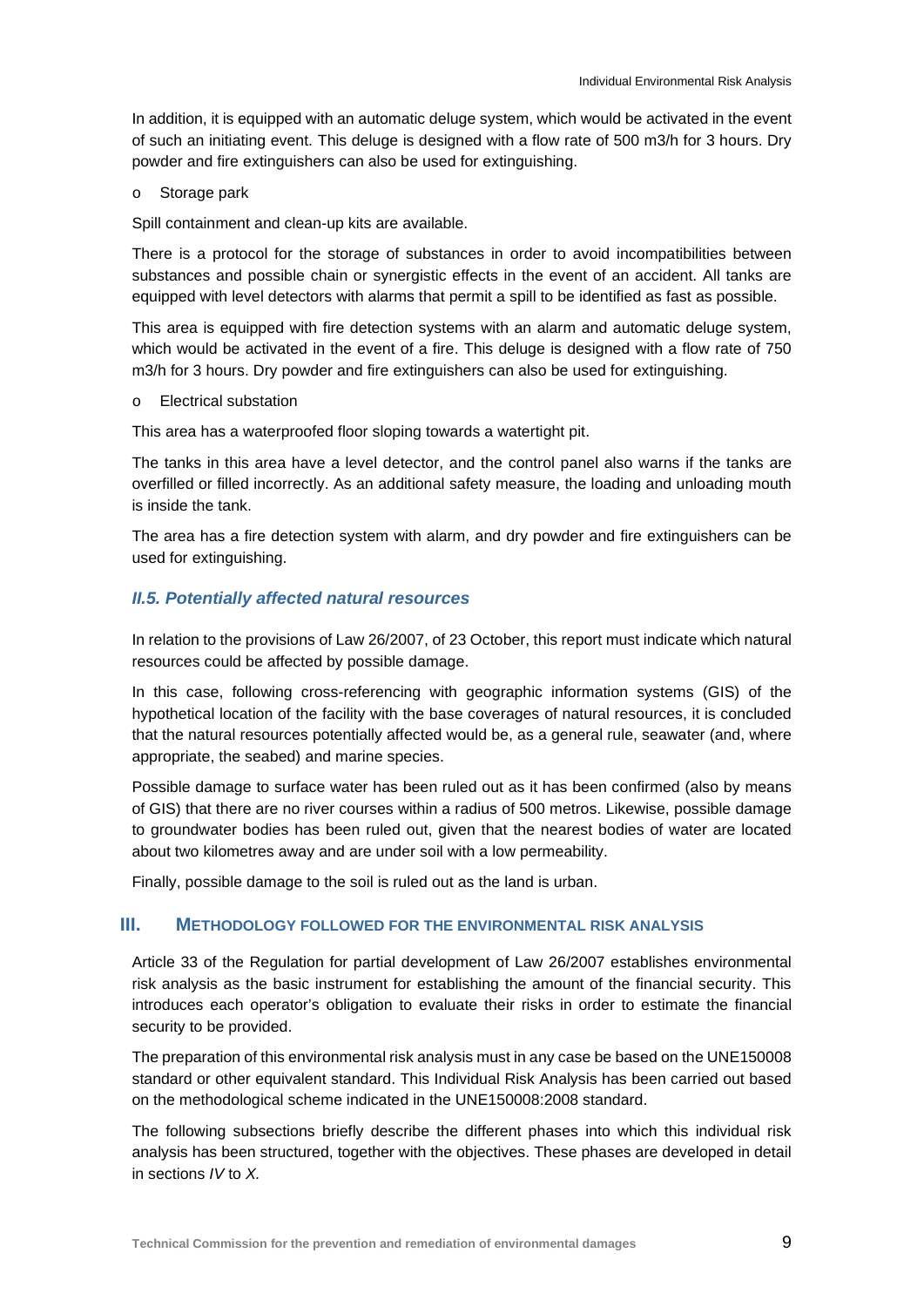# *III.1. Zoning of the installation*

Prior to identifying the initiating events and accident scenarios, it was necessary to carry out a zoning of the facility. Only those areas of the facility that imply a certain degree of risk were considered. Consequently, areas without any relevant hazard were eliminated.

## *III.2 Identification of initiating events and their causes*

Once the zoning of the installation had been completed in order to identify the risks of each of the zones, the sources of danger existing in each zone were identified. Based on the sources of danger, the initiating events were determined.

Initiating events are defined as physical events that can generate an incident or accident depending on their evolution in space and time.

## III.3 Conditioning factors

After determining the initiating events, the conditioning factors were determined. A conditioning factor is understood to be that which, once the initiating event has occurred, and depending on the sequence of events, can act as an element that enhances or mitigates the damage, causing the environmental consequences of the initiating events to be greater or lesser.

The conditioning factors constitute the second part of the event trees, in accordance with the scheme set out in the UNE 150008 standard. They enable the identification of the accident scenarios associated with the activity performed at the facility under study.

## *III.4 Accident scenarios*

Once the necessary parameters have been obtained for the complete construction of the event trees (initiating events and conditioning factors), the accident scenarios are perfectly identified.

For each of the initiating events and conditioning factors that intervene in each of the event trees, their probability of occurrence and associated volume of spillage is identified.

In addition, for each of these scenarios, the natural resources that may be affected are identified for the application of the Environmental Damage Index (IDM).

## *III.5 Selection of the reference scenario*

Once the accident scenarios have been identified, for those with a probability of occurrence and an associated volume other than zero, the IDM is applied to select the reference scenario, in application of the new methodology introduced by Royal Decree 183/2015, which modifies the Regulations for the partial development of Law 26/2007 on Environmental Liability.

# *III.6 Quantification and monetisation of the reference scenario*

Once the reference scenario is selected, the steps for determining the financial security are as follows:

> i) Quantification of the environmental damage generated in the selected scenario.

The environmental damage must be quantified in accordance with the provisions of article 11 and following of the Regulations for the partial development of the law. This operation involves determining the extent, intensity and time scale of the damage.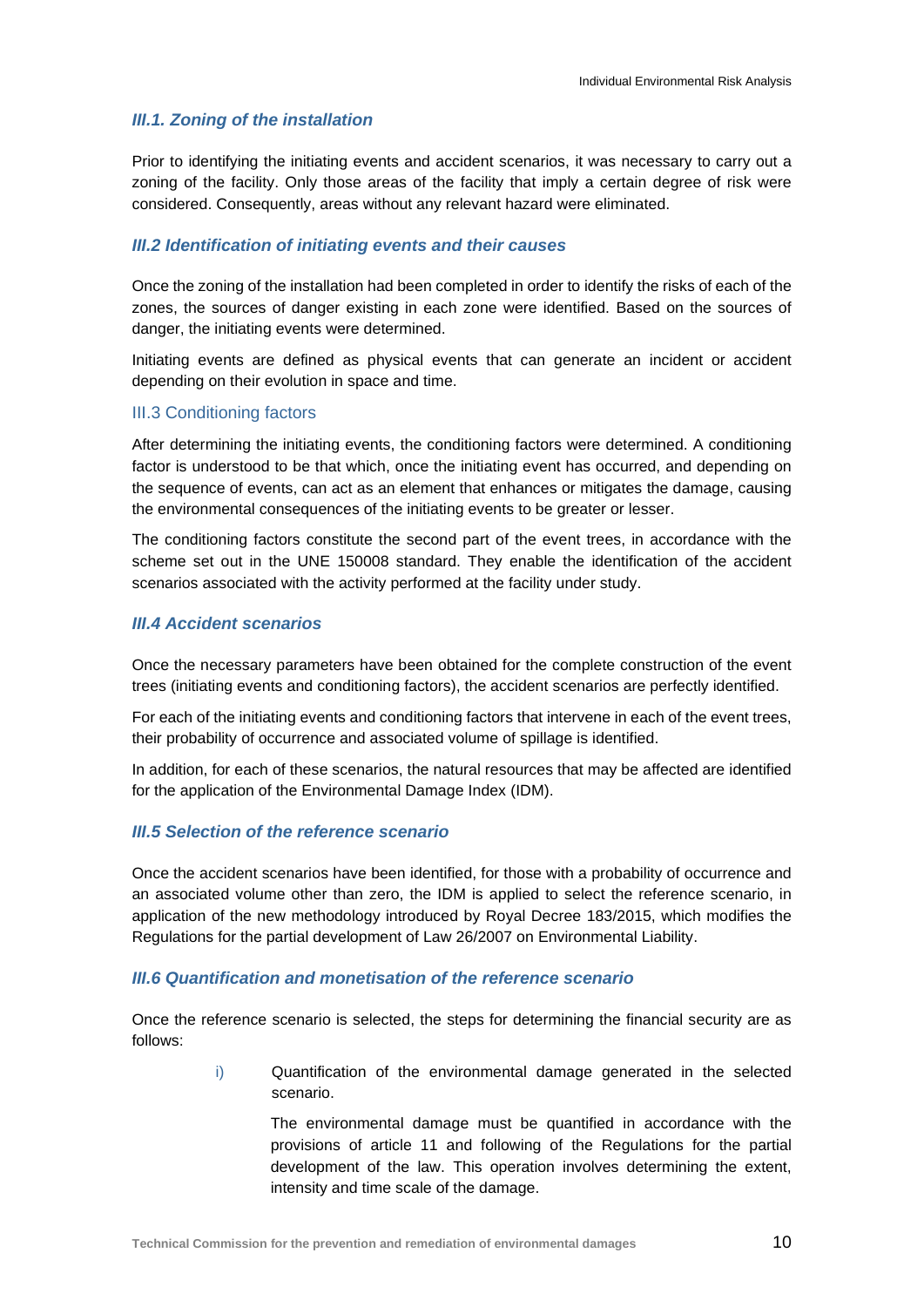ii) Monetisation of the environmental damage generated in this reference scenario, the value of which will be equal to the cost of the primary remediation project.

## *III.7 Determination of the amount of Financial Security*

The cost of the primary remediation obtained as a result of monetisation is the amount proposed for the Financial Security, which will be mandatory whenever it exceeds the value of EUR 300,000. This limit increases to EUR 2,000,000 in the event that the installation, as in this case, is permanently and continuously adhered to an environmental management and audit system (EMAS) or to the ISO 14001 environmental management system in force.

If, according to the above-mentioned criterion, there is an obligation to provide financial security, the cost of damage prevention and avoidance measures should be added to the primary remediation cost. This cost can be estimated using two options:

- a) Apply a percentage to the total amount of the compulsory security.
- b) Estimate these prevention and avoidance costs through a specific assessment within the environmental risk analysis.

The regulations indicate that in any case the amount of the expenses for the prevention and avoidance of damage must be at least ten percent of the amount of the financial security (cost of the primary remediation), calculated in the previous phases.

# **IV. IDENTIFICATION OF INITIATING EVENTS AND ACCIDENT SCENARIOS**

The methodology chosen for the analysis and evaluation of environmental risk is the UNE150008:2008 standard, which establishes two distinct stages for risk analysis. The first involves the definition of the causal scenarios that give rise to the initiating event, and the second, the determination of the consequential scenarios.

In accordance with the methodology, in order to identify the most likely causal scenarios, the facility has been zoned according to its potential risk. This enables the identification of the most relevant risk sources that might trigger each initiating event.

# *IV.1 Zoning*

The following risk areas have been identified at the facility under study:

- 1. Tank loading dock.
- 2. Ship loading dock.
- 3. Storage parks.
- 4. Electrical substation.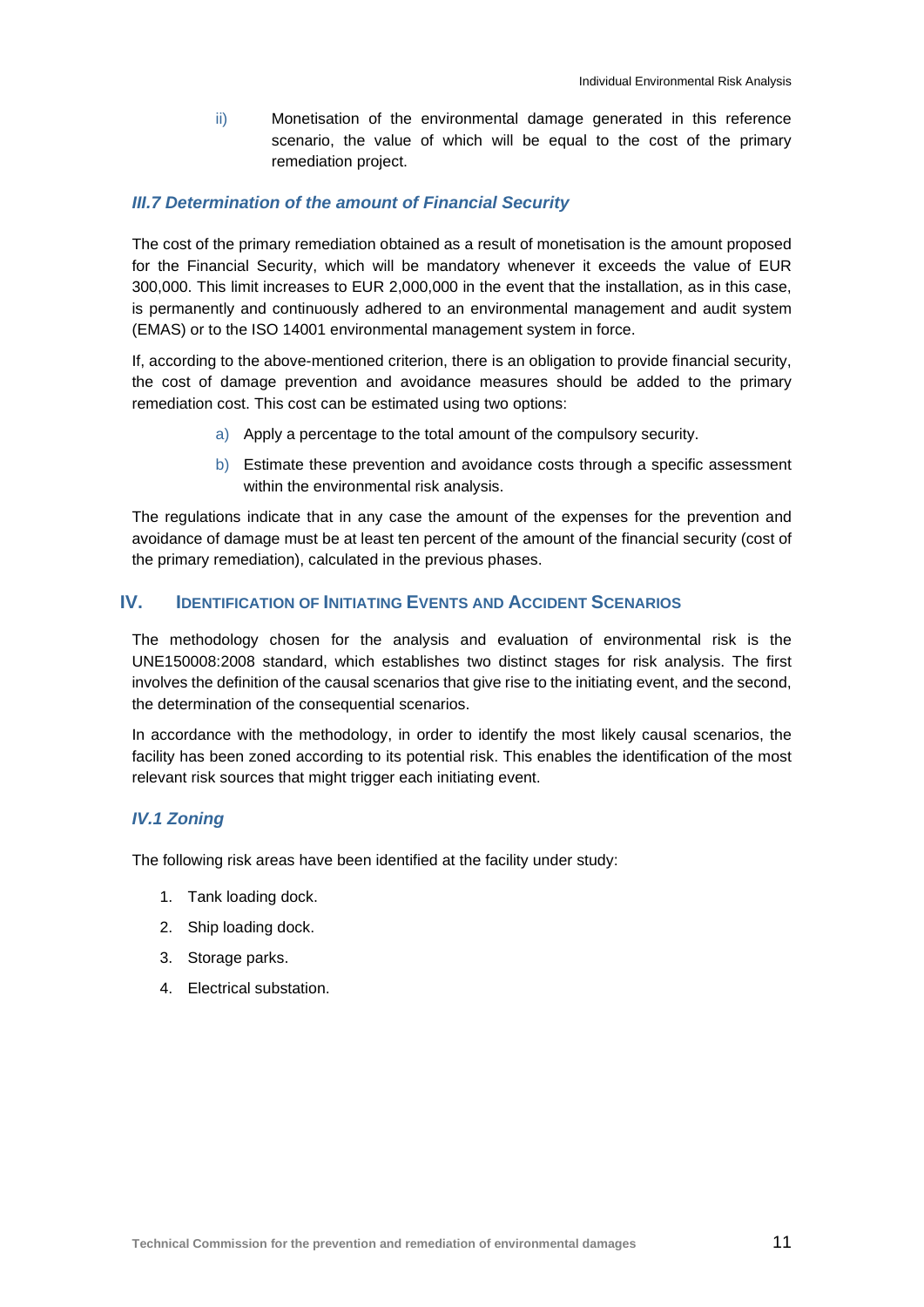## *IV.2 Risk Sources*

The risk sources identified for each risk zone are shown below. It is important to mention that in most cases the risk sources are the substances stored. This is due to the danger of spillage associated with the substances and because of the possibility of generating explosive atmospheres or fires. However, certain elements of the installation itself may also entail an associated risk (e.g. short-circuit).

The following table shows the substances involved and/or generated or other processes that may be risk sources for each area of the plant.

| <b>RISK SOURCES</b> |                                                                |                                                   |  |  |  |  |
|---------------------|----------------------------------------------------------------|---------------------------------------------------|--|--|--|--|
| Zone code           | <b>Zone</b>                                                    | <b>Risk Sources</b>                               |  |  |  |  |
| 1                   | Tank loading dock                                              | - Substance<br>A<br>Substance<br>в                |  |  |  |  |
| 2                   | Ship loading dock                                              | - Substance                                       |  |  |  |  |
| 3                   | Storage park                                                   | - Substance<br>A<br>Substance<br>B<br>Substance   |  |  |  |  |
| 4                   | Electrical substation, transformers and emergency<br>generator | - Substance<br>С<br>Substance<br>Short<br>circuit |  |  |  |  |

**Table 2:** Sources of danger.

**Source:** Own elaboration.

## *IV.3 Initiating events*

The previous section identified the possible risk sources for each of the areas of the facility under study. On the basis of this information, the causal scenarios determining the existence of the relevant initiating events at the facility were identified. These initiating events may be defined as those physical events that have been identified on the basis of a causal analysis, and that might generate an incident or accident depending on their evolution over space and time. It should be noted that, as indicated above, in this case the identification of the initiating event is carried out prior to that of its causes - a common procedure in the case of very common and well-known events or those that may simply be intuitive.

In the risk analysis, based on the sources of danger identified, three types of initiating events have been detected:

- 1. Spill initiating event
- 2. Explosion initiating event
- 3. Fire initiating event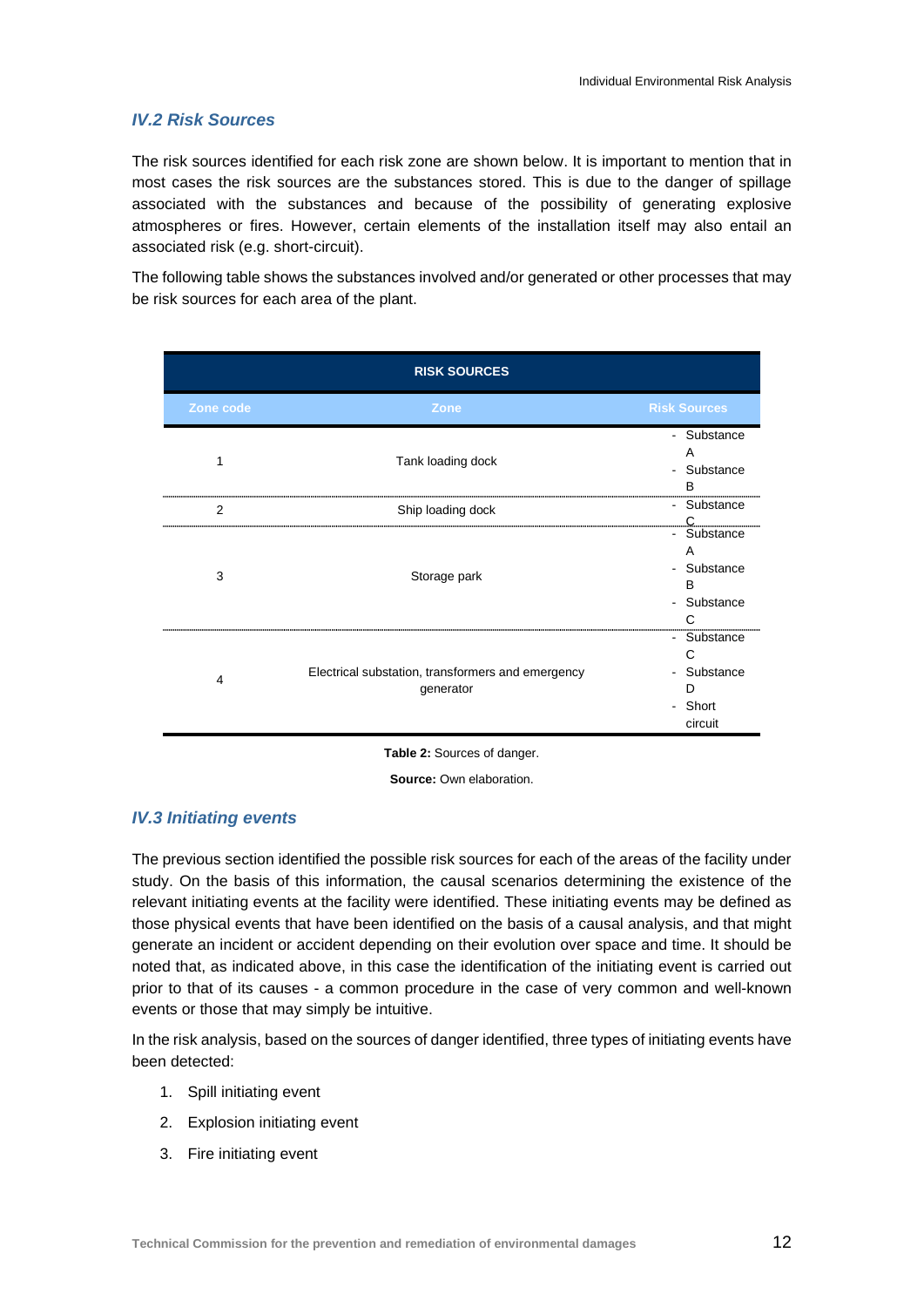The following table provides information on the most common causes of each of the types of initiating events considered for the installation (spill, explosion and fire).

| <b>IDENTIFICATION OF THE MOST COMMON CAUSES OF EACH INITIATING</b><br><b>EVENT</b> |                                                                                                                                                        |  |  |  |  |
|------------------------------------------------------------------------------------|--------------------------------------------------------------------------------------------------------------------------------------------------------|--|--|--|--|
| Initiating event                                                                   | <b>Causes</b>                                                                                                                                          |  |  |  |  |
| Spill                                                                              | Overfilling<br>Insufficient containment basin<br>Loading/unloading operations<br>Detection and alarm system failure<br>Human error<br>Material failure |  |  |  |  |
| Explosion                                                                          | Explosive atmospheres<br>Human error                                                                                                                   |  |  |  |  |
| Fire                                                                               | Flammable substances<br>Detection and alarm system failure<br>Spark<br>Short circuit<br>Human error                                                    |  |  |  |  |

**Table 3:** Most common causes of each initiating event.

**Source:** Own elaboration.

Therefore the following causes of a spill are defined:

- Overfilling: caused by overfilling with the storage elements, which leads to overflowing.
- Insufficient containment: when the capacity of the containment basins is less than that of the tanks or reservoirs they house.
- Failures in loading/unloading operations: this refers to the poor execution of the loading and unloading process. This may be due to different reasons such as: human error (poor hose connection), hose breakage, hose leakage or mechanical impact (shock impacts caused, for example, by the collision of vehicles against storage elements).
- Failure of detection and alarm systems that prevents prompt action in the event of a possible spill.
- Human error: errors of the installation personnel due to insufficient training, lack of vigilance, distractions, etc.
- Material failure: deterioration of a material due to the action of external agents, such as pore presence, breakage, etc. Increased pressure in pipes or machinery can also lead to the appearance of cracks that cause leaks or spills.

The following possible causes are defined for the explosion initiating event:

- Explosive atmospheres: an explosive atmosphere is defined as a mixture with air, under normal atmospheric conditions, of flammable substances in the form of gases, vapours, mists or dusts, in which, after ignition, combustion spreads to the entire unburned mixture.
- Human error: as mentioned above, this refers to errors made by the workers at the installation as a result of insufficient training, lack of vigilance, distractions, etc.

Finally, the following causes are considered for the fire initiating event:

- Presence of flammable substances in the installation which, when combined with oxygen and a heat source, generate a fire.
- Failure of detection and alarm systems, preventing prompt action in the event of a possible fire.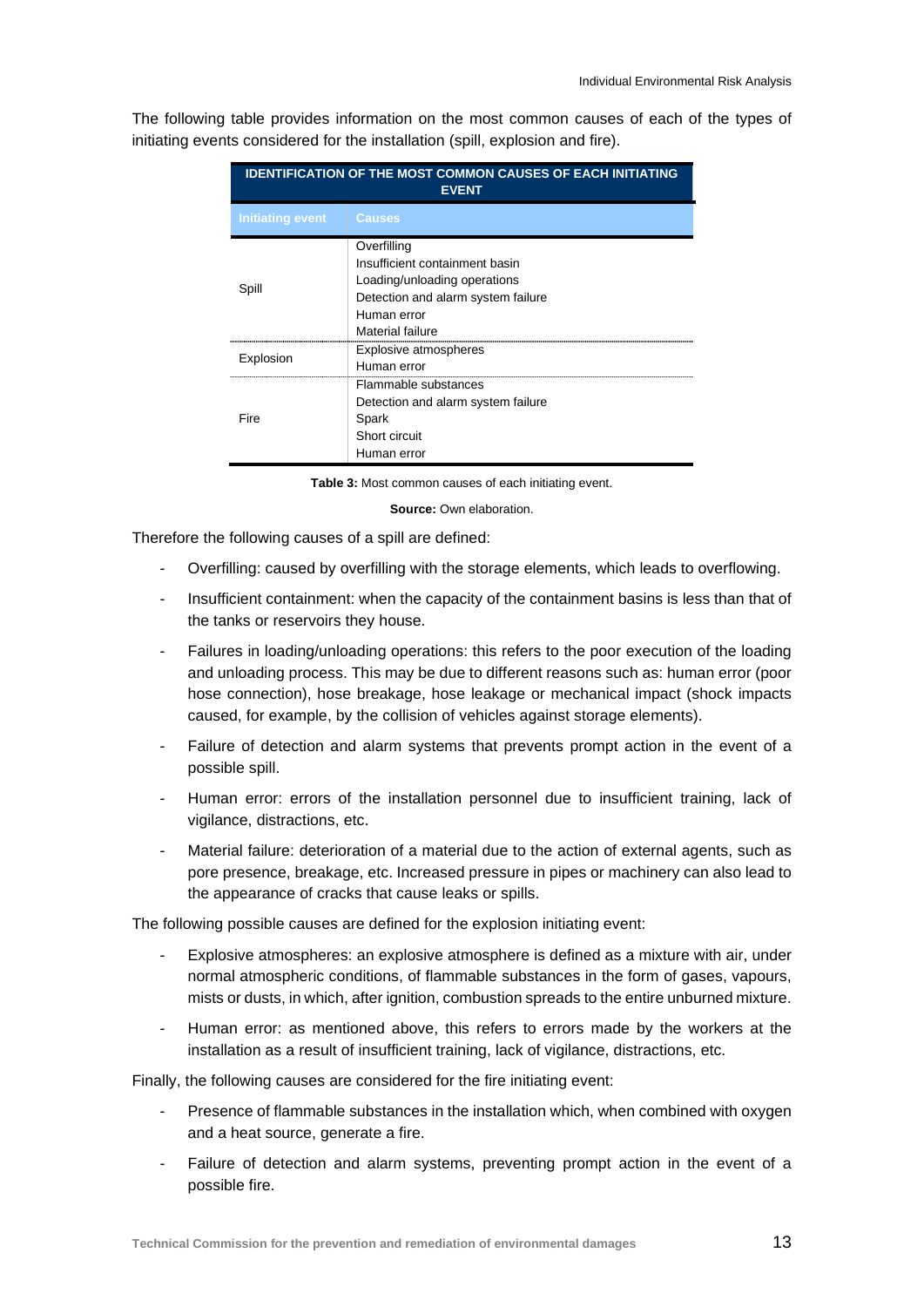- Spark in machinery as a result of friction between equipment parts, etc.
- Short circuit in the electrical substation.
- Human error: errors by installation personnel as a result of insufficient training, lack of vigilance, distractions, etc.

The following table shows the initiating events identified for each of the risk zones defined in this document.

| <b>INITIATING EVENTS</b> |                        |                                 |                                                        |  |  |  |
|--------------------------|------------------------|---------------------------------|--------------------------------------------------------|--|--|--|
| Zone.<br>code            | Zone                   | <b>Initiating</b><br>event code | <b>Initiating event</b>                                |  |  |  |
|                          | Tank loading dock      |                                 | Spillage of substance A in loading/unloading of trucks |  |  |  |
|                          |                        |                                 | Spillage of substance B in loading/unloading of trucks |  |  |  |
| $\mathcal{P}$            | Ship loading dock      | 3                               | Spillage of substance C in loading/unloading of ships  |  |  |  |
|                          | Storage park           |                                 | Substance A spill from tank                            |  |  |  |
|                          |                        | 5                               | Substance B spill from tank                            |  |  |  |
| 3                        |                        |                                 | Substance C spill from tank                            |  |  |  |
|                          |                        |                                 | Substance A spill from pipeline                        |  |  |  |
|                          |                        | 8                               | Substance B spill from pipeline                        |  |  |  |
|                          |                        | 9                               | Substance C spill from pipeline                        |  |  |  |
|                          | Electrical substation. | 10                              | Substance C spill from tank                            |  |  |  |
|                          | transformers and       |                                 | D-substance spill from tank                            |  |  |  |
|                          | emergency generator    | 12                              | Fire in electrical substation                          |  |  |  |

**Table 4:** Initiating events.

**Source:** Own elaboration.

## *IV.4 Conditioning factors*

Once the initiating events have been identified, it is important to determine the conditioning factors that will play a relevant role. These conditioning factors refer to:

- The human environment
- Installation factors

The conditioning factors taken into account in this individual risk analysis are as follows:

- 1. Immediate ignition. This conditioning factor considers certain aspects that may favour ignition at the moment of leakage (immediate), i.e. without the gas cloud mixing with the air, in such a way that the fuel and the air are incorporated, by diffusion, into the flame front.
- 2. Detection and extinction systems. This conditioning factor includes any prevention and avoidance measure that allows the detection of a possible cause of fire in the shortest possible time. In this sense, the installation has flame detectors installed.

It also covers fire extinguishing and fire containment measures, such as fire extinguishers, hydrants or dry powder.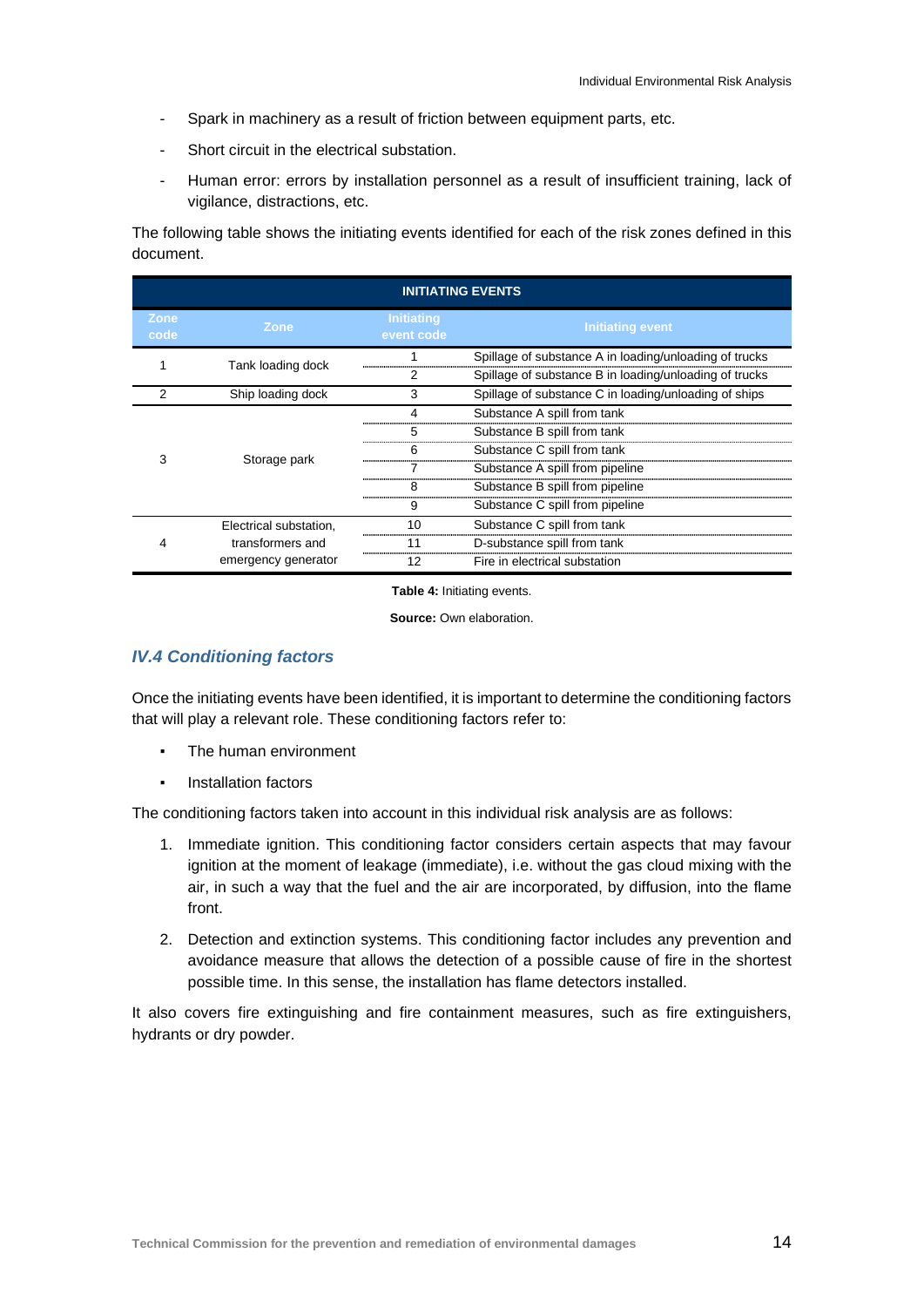- 3. Leak containment systems. This conditioning factor brings together the possible containment measures (manual or automatic) that, once the spill has taken place, are able to contain it. Two types of automatic containment measures/systems have been identified:
	- A. Buckets

B. Ponds

The application of this factor is contemplated, where appropriate, in the case of leaks from tanks or pipes.

- 4. Delayed ignition. This conditioning factor takes into account the possibility of ignition occurring at a certain distance from the point of escape; depending on the obstacles that the flammable vapour cloud encounters in its path, an explosion or deflagration may occur.
- 5. Water and spillage management. This conditioning factor takes into account whether in certain operations (e.g. loading and unloading of certain substances), the possibility exists to create a closed circuit in such a way that, in the event of a spillage, it can be contained.

The following table shows the conditioning factors that have been considered for each of the identified initiating events: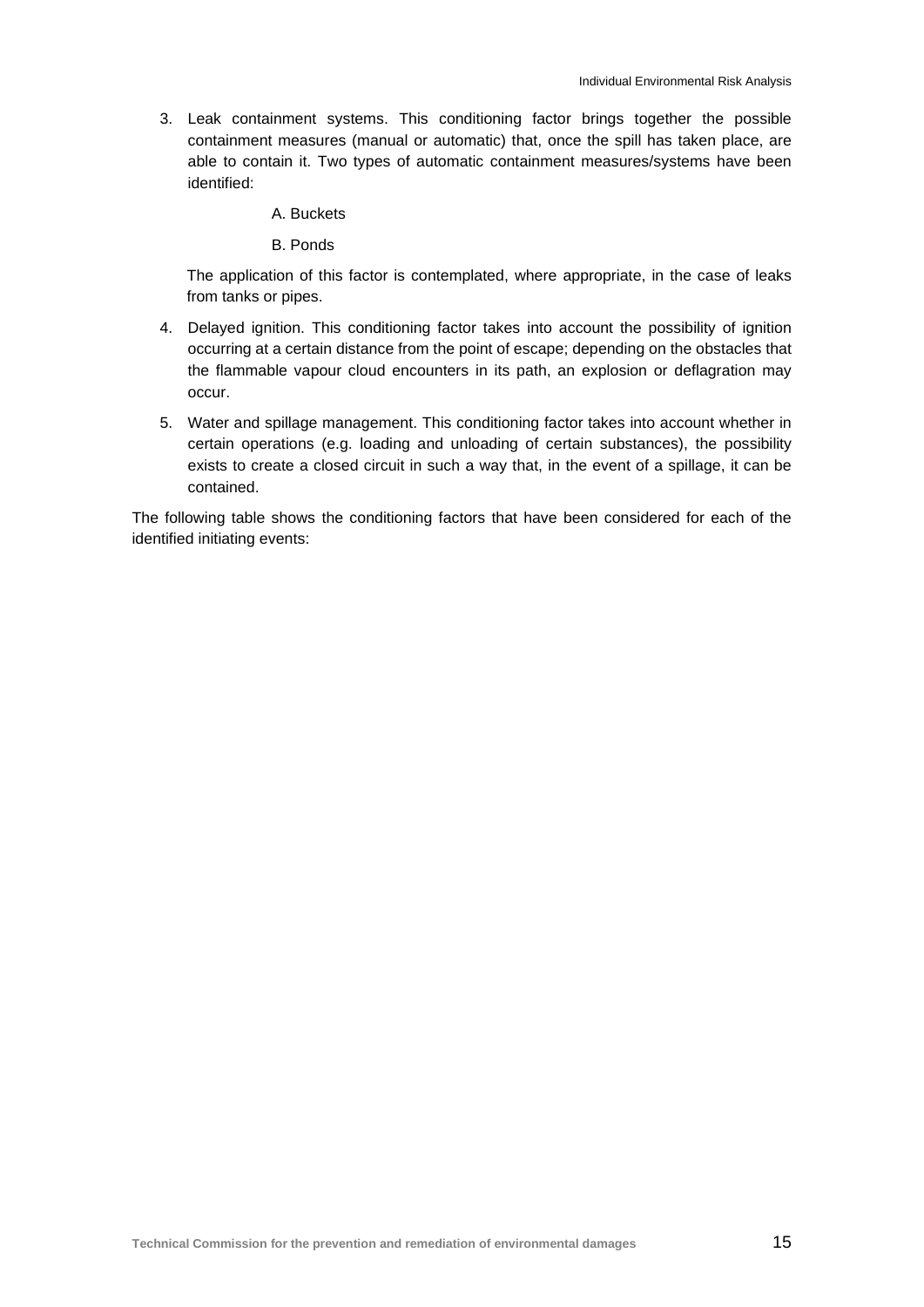| CONDITIONING FACTORS APPLIED TO EACH INITIATING EVENT |                                                           |                              |                                             |                                 |                              |                            |                            |
|-------------------------------------------------------|-----------------------------------------------------------|------------------------------|---------------------------------------------|---------------------------------|------------------------------|----------------------------|----------------------------|
| Initiating event code                                 | <b>Initiating event</b>                                   | <b>Immediate</b><br>ignition | <b>Flame detection and</b><br>extinguishing | <b>Automatic</b><br>containment | <b>Manual</b><br>containment | <b>Delayed</b><br>ignition | <b>Water</b><br>management |
|                                                       | Spillage of substance A in loading/unloading of<br>trucks | X                            | X                                           |                                 | X                            | X                          |                            |
| 2                                                     | Spillage of substance B in loading/unloading of<br>trucks | X                            | X                                           |                                 | X                            | X                          |                            |
|                                                       | Spillage of substance C in loading/unloading of<br>ships  | X                            | X                                           |                                 | X                            | X                          |                            |
|                                                       | Substance A spill from tank                               | X                            | X                                           | X                               |                              | X                          |                            |
| 5                                                     | Substance B spill from tank                               | X                            | X                                           | X                               |                              | X                          |                            |
| 6                                                     | Substance C spill from tank                               | X                            | X                                           | X                               |                              | X                          |                            |
|                                                       | Substance A spill from pipeline                           | X                            | X                                           |                                 | X                            | X                          |                            |
| 8                                                     | Substance B spill from pipeline                           | X                            | X                                           |                                 | X                            | X                          |                            |
| 9                                                     | Substance C spill from pipeline                           | X                            | X                                           |                                 | x                            | X                          |                            |
| 10                                                    | Substance C spill from tank                               | X                            | X                                           | X                               |                              | X                          |                            |
| 11                                                    | D-substance spill from tank                               | X                            | X                                           | X                               |                              | X                          |                            |
| 12                                                    | Fire in electrical substation                             |                              | X                                           |                                 |                              |                            |                            |

**Table 5:** Conditioning factors applied to each initiating event.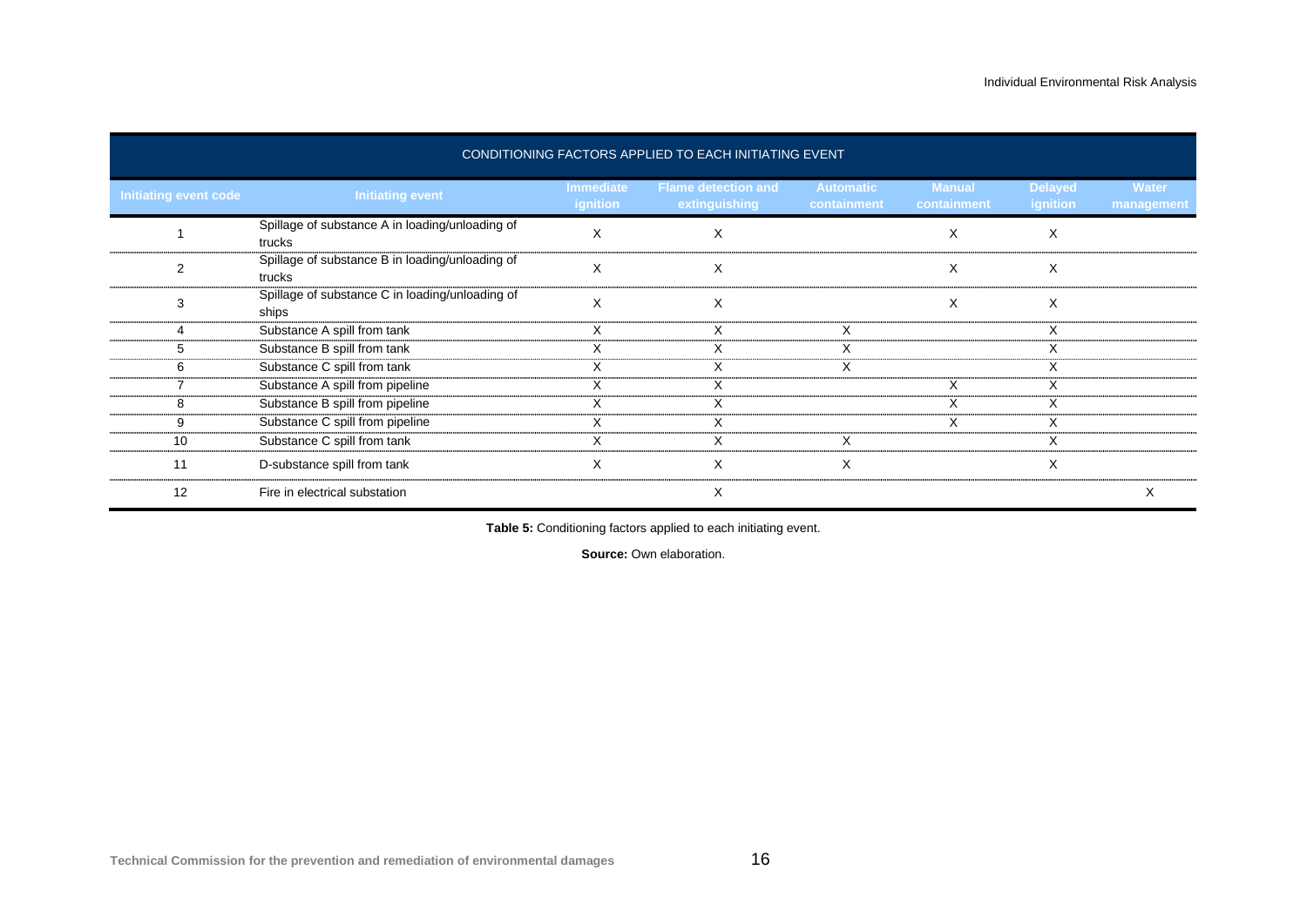# *IV.5 Calculation of probabilities*

In this risk analysis we have opted for a probability calculation based on a quantitative method, i.e. based on specialised literature (e.g. *Purple Book*).

To obtain the probability of occurrence of the accident scenario, we must start from the probability of occurrence of the initiating event, correcting it with the probability of occurrence of the conditioning factors. The following sections show how each of these probabilities has been calculated.

It is worth noting that, given that the purpose of this practical exercise is merely illustrative (not intended to be an exhaustive analysis) in those initiating events that may be due to different causes (each with a different probability), the practical exercise has been simplified by only considering the cause that offers a higher probability of initiating event (since the tree of events is the same, and the probabilities of the conditioning factors are also the same). As an example, the initiating event "Chemical spill in loading/unloading of tanker" may be due to the following causes:

- o Human error (bad hose connection)
- o Hose breakage
- o Hose leakage
- o Mechanical impact

Depending on the cause of the initiating event, the probability of occurrence will be different, as shown in the following table:

| CAUSES and PROBABILITIES OF THE INITIATING EVENT "SPILL IN LOADING/UNLOADING OF TANKER". |                   |                    |               |  |  |  |  |  |
|------------------------------------------------------------------------------------------|-------------------|--------------------|---------------|--|--|--|--|--|
| <b>Initiating event</b>                                                                  | <b>Causes</b>     | <b>Probability</b> | <b>Source</b> |  |  |  |  |  |
| Chemical spill                                                                           | Human error       | 1.00E-03           | TNO 1988      |  |  |  |  |  |
| during                                                                                   | Hose breakage     | 4.00E-06           | TNO 1999      |  |  |  |  |  |
| loading/unloading                                                                        | Hose leakage      | 4.00E-05           | TNO 1999      |  |  |  |  |  |
| of tanker                                                                                | Mechanical impact | 1.00E-08           | DGPC (1994)   |  |  |  |  |  |

**Table 6:** Causes and probabilities of the initiating event "Spill in tank loading/unloading".

**Source:** Own elaboration.

In a real case it would be necessary to analyse which of these causes might occur at the facility under study, and to make as many different trees as initiating events with different probabilities were obtained, or a single tree with a probability of an initiating event including all the possible causes<sup>1</sup>. However, as mentioned above, since this is an illustrative case, it has been simplified by indicating only one initiating event instead of four or as many as might be appropriate in each case.

<sup>&</sup>lt;sup>1</sup> For the assumption that an initiating event can take place due to three possible causes (A, B and C), the probability of the initiating event due to cause A, or cause B or cause C (it is important to emphasise that it is not necessary for all the causes to occur simultaneously for the initiating event to take place, but that it is sufficient for one of them to occur), would be expressed by the following equation:

P(AUBUC) = P(A) + P(B) + P(C) - P(A∩B) - P(A∩C) - P(B∩C) + P(A∩B∩C)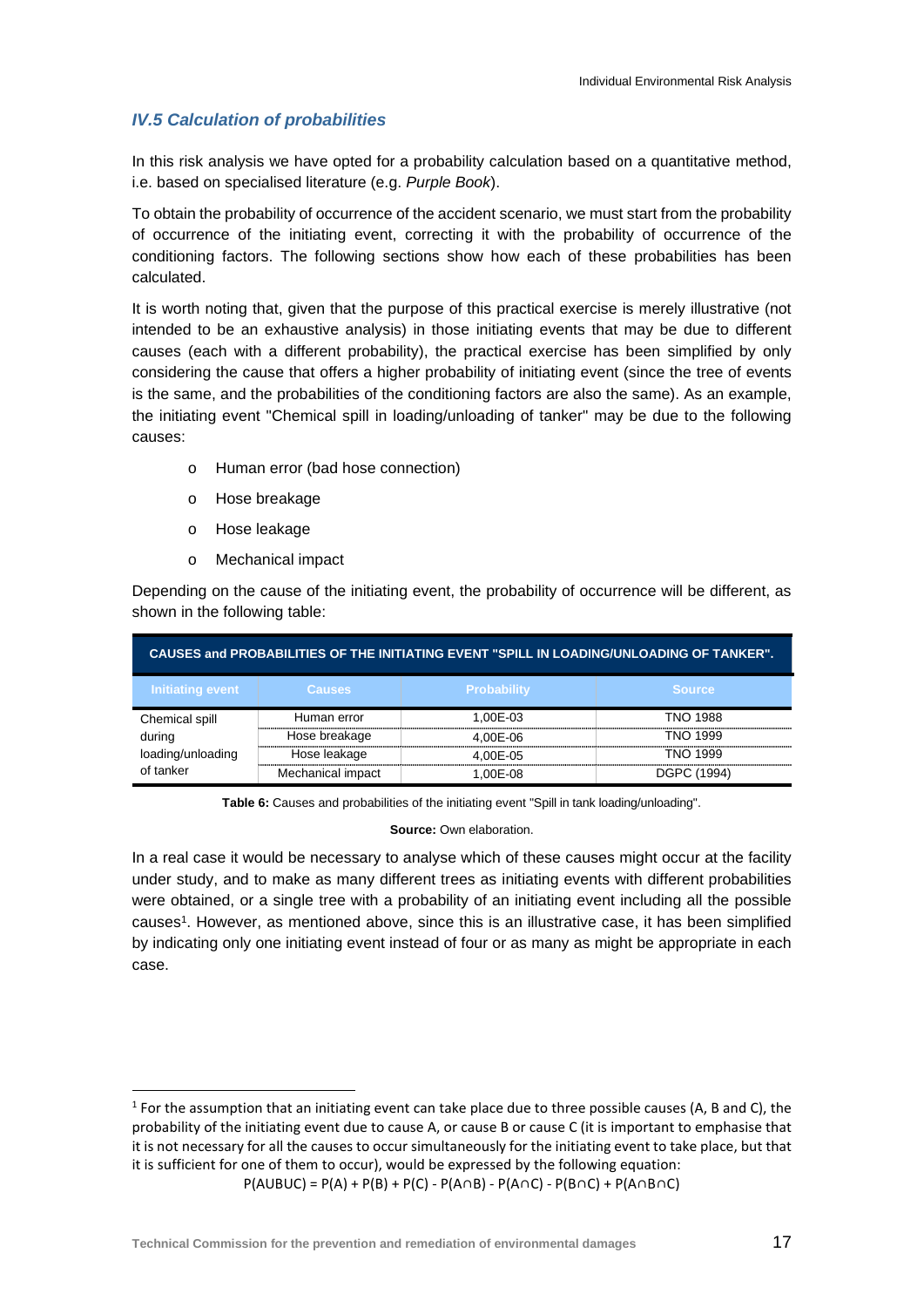## *IV.5.1 Initiating events*

The following table shows how the probability was calculated for each of the initiating events considered in this individual risk analysis.

The table is structured in the following columns:

- Initiating event. Description of the initiating event.
- Initiating event code.
- Calculation of probability, which includes:
	- Calculation method. The mathematical expression used for the calculation of the probability is indicated, if necessary.
	- Data. The data used to solve the equation of the probability calculation are presented.
	- Source. The bibliographic source is shown.
- Result obtained for each initiating event: this is the probability of the initiating event expressed in units of occasions/year.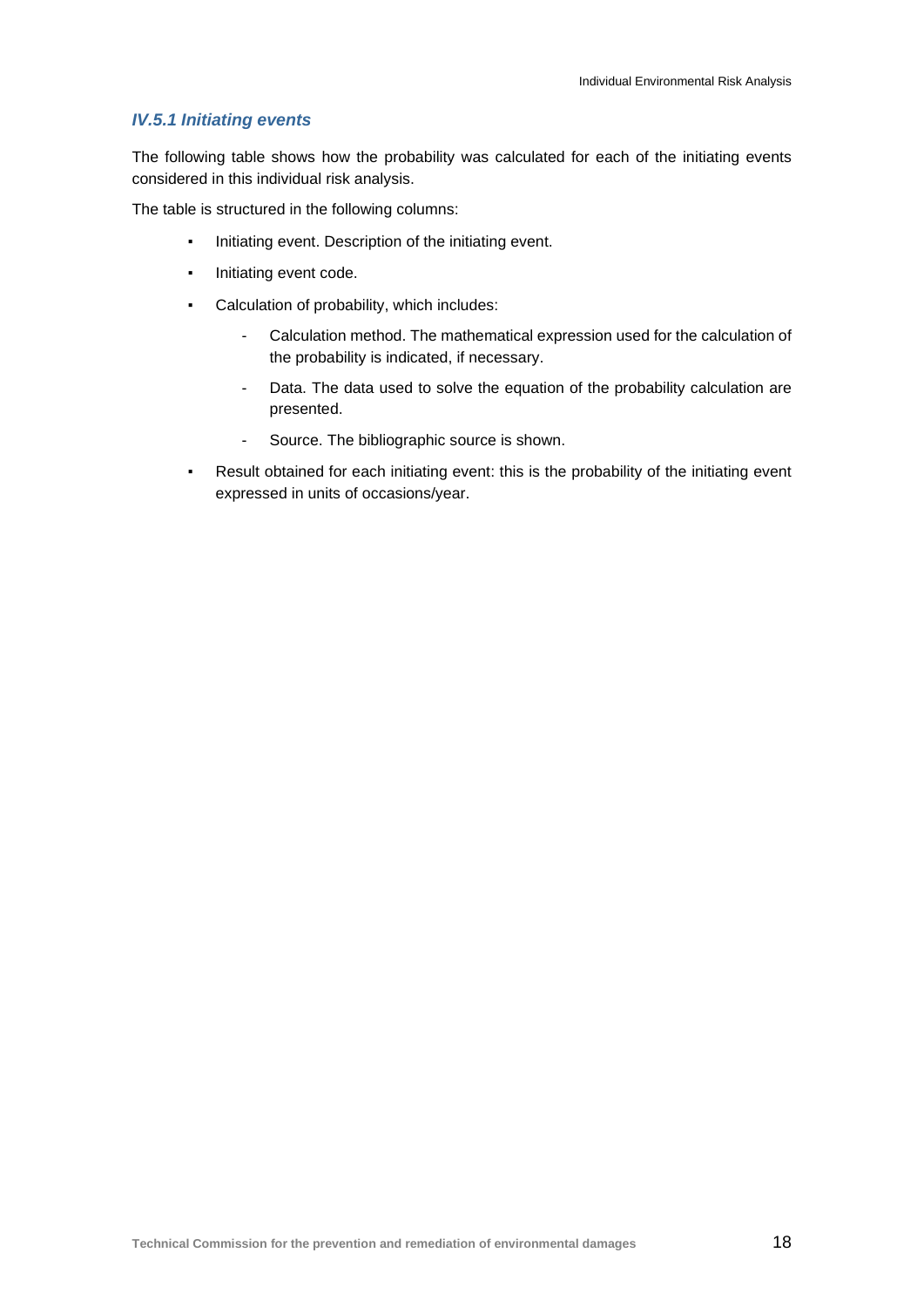| <b>CALCULATION OF PROBABILITIES OF INITIATING EVENTS</b>  |                 |                           |                                                                 |               |                                      |  |  |
|-----------------------------------------------------------|-----------------|---------------------------|-----------------------------------------------------------------|---------------|--------------------------------------|--|--|
| <b>Initiating Event (SI)</b>                              | <b>SI Code</b>  |                           | <b>Calculation of the probability</b>                           |               | <b>Probability of the Initiating</b> |  |  |
|                                                           |                 | <b>Calculation method</b> | <b>Data</b>                                                     | <b>Source</b> | <b>Event (occasions/year)</b>        |  |  |
| Spillage of substance A in loading/unloading of<br>trucks | SI1             | 1,00E-03                  |                                                                 | TNO (1988)    | 1,00E-03                             |  |  |
| Spillage of substance B in loading/unloading of<br>trucks | SI2             | 1,00E-03                  |                                                                 | TNO (1988)    | 1,00E-03                             |  |  |
| Spillage of substance C in loading/unloading of<br>ships  | S13             | 3.00E-08*h*no. arms       | $h = 3*15*30$<br>15 loads/year.arm<br>30 hours/charge<br>3 arms | TNO (1999)    | 4,05E-05                             |  |  |
| Substance A spill from tank                               | SI4             | 5,00E-06                  |                                                                 | TNO (1999)    | 5,00E-06                             |  |  |
| Substance B spill from tank                               | S <sub>15</sub> | 5,00E-06                  | $\overline{\phantom{a}}$                                        | TNO (1999)    | 5,00E-06                             |  |  |
| Substance C spill from tank                               | SI <sub>6</sub> | 5,00E-06                  |                                                                 | TNO (1999)    | 5,00E-06                             |  |  |
| Substance A spill from pipeline                           | SI <sub>7</sub> | 5.00E-07*L(m)             | L = 230 m                                                       | TNO (1999)    | 1,15E-04                             |  |  |
| Substance B spill from pipeline                           | S <sub>18</sub> | $5.00E-07*L(m)$           | $L = 150 m$                                                     | TNO (1999)    | 7,50E-05                             |  |  |
| Substance C spill from pipeline                           | S <sub>19</sub> | $5.00E-07*L(m)$           | $L = 50 m$                                                      | TNO (1999)    | 2,50E-05                             |  |  |
| Substance C spill from tank                               | <b>SI10</b>     | 5,00E-06                  | $\blacksquare$                                                  | TNO (1999)    | 5,00E-06                             |  |  |
| D-substance spill from tank                               | <b>SI11</b>     | 5,00E-06                  | $\overline{\phantom{a}}$                                        | TNO (1999)    | 5,00E-06                             |  |  |
| Fire in electrical substation                             | <b>SI12</b>     | 3.00E-08*h                | $h = 24*365$                                                    | TNO (1999)    | 8,76E-03                             |  |  |

**Table 6:** Calculation of probabilities of the initiating events.

**Source:** Own elaboration.

Note:  $h =$  operating time (hours);  $L =$  length of pipe (meters).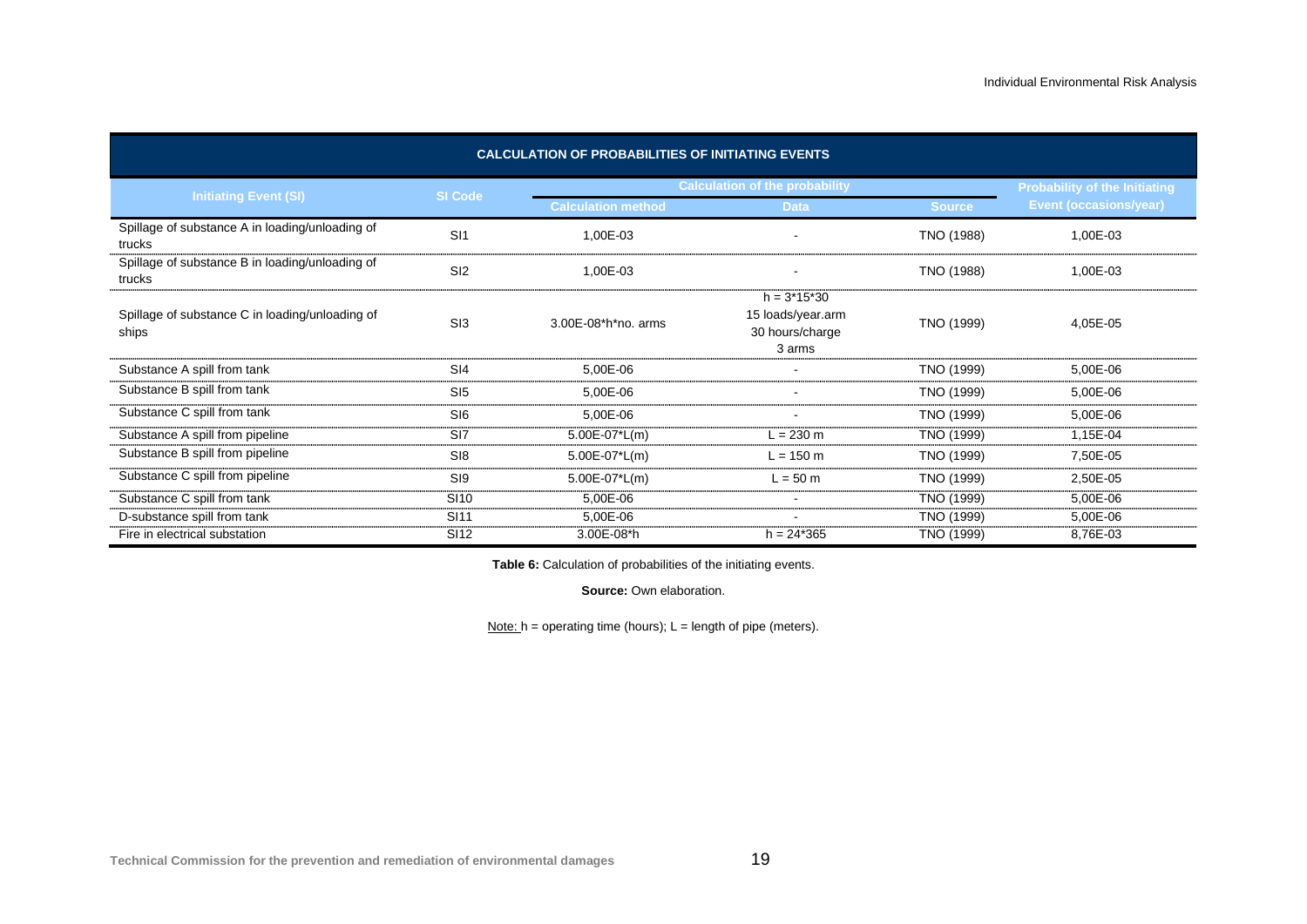## *IV.5.2 Accident scenarios*

Once the probability of occurrence of the initiating events has been estimated, it is necessary to estimate the probability associated with each of the conditioning factors that apply in each case.

The probability of each accident scenario will result from the combination (product) of the probability of the initiating event that caused it and that of each of the conditioning factors in the tree of events that condition the occurrence of that specific accidental scenario.

The following table shows the bibliographic sources used to calculate the probabilities of the different conditioning factors.

| BIBLIOGRAPHIC SOURCES OF THE CALCULATION OF PROBABILITIES OF THE CONDITIONING FACTORS |                             |                                                                                     |  |  |  |  |  |
|---------------------------------------------------------------------------------------|-----------------------------|-------------------------------------------------------------------------------------|--|--|--|--|--|
| <b>Conditioning factor</b>                                                            | <b>Bibliographic source</b> | Description of the data used                                                        |  |  |  |  |  |
| Immediate ignition                                                                    | TNO 1999                    | Immediate ignition                                                                  |  |  |  |  |  |
| Flame detection and extinguishing system<br>activation                                | TNO 1999                    | Other enforcement systems                                                           |  |  |  |  |  |
| Manual containment                                                                    | <b>TNO 1999</b>             | Human error: Operator fails to<br>act                                               |  |  |  |  |  |
| Containment in bucket                                                                 | F.G., 2009                  | Passive suppression systems                                                         |  |  |  |  |  |
| Delayed ignition                                                                      | LEES, F.P. (1996)           | Delayed ignition (depending on<br>the likelihood of reaching an<br>ignition source) |  |  |  |  |  |
| Containment in water and spill management<br>system                                   | TNO 1999                    | Other enforcement systems                                                           |  |  |  |  |  |

**Table 7:** Bibliographic sources of the calculation of probabilities of the conditioning factors.

**Source:** Own elaboration.

The probability of occurrence associated with each of the conditioning factors applied to the different initiating events is shown below.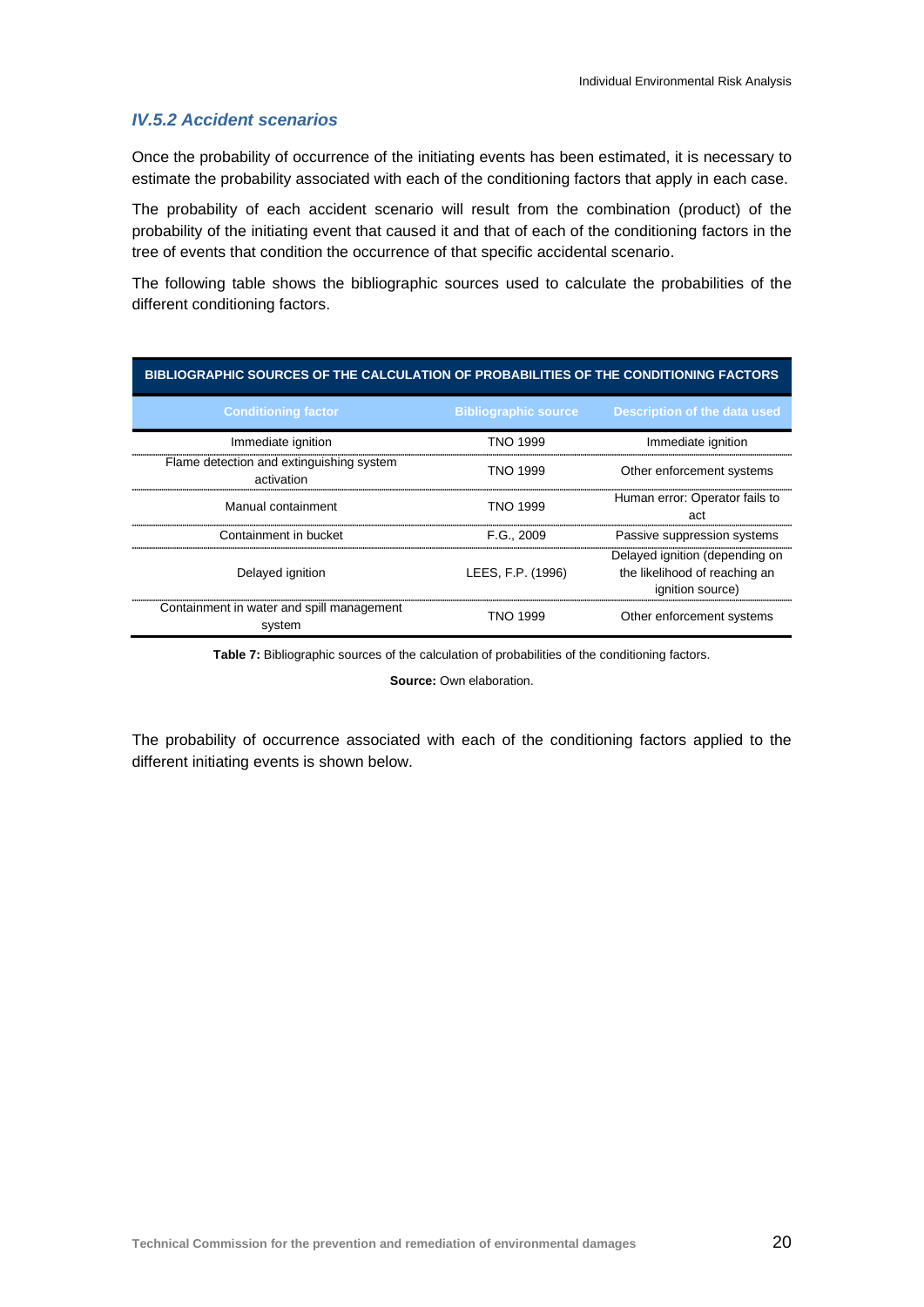|                          | <b>CONDITIONING FACTORS APPLIED TO EACH INITIATING EVENT</b> |                                     |                                                |                                |                              |                            |                            |  |
|--------------------------|--------------------------------------------------------------|-------------------------------------|------------------------------------------------|--------------------------------|------------------------------|----------------------------|----------------------------|--|
| Initiating event code    | <b>Initiating event</b>                                      | <b>Immediate</b><br><i>ignition</i> | <b>Flame</b><br>detection and<br>extinguishing | <b>Automatic</b><br>containmen | <b>Manual</b><br>containment | <b>Delayed</b><br>ignition | <b>Water</b><br>management |  |
|                          | Spillage of substance A in loading/unloading of<br>trucks    | 0.065                               | 0.950                                          |                                | 0.999                        | 0.200                      |                            |  |
| $\overline{2}$           | Spillage of substance B in loading/unloading of<br>trucks    | 0.065                               | 0.950                                          |                                | 0.999                        | 0.200                      |                            |  |
| 3                        | Spillage of substance C in loading/unloading of<br>ships     | 0.065                               | 0.950                                          |                                | 0.999                        | 0.200                      |                            |  |
| 4                        | Substance A spill from tank                                  | 0.065                               | 0.950                                          | 1.000                          |                              | 0.200                      |                            |  |
| 5                        | Substance B spill from tank                                  | 0.065                               | 0.950                                          | 1.000                          |                              | 0.200                      |                            |  |
| 6                        | Substance C spill from tank                                  | 0.065                               | 0.950                                          | 1.000                          |                              | 0.200                      |                            |  |
| $\overline{\phantom{a}}$ | Substance A spill from pipeline                              | 0.065                               | 0.950                                          |                                | 0.999                        | 0.200                      |                            |  |
| 8                        | Substance B spill from pipeline                              | 0.065                               | 0.950                                          |                                | 0.999                        | 0.200                      |                            |  |
| 9                        | Substance C spill from pipeline                              | 0.065                               | 0.950                                          |                                | 0.999                        | 0.200                      |                            |  |
| 10                       | Substance C spill from tank                                  | 0.065                               | 0.950                                          | 1.000                          |                              | 0.200                      |                            |  |
| 11                       | D-substance spill from tank                                  | 0.065                               | 0.950                                          | 1.000                          |                              | 0.200                      |                            |  |
| 12                       | Fire in electrical substation                                |                                     | 0.950                                          |                                |                              |                            | 0.950                      |  |

**Table 8:** Conditioning factors applied to each initiating event.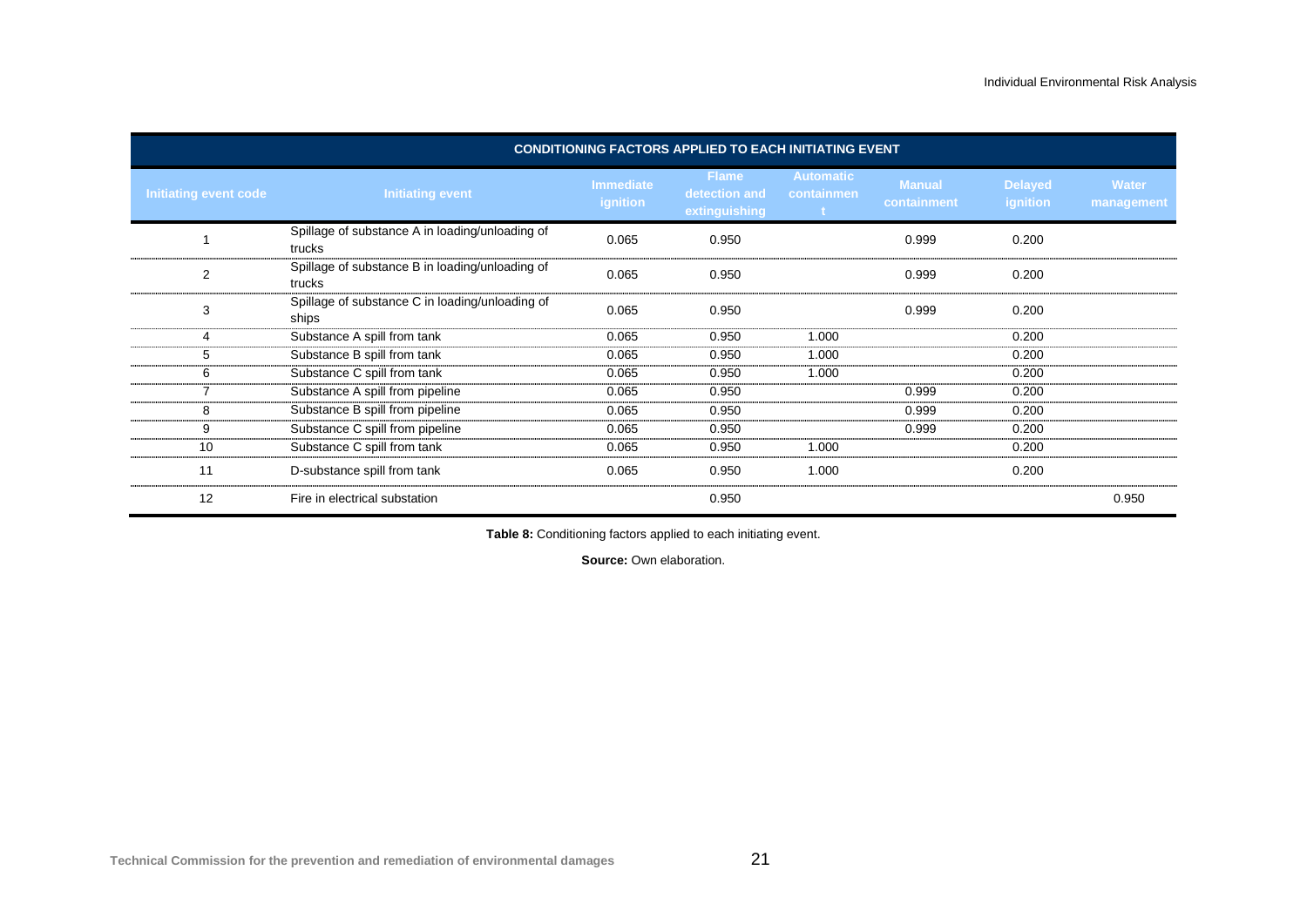# *IV.6. Calculation of volumes*

The volumes are calculated by associating a volume of pollutant released to each of the steps of the event tree. In this way, we start from an initial volume (the one associated with the initiating event) and this volume increases or decreases depending on the different sequence of events generated.

Therefore, the volume that appears in each initiating event or conditioning factor is the volume that, if the event tree were to end at that point, would correspond to the accident scenario. In other words, in each case the corresponding retention volume has already been deducted (e.g. manual containment) or the additional volume released (e.g. water from the extinguishing systems) has been added.

Thus, five types of volume can be distinguished in the event trees:

- 1. Volume of the initiating event
- 2. Volume associated with fire-fighting measures
- 3. Volume associated with manual containment measures
- 4. Volume associated with automatic containment measures
- 5. Volume associated with water management and spill control system

A brief explanation of the procedure for estimating each of these volumes is given below.

## *IV.6.1. Volume of the initiating event.*

Depending on the type of initiating event, the associated pollutant release volume is calculated differently.

The following table shows the calculation method associated with each type of initiating event, as well as the specific initiating events for which this methodology has been used and the calculation data common to all the initiating events that follow the same calculation method<sup>2</sup>.

 $2$  These data have been obtained from a panel of experts.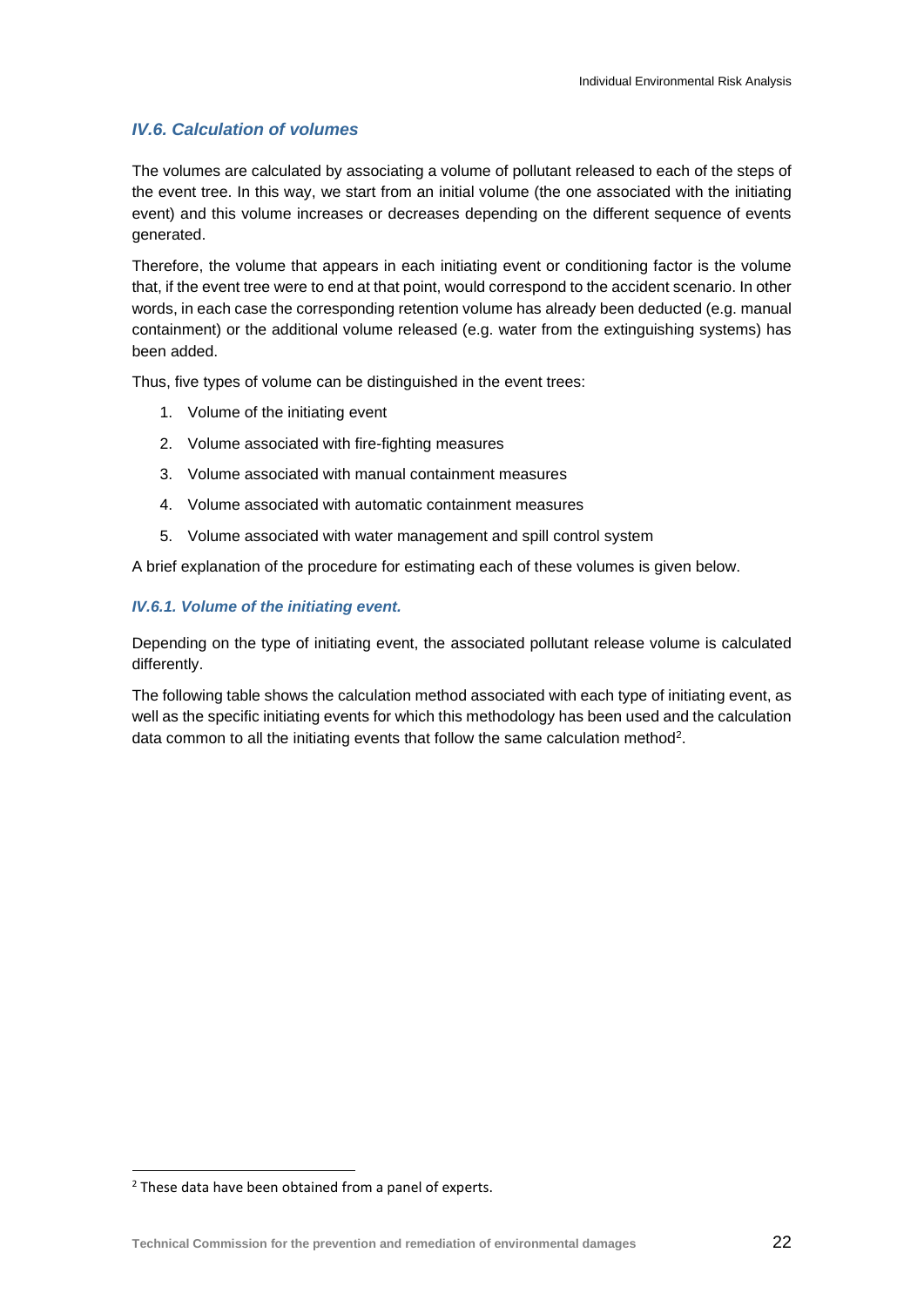| METHOD OF CALCULATING THE VOLUME ASSOCIATED WITH EACH TYPE OF INITIATING EVENT |                                                                  |                                    |                                          |  |  |  |  |  |
|--------------------------------------------------------------------------------|------------------------------------------------------------------|------------------------------------|------------------------------------------|--|--|--|--|--|
| <b>Type of initiating event</b>                                                | <b>Calculation method</b>                                        | <b>Common calculation</b><br>data  | Initiating events to<br>which it applies |  |  |  |  |  |
| Spillage in loading/unloading of<br>tankers                                    | $V = q \times t$                                                 | $q = 30$ m $3/h$<br>$t = 10$ min   | 1, 2                                     |  |  |  |  |  |
| Spillage in loading/unloading of ships                                         | $V = q \times t$                                                 | $q = 300$ m $3/h$<br>$t = 10$ min  | 3                                        |  |  |  |  |  |
| Spill from tank                                                                | Average filling<br>volume of the<br>maximum capacity<br>tank $4$ | Depends on the tank in<br>question | 4.5.6.10.11                              |  |  |  |  |  |
| Spill from cistern pipe to tank                                                | $V = q \times t$                                                 | $q = 30$ m $3/h$<br>$t = 10$ min   | 7.8                                      |  |  |  |  |  |
| Spill from ship's pipeline to tank                                             | $V = q \times t$                                                 | $q = 300$ m $3/h$<br>$t = 10$ min  | 9                                        |  |  |  |  |  |
| Fire in electrical substation                                                  | 5                                                                |                                    | 12                                       |  |  |  |  |  |

**Table 9:** Method of calculating the volume associated with each type of initiating event.

**Source:** Own elaboration.

Finally, the table below shows the volume associated with each initiating event resulting from applying the methods indicated in the table above.

|                              | <b>VOLUME ASSOCIATED WITH EACH INITIATING EVENT</b>       |                                                              |
|------------------------------|-----------------------------------------------------------|--------------------------------------------------------------|
| <b>Initiating Event Code</b> | <b>Description of the Initiating Event</b>                | <b>Volume associated with the</b><br><b>Initiating Event</b> |
|                              | Spillage of substance A in loading/unloading of<br>trucks | 5                                                            |
| 2                            | Spillage of substance B in loading/unloading of<br>trucks | 5                                                            |
| 3                            | Spillage of substance C in loading/unloading of<br>ships  | 50                                                           |
|                              | Substance A spill from tank                               | 900 <sup>6</sup>                                             |
| 5                            | Substance B spill from tank                               | 1.250 <sup>7</sup>                                           |
|                              | Substance C spill from tank                               | 1.600 <sup>8</sup>                                           |
|                              | Substance A spill from pipeline                           | 15                                                           |
|                              | Substance B spill from pipeline                           | 15                                                           |
|                              | Substance C spill from pipeline                           | 150                                                          |
| 10                           | Substance C spill from tank                               | 10                                                           |
| 11                           | D-substance spill from tank                               | 25                                                           |
| 12                           | Fire in electrical substation                             | Ω                                                            |

**Table 10:** Volume associated with each type of initiating event.

<sup>&</sup>lt;sup>3</sup> In those cases where the associated volume is estimated by the expression  $V = q \times t$ , V is the volume to be estimated; q is the flow rate; and t is the time.

<sup>&</sup>lt;sup>4</sup> In this case study, the initiating tank spill events that represent the worst possible case for each substance have been taken into account, i.e. the tank with the largest volume of substance stored has been considered (the maximum capacity of the tank and the average filling percentage of the tank have been taken into account for this purpose).

<sup>&</sup>lt;sup>5</sup> In the case of a fire in the electrical substation, the initiating event is caused by a spark generated by a short circuit, therefore, it does not have a substance or, consequently, an associated volume.

 $6$  This is a tank with a capacity of 1,500 m3, with an average filling rate of 60%.

 $7$  This is a tank with a capacity of 2,500 m3, with an average filling rate of 50%.

 $8$  This is a tank with a capacity of 4,000 m3, with an average filling rate of 40%.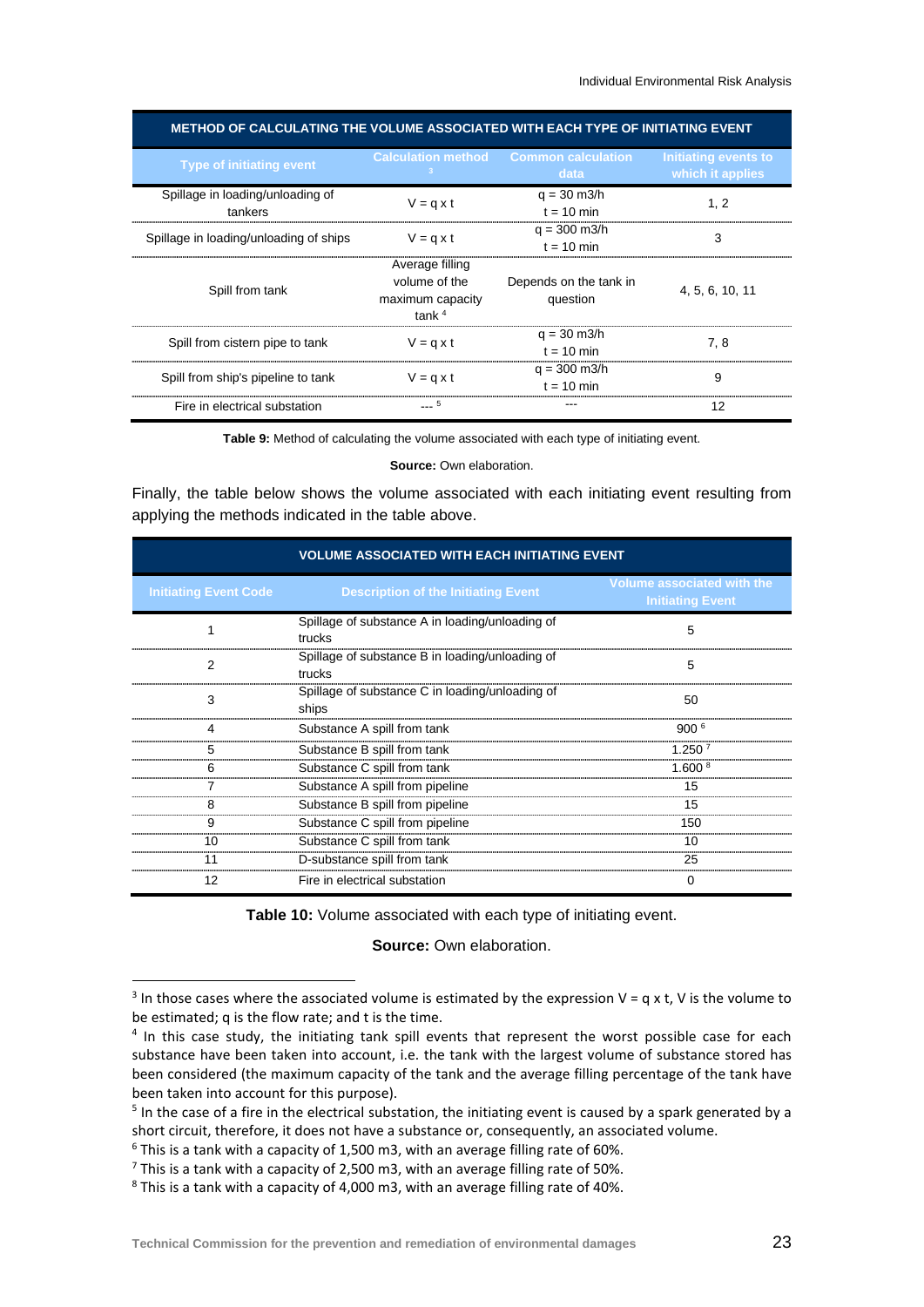### *IV.6.2. Volume associated with fire extinguishing measures.*

In those initiating events in which flammable substances are involved and, therefore, associated fire scenarios exist, the additional volume represented by the contribution of extinguishing water is considered. This may drag substances in its path, being totally or partially contaminated.

As previously discussed, it is assumed that the facility has two main firefighting measures:

- 1. Water tank for fire fighting
- 2. Deluges in certain areas

The deluges are located in the areas that are considered as the most dangerous: the ship loading/unloading area and the storage yard. For the rest of the areas, water from the fire-fighting reservoir is used.

The following table shows, according to the characteristics of the fire-fighting tank and the deluges present in the different zones, the maximum volume of fire extinguishing water available in each zone. This extinguishing volume is applicable to all initiating events occurring in that zone.

|           | <b>MAXIMUM EXTINGUISHING VOLUME ASSOCIATED WITH EACH ZONE</b>  |             |
|-----------|----------------------------------------------------------------|-------------|
| Zone code | <b>Zone description</b>                                        | Volume (m3) |
|           | Tank loading dock                                              | 150         |
|           | Ship loading dock                                              | 1.500       |
|           | Storage park                                                   | 2.250       |
|           | Electrical substation, transformers and<br>emergency generator | 150         |

**Table 11:** Maximum extinguishing volume associated with each zone.

#### **Source:** Own elaboration.

Once the extinguishing water has been released, depending on the solubility of the substances present in that area, the volume of pollutant will be higher or lower. Thus, in the case of slightly soluble substances, the volume of polluting agent would be the volume of the polluting substance itself plus a minimum volume of water that could be contaminated when the polluting substance is solubilised.

In this case study, the four substances present in the installation are classified as insoluble, as they have very low, almost negligible solubilities. For this reason, in principle, they would not be diluted in the extinguishing water. However, given that the solubility is very low but not zero, following a criterion of prudence, it is assumed that a minimum part of the extinguishing water could be contaminated. Specifically, it is assumed that this volume would represent only 1% of the extinguishing water.

Two tables with extinguishing water data are presented below. One shows the fields indicated for the activation of the extinguishing water after immediate ignition, while the other lists the fields after delayed ignition. In the latter case the volume of the pollutant substance that is mixed with the extinguishing water must be taken into account, since the part of the volume released in the initiating event that could have been retained by the manual containment systems and that, therefore, would be eliminated from the accident scenario since this volume is not likely to reach the natural resources. It is important to note that, in the case of containment in a containment vessel, none of the polluting substance is removed as the total volume retained in the vessel could be subject to delayed ignition.

The following tables provide a summary of the different initiating events, specifying for each one: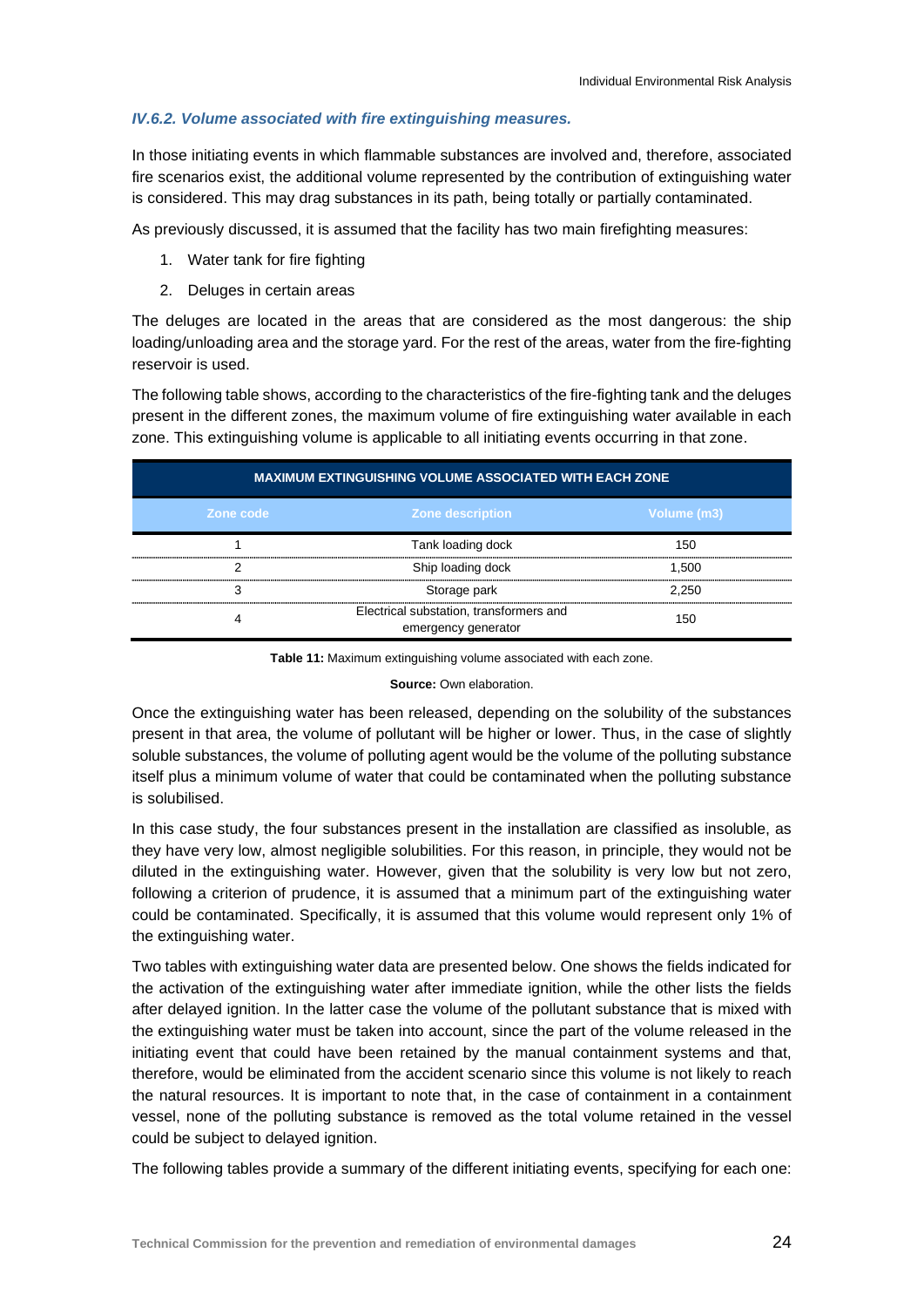- The code of the zone in which the initiating event originates.
- The code of the initiating event from which the scenario starts.
- The description of the initiating event
- The substance released in the initiating event.
- The volume (m3) associated with the initiating event (Table 12): volume of the substance released by the initiating event.
- Volume (m3) associated with containment (Table 13): volume not retained after the implementation of manual containment systems, i.e. volume that could potentially affect natural resources after discounting the volume that is retained (and eliminated) by manual containment measures.
- The volume of contaminated extinguishing water (m3): this is the volume of the substance plus 1% of the maximum volume of extinguishing water associated with that zone.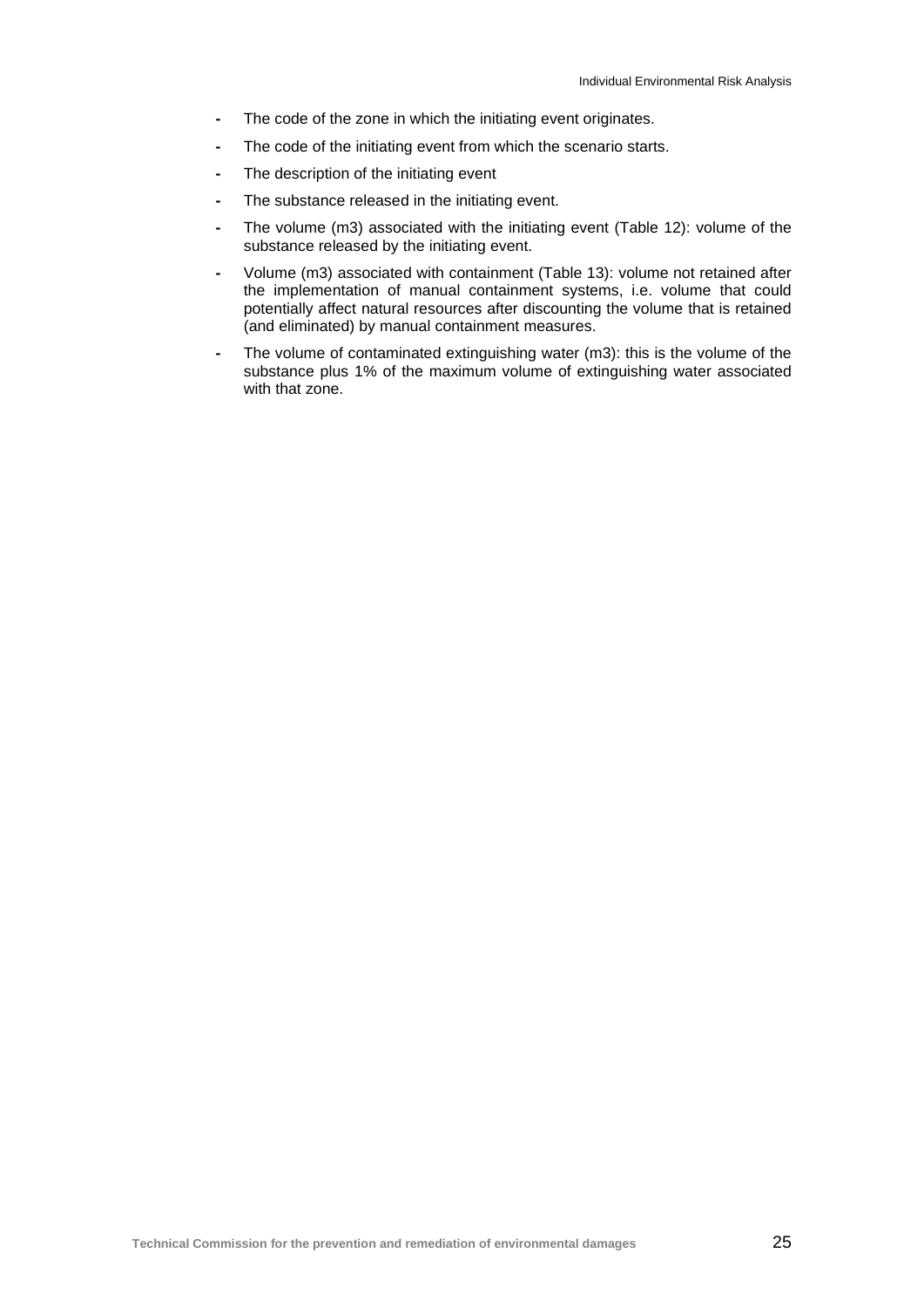|                     |                                 | VOLUME OF CONTAMINATED AGENT ASSOCIATED WITH THE ACTIVATION OF FIRE DETECTION AND SUPPRESSION MEASURES FOLLOWING IMMEDIATE IGNITION |                                                             |                                               |                                                    |
|---------------------|---------------------------------|-------------------------------------------------------------------------------------------------------------------------------------|-------------------------------------------------------------|-----------------------------------------------|----------------------------------------------------|
| <b>Zone</b><br>code | <b>Initiating Event</b><br>Code | <b>Description of the Initiating Event</b>                                                                                          | <b>Substance released in the</b><br><b>Initiating Event</b> | Volume (m3) of the<br><b>Initiating Event</b> | Volume (m3) of contaminated<br>extinguishing water |
|                     |                                 | Spillage of substance A in loading/unloading of trucks                                                                              |                                                             |                                               | 6.50                                               |
|                     |                                 | Spillage of substance B in loading/unloading of trucks                                                                              | В                                                           | 5                                             | 6.50                                               |
|                     |                                 | Spillage of substance C in loading/unloading of ships                                                                               |                                                             | 50                                            | 65.00                                              |
|                     |                                 | Substance A spill from tank                                                                                                         |                                                             | 900                                           | 922.50                                             |
|                     |                                 | Substance B spill from tank                                                                                                         | в                                                           | 1,250                                         | 1,272.50                                           |
| 3                   |                                 | Substance C spill from tank                                                                                                         |                                                             | 1.600                                         | 1,622.50                                           |
|                     |                                 | Substance A spill from pipeline                                                                                                     | A                                                           | 15                                            | 37.50                                              |
|                     |                                 | Substance B spill from pipeline                                                                                                     | в                                                           | 15                                            | 37.50                                              |
|                     | 9                               | Substance C spill from pipeline                                                                                                     | C.                                                          | 150                                           | 172.50                                             |
|                     | 10                              | Substance C spill from tank                                                                                                         |                                                             | 10                                            | 11.50                                              |
|                     |                                 | D-substance spill from tank                                                                                                         |                                                             | 25                                            | 26.50                                              |
|                     | 12                              | Fire in electrical substation                                                                                                       |                                                             |                                               | 26.50 <sup>9</sup>                                 |

Volume of contaminated agent associated with the activation of fire detection and extinguishing measures after immediate ignition.

 $9$  In the case of a fire in an electrical substation, it is assumed that it is the result of a short circuit in the transformers. Therefore, there is no substance associated with the initiating event. However, once the fire has started, it will affect the substances involved, facilitating their spillage and the eventual contamination of a certain volume (1%) of the extinguishing water. It is important to note that in this case, although it is not necessary to distinguish between immediate ignition and delayed ignition, in order to simplify the structure of the document, the data relating to the activation of extinguishing water due to fire by short circuit are indicated in this table, leaving the data in Table 13 blank.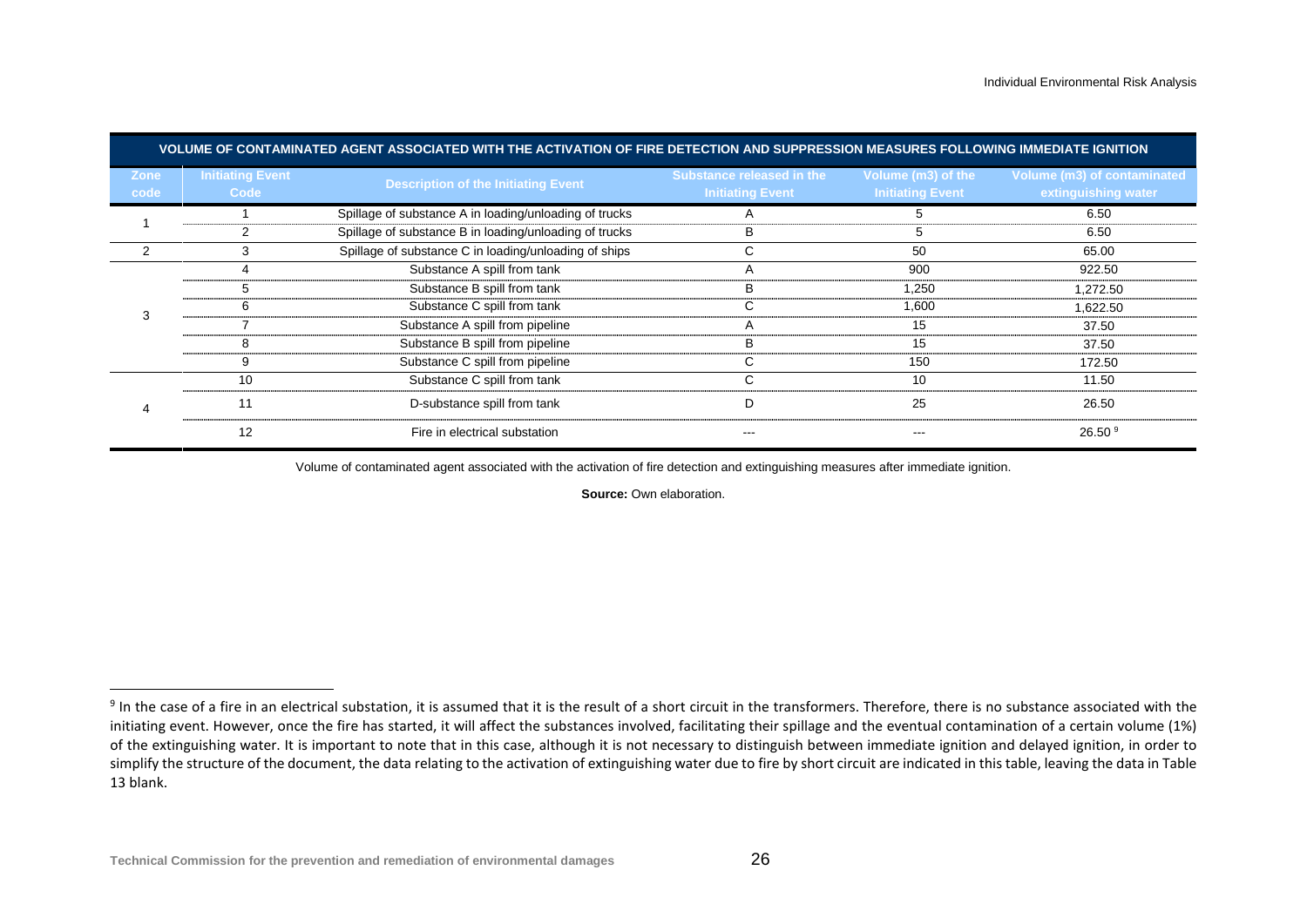|                     |                                 | VOLUME OF CONTAMINATED AGENT ASSOCIATED WITH THE ACTIVATION OF FIRE DETECTION AND SUPPRESSION MEASURES AFTER DELAYED IGNITION |                                                             |                                                       |                                                    |
|---------------------|---------------------------------|-------------------------------------------------------------------------------------------------------------------------------|-------------------------------------------------------------|-------------------------------------------------------|----------------------------------------------------|
| <b>Zone</b><br>code | <b>Initiating Event</b><br>Code | <b>Description of the Initiating Event</b>                                                                                    | <b>Substance released in the</b><br><b>Initiating Event</b> | Volume (m3) after<br>manual containment <sup>10</sup> | Volume (m3) of contaminated<br>extinguishing water |
|                     |                                 | Spillage of substance A in loading/unloading of trucks                                                                        |                                                             |                                                       | 5.50                                               |
|                     | ⌒                               | Spillage of substance B in loading/unloading of trucks                                                                        | В                                                           |                                                       | 5.50                                               |
|                     |                                 | Spillage of substance C in loading/unloading of ships                                                                         | ⌒<br>U                                                      | 40                                                    | 55.00                                              |
|                     |                                 | Substance A spill from tank                                                                                                   | A                                                           | $--$                                                  | 922.50                                             |
|                     | 5                               | Substance B spill from tank                                                                                                   | B                                                           | $\qquad \qquad -\qquad -$                             | 1,272.50                                           |
| 3                   | ิ ค                             | Substance C spill from tank                                                                                                   | С                                                           | $- - -$                                               | 1,622.50                                           |
|                     |                                 | Substance A spill from pipeline                                                                                               | $\mathsf{A}$                                                | 12                                                    | 25.50                                              |
|                     | 8                               | Substance B spill from pipeline                                                                                               | B                                                           | 12                                                    | 25.50                                              |
|                     | 9                               | Substance C spill from pipeline                                                                                               | U                                                           | 120                                                   | 142.50                                             |
|                     | 10                              | Substance C spill from tank                                                                                                   | ⌒<br>U                                                      | ---                                                   | 11.50                                              |
|                     | 11                              | D-substance spill from tank                                                                                                   |                                                             |                                                       | 26.50                                              |
|                     | 12                              | Fire in electrical substation                                                                                                 |                                                             |                                                       |                                                    |

Volume of contaminated agent associated with the activation of fire detection and extinguishing measures after delayed ignition**.** 

<sup>&</sup>lt;sup>10</sup> In the event that manual containment measures are not foreseen in the tree of a given initiating event, this field has not been completed, as the volume indicated in Table 12 would be maintained, i.e., that which was released in the initiating event.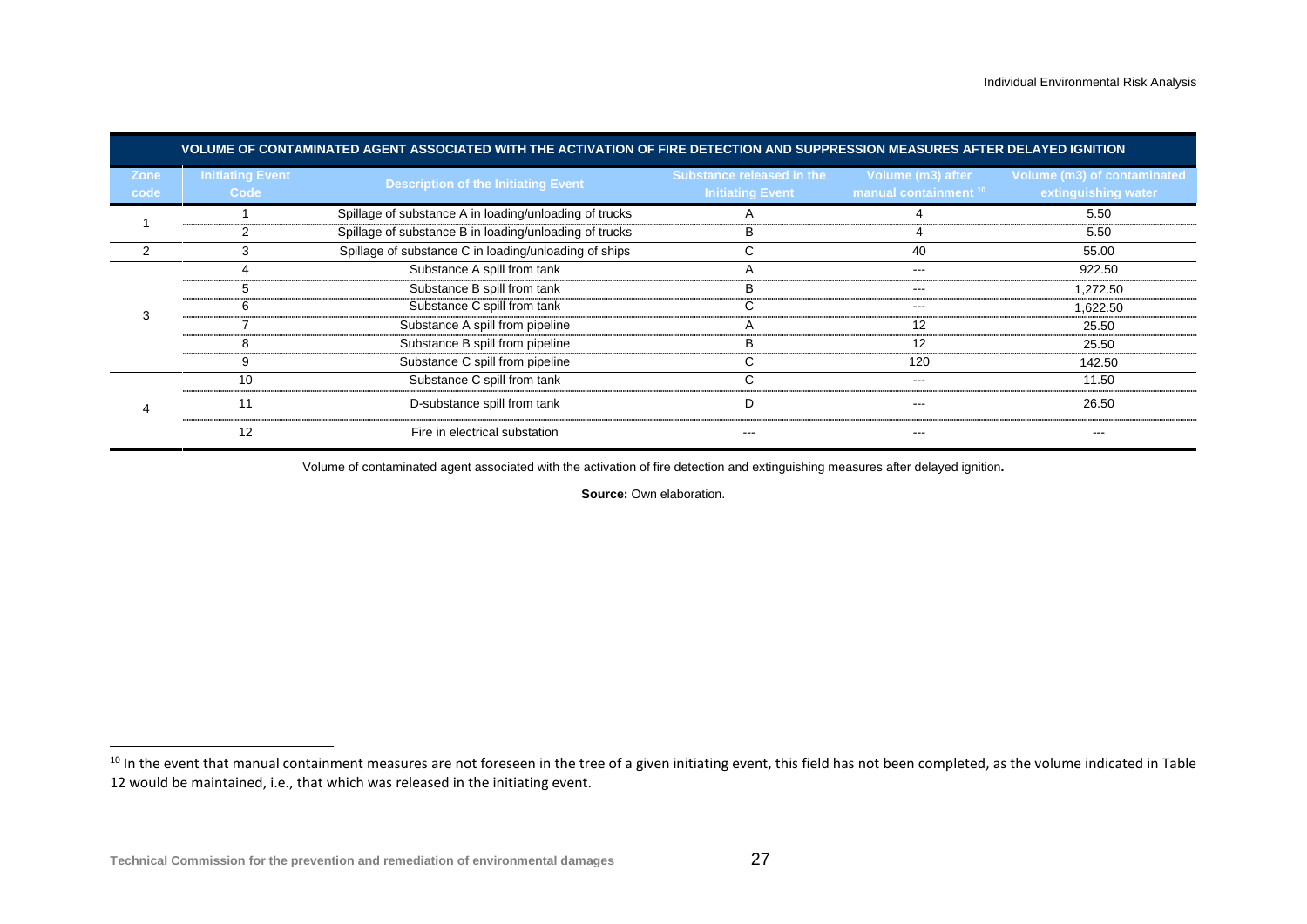## *IV.6.3. Estimation of the volume retained by manual containment systems*

In the case of manual containment it is assumed that, based on industry expert judgement, in the event of a spill at least 20% of the spill would be retained by manual containment systems.

Taking a conservative approach, the worst case scenario is considered, i.e. taking this percentage (20%) as the maximum that could be retained by this type of containment system.

The following table shows the volume retained by this type of system for each of the initiating events for which the "manual containment" conditioning factor is applicable:

|                                        | VOLUME RETAINED BY MANUAL CONTAINMENT SYSTEMS FOR EACH INITIATING EVENT |                                                  |                                                                             |                                                                                       |
|----------------------------------------|-------------------------------------------------------------------------|--------------------------------------------------|-----------------------------------------------------------------------------|---------------------------------------------------------------------------------------|
| <b>Initiating</b><br><b>Event Code</b> | <b>Description of the Initiating Event</b>                              | Volume (m3) of<br>the Initiating<br><b>Event</b> | <b>Volume retained</b><br>$(m3)$ by manual<br>containment<br><b>systems</b> | Volume (m3)<br>associated with<br>the conditioning<br>factor "manual<br>containment". |
|                                        | Spillage of substance A in loading/unloading<br>of trucks               | 5                                                |                                                                             |                                                                                       |
| 2                                      | Spillage of substance B in loading/unloading<br>of trucks               | 5                                                |                                                                             |                                                                                       |
| 3                                      | Spillage of substance C in loading/unloading<br>of ships                | 50                                               | 10                                                                          | 40                                                                                    |
|                                        | Substance A spill from pipeline                                         | 15                                               | з                                                                           | 12                                                                                    |
| 8                                      | Substance B spill from pipeline                                         | 15                                               | 3                                                                           | 12                                                                                    |
| 9                                      | Substance C spill from pipeline                                         | 150                                              | 30                                                                          | 120                                                                                   |

**Table 13.** Volume retained by the manual containment systems in each initiating event.

#### **Source:** Own elaboration.

Therefore, as shown in the table, in the event trees, the volume associated with the manual containment factor - that is, the volume that would follow the tree and, if applicable, could damage natural resources - would be the result of subtracting the amount (m3) retained by the manual containment systems from the volume of the initiating event.

### *IV.6.4. Estimation of the volume retained by automatic containment systems*

In the case of automatic containment systems however, the volume which, depending on the further development of the event tree, could reach natural resources and cause environmental damage, has not been reduced. This is due to the possibility of delayed ignition as explained below.

As can be seen in the tables included in the section on the calculation of probabilities, in this risk analysis it is assumed that the probability that the tanks will function correctly (contain all of the spillage) is 100% in all cases. This has been estimated by taking into account the bibliographical sources consulted, and also considering their characteristics, capacity and the good condition in which they are found.

However, once the spilled volume is retained in the bucket, as long as there is delayed ignition, the entire retained volume wo uld be exposed to ignition. Therefore, despite the existence of a containment measure and its correct functioning, there will be no volume decrease in this step of the tree.

## *IV.6.5. Estimate of the volume retained by the containment in the water and spill management system.*

This conditioning factor only appears in the area of the electrical substation, as it is assumed that there is a network of manholes that connect to a watertight pit with a capacity of 50 m3.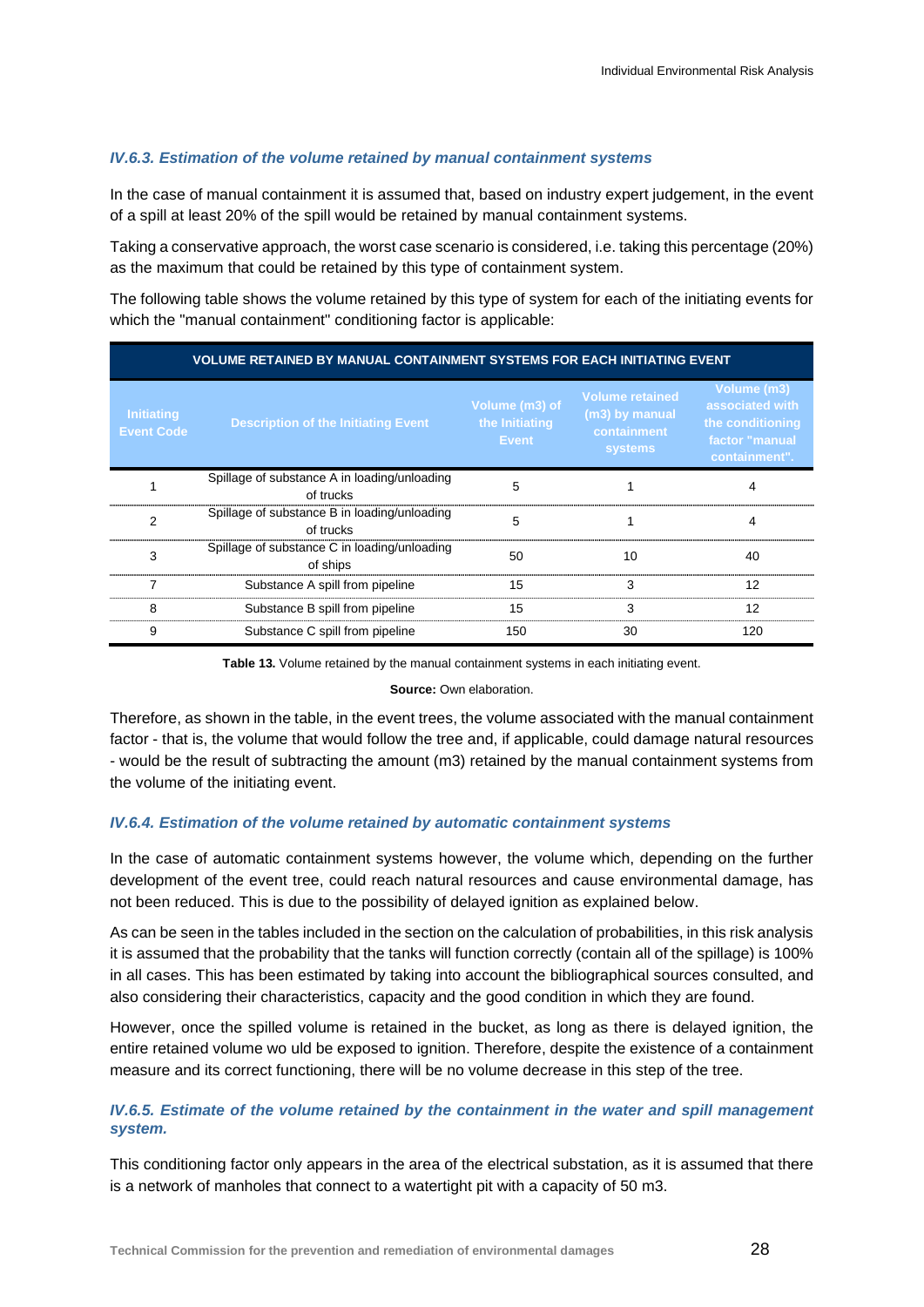As this is the last conditioning factor of the tree, it is understood that this volume, once retained, no longer represents a risk. Therefore, this volume (50 m3) has been discounted in order not to consider it in the accidental scenario.

## *IV.7 Event trees*

Event trees show the evolution of an initiating event as a function of the so-called conditioning factors and hence the occurrence of different accident scenarios. The events begin with the occurrence of an initiating event and lead to a certain accident scenario, depending on the action of the conditioning factors.



The structure of the trees is shown in Figure 1.





The fields considered in the trees are as follows:

- **a) Initiating event.** This is the description of the initiating event to which the consequential tree corresponds. The list of initiating events considered in this risk analysis can be consulted in chapter IV.3.
- **b)** Prob. This is the probability of occurrence of the initiating event and of each of the conditioning factors. The probability associated with each initiating event used in this risk analysis is given in section IV.5.1. On the other hand, the probability of success of each conditioning factor is given in section IV.5.2, and more specifically, the data collected in Table 8 is particularly useful.
- **c) Vol. (m3).** This is the volume that overcomes each of the conditioning factors and moves on to the next element of the tree. The first volume of the tree coincides with the amount of agent released under the hypotheses established in each initiating event, and the last volume with the amount of agent that would come into contact with the natural resources. The calculation of the amount of agent released in each initiating event is described in chapter IV.6.
- **d) Factor.** This is the name of each conditioning factor, a detailed description of which can be found in section IV.4.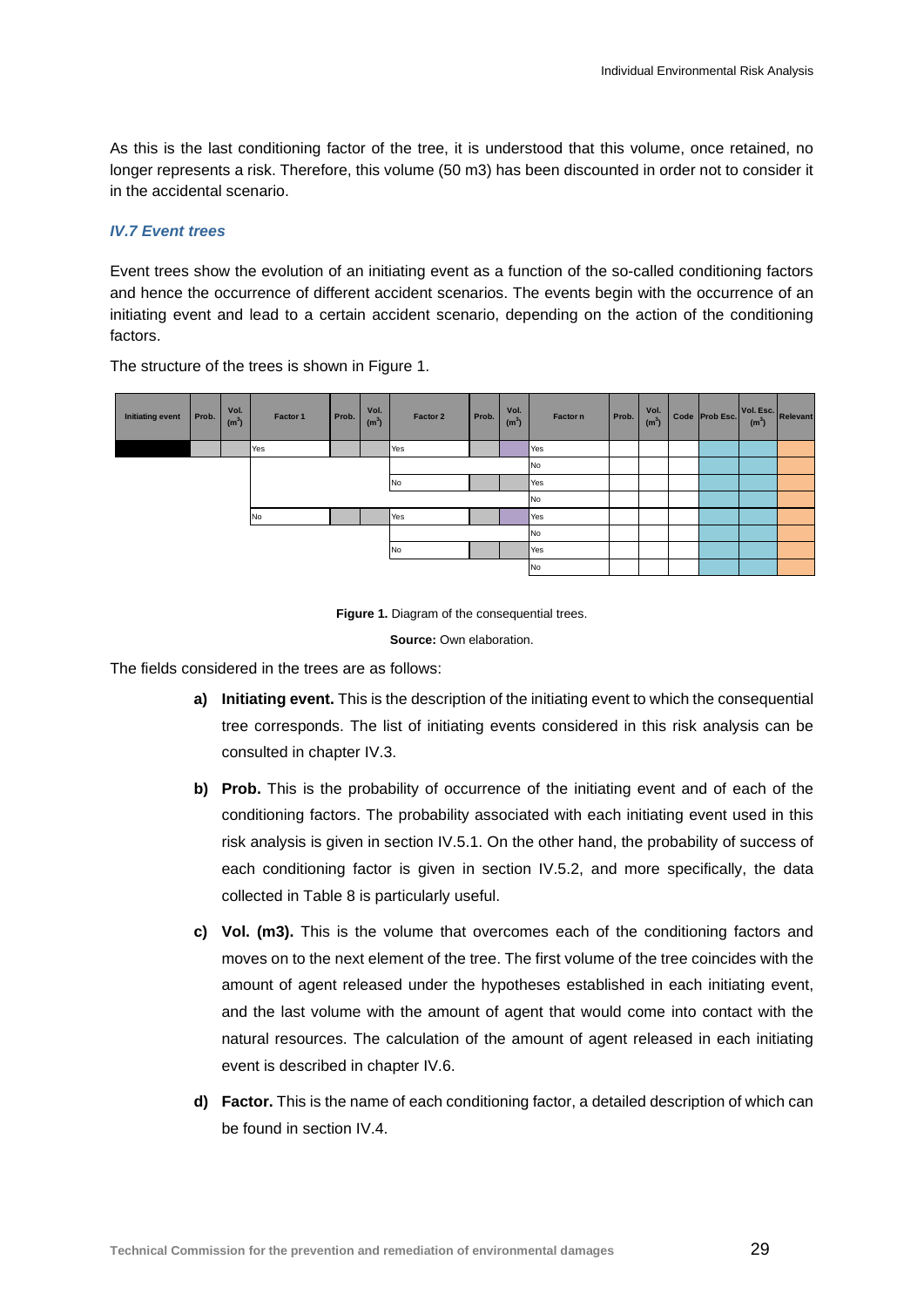- **e) Esc code.** This is the code of the accident scenario. These codes have a structure of type *SX.EY,* where *X* is the initiating event code and *Y* is the scenario number within that event.
- **f) Prob. Esc.** This is the probability of occurrence of the accident scenario calculated in accordance with the methodology described in section IV.5.2 of this report.
- **g) Vol. Esc.(m3).** This is the volume released into the environment under the hypotheses established in each accident scenario calculated in accordance with the methodology indicated in chapter IV.6.
- **h) Relevant.** Indicates whether or not the scenario is considered relevant. In this sense, a scenario is considered relevant for the evaluation of its possible environmental damage if the probability of occurrence and the volume released are greater than zero. In this sense, if the probability of the accidental scenario is zero, it is referred to as an "impossible scenario", while if the volume is zero, it is a "controlled scenario with no environmental consequences".

### *IV. 7.1 Event trees by zones*

The event or consequential trees designed for each of the 12 initiating events identified in this risk analysis are shown below. As mentioned above, these trees start from the initiating event and evaluate the effect that the different conditioning factors have on its evolution. Specifically, in the model proposed, the conditioning factors act in two ways: by modifying the probability of occurrence and by modifying the quantity of agent released.

The display of the event trees is ordered according to the zone of the facility where the initiating event originating the consequential tree appears. The following table shows the number of initiating events and relevant accident scenarios in each of the four zones identified in this case study.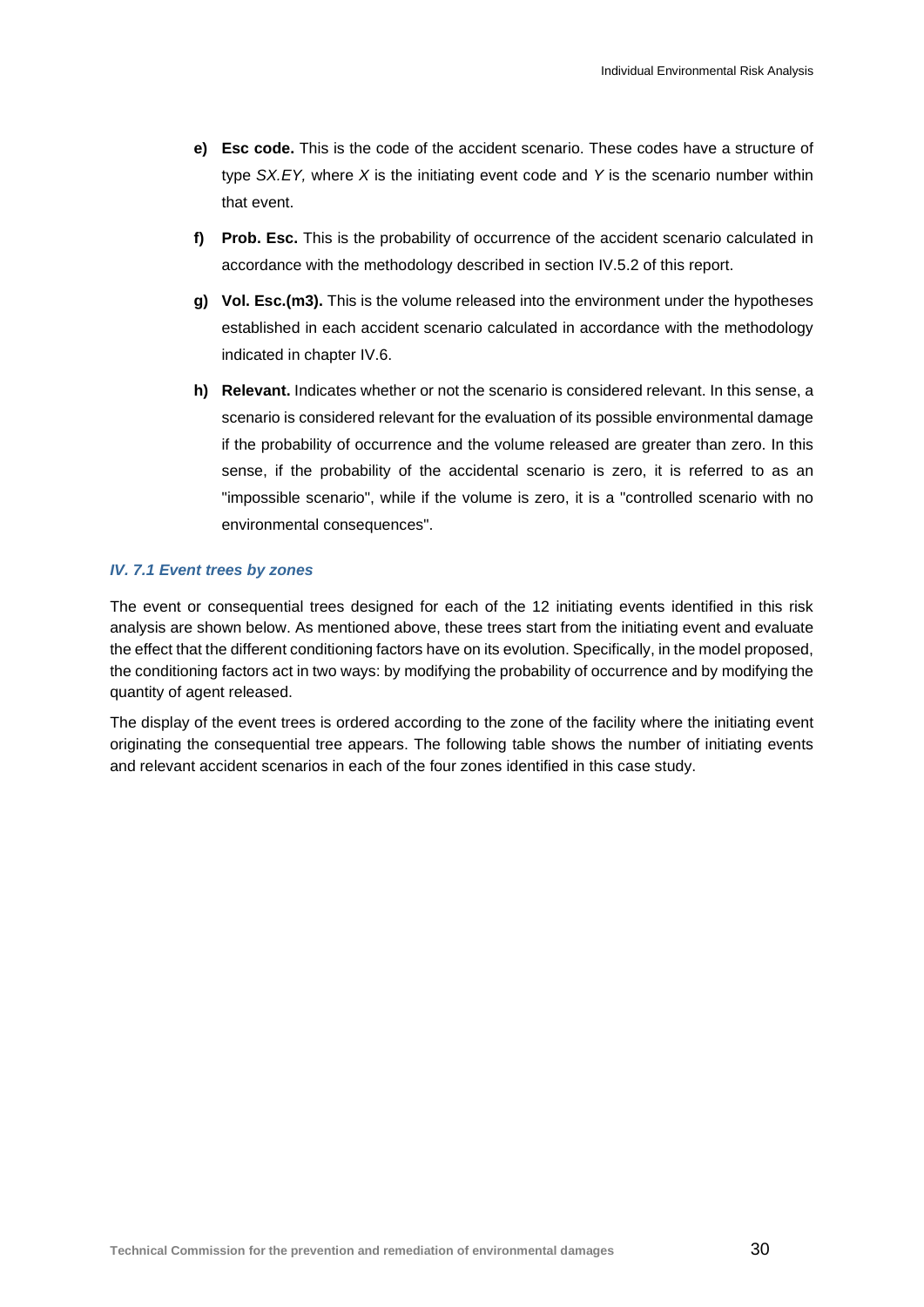## **DISTRIBUTION OF INITIATING EVENTS AND ACCIDENT SCENARIOS BY INSTALLATION ZONE**

| <b>Zone</b>                   | <b>Number of initiating events</b> | Number of accident scenarios |
|-------------------------------|------------------------------------|------------------------------|
| Zone 1: Tank loading dock     |                                    |                              |
| Zone 2: Ship loading area     |                                    |                              |
| Zone 3: Storage Park          |                                    |                              |
| Zone 4: Electrical substation |                                    |                              |

Number of initiating events and accidental scenarios by zone**.** 

Source: Own elaboration.

The event tree for each one is shown below.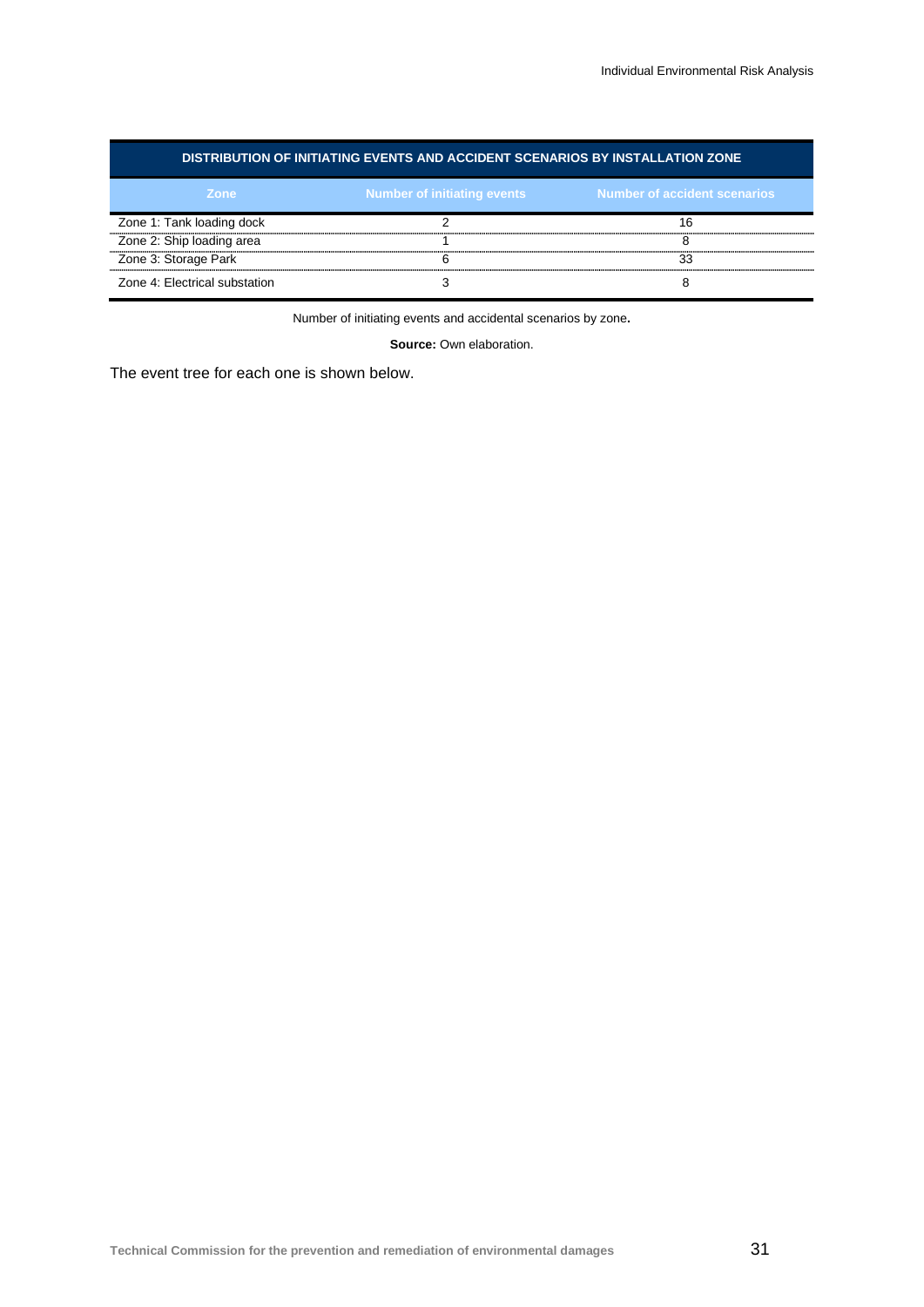A. Zone 1: Tank loading dock

# **Spillage of substance A in loading/unloading of tank**

Consequence tree of initiating event 1: Spill of substance A in tank loading/unloading.

| <b>Initiating event</b>                      | Prob.      | Vol. $(m^3)$ Immediate ignition |        |      | Flame detection and<br>Prob. $\vert$ Vol. (m <sup>3</sup> ) activation of the<br>extinguishing system |        |      | Prob. $\vert$ Vol. (m <sup>3</sup> ) Manual containment | Prob.  | Vol. $(m^3)$ Delayed ignition |        |      | <b>Flame detection and</b><br><b>Prob.</b> $\vert$ Vol. (m <sup>3</sup> ) activation of the<br>extinguishing system | Prob.  | Vol. $(m^3)$ | Code        | Prob Esc.  | Vol. Esc.<br>(m <sup>3</sup> ) | Relevant |
|----------------------------------------------|------------|---------------------------------|--------|------|-------------------------------------------------------------------------------------------------------|--------|------|---------------------------------------------------------|--------|-------------------------------|--------|------|---------------------------------------------------------------------------------------------------------------------|--------|--------------|-------------|------------|--------------------------------|----------|
| Spill of substance A in<br>loading/unloading | $1,00E-03$ | $5,00$ Yes                      | 0,0650 |      | $5,00$ Yes                                                                                            | 0,9500 | 6,50 |                                                         |        |                               |        |      |                                                                                                                     |        |              | SI1.E1      | $6,18E-05$ | 6,50                           | Yes      |
|                                              |            |                                 |        |      | <b>INo</b>                                                                                            | 0,0500 | 5,00 |                                                         |        |                               |        |      |                                                                                                                     |        |              | SI1.E2      | $3,25E-06$ | 5,00                           | Yes      |
|                                              |            |                                 | 0,9350 | 5,00 |                                                                                                       |        |      | Yes                                                     | 0,9990 | 4,00 Yes                      | 0,2000 |      | 4,00 Yes                                                                                                            | 0,9500 |              | 5,50 SI1.E3 | 1,77E-04   | 5,50                           | Yes      |
|                                              |            |                                 |        |      |                                                                                                       |        |      |                                                         |        |                               |        |      | <b>NO</b>                                                                                                           | 0,0500 | 4,00         | SI1.E4      | $9,34E-06$ | 4,00                           | Yes      |
|                                              |            |                                 |        |      |                                                                                                       |        |      |                                                         |        | I No                          | 0,8000 | 4,00 |                                                                                                                     |        |              | SI1.E5      | 7,47E-04   | 4,00                           | Yes      |
|                                              |            |                                 |        |      |                                                                                                       |        |      | N٥                                                      | 0,0010 | 5,00 Yes                      | 0,2000 |      | 5,00 Yes                                                                                                            | 0,9500 |              | 6,50 SI1.E6 | 1,78E-07   | 6,50                           | Yes      |
|                                              |            |                                 |        |      |                                                                                                       |        |      |                                                         |        |                               |        |      | INo.                                                                                                                | 0,0500 |              | 5,00 SI1.E7 | $9,35E-09$ | 5,00                           | Yes      |
|                                              |            |                                 |        |      |                                                                                                       |        |      |                                                         |        | I NO                          | 0,8000 | 5,00 |                                                                                                                     |        |              | SI1.E8      | 7,48E-07   | 5,00                           | Yes      |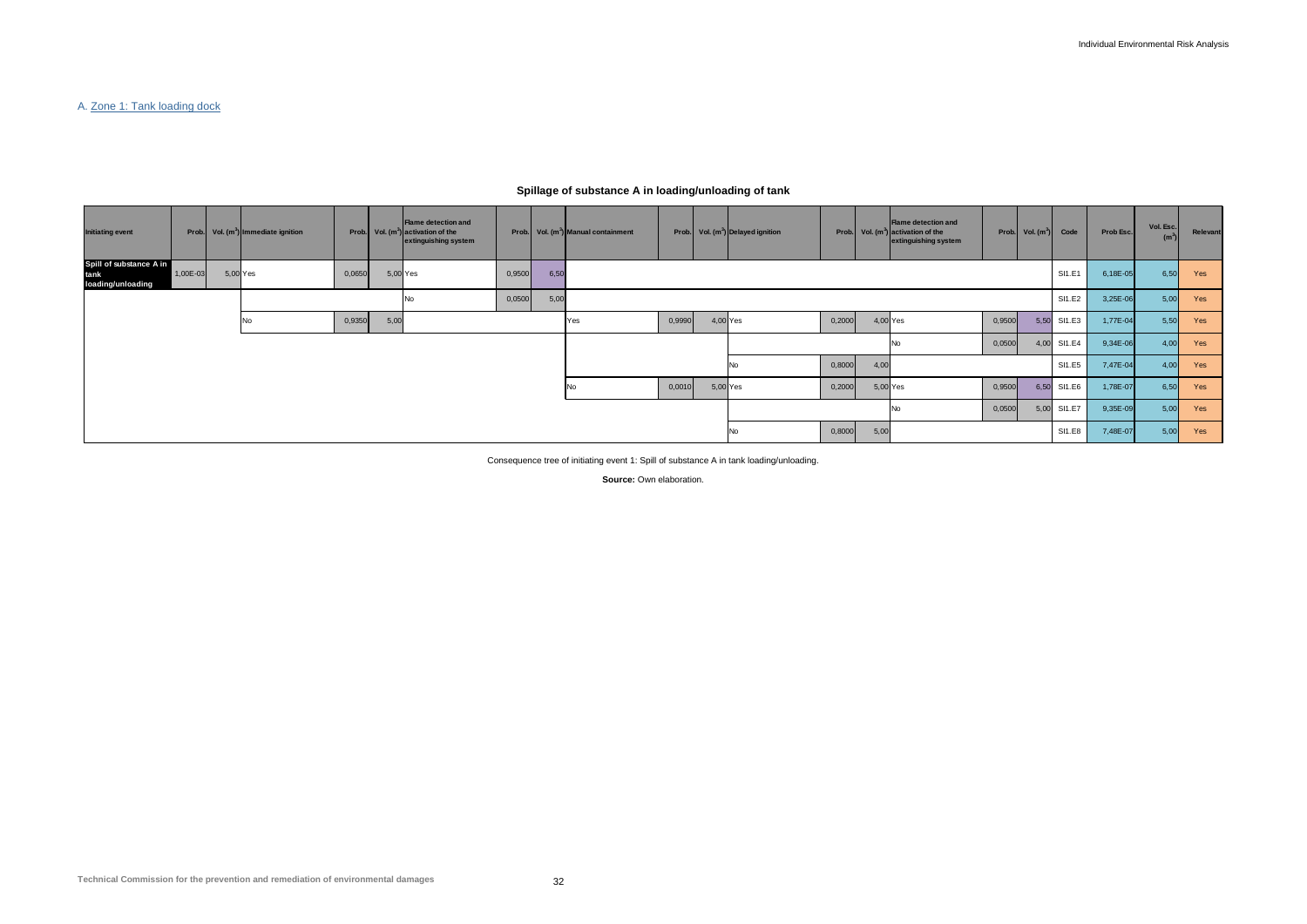# **Spillage of substance B in loading/unloading of tank**

Consequence tree of initiating event 2: Spill of substance B in tank loading/unloading.

| Initiating event                             |          | Prob. $\vert$ Vol. (m <sup>3</sup> ) Immediate ignition |        |      | <b>Hame detection and</b><br><b>Prob.</b> Vol. $(m^3)$ activation of the<br>extinguishing system |        |      | <b>Prob.</b> Vol. $(m^3)$ Manual containment |        |      | Prob. $\vert$ Vol. (m <sup>3</sup> ) Delayed ignition | Prob.  |      | Flame detection and<br>Vol. $(m^3)$ activation of the<br>extinguishing system |        | Prob. $ Vol. (m^3) $ Code |               | Prob Esc.  | Vol. Esc.<br>(m <sup>3</sup> ) | Relevant |
|----------------------------------------------|----------|---------------------------------------------------------|--------|------|--------------------------------------------------------------------------------------------------|--------|------|----------------------------------------------|--------|------|-------------------------------------------------------|--------|------|-------------------------------------------------------------------------------|--------|---------------------------|---------------|------------|--------------------------------|----------|
| Spill of substance B in<br>loading/unloading | 1,00E-03 | 5,00 Yes                                                | 0,0650 |      | $5,00$ Yes                                                                                       | 0,9500 | 6,50 |                                              |        |      |                                                       |        |      |                                                                               |        |                           | SI2.E1        | $6,18E-05$ | 6,50                           | Yes      |
|                                              |          |                                                         |        |      | No                                                                                               | 0,0500 | 5,00 |                                              |        |      |                                                       |        |      |                                                                               |        |                           | SI2.E2        | $3,25E-06$ | 5,00                           | Yes      |
|                                              |          |                                                         | 0,9350 | 5,00 |                                                                                                  |        |      |                                              | 0,9990 | 4,00 | <b>Yes</b>                                            | 0,2000 |      | $4,00$ Yes                                                                    | 0,9500 | 5,50                      | SI2.E3        | 1,77E-04   | 5,50                           | Yes      |
|                                              |          |                                                         |        |      |                                                                                                  |        |      |                                              |        |      |                                                       |        |      |                                                                               | 0,0500 | 4,00                      | SI2.E4        | $9,34E-06$ | 4,00                           | Yes      |
|                                              |          |                                                         |        |      |                                                                                                  |        |      |                                              |        |      | <b>No</b>                                             | 0,8000 | 4,00 |                                                                               |        |                           | SI2.E5        | 7,47E-04   | 4,00                           | Yes      |
|                                              |          |                                                         |        |      |                                                                                                  |        |      |                                              | 0,0010 | 5,00 | <b>Yes</b>                                            | 0,2000 |      | 5,00 Yes                                                                      | 0,9500 | 6,50                      | SI2.E6        | 1,78E-07   | 6,50                           | Yes      |
|                                              |          |                                                         |        |      |                                                                                                  |        |      |                                              |        |      |                                                       |        |      |                                                                               | 0,0500 | 5,00                      | <b>SI2.E7</b> | 9,35E-09   | 5,00                           | Yes      |
|                                              |          |                                                         |        |      |                                                                                                  |        |      |                                              |        |      | No                                                    | 0,8000 | 5,00 |                                                                               |        |                           | SI2.E8        | 7,48E-07   | 5,00                           | Yes      |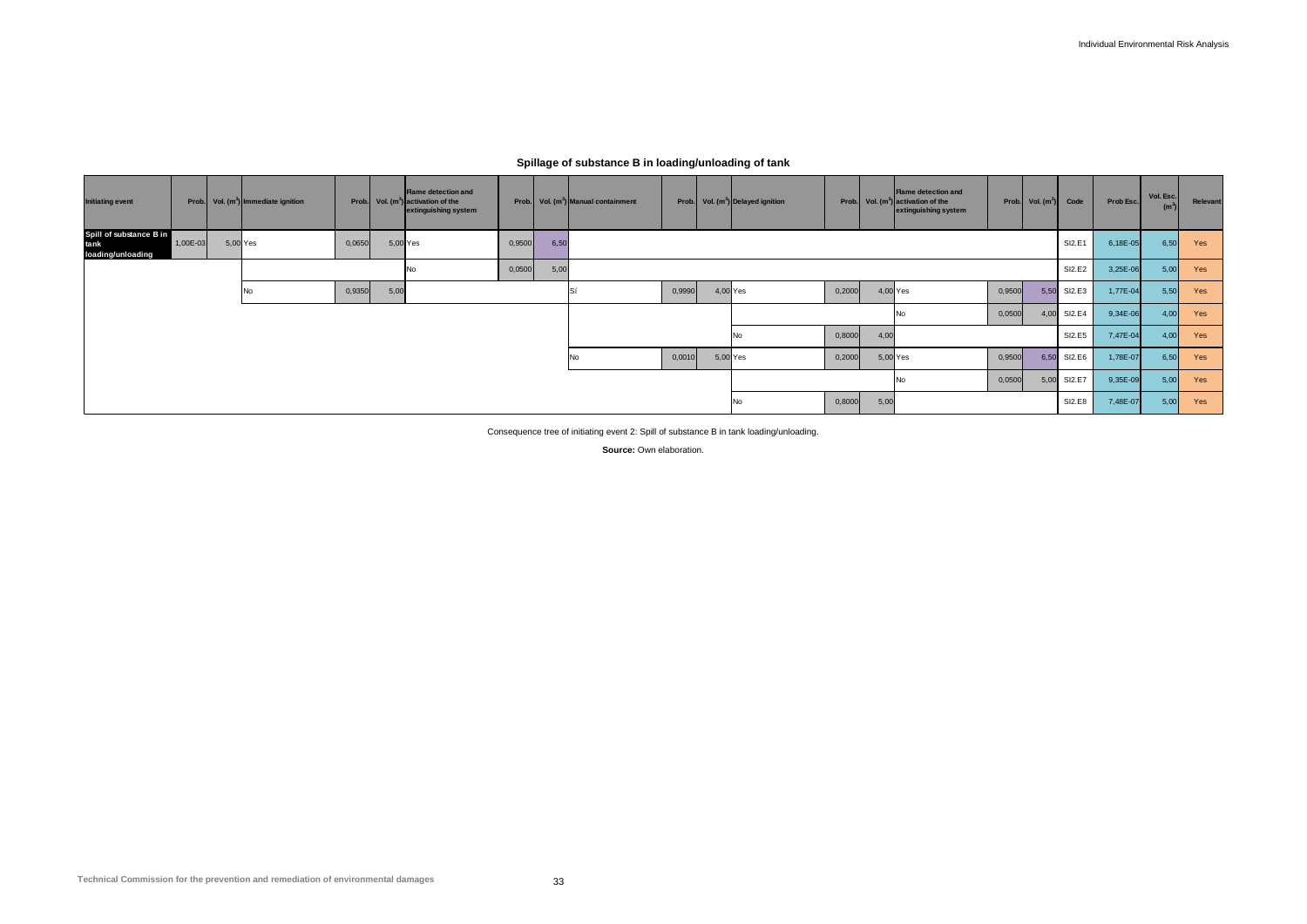# B. Zone 2: Ship loading area

# **Spillage of substance C in loading/unloading of ships**

**Figure 4.** Consequence tree of initiating event 3: Spill of substance C in ship loading/unloading.

| <b>Initiating event</b>                              |          |           | Prob. $\vert$ Vol. (m <sup>3</sup> ) Immediate ignition | Prob.  |       | <b>Flame detection and</b><br>Vol. $(m^3)$ activation of the<br>extinguishing system |        |       | Prob. $\vert$ Vol. (m <sup>3</sup> ) Manual containment |        |           | Prob. $\vert$ Vol. (m <sup>3</sup> ) Delayed ignition |        |       | Flame detection and<br><b>Prob.</b> $Vol. (m^3)$ activation of the<br>extinguishing system |        | Prob. $ Vol. (m^3) $ Code |        | Prob Esc.  | Vol. Esc.<br>(m <sup>3</sup> ) | Relevant |
|------------------------------------------------------|----------|-----------|---------------------------------------------------------|--------|-------|--------------------------------------------------------------------------------------|--------|-------|---------------------------------------------------------|--------|-----------|-------------------------------------------------------|--------|-------|--------------------------------------------------------------------------------------------|--------|---------------------------|--------|------------|--------------------------------|----------|
| Spill of substance C in<br>tank<br>loading/unloading | 4,05E-05 | 50,00 Yes |                                                         | 0,0650 |       | 50,00 Yes                                                                            | 0,9500 | 65,00 |                                                         |        |           |                                                       |        |       |                                                                                            |        |                           | SI3.E1 | 2,50E-06   | 65,00                          | Yes      |
|                                                      |          |           |                                                         |        |       | No.                                                                                  | 0,0500 | 50,00 |                                                         |        |           |                                                       |        |       |                                                                                            |        |                           | SI3.E2 | 1,32E-07   | 50,00                          | Yes      |
|                                                      |          |           | <b>INo</b>                                              | 0,9350 | 50,00 |                                                                                      |        |       | Yes                                                     | 0,9990 | 40,00 Yes |                                                       | 0,2000 |       | 40,00 Yes                                                                                  | 0,9500 | 55,00                     | SI3.E3 | 7,19E-06   | 55,00                          | Yes      |
|                                                      |          |           |                                                         |        |       |                                                                                      |        |       |                                                         |        |           |                                                       |        |       |                                                                                            | 0,0500 | 40,00                     | SI3.E4 | 3,78E-07   | 40,00                          | Yes      |
|                                                      |          |           |                                                         |        |       |                                                                                      |        |       |                                                         |        |           | INo.                                                  | 0,8000 | 40,00 |                                                                                            |        |                           | SI3.E5 | $3,03E-05$ | 40,00                          | Yes      |
|                                                      |          |           |                                                         |        |       |                                                                                      |        |       | No.                                                     | 0,0010 | 50,00 Yes |                                                       | 0,2000 |       | 50,00 Yes                                                                                  | 0,9500 | 65,00                     | SI3.E6 | 7,19E-09   | 65,00                          | Yes      |
|                                                      |          |           |                                                         |        |       |                                                                                      |        |       |                                                         |        |           |                                                       |        |       |                                                                                            | 0,0500 | 50,00                     | SI3.E7 | 3,79E-10   | 50,00                          | Yes      |
|                                                      |          |           |                                                         |        |       |                                                                                      |        |       |                                                         |        |           | No.                                                   | 0,8000 | 50,00 |                                                                                            |        |                           | SI3.E8 | $3,03E-08$ | 50,00                          | Yes      |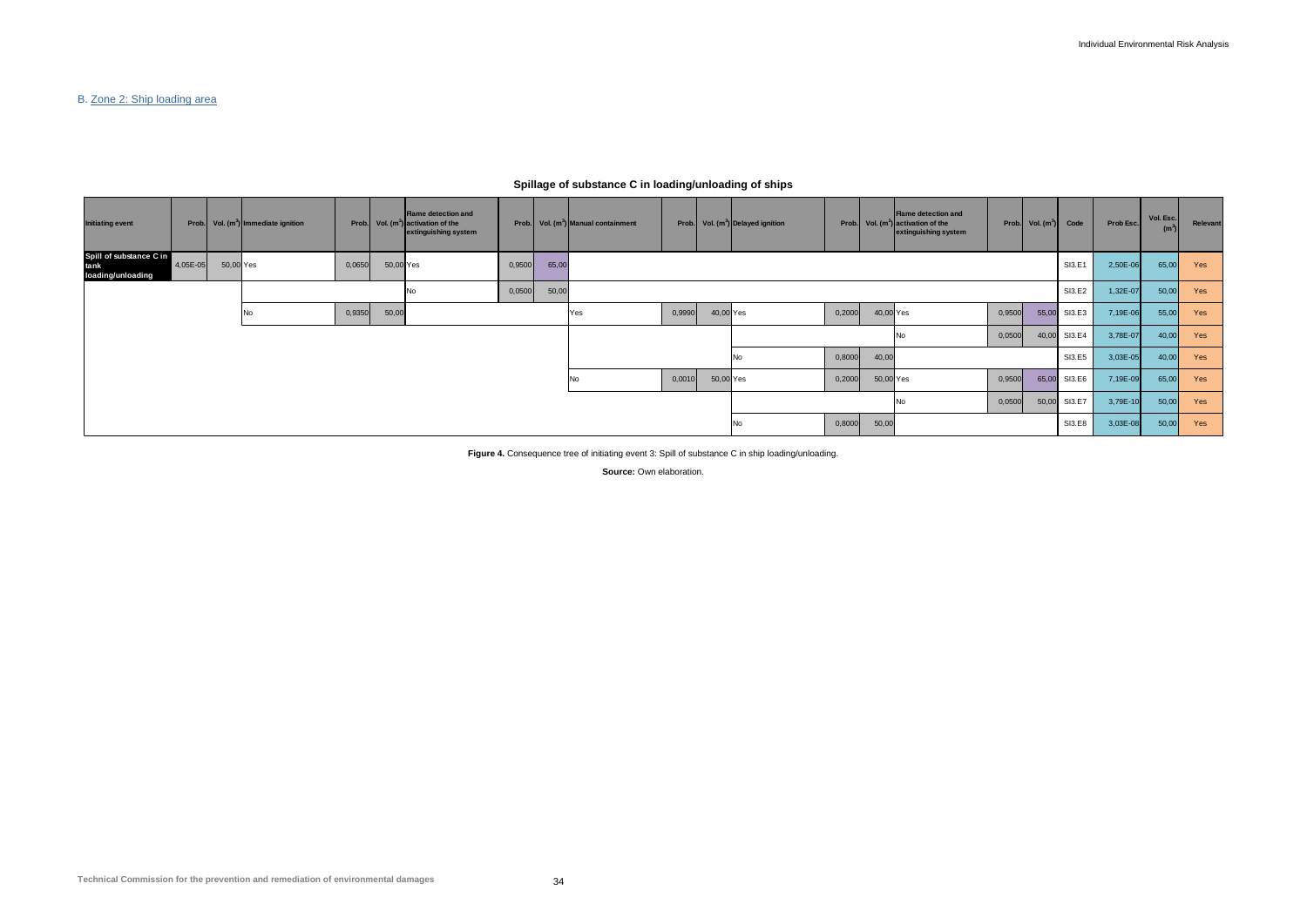# C. Zone 3: Storage Park

# **Substance A spill from tank**

**Figure 5.** Consequence tree of initiating event 4: Spill of substance A from tank.

| <b>Initiating event</b>           | Prob.    | Vol. $(m^3)$ | Immediate ignition | Prob.  | Vol. (m <sup>3</sup> ) | Flame detection and<br>activation of the<br>extinguishing system | Prob.  |        | Vol. $(m^3)$ Containment in a bucket | Prob.  |            | Vol. $(m^3)$ Delayed ignition | Prob.  |            | <b>Flame detection and</b><br>Vol. $(m^3)$ activation of the<br>extinguishing system | Prob.  | Vol. $(m^3)$ Code |        | Prob Esc.  | Vol. Esc.<br>$(m^3)$     | Relevant  |
|-----------------------------------|----------|--------------|--------------------|--------|------------------------|------------------------------------------------------------------|--------|--------|--------------------------------------|--------|------------|-------------------------------|--------|------------|--------------------------------------------------------------------------------------|--------|-------------------|--------|------------|--------------------------|-----------|
| Spill of substance A<br>from tank | 5,00E-06 | 900,00 Yes   |                    | 0,0650 | 900,00 Yes             |                                                                  | 0,9500 | 922,50 |                                      |        |            |                               |        |            |                                                                                      |        |                   | SI4.E1 | $3,09E-07$ | 922,50                   | Yes       |
|                                   |          |              |                    |        |                        |                                                                  | 0,0500 | 900,00 |                                      |        |            |                               |        |            |                                                                                      |        |                   | SI4.E2 | $1,63E-08$ | 900,00                   | Yes       |
|                                   |          |              | No.                | 0,9350 | 900,00                 |                                                                  |        |        | Yes                                  | 1,0000 | 900,00 Yes |                               | 0,2000 | 900,00 Yes |                                                                                      | 0,9500 | 922,50            | SI4.E3 | 8,88E-07   | 922,50                   | Yes       |
|                                   |          |              |                    |        |                        |                                                                  |        |        |                                      |        |            |                               |        |            | IN0.                                                                                 | 0,0500 | 0,00              | SI4.E4 | $4,68E-08$ | 0,00                     | <b>No</b> |
|                                   |          |              |                    |        |                        |                                                                  |        |        |                                      |        |            |                               | 0,8000 | 0,00       |                                                                                      |        |                   | SI4.E5 | $3,74E-06$ | 0,00                     | <b>No</b> |
|                                   |          |              |                    |        |                        |                                                                  |        |        |                                      | 0,0000 |            | Yes                           |        |            | Yes                                                                                  |        |                   | SI5.E6 | $0,00E+00$ | $\overline{\phantom{a}}$ | No.       |
|                                   |          |              |                    |        |                        |                                                                  |        |        |                                      |        |            |                               |        |            |                                                                                      |        |                   | S15.E7 | $0,00E+00$ | $\overline{\phantom{a}}$ | No.       |
|                                   |          |              |                    |        |                        |                                                                  |        |        |                                      |        |            |                               |        |            |                                                                                      |        |                   | SI5.E8 | $0,00E+00$ | $---$                    | No        |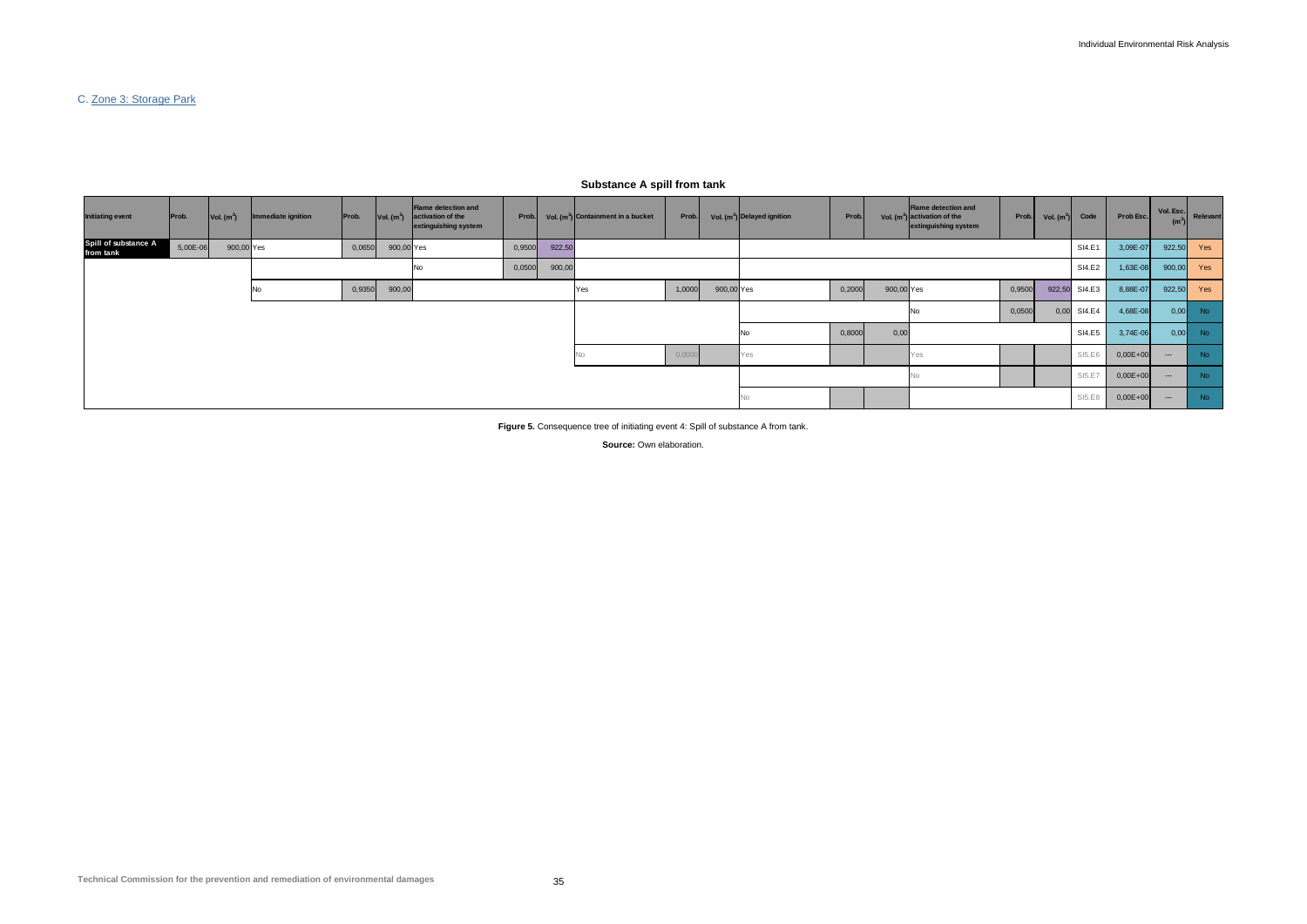# **Substance B spill from tank**

**Figure 6.** Consequence tree of initiating event 5: Spill of substance B from tank.

| Initiating event                  | Prob.      |             | $Vol. (m3)$  Immediate ignition | Prob.  |              | Flame detection and<br>$Vol. (m3)$ activation of the<br>extinguishing system |        |          | Prob. Vol. (m3) Containment in a bucket | Prob.  |              | Vol. (m3) Delayed ignition | <b>Prob.</b> |              | Flame detection and<br>Vol. (m3) $\vert$ activation of the<br>extinguishing system | Prob.  | Vol. $(m3)$ Code |        | Prob Esc.  | Vol. Esc. Relevant<br>(m3) |           |
|-----------------------------------|------------|-------------|---------------------------------|--------|--------------|------------------------------------------------------------------------------|--------|----------|-----------------------------------------|--------|--------------|----------------------------|--------------|--------------|------------------------------------------------------------------------------------|--------|------------------|--------|------------|----------------------------|-----------|
| Spill of substance B<br>from tank | $5,00E-06$ | 1.250,00 Sí |                                 | 0,0650 | 1.250,00 Yes |                                                                              | 0,9500 | 1.272,50 |                                         |        |              |                            |              |              |                                                                                    |        |                  | SI5.E1 | 3,09E-07   | 1.272,50 Yes               |           |
|                                   |            |             |                                 |        |              |                                                                              | 0,0500 | 1.250,00 |                                         |        |              |                            |              |              |                                                                                    |        |                  | SI5.E2 | $1,63E-08$ | 1.250,00                   | Yes       |
|                                   |            |             |                                 | 0,9350 | 1.250,00     |                                                                              |        |          | Yes                                     | 1,0000 | 1.250,00 Yes |                            | 0,2000       | 1.250,00 Yes |                                                                                    | 0,9500 | 1.272,50 SI5.E3  |        | 8,88E-07   | 1.272,50                   | Yes       |
|                                   |            |             |                                 |        |              |                                                                              |        |          |                                         |        |              |                            |              |              |                                                                                    | 0,0500 | 0,00             | SI5.E4 | 4,68E-08   |                            | $0,00$ No |
|                                   |            |             |                                 |        |              |                                                                              |        |          |                                         |        |              | No.                        | 0,8000       | 0,00,        |                                                                                    |        |                  | SI5.E5 | 3,74E-06   | 0,00                       | No.       |
|                                   |            |             |                                 |        |              |                                                                              |        |          |                                         | 0,0000 |              | Yes                        |              |              | res                                                                                |        |                  | SI5.E6 | $0,00E+00$ | $---$                      | No.       |
|                                   |            |             |                                 |        |              |                                                                              |        |          |                                         |        |              |                            |              |              |                                                                                    |        |                  | SI5.E7 | $0,00E+00$ | $\overline{\phantom{a}}$   | <b>No</b> |
|                                   |            |             |                                 |        |              |                                                                              |        |          |                                         |        |              |                            |              |              |                                                                                    |        |                  | SI5.E8 | $0,00E+00$ | $\hspace{0.05cm} \ldots$   | <b>No</b> |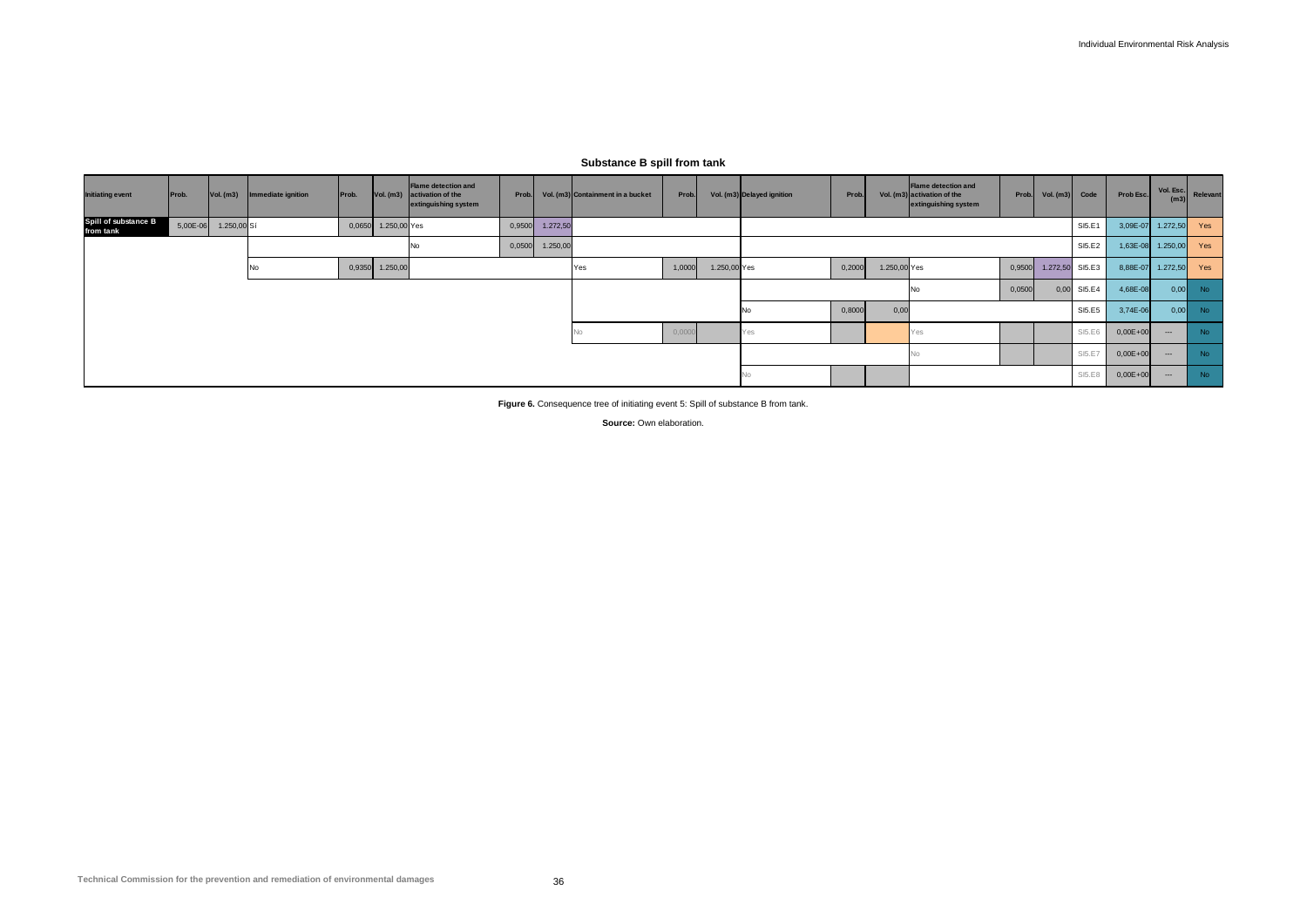# **Substance C spill from tank**

**Figure 7.** Consequence tree of initiating event 6: Spill of substance C from tank.

| <b>Initiating event</b>           | Prob.    | Vol. (m3)    | Immediate ignition | Prob.  | Vol. (m3)    | Flame detection and<br>activation of the<br>extinguishing system | Prob.  |          | Vol. (m3) Containment in a bucket | Prob.  |              | Vol. (m3) Delayed ignition | Prob.  |              | Flame detection and<br>Vol. (m3) activation of the<br>extinguishing system | Prob.  | Vol. $(m3)$ Code |                    | Prob Esc.  | Vol. Esc. Relevant<br>(m <sub>3</sub> ) |           |
|-----------------------------------|----------|--------------|--------------------|--------|--------------|------------------------------------------------------------------|--------|----------|-----------------------------------|--------|--------------|----------------------------|--------|--------------|----------------------------------------------------------------------------|--------|------------------|--------------------|------------|-----------------------------------------|-----------|
| Spill of substance C<br>from tank | 5,00E-06 | 1.600,00 Yes |                    | 0,0650 | 1.600,00 Yes |                                                                  | 0,9500 | 1.622,50 |                                   |        |              |                            |        |              |                                                                            |        |                  | SIO.E <sup>4</sup> | $3,09E-07$ | 1.622,50                                | - Sí      |
|                                   |          |              |                    |        |              | No                                                               | 0,0500 | 1.600,00 |                                   |        |              |                            |        |              |                                                                            |        |                  | SI6.E2             | $1,63E-08$ | 1.600,00                                | Sí.       |
|                                   |          |              |                    | 0,9350 | 1.600,00     |                                                                  |        |          | Yes                               | 1,0000 | 1.600,00 Yes |                            | 0,2000 | 1.600,00 Yes |                                                                            | 0,9500 | 1.622,50         | SI6.E3             | 8,88E-07   | 1.622,50                                | - Sí      |
|                                   |          |              |                    |        |              |                                                                  |        |          |                                   |        |              |                            |        |              |                                                                            | 0,0500 | 0,00             | SI6.E4             | 4,68E-08   | 0,00                                    | No.       |
|                                   |          |              |                    |        |              |                                                                  |        |          |                                   |        |              | INo.                       | 0,8000 | 0,00         |                                                                            |        |                  | SI6.E5             | $3,74E-06$ | 0,00                                    | No.       |
|                                   |          |              |                    |        |              |                                                                  |        |          |                                   | 0,0000 |              | Yes                        |        |              |                                                                            |        |                  | SIG.E6             | $0,00E+00$ | $\cdots$                                | No.       |
|                                   |          |              |                    |        |              |                                                                  |        |          |                                   |        |              |                            |        |              | 1No                                                                        |        |                  | SI6.E7             | $0,00E+00$ | $-$                                     | <b>No</b> |
|                                   |          |              |                    |        |              |                                                                  |        |          |                                   |        |              |                            |        |              |                                                                            |        |                  | SIG.E8             | $0,00E+00$ | $\cdots$                                | No        |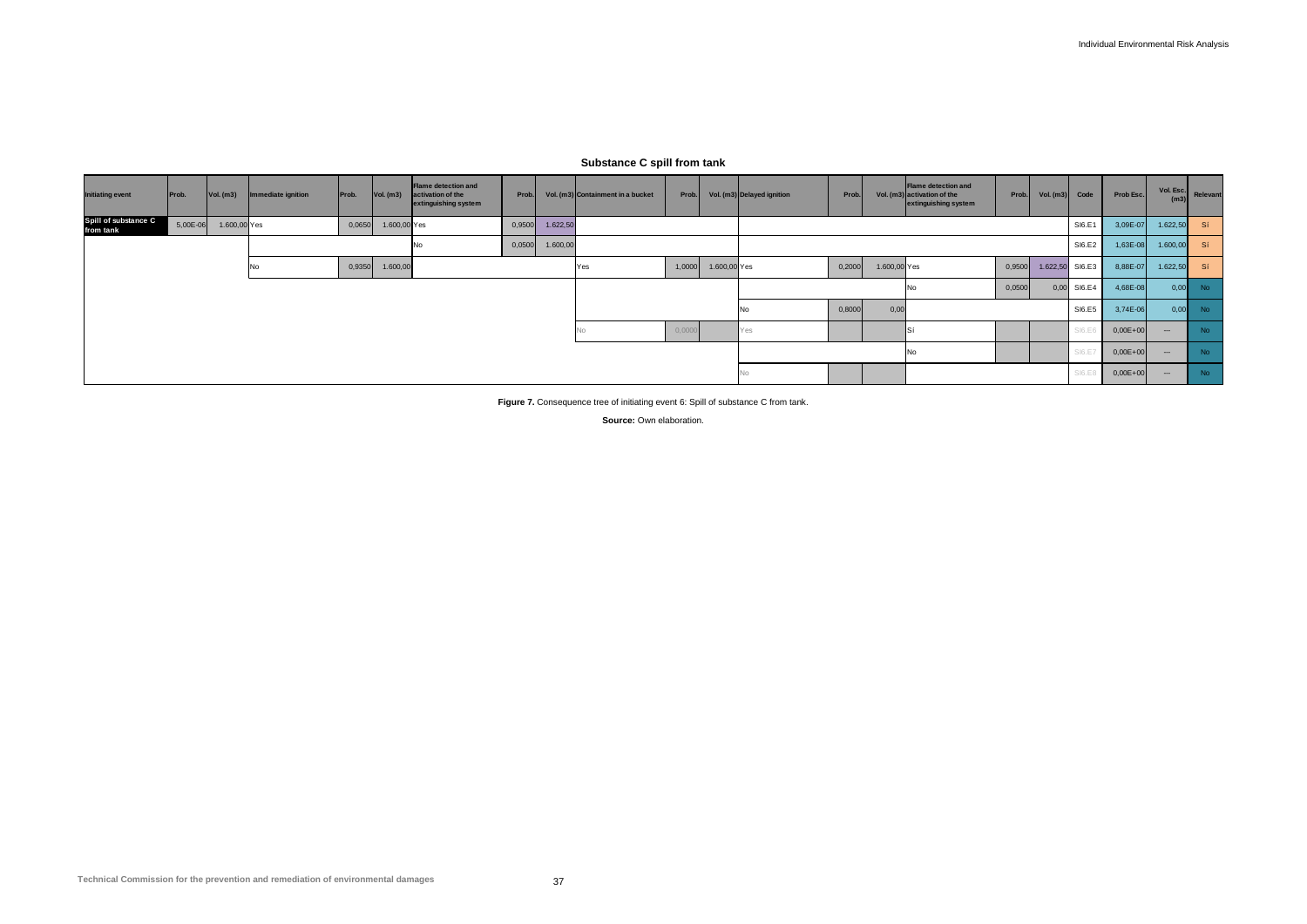### **Substance A spill from pipeline**

Consequence tree of initiating event 7: Spillage of substance A from the pipeline**.** 

|                                              |            |           |                                              |        |       |                                                                                                   |        |       |                                                         | --     |           |                                                       |        |           |                                                                                            |        |                     |               |            |                                |          |
|----------------------------------------------|------------|-----------|----------------------------------------------|--------|-------|---------------------------------------------------------------------------------------------------|--------|-------|---------------------------------------------------------|--------|-----------|-------------------------------------------------------|--------|-----------|--------------------------------------------------------------------------------------------|--------|---------------------|---------------|------------|--------------------------------|----------|
| <b>Initiating event</b>                      |            |           | <b>Prob.</b> Vol. $(m^3)$ Immediate ignition |        |       | <b>Flame detection and</b><br><b>Prob.</b> Vol. $(m^3)$ activation of the<br>extinguishing system |        |       | Prob. $\vert$ Vol. (m <sup>3</sup> ) Manual containment |        |           | Prob. $\vert$ Vol. (m <sup>3</sup> ) Delayed ignition |        |           | Flame detection and<br><b>Prob.</b> Vol. $(m^3)$ activation of the<br>extinguishing system |        | Prob. $ Vol. (m3) $ | Code          | Prob Esc.  | Vol. Esc.<br>(m <sup>3</sup> ) | Relevant |
| Spillage of substance<br>A from the pipeline | $1,15E-04$ | 15,00 Yes |                                              | 0,0650 |       | 15,00 Yes                                                                                         | 0,9500 | 37,50 |                                                         |        |           |                                                       |        |           |                                                                                            |        |                     | SI7.E1        | 7,10E-06   | 37,50                          | Yes      |
|                                              |            |           |                                              |        |       | INo.                                                                                              | 0,0500 | 15,00 |                                                         |        |           |                                                       |        |           |                                                                                            |        |                     | <b>SI7.E2</b> | 3,74E-07   | 15,00                          | Yes      |
|                                              |            |           |                                              | 0,9350 | 15,00 |                                                                                                   |        |       | Yes                                                     | 0,9990 | 12,00 Yes |                                                       | 0,2000 | 12,00 Yes |                                                                                            | 0,9500 | 25,50               | <b>SI7.E3</b> | $2,04E-05$ | 25,50                          | Yes      |
|                                              |            |           |                                              |        |       |                                                                                                   |        |       |                                                         |        |           |                                                       |        |           | <b>NO</b>                                                                                  | 0,0500 | 12,00               | <b>SI7.E4</b> | 1,07E-06   | 12,00                          | Yes      |
|                                              |            |           |                                              |        |       |                                                                                                   |        |       |                                                         |        |           |                                                       | 0,8000 | 12,00     |                                                                                            |        |                     | <b>SI7.E5</b> | 8,59E-05   | 12,00                          | Yes      |
|                                              |            |           |                                              |        |       |                                                                                                   |        |       |                                                         | 0,0010 | 15,00 Yes |                                                       | 0,2000 | 15,00 Yes |                                                                                            | 0,9500 | 37,50               | SI7.E6        | 2,04E-08   | 37,50                          | Yes      |
|                                              |            |           |                                              |        |       |                                                                                                   |        |       |                                                         |        |           |                                                       |        |           | NO                                                                                         | 0,0500 | 15,00               | <b>SI7.E7</b> | 1,08E-09   | 15,00                          | Yes      |
|                                              |            |           |                                              |        |       |                                                                                                   |        |       |                                                         |        |           | No.                                                   | 0,8000 | 15,00     |                                                                                            |        |                     | <b>SI7.E8</b> | 8,60E-08   | 15,00                          | Yes      |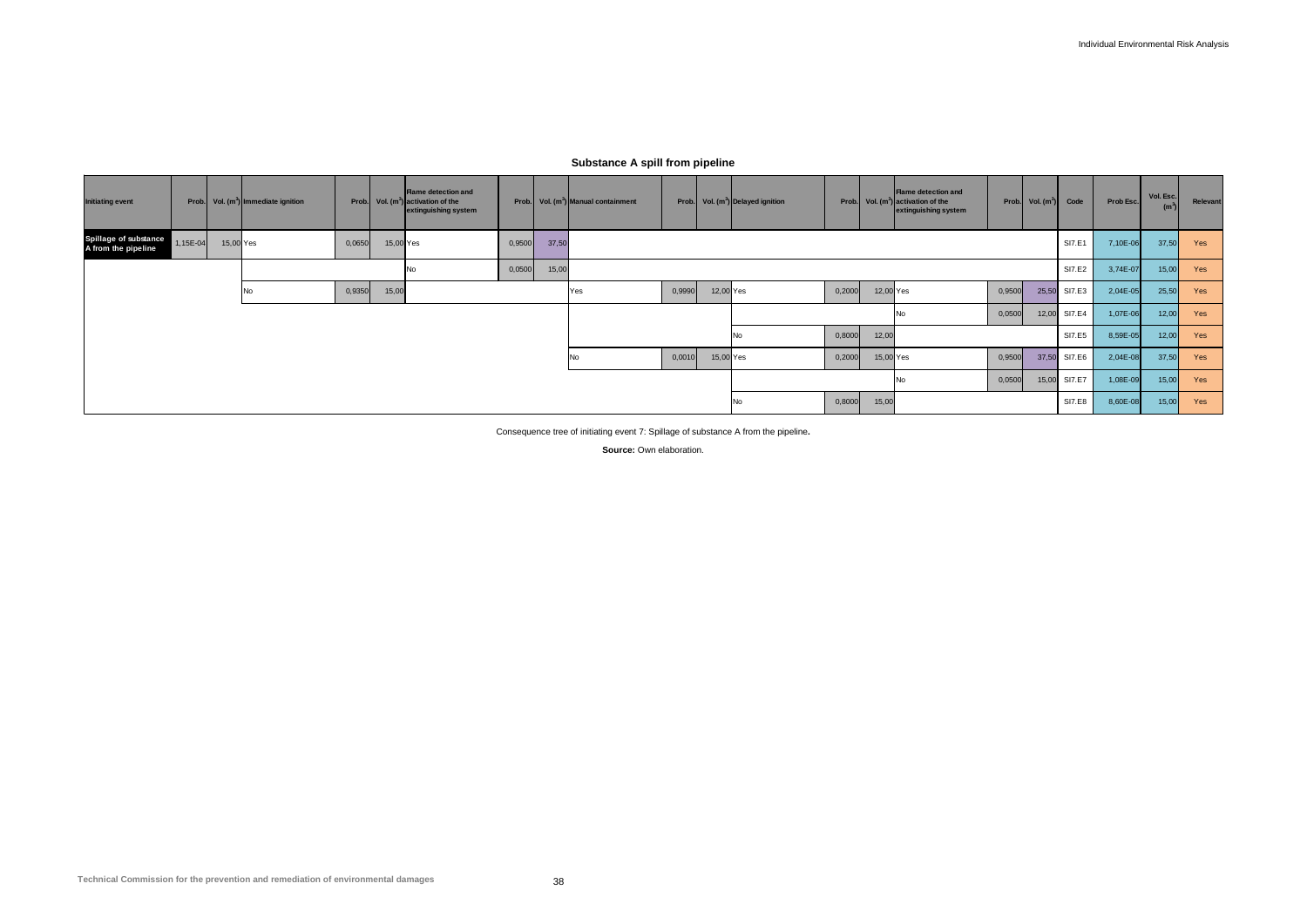### **Substance B spill from pipeline**

Consequence tree of initiating event 8: Spillage of substance B from the pipeline**.** 

|                                              |          |           |                                              |        |       |                                                                                                              |        |       |                                                         |        | .         |                                                       |        |          |                                                                                            |        |                     |        |            |                                |          |
|----------------------------------------------|----------|-----------|----------------------------------------------|--------|-------|--------------------------------------------------------------------------------------------------------------|--------|-------|---------------------------------------------------------|--------|-----------|-------------------------------------------------------|--------|----------|--------------------------------------------------------------------------------------------|--------|---------------------|--------|------------|--------------------------------|----------|
| <b>Initiating event</b>                      |          |           | <b>Prob.</b> Vol. $(m^3)$ Immediate ignition |        |       | <b>Flame detection and</b><br>Prob. $\vert$ Vol. (m <sup>3</sup> ) activation of the<br>extinguishing system |        |       | Prob. $\vert$ Vol. (m <sup>3</sup> ) Manual containment |        |           | Prob. $\vert$ Vol. (m <sup>3</sup> ) Delayed ignition |        |          | Flame detection and<br><b>Prob.</b> Vol. $(m^3)$ activation of the<br>extinguishing system |        | Prob. $ Vol. (m3) $ | Code   | Prob Esc.  | Vol. Esc.<br>(m <sup>3</sup> ) | Relevant |
| Spillage of substance<br>B from the pipeline | 7,50E-05 | 15,00 Yes |                                              | 0,0650 |       | 15,00 Yes                                                                                                    | 0,9500 | 37,50 |                                                         |        |           |                                                       |        |          |                                                                                            |        |                     | SI8.E1 | 4,63E-06   | 37,50                          | Yes      |
|                                              |          |           |                                              |        |       | No.                                                                                                          | 0,0500 | 15,00 |                                                         |        |           |                                                       |        |          |                                                                                            |        |                     | SI8.E2 | 2,44E-07   | 15,00                          | Yes      |
|                                              |          |           | No.                                          | 0,9350 | 15,00 |                                                                                                              |        |       | Yes                                                     | 0,9990 | 12,00 Yes |                                                       | 0,2000 |          | 12,00 Yes                                                                                  | 0,9500 | 25,50               | SI8.E3 | $1,33E-05$ | 25,50                          | Yes      |
|                                              |          |           |                                              |        |       |                                                                                                              |        |       |                                                         |        |           |                                                       |        |          | NO                                                                                         | 0,0500 | 12,00               | SI8.E4 | 7,01E-07   | 12,00                          | Yes      |
|                                              |          |           |                                              |        |       |                                                                                                              |        |       |                                                         |        |           | No.                                                   | 0,8000 | 12,00    |                                                                                            |        |                     | SI8.E5 | 5,60E-05   | 12,00                          | Yes      |
|                                              |          |           |                                              |        |       |                                                                                                              |        |       |                                                         | 0,0010 | 15,00 Sí  |                                                       | 0,2000 | 15,00 Sí |                                                                                            | 0,9500 | 37,50               | SI8.E6 | 1,33E-08   | 37,50                          | Yes      |
|                                              |          |           |                                              |        |       |                                                                                                              |        |       |                                                         |        |           |                                                       |        |          |                                                                                            | 0,0500 | 15,00               | SI8.E7 | 7,01E-10   | 15,00                          | Yes      |
|                                              |          |           |                                              |        |       |                                                                                                              |        |       |                                                         |        |           | l No                                                  | 0,8000 | 15,00    |                                                                                            |        |                     | SI8.E8 | $5,61E-08$ | 15,00                          | Yes      |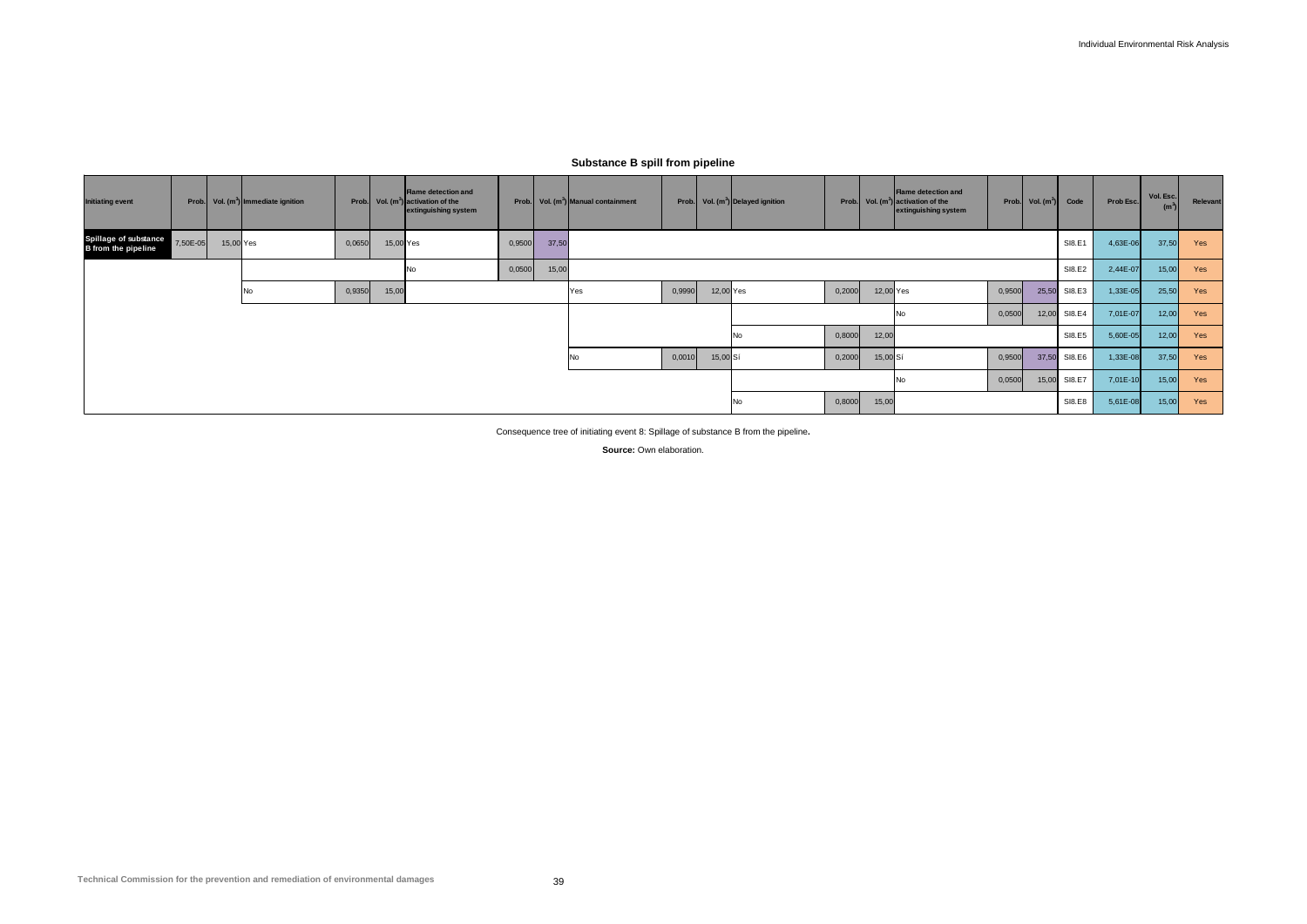# **Substance C spill from pipeline**

Consequential tree of initiating event 9: Spillage of substance C from the pipeline**.** 

|                                              |            |            |                                                         |        |            |                                                                                                  |        |        |                                                         |        | . .        |                                                       |        |                                      |                                                                                            |        |                     |          |           |                                |          |
|----------------------------------------------|------------|------------|---------------------------------------------------------|--------|------------|--------------------------------------------------------------------------------------------------|--------|--------|---------------------------------------------------------|--------|------------|-------------------------------------------------------|--------|--------------------------------------|--------------------------------------------------------------------------------------------|--------|---------------------|----------|-----------|--------------------------------|----------|
| <b>Initiating event</b>                      |            |            | Prob. $\vert$ Vol. (m <sup>3</sup> ) Immediate ignition |        |            | <b>Hame detection and</b><br><b>Prob.</b> Vol. $(m^3)$ activation of the<br>extinguishing system |        |        | Prob. $\vert$ Vol. (m <sup>3</sup> ) Manual containment |        |            | Prob. $\vert$ Vol. (m <sup>3</sup> ) Delayed ignition |        |                                      | Flame detection and<br><b>Prob.</b> Vol. $(m^3)$ activation of the<br>extinguishing system |        | Prob. $ Vol. (m3) $ | Code     | Prob Esc. | Vol. Esc.<br>(m <sup>3</sup> ) | Relevant |
| Spillage of substance<br>C from the pipeline | $2,50E-05$ | 150,00 Yes |                                                         | 0,0650 | 150,00 Yes |                                                                                                  | 0,9500 | 172,50 |                                                         |        |            |                                                       |        |                                      |                                                                                            |        |                     | SI9.E1   | 1,54E-06  | 172,50                         | Yes      |
|                                              |            |            |                                                         |        |            | I No                                                                                             | 0,0500 | 150,00 |                                                         |        |            |                                                       |        |                                      |                                                                                            |        |                     | SI9.E2   | 8,13E-08  | 150,00                         | Yes      |
|                                              |            |            |                                                         | 0,9350 | 150,00     |                                                                                                  |        |        | Yes                                                     | 0,9990 | 120,00 Yes |                                                       | 0,2000 |                                      |                                                                                            |        | 142,50              | SI9.E3   | 4,44E-06  | 142,50                         | Yes      |
|                                              |            |            |                                                         |        |            |                                                                                                  |        |        |                                                         |        |            |                                                       |        | 0,9500<br>120,00 Yes<br>0,0500<br>NO |                                                                                            | 120,00 | SI9.E4              | 2,34E-07 | 120,00    | Yes                            |          |
|                                              |            |            |                                                         |        |            |                                                                                                  |        |        |                                                         |        |            |                                                       | 0,8000 | 120,00                               |                                                                                            |        |                     | SI9.E5   | 1,87E-05  | 120,00                         | Yes      |
|                                              |            |            |                                                         |        |            |                                                                                                  |        |        |                                                         | 0,0010 | 150,00 Sí  |                                                       | 0,2000 | 150,00 Sí                            |                                                                                            | 0,9500 | 172,50              | SI9.E6   | 4,44E-09  | 172,50                         | Yes      |
|                                              |            |            |                                                         |        |            |                                                                                                  |        |        |                                                         |        |            |                                                       |        |                                      | Nο                                                                                         | 0,0500 | 150,00              | SI9.E7   | 2,34E-10  | 150,00                         | Yes      |
|                                              |            |            |                                                         |        |            |                                                                                                  |        |        |                                                         |        |            | No.                                                   | 0,8000 | 150,00                               |                                                                                            |        |                     | SI9.E8   | 1,87E-08  | 150,00                         | Yes      |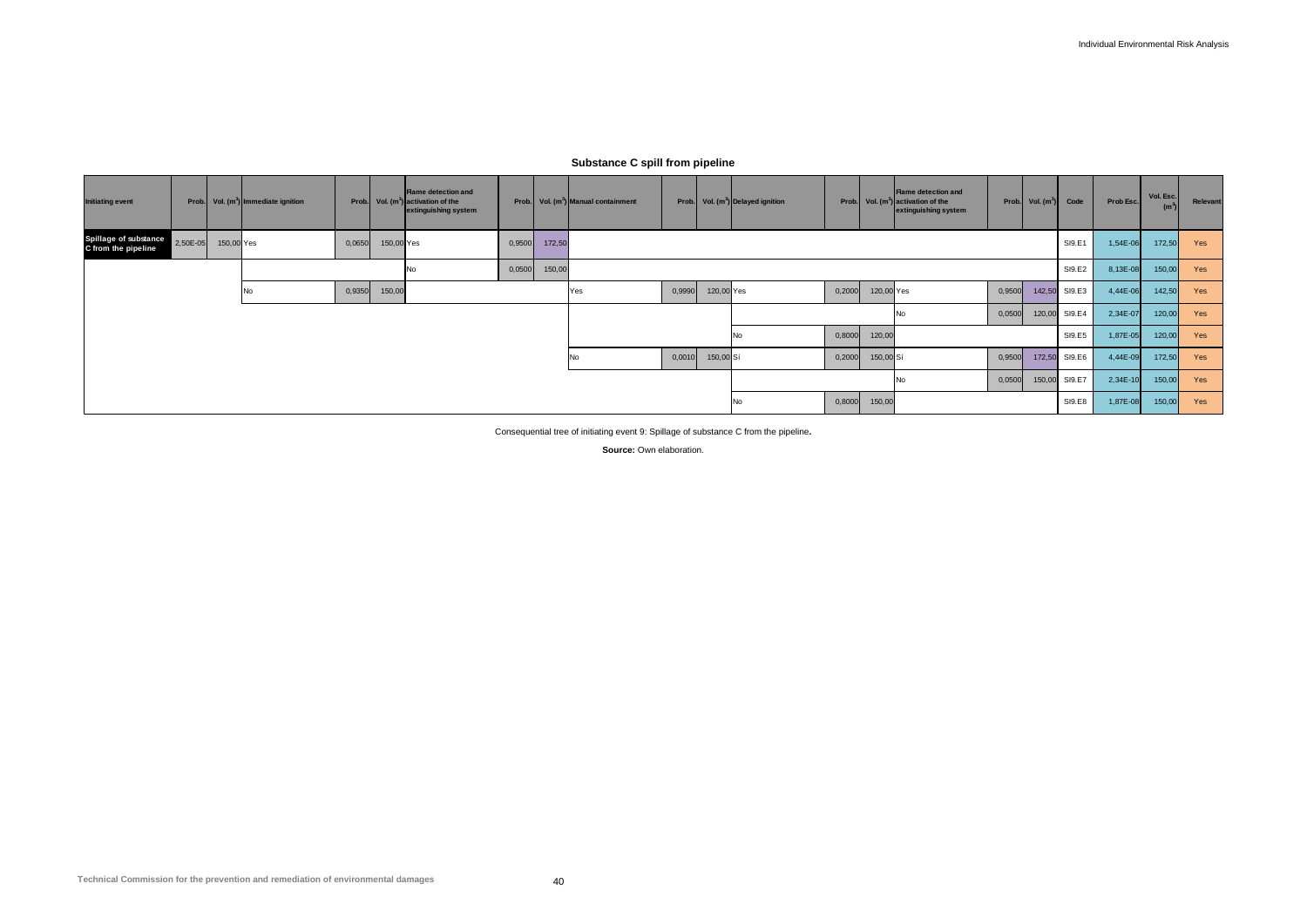# D. Zone 4: Power substation, transformers and emergency generator

# **Substance C spill from tank**

**Figure 11.** Consequence tree of initiating event 10: Spill of substance C from tank.

| <b>Initiating event</b>           | Prob.    |           | Vol. (m3) Immediate ignition | Prob.  |           | <b>Hame detection and</b><br>$Vol. (m3)$ activation of the<br>extinguishing system |        |       | Prob. Vol. (m3) Containment in a bucket |        |           | Prob. Vol. (m3) Delayed ignition |                               |      | <b>Hame detection and</b><br>Prob. Vol. (m3) activation of the<br>extinguishing system |        | Prob. Vol. (m3) Code |              | Prob Esc.  | Vol. Esc.<br>(m3)        | Relevant |
|-----------------------------------|----------|-----------|------------------------------|--------|-----------|------------------------------------------------------------------------------------|--------|-------|-----------------------------------------|--------|-----------|----------------------------------|-------------------------------|------|----------------------------------------------------------------------------------------|--------|----------------------|--------------|------------|--------------------------|----------|
| Spill of substance C<br>from tank | 5,00E-06 | 10,00 Yes |                              | 0,0650 | 10,00 Yes |                                                                                    | 0,9500 | 11,50 |                                         |        |           |                                  |                               |      |                                                                                        |        |                      | SI10.E1      | $3,09E-07$ | 11,50                    | Yes      |
|                                   |          |           |                              |        |           |                                                                                    | 0,0500 | 10,00 |                                         |        |           |                                  | $11,50$ SI10.E3               |      |                                                                                        |        |                      | SI10.E2      | $1,63E-08$ | 10,00                    | Yes      |
|                                   |          |           |                              | 0,9350 | 10,00     |                                                                                    |        |       | Yes                                     | 1,0000 | 10,00 Yes |                                  | 0,2000<br>0,9500<br>10,00 Yes |      |                                                                                        |        |                      |              | 8,88E-07   | 11,50                    | Yes      |
|                                   |          |           |                              |        |           |                                                                                    |        |       |                                         |        |           |                                  | <b>No</b>                     |      |                                                                                        | 0,0500 |                      | 0,00 SI10.E4 | $4,68E-08$ | 0,00                     | No.      |
|                                   |          |           |                              |        |           |                                                                                    |        |       |                                         |        |           | No.                              | 0,8000                        | 0,00 |                                                                                        |        |                      | SI10.E5      | $3,74E-06$ | 0,00                     | No.      |
|                                   |          |           |                              |        |           |                                                                                    |        |       |                                         | 0,0000 |           | <b>Yes</b><br>Yes                |                               |      |                                                                                        |        | SI10.E6              | $0,00E+00$   | $\cdots$   | No.                      |          |
|                                   |          |           |                              |        |           |                                                                                    |        |       |                                         |        |           |                                  | <b>No</b>                     |      |                                                                                        |        |                      | SI10.E7      | $0,00E+00$ | $\hspace{0.05cm} \ldots$ | No.      |
|                                   |          |           |                              |        |           |                                                                                    |        |       |                                         |        |           | No                               |                               |      |                                                                                        |        |                      | SI10.E8      | $0,00E+00$ | $---$                    | No.      |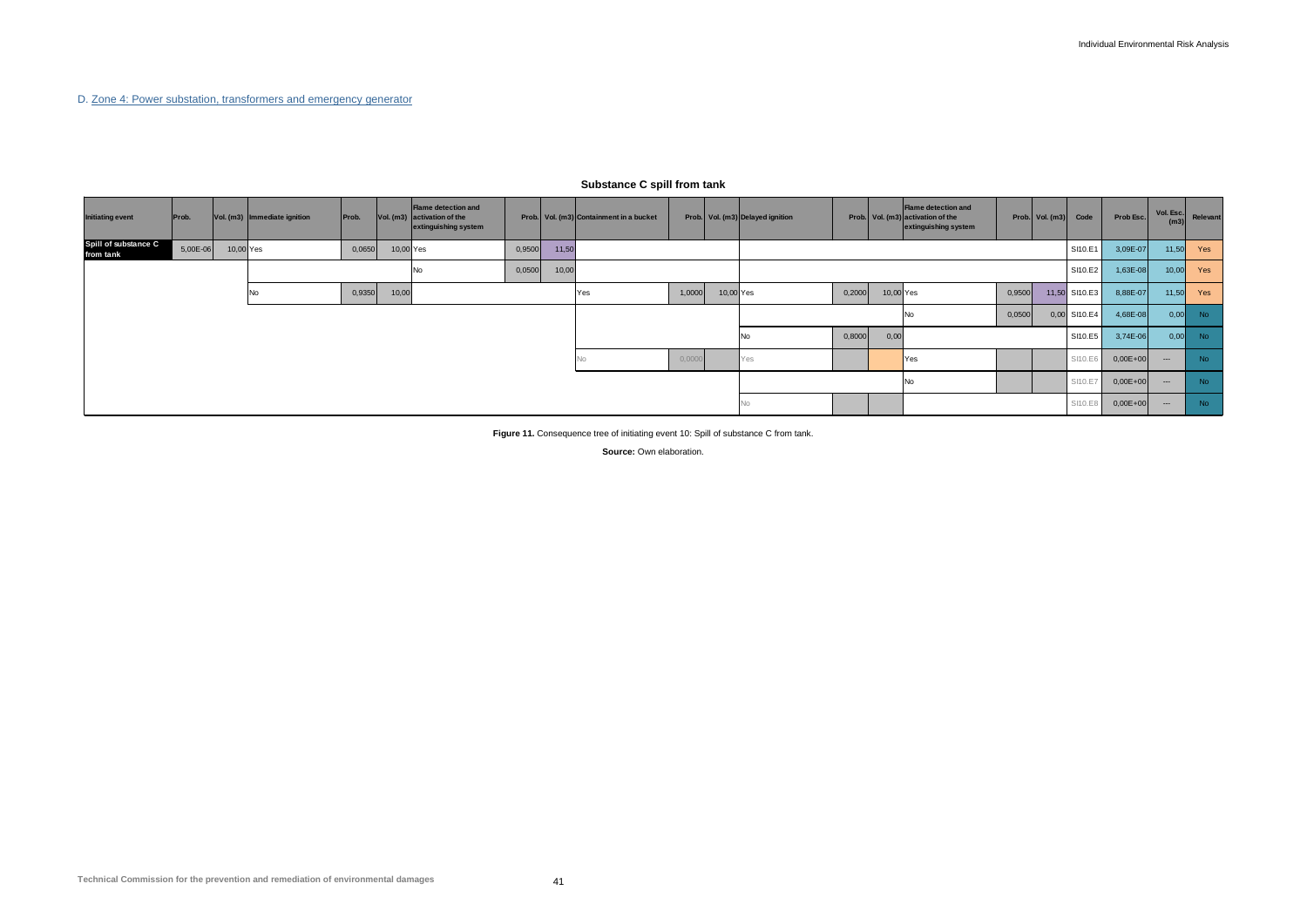# **D-substance spill from tank**

**Source:** Own elaboration.

| Initiating event                  | Prob.    |           | Vol. (m3) Immediate ignition | Prob.  |           | <b>Hame detection and</b><br>$ Vol. (m3) $ activation of the<br>extinguishing system |        |       | Prob. Vol. (m3) Containment in a bucket |        |           | Prob. Vol. (m3) Delayed ignition |        | <b>Hame detection and</b><br>Prob. Vol. (m3) activation of the<br>extinguishing system |  | Prob. Vol. (m3) Code |         | Prob Esc.  | Vol. Esc.<br>(m3)        | Relevant |
|-----------------------------------|----------|-----------|------------------------------|--------|-----------|--------------------------------------------------------------------------------------|--------|-------|-----------------------------------------|--------|-----------|----------------------------------|--------|----------------------------------------------------------------------------------------|--|----------------------|---------|------------|--------------------------|----------|
| Spill of substance D<br>from tank | 5,00E-06 | 25,00 Yes |                              | 0,0650 | 25,00 Yes |                                                                                      | 0,9500 | 26,50 |                                         |        |           |                                  |        |                                                                                        |  |                      | SI11.E1 | $3,09E-07$ | 26,50                    | Yes      |
|                                   |          |           |                              |        |           | No.                                                                                  | 0,0500 | 25,00 |                                         |        |           |                                  |        |                                                                                        |  |                      | SI11.E2 | $1,63E-08$ | 25,00                    | Yes      |
|                                   |          |           |                              | 0,9350 | 25,00     |                                                                                      |        |       | Yes                                     | 1,0000 | 25,00 Yes |                                  | 0,2000 |                                                                                        |  |                      | SI11.E3 | 8,88E-07   | 26,50                    | Yes      |
|                                   |          |           |                              |        |           |                                                                                      |        |       |                                         |        |           |                                  |        |                                                                                        |  |                      |         | 4,68E-08   | 0,00                     | No.      |
|                                   |          |           |                              |        |           |                                                                                      |        |       |                                         |        |           | I No                             | 0,8000 |                                                                                        |  |                      | SI11.E5 | $3,74E-06$ | 0,00                     | No.      |
|                                   |          |           |                              |        |           |                                                                                      |        |       |                                         | 0,0000 |           |                                  |        | 1Sí                                                                                    |  |                      | SI11.E6 | $0,00E+00$ | $\cdots$                 | No.      |
|                                   |          |           |                              |        |           |                                                                                      |        |       |                                         |        |           |                                  |        | <b>No</b>                                                                              |  |                      | SI11.E7 | $0,00E+00$ | $\overline{\phantom{a}}$ | No.      |
|                                   |          |           |                              |        |           |                                                                                      |        |       |                                         |        |           |                                  |        | 0,9500<br>25,00 Yes<br>26,50<br>0,0500<br>0,00 SI11.E4<br>0,00<br>SI11.E8              |  |                      |         | $0,00E+00$ | $\hspace{0.05cm} \ldots$ | No.      |

Figure 12. Consequence tree of initiating event 11: Spill of substance D from tank.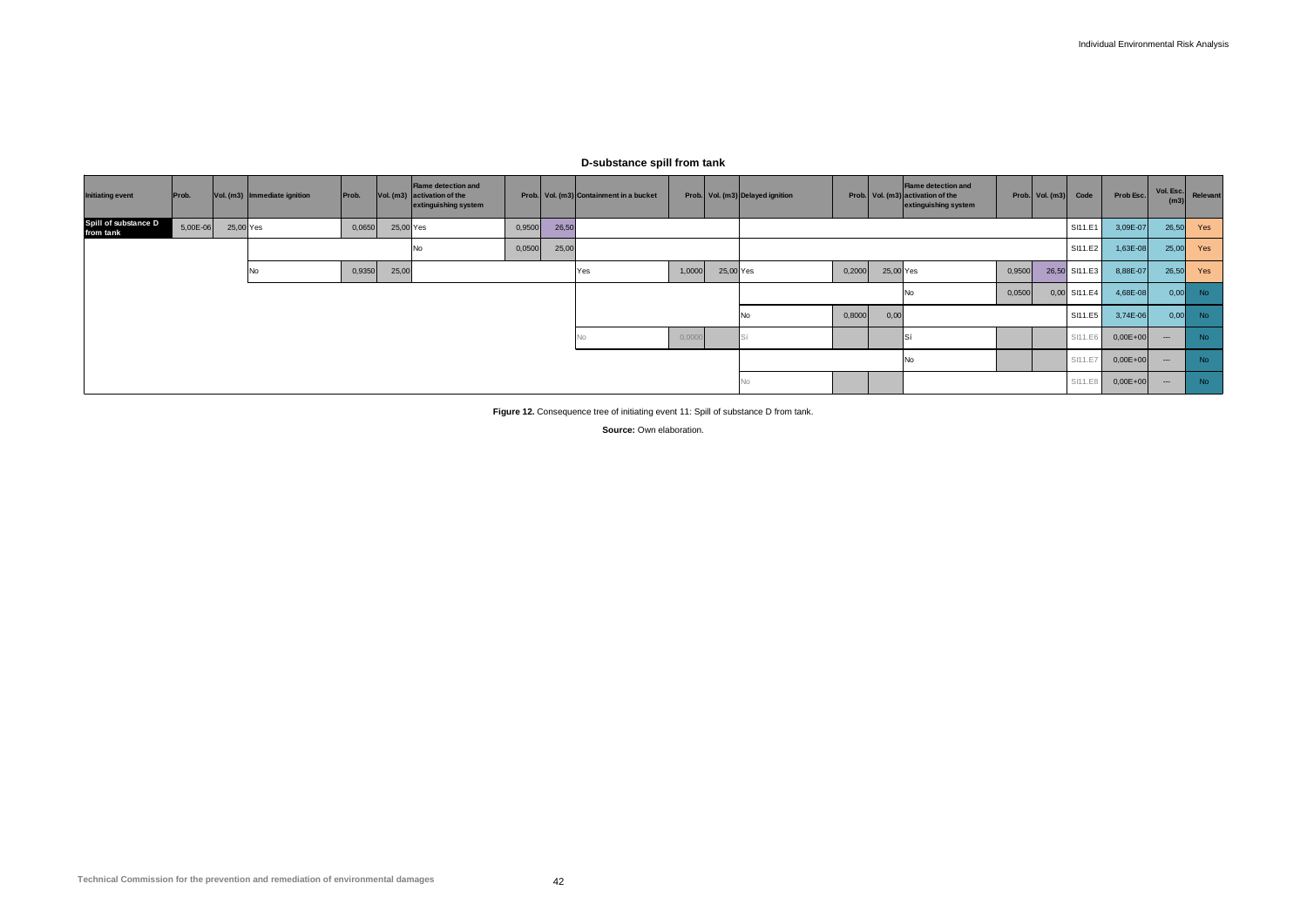## **Fire in electrical substation**

**Figure 13.** Consequential tree of initiating event 12: Fire in electrical substation.

| <b>Initiating event</b>                 | Prob.    | <b>Hame detection and</b><br>Vol. $(m^3)$ activation of the<br>extinguishing system | Prob.  | Vol. $(m^3)$ | Containment in water and<br>spill management system | Prob.  | Vol. $(m^3)$ | Code          | Prob Esc.  | Vol. Esc.<br>$(m^3)$ | <b>Relevant</b> |
|-----------------------------------------|----------|-------------------------------------------------------------------------------------|--------|--------------|-----------------------------------------------------|--------|--------------|---------------|------------|----------------------|-----------------|
| <b>Fire in electrical</b><br>substation | 8,76E-03 | $0,00$ Yes                                                                          | 0,9500 |              | $1,50$ Yes                                          | 0,9500 |              | 0,00 SI12.E1  | $7,91E-03$ | 0,00                 | <b>No</b>       |
|                                         |          |                                                                                     |        |              | No                                                  | 0,0500 |              | 1,50 SI12.E2  | $4,16E-04$ | 1,50                 | Yes             |
|                                         |          | <b>INo</b>                                                                          | 0,0500 | 25,00 Yes    |                                                     | 0,9500 |              | 0,00 SI12.E3  | $4,16E-04$ | 0,00                 | <b>No</b>       |
|                                         |          |                                                                                     |        |              | No                                                  | 0,0500 |              | 25,00 SI12.E4 | $2,19E-05$ | 25,00                | Yes             |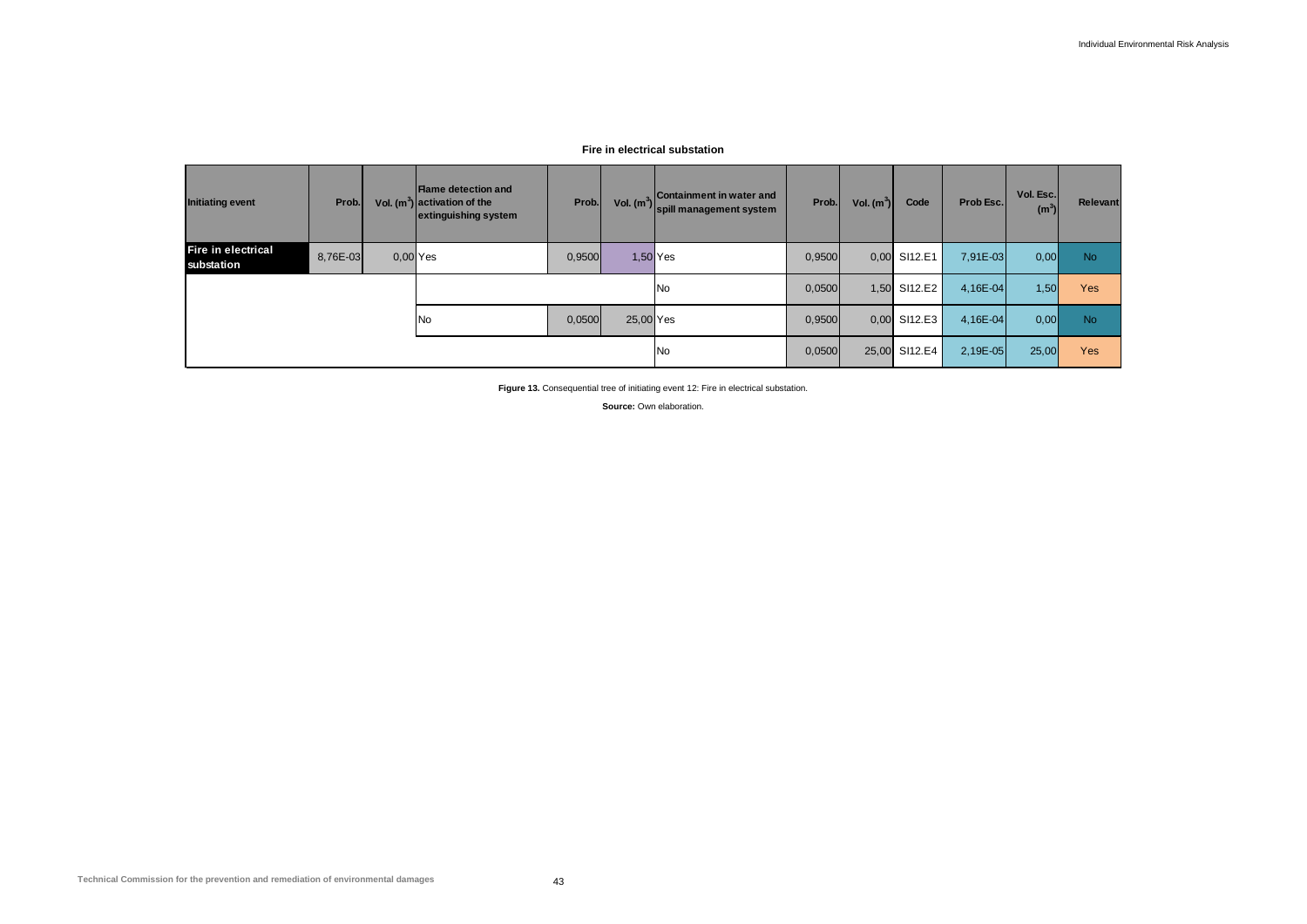# **V. APPLICATION OF THE IDM**

According to the current legislation, the magnitude of the environmental consequences foreseen under the hypotheses established in each accident scenario must be evaluated by calculating the Environmental Damage Index (IDM).

The procedure for calculating the IDM is specified in Royal Decree 183/2015, of 13 March, which amends the Regulation for the partial development of Law 26/2007, of 23 October, on Environmental Liability, approved by Royal Decree 2090/2008, of 22 December. In essence, the methodology of the IDM is based on a mathematical equation in which a series of input parameters are entered in order to obtain a semi-quantitative estimate of environmental damage. These input parameters are a function of the "damage-causing agent-affected natural resource" combination being assessed. Specifically, Royal Decree 183/2015 differentiates a total of twentyone groups of agent-resource pairs.

Within the scope of the facility under study, in view of the accident scenarios identified, the following are considered for the calculation of the IDM:

- 1- The IDM methodology will be applied to only four types of hypothetical discharged substances: Substance A, Substance B, Substance C and Substance D.
- 2- These substances may potentially affect the following natural resources:
	- a. Seawater. All four of the above substances are less dense than water so it is assumed that most of the hypothetical spill would float rather than sink down to the seabed.

|                  | DENSITY OF THE SUBSTANCES CONSIDERED IN THE<br><b>EDX CALCULATION</b> |
|------------------|-----------------------------------------------------------------------|
| <b>Substance</b> | Density (kg/m3)                                                       |
| Substance A      |                                                                       |
| Substance B      | 750                                                                   |
| Substance C      | 843                                                                   |
| Substance D      |                                                                       |

**Table 15.** Density of the substances considered in the EDX calculation.

**Source:** Prepared by the authors based on substance safety data sheets.

Note: If a range of values is given on the cards, the average density can be calculated.

It is assumed that, in the event of a spill, it would be directed towards the port since the rest of the perimeter of the facility is protected by a watertight wall. Both circumstances would allow the agents causing the damage to be contained and treated at sea.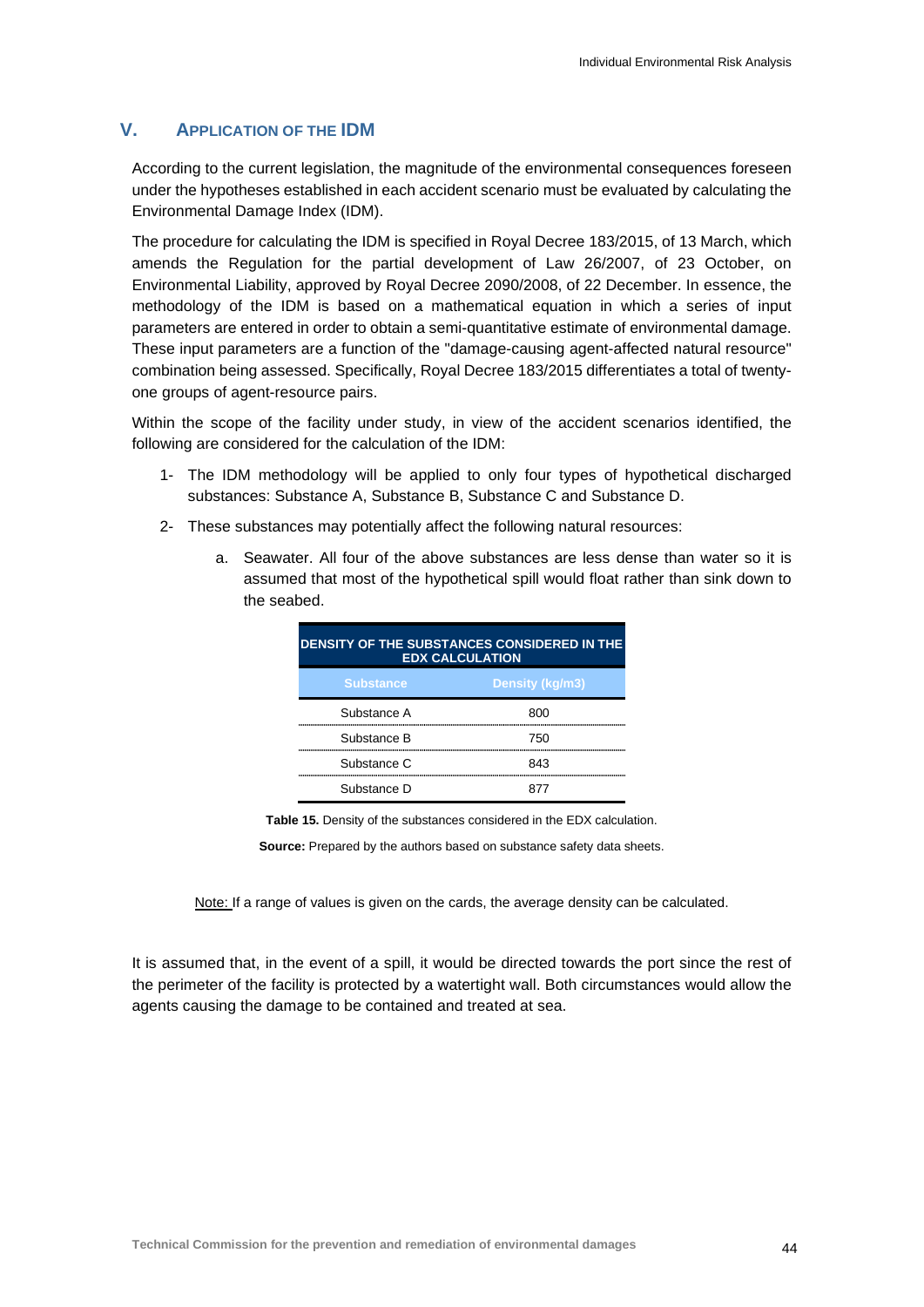b. Animal species. The relative geographical proximity of a natural protected area is assumed. Consequently, it is considered appropriate to include the possible impact on animal species in this analysis. Specifically, the damage assessment will include possible harm to both threatened and non-threatened seabirds. For this practical case it is assumed that the possible impact on fish would be irrelevant.

Thus, from all the groups of agent-resource pairs proposed in the IDM methodology, only Groups 1 (damage by chemical agents to seawater) and 16 (damage by chemical agents to animal species) are selected as relevant in the facility under study.

# *V.1. Parameters and modifiers in the IDM equation*

In accordance with Royal Decree 183/2015, the following modifiers and parameters must be taken into account in Groups 1 and 16:

### **Parameters relating to damage-causing agents**

As indicated above, the relevant reported accident scenarios have four potentially harmful agents associated with them: substances A, B, C and D. The IDM methodology prescribes the use of four modifiers linked to these agents for Groups 1 and 16: biodegradability ( $_{MB1}$ ), solubility ( $_{MB12}$ ), toxicity  $(MB15)$  and volatility  $(MB18)$ .

The following table shows the category of each modifier selected for each agent according to that listed in the corresponding safety data sheet (the value of the modifier is given in brackets).

|                  |                          | <b>VALUES OF THE MODIFIERS FOR EACH AGENT CAUSING DAMAGE</b>                                                        |               |               |                                                   |
|------------------|--------------------------|---------------------------------------------------------------------------------------------------------------------|---------------|---------------|---------------------------------------------------|
| <b>Substance</b> | <b>IDM Agent</b><br>Tvpe | Biodegradability $\binom{M_{B1}}{M_{B1}}$ Solubility $\binom{M_{B12}}{M_{B15}}$ Toxicity $\binom{M_{B15}}{M_{B15}}$ |               |               | Volatility $\left(\mathsf{M}_{\text{B18}}\right)$ |
| Substance A      | COSV                     | Average (0.9)                                                                                                       | Insoluble (1) | Average (1.5) | Average (0.9)                                     |
| Substance B      | VOC.                     | Average (0.9)                                                                                                       | Insoluble (1) | Average (1.5) | High $(0.8)$                                      |
| Substance C      | CONV                     | _ow (1)                                                                                                             | Insoluble (1) | High $(2)$    | Low (1)                                           |
| Substance D      | CONV                     | _ow (1)                                                                                                             | Insoluble (1) | High $(2)$    | Low (1)                                           |

**Table 16.** Modifier values for each damage-causing agent.

**Source:** Prepared by the authors based on substance safety data sheets.

### **Parameters relating to the environment**

The IDM methodology, for Groups 1 and 16, indicates that the following modifying factors relating to the environment where the hypothetical environmental accident would occur should be used: possible effect on a natural protected area (NPA) (MA2) and population density of the potentially affected species  $(MBE)$ . The following table shows the selected values, both qualitative and quantitative (in brackets), for each of these factors.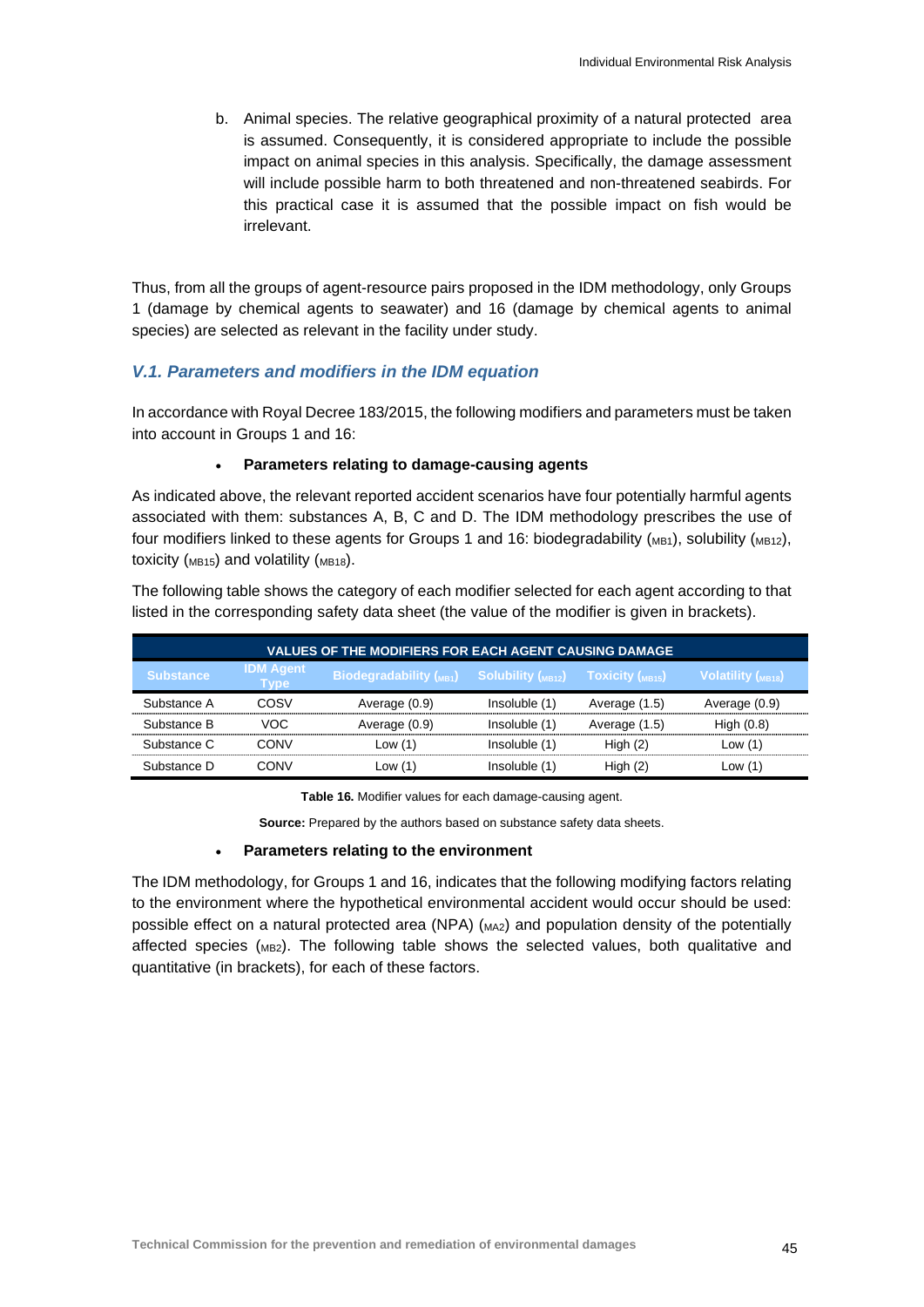|                                          |                | <b>VALUES OF THE MODIFIERS DEPENDING ON THE ENVIRONMENT</b>                                                                                                                                                                            |
|------------------------------------------|----------------|----------------------------------------------------------------------------------------------------------------------------------------------------------------------------------------------------------------------------------------|
| Modifier                                 | Value          | <b>Explanation</b>                                                                                                                                                                                                                     |
| Potential impact on a NPA $\binom{M}{2}$ | No (1)         | As indicated above, it is assumed that the spill will remain in the<br>seawater. Therefore, a direct impact on the PNA is not expected due<br>to the distance between the origin of the hypothetical spill and this<br>protected area. |
| Population density $\binom{M}{M}$        | Very dense (2) | There is no data available for the population density of species in the<br>receiving area of the hypothetical spill, so the most unfavourable value<br>is adopted in line with the precautionary principle.                            |

**Table 17.** Values of the modifiers depending on the environment.

**Source:** Own elaboration.

## **Parameters relating to the duration of damage**

With regard to the duration of the damage caused, Royal Decree 183/2015 establishes that two modifiers must be taken into account for Groups 1 and 16. These are: "duration 1" ( $_{MC1}$ ) and "duration 5" ( $_{MCS}$ ). The value assigned to each of these is set out and explained below, again showing the numerical value of each modifier in brackets.

In this regard, it is worth noting that, in order to estimate the duration of the damage caused to seawater, the Environmental Liability Supply Model (MORA), accessible through the Ministry's website, is used. This model recommends a repair technique for each accident introduced, associated with its corresponding duration.

|                                        | <b>MODIFIER VALUES DEPENDING ON THE DURATION OF DAMAGE</b> |                                                                                                                                                                 |
|----------------------------------------|------------------------------------------------------------|-----------------------------------------------------------------------------------------------------------------------------------------------------------------|
| <b>Modifier</b>                        | <b>Value</b>                                               | <b>Explanation</b>                                                                                                                                              |
| "Duration 1" $(mc_1)$                  | Low $(6 \text{ months}) (1)$                               | A simulation was carried out in the Environmental<br>Liability Supply Model (MORA) of an accident at<br>sea, resulting in a damage recovery time of 1<br>month. |
| "Duration 5" $\left(\text{MCS}\right)$ | Low (non-mammals) (1)                                      | Only relevant damage to birds is expected.                                                                                                                      |

**Table 18.** Modifier values as a function of damage duration.

**Source:** Own elaboration.

#### **Parameter alpha (α)**

In discharges to seawater, the parameter  $\alpha$  corresponds to the volume discharged (in tonnes), and in discharges affecting species to the parameter R specified in the IDM methodology.

## **Predefined parameters in the IDM methodology**

In addition to the parameters  $(\alpha)$  and the previous modifiers ( $_{\text{MA, MB}}$  and  $_{\text{MC}}$ ), the IDM methodology includes a series of predefined coefficients in the equation that cannot be changed by the operator. These coefficients are as follows: Ecf, Ecu, Ec, Ecr, Ecc, p and β; they are assumed as constants for each agent-resource combination.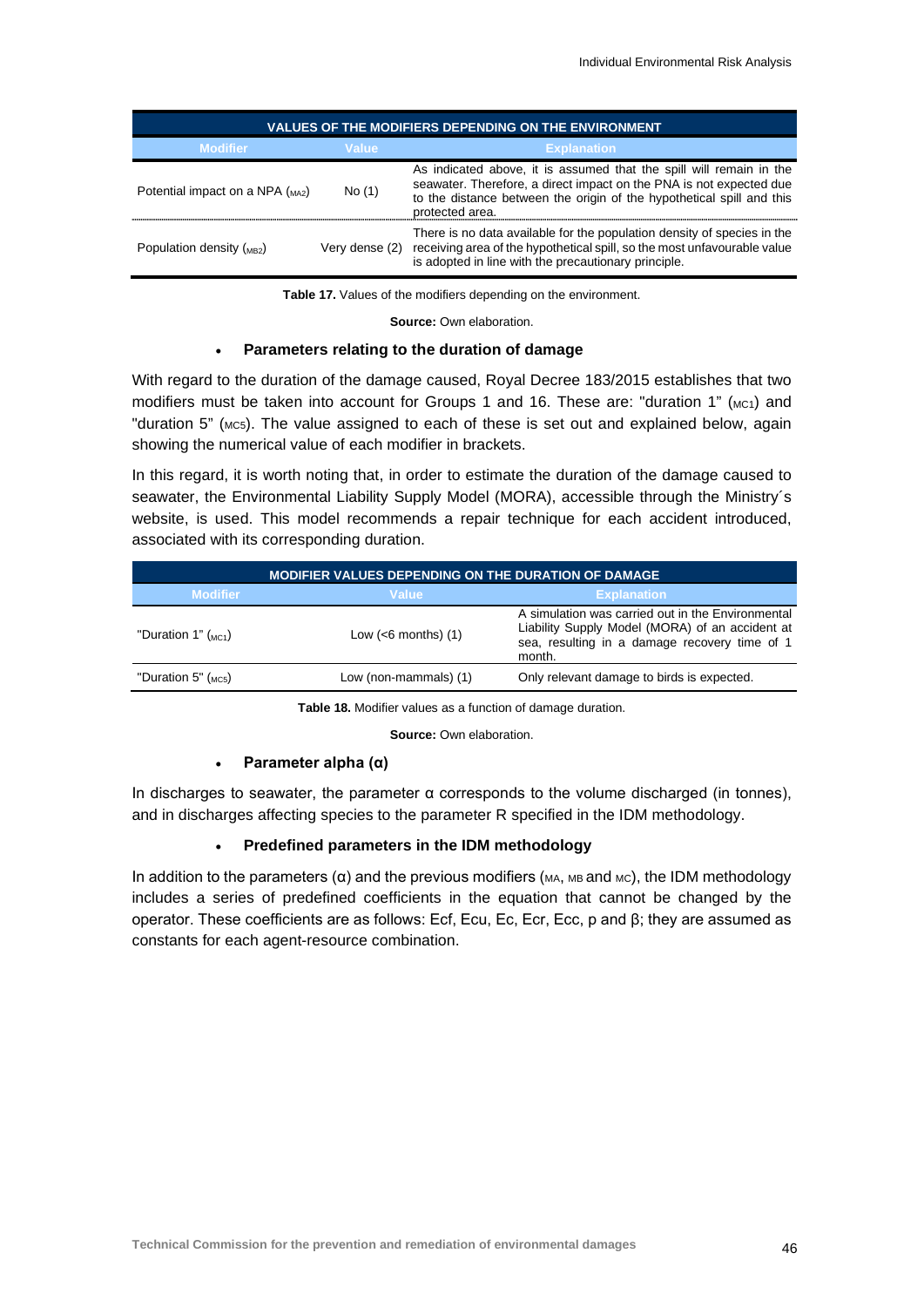# *V.2. Calculation of the IDM*

Using the values described in the previous section in the IDM equation, the results shown in the table below are obtained.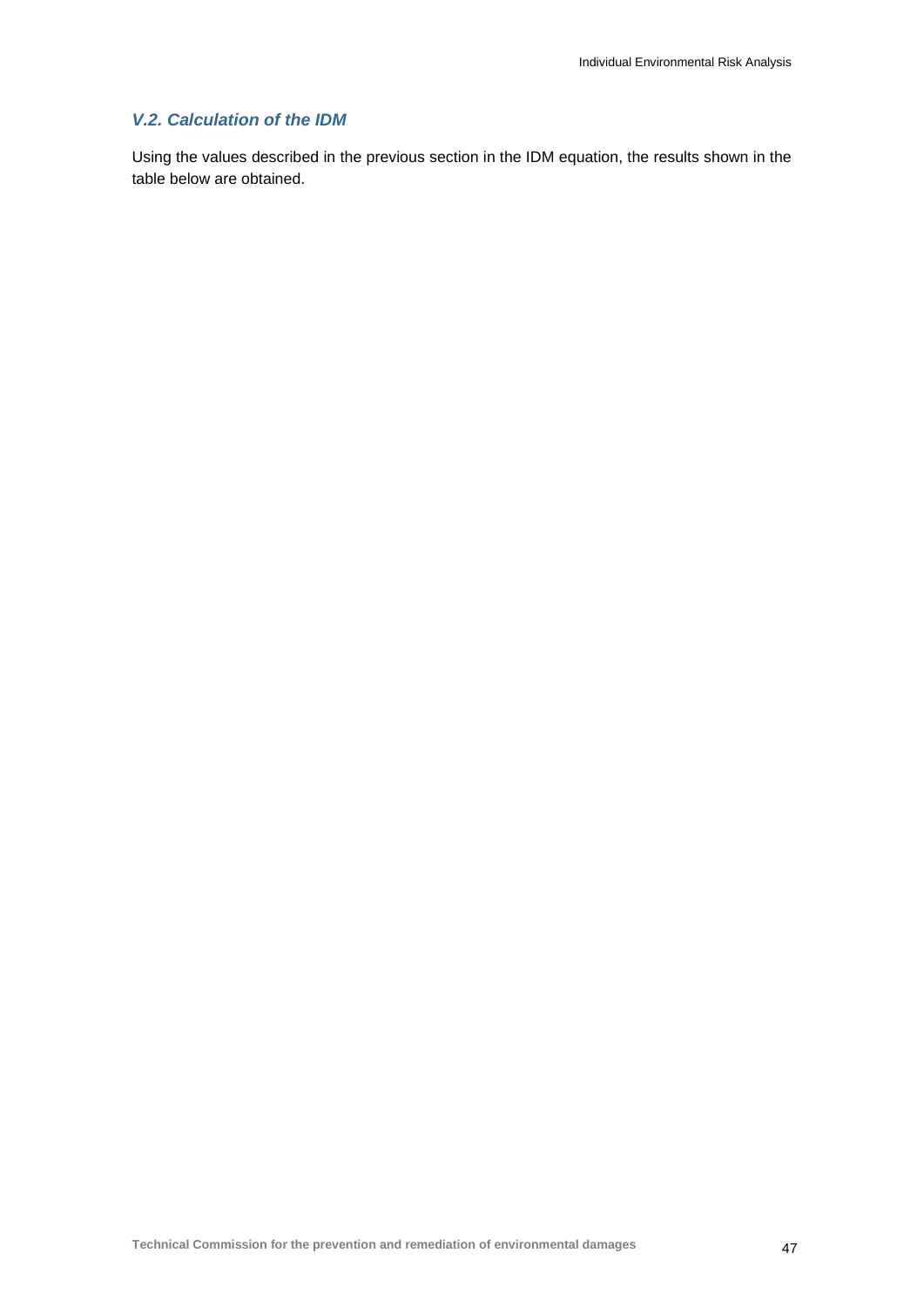|                 |                  |                      |                             |                  |                |        | <b>IDM Parameters</b> |                |                   |                      |                | MA Modifiers |         |                | Modifiers      |             |             |      |                 | Mc Modifiers   |              | <b>IDM</b>         |                     |
|-----------------|------------------|----------------------|-----------------------------|------------------|----------------|--------|-----------------------|----------------|-------------------|----------------------|----------------|--------------|---------|----------------|----------------|-------------|-------------|------|-----------------|----------------|--------------|--------------------|---------------------|
| <b>Scenario</b> | <b>Substance</b> | <b>IDM Substance</b> | <b>IDM Resource</b>         | <b>IDM Group</b> | Ecf            | Ecu    | $\alpha$              | Ec             | Ecr               | Ecc.                 | MA2            | A            | MB1     | MB2            | <b>MB12</b>    | <b>MB15</b> | <b>MB18</b> | B    | MC <sub>1</sub> | MC5            | $\mathbf{C}$ | <b>Combination</b> | <b>IDM Scenario</b> |
|                 |                  |                      | Seawater                    | $\overline{1}$   | $\mathbf 0$    | 866    | 5.20                  | $\overline{1}$ | 1,934             | 0.03                 |                | 1.00         | 0.9     |                | $\overline{1}$ |             | 0.9         | 0.81 |                 |                | 1.00         | 5,749.04           |                     |
| <b>SI1.E1</b>   | A                | COSV                 | Threatened bird species     | 16               | $\mathbf 0$    | 11,866 | 13.00                 |                | $0.5 \quad 6,027$ | 0.03                 | $\overline{1}$ | 1.00         | 0.9     | $\overline{2}$ |                | 1.5         |             | 2.70 |                 |                | 1.00         | 220,703.56         | 318,451.48          |
|                 |                  |                      | Non-threatened bird species | 16               | $\mathbf 0$    | 2,373  | 13.00                 |                | 6,027             | 0.03                 | $\overline{1}$ | 1.00         | 0.9     | $\overline{2}$ |                | 1.5         |             | 2.70 |                 |                | 1.00         | 91,998.88          |                     |
|                 |                  |                      | Seawater                    | $\overline{1}$   | $\mathbf 0$    | 866    | 4.00                  |                | 1,934             | 0.03                 |                | 1.00         | 0.9     |                | $\overline{1}$ |             | 0.9         | 0.81 |                 |                | 1.00         | 4,882.04           |                     |
| <b>SI1.E2</b>   | A                | COSV                 | Threatened bird species     | 16               | $\overline{0}$ | 11,866 | 10.00                 |                | $0.5 \quad 6,027$ | 0.03                 | $\overline{1}$ | 1.00         | 0.9     | $\overline{2}$ |                | 1.5         |             | 2.70 |                 |                | 1.00         | 171,204.54         | 248,287.52          |
|                 |                  |                      | Non-threatened bird species | 16               | $\mathbf 0$    | 2,373  | 10.00                 |                | 6,027             | 0.03                 |                | 1.00         | 0.9     | $\overline{2}$ |                | 1.5         |             | 2.70 |                 |                | 1.00         | 72,200.94          |                     |
|                 |                  |                      | Seawater                    | $\overline{1}$   | $\mathbf 0$    | 866    | 4.40                  |                | 1,934             | 0.03                 |                | 1.00         | 0.9     |                | -1             |             | 0.9         | 0.81 |                 |                | 1.00         | 5,171.04           |                     |
| <b>SI1.E3</b>   | A                | COSV                 | Threatened bird species     | 16               | $\mathbf 0$    | 11,866 | 11.00                 |                | $0.5 \quad 6,027$ | 0.03                 |                | 1.00         | 0.9     | $\overline{2}$ |                | 1.5         |             | 2.70 |                 |                | 1.00         | 187,704.21         | 271,675.50          |
|                 |                  |                      | Non-threatened bird species | 16               | $\mathbf 0$    | 2,373  | 11.00                 |                | 6,027             | 0.03                 | $\overline{1}$ | 1.00         | 0.9     | 2              |                | 1.5         |             | 2.70 |                 |                | 1.00         | 78,800.25          |                     |
|                 |                  |                      | Seawater                    | $\overline{1}$   | $\mathbf 0$    | 866    | 3.20                  |                | 1,934             | 0.03                 |                | 1.00         | 0.9     |                | $\overline{1}$ |             | 0.9         | 0.81 |                 |                | 1.00         | 4,304.03           |                     |
| <b>SI1.E4</b>   | A                | COSV                 | Threatened bird species     | 16               | $\overline{0}$ | 11,866 | 8.00                  |                | $0.5 \quad 6,027$ | 0.03                 | $\overline{1}$ | 1.00         | 0.9     | $\overline{2}$ |                | 1.5         |             | 2.70 |                 |                | 1.00         | 138,205.19         | 201,511.54          |
|                 |                  |                      | Non-threatened bird species | 16               | $\mathbf{0}$   | 2,373  | 8.00                  |                | 6,027             | 0.03                 | $\overline{1}$ | 1.00         | 0.9     | 2              |                | 1.5         |             | 2.70 |                 |                | 1.00         | 59,002.31          |                     |
|                 |                  |                      | Seawater                    | $\overline{1}$   | $\mathbf 0$    | 866    | 3.20                  |                | 1,934             | 0.03                 |                | 1.00         | 0.9     |                | $\overline{1}$ |             | 0.9         | 0.81 | -1              |                | 1.00         | 4,304.03           |                     |
| <b>SI1.E5</b>   | A                | COSV                 | Threatened bird species     | 16               | $\mathbf 0$    | 11,866 | 8.00                  |                | $0.5 \, 6,027$    | 0.03                 |                | 1.00         | 0.9     | $\overline{2}$ |                | 1.5         |             | 2.70 |                 |                | 1.00         | 138,205.19         | 201,511.54          |
|                 |                  |                      | Non-threatened bird species | 16               | $\mathbf 0$    | 2,373  | 8.00                  |                | 6,027             | 0.03                 |                | 1.00         | 0.9     | $\overline{2}$ |                | 1.5         |             | 2.70 |                 |                | 1.00         | 59,002.31          |                     |
|                 |                  |                      | Seawater                    | $\mathbf{1}$     | $\mathbf 0$    | 866    | 5.20                  |                | 1,934             | 0.03                 |                | 1.00         | 0.9     |                | $\overline{1}$ |             | 0.9         | 0.81 | -1              |                | 1.00         | 5,749.04           |                     |
| <b>SI1.E6</b>   | Α                | COSV                 | Threatened bird species     | 16               | $\mathbf 0$    | 11,866 | 13.00                 |                | $0.5 \, 6,027$    | 0.03                 |                | 1.00         | 0.9     | $\overline{2}$ |                | 1.5         |             | 2.70 |                 |                | 1.00         | 220,703.56         | 318,451.48          |
|                 |                  |                      | Non-threatened bird species | 16               | $\Omega$       | 2,373  | 13.00                 |                | 6,027             | 0.03                 | $\overline{1}$ | 1.00         | 0.9     | $\overline{2}$ |                | 1.5         |             | 2.70 |                 |                | 1.00         | 91,998.88          |                     |
|                 |                  |                      | Seawater                    | $\overline{1}$   | $\overline{0}$ | 866    | 4.00                  |                | 1,934             | 0.03                 |                | 1.00         | 0.9     |                | $\overline{1}$ |             | 0.9         | 0.81 |                 |                | 1.00         | 4,882.04           |                     |
| <b>SI1.E7</b>   | A                | COSV                 | Threatened bird species     | 16               | $\overline{0}$ | 11,866 | 10.00                 |                | $0.5 \quad 6,027$ | 0.03                 |                | 1.00         | 0.9     | $\overline{2}$ |                | 1.5         |             | 2.70 |                 |                | 1.00         | 171,204.54         | 248,287.52          |
|                 |                  |                      | Non-threatened bird species | 16               | $\mathbf 0$    | 2,373  | 10.00                 |                | 6,027             | 0.03                 |                | 1.00         | 0.9     | $\overline{2}$ |                | 1.5         |             | 2.70 |                 |                | 1.00         | 72,200.94          |                     |
|                 |                  |                      | Seawater                    | $\overline{1}$   | $\overline{0}$ | 866    | 4.00                  |                | 1,934             | 0.03                 |                | 1.00         | 0.9     |                | $\overline{1}$ |             | 0.9         | 0.81 |                 |                | 1.00         | 4,882.04           |                     |
| <b>SI1.E8</b>   | A                | COSV                 | Threatened bird species     | 16               | $\overline{0}$ | 11,866 | 10.00                 |                | $0.5 \, 6,027$    | 0.03                 | $\overline{1}$ | 1.00         | 0.9     | $\overline{2}$ |                | 1.5         |             | 2.70 |                 |                | 1.00         | 171,204.54         | 248,287.52          |
|                 |                  |                      | Non-threatened bird species | 16               | 0              | 2,373  | 10.00                 | $\mathbf{1}$   |                   | 6,027 0.03           | $\overline{1}$ | 1.00         | 0.9     | $\overline{2}$ |                | 1.5         |             | 2.70 |                 |                | 1.00         | 72,200.94          |                     |
|                 |                  |                      | Seawater                    | $\overline{1}$   | $\overline{0}$ | 866    | 4.88                  |                |                   | 1,934 0.03           |                | 1.00         | 0.9     |                | $\overline{1}$ |             | 0.8         | 0.72 | $\mathbf{1}$    |                | 1.00         | 5,122.87           |                     |
| <b>SI2. E1</b>  | B                | VOC                  | Threatened bird species     | 16               | $\overline{0}$ | 11,866 | 13.00                 |                |                   | $0,5$ 6,027 0.03     | $\overline{1}$ | 1.00         | $0.9\,$ | $\overline{2}$ |                | 1.5         |             | 2.70 |                 |                | 1.00         | 220,703.56         | 317,825.31          |
|                 |                  |                      | Non-threatened bird species | 16               | $\mathbf 0$    | 2,373  | 13.00                 |                |                   | 6,027 0.03           | $\overline{1}$ | 1.00         | 0.9     | $\overline{2}$ |                | 1.5         |             | 2.70 |                 |                | 1.00         | 91,998.88          |                     |
|                 |                  |                      | Seawater                    | $\mathbf{1}$     | $\overline{0}$ | 3,648  | 3.75                  |                |                   | 1,934 0.03           |                | 1.00         | 0.9     |                | $\overline{1}$ |             | 0.8         | 0.72 | $\overline{1}$  |                | 1.00         | 12,137.11          |                     |
| <b>SI2. E2</b>  | B                | VOC                  | Threatened bird species     | 16               | $\overline{0}$ | 11,866 | 10.00                 |                |                   | $0.5 \ 6.027 \ 0.03$ | $\overline{1}$ | 1.00         | 0.9     | $\overline{2}$ |                | 1.5         |             | 2.70 |                 |                | 1.00         | 171,204.54         | 255,542.59          |
|                 |                  |                      | Non-threatened bird species | 16               | $\mathbf 0$    | 2,373  | 10.00                 |                |                   | $6,027$ 0.03         | $\overline{1}$ | 1.00         | $0.9\,$ | $\overline{2}$ |                | 1.5         |             | 2.70 |                 |                | 1.00         | 72,200.94          |                     |
|                 |                  |                      | Seawater                    | $\mathbf{1}$     | $\overline{0}$ | 3,648  | 4.13                  |                |                   | 1,934 0.03           |                | 1.00         | $0.9\,$ |                | $\overline{1}$ |             | 0.8         | 0.72 | $\overline{1}$  |                | 1.00         | 13,151.62          |                     |
| <b>SI2. E3</b>  | B                | VOC                  | Threatened bird species     | 16               | $\overline{0}$ | 11,866 | 11.00                 |                |                   | $0.5$ 6,027 0.03     | $\overline{1}$ | 1.00         | 0.9     | $\overline{2}$ |                | 1.5         |             | 2.70 |                 |                | 1.00         | 187,704.21         | 279,656.08          |
|                 |                  |                      | Non-threatened bird species | 16               | $\mathbf 0$    | 2,373  | 11.00                 |                |                   | 6,027 0.03           | $\overline{1}$ | 1.00         | $0.9\,$ | $\overline{2}$ |                | 1.5         |             | 2.70 |                 |                | 1.00         | 78,800.25          |                     |
|                 |                  |                      | Seawater                    | $\mathbf{1}$     | $\mathbf 0$    | 3,648  | 3.00                  |                |                   | $1,934$ 0.03         |                | 1.00         | 0.9     |                | $\overline{1}$ |             | 0.8         | 0.72 |                 |                | 1.00         | 10,108.09          |                     |
| <b>SI2. E4</b>  | B                | VOC                  | Threatened bird species     | 16               | $\overline{0}$ | 11,866 | 8.00                  |                |                   | 0.5   6,027   0.03   | $\overline{1}$ | 1.00         | $0.9\,$ | $\overline{2}$ |                | 1.5         |             | 2.70 |                 | $\overline{1}$ | 1.00         | 138,205.19         | 207,315.60          |
|                 |                  |                      | Non-threatened bird species | 16               | $\overline{0}$ | 2,373  | 8.00                  | $\mathbf{1}$   |                   | 6,027 0.03           | $\overline{1}$ | 1.00         | 0.9     | $\overline{2}$ |                | $1.5\,$     |             | 2.70 |                 |                | 1.00         | 59,002.31          |                     |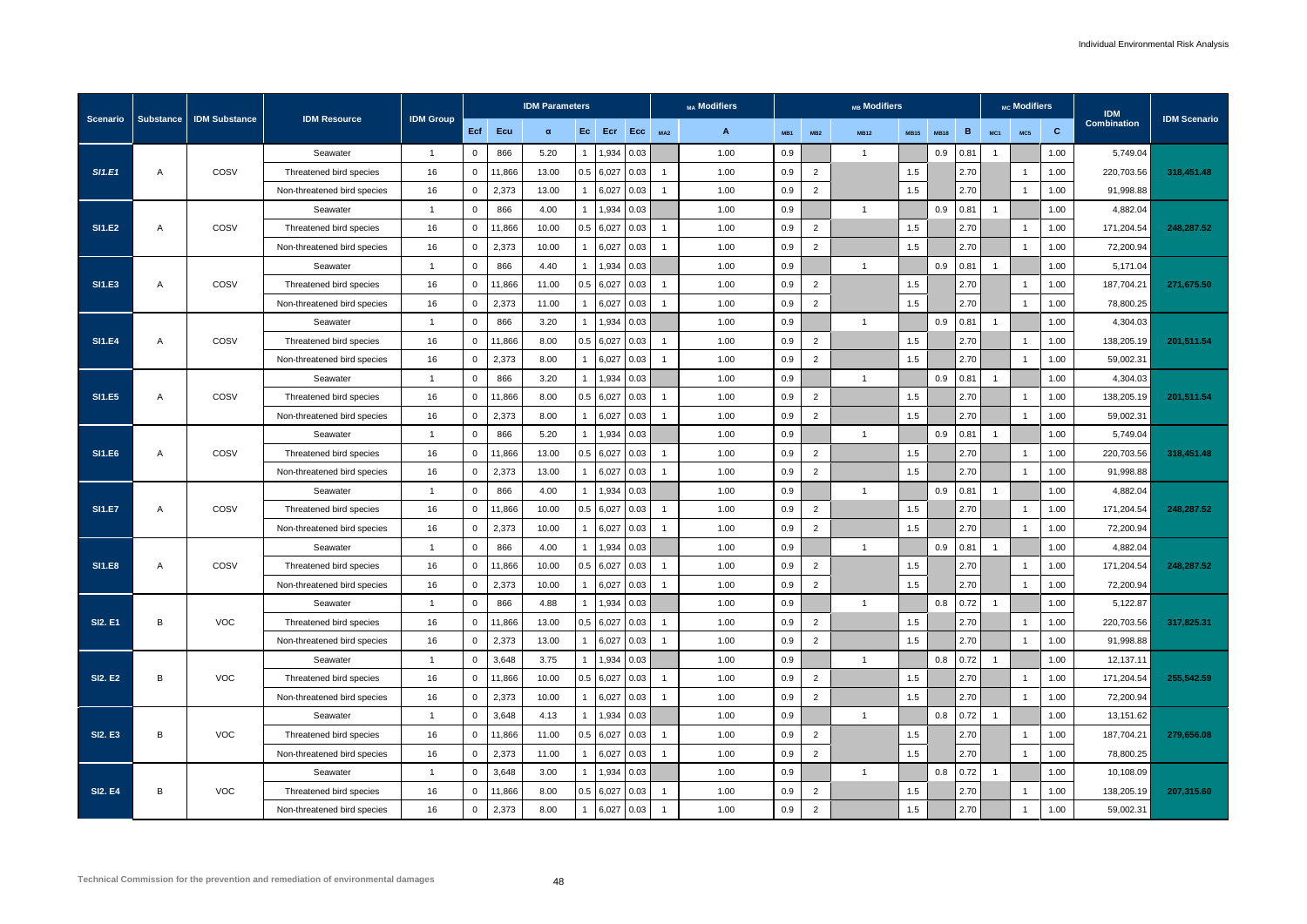|                 |                  |                      |                             |                  |                |        | <b>IDM Parameters</b> |              |                            |              |     | Modifiers    |                |                | MB Modifiers   |                 |             |      |                 | Mc Modifiers   |              | <b>IDM</b>         |                     |
|-----------------|------------------|----------------------|-----------------------------|------------------|----------------|--------|-----------------------|--------------|----------------------------|--------------|-----|--------------|----------------|----------------|----------------|-----------------|-------------|------|-----------------|----------------|--------------|--------------------|---------------------|
| <b>Scenario</b> | <b>Substance</b> | <b>IDM Substance</b> | <b>IDM Resource</b>         | <b>IDM Group</b> | Ecf            | Ecu    | $\alpha$              | Ec           | Ecr                        | Ecc.         | MA2 | $\mathbf{A}$ | MB1            | MB2            | <b>MB12</b>    | <b>MB15</b>     | <b>MB18</b> | B    | MC <sub>1</sub> | MC5            | $\mathbf{C}$ | <b>Combination</b> | <b>IDM Scenario</b> |
|                 |                  |                      | Seawater                    | $\overline{1}$   | $\mathbf 0$    | 3,648  | 3.00                  | $\mathbf{1}$ | 1,934                      | 0.03         |     | 1.00         | 0.9            |                | $\overline{1}$ |                 | 0.8         | 0.72 |                 |                | 1.00         | 10,108.09          |                     |
| <b>SI2. E5</b>  | B                | <b>VOC</b>           | Threatened bird species     | 16               | $\mathbf 0$    | 11,866 | 8.00                  |              | $0.5 \quad 6,027$          | 0.03         |     | 1.00         | 0.9            | $\overline{2}$ |                | 1.5             |             | 2.70 |                 |                | 1.00         | 138,205.19         | 207,315.60          |
|                 |                  |                      | Non-threatened bird species | 16               | $\Omega$       | 2,373  | 8.00                  | $\mathbf{1}$ | 6,027                      | 0.03         |     | 1.00         | 0.9            | $\overline{2}$ |                | 1.5             |             | 2.70 |                 |                | 1.00         | 59,002.31          |                     |
|                 |                  |                      | Seawater                    | $\overline{1}$   | $\Omega$       | 3,648  | 4.88                  |              | 1,934                      | 0.03         |     | 1.00         | 0.9            |                | 1              |                 | 0.8         | 0.72 |                 |                | 1.00         | 15,180.63          |                     |
| <b>SI2. E6</b>  | B                | <b>VOC</b>           | Threatened bird species     | 16               | $\overline{0}$ | 11,866 | 13.00                 |              | 0.5   6,027                | 0.03         |     | 1.00         | 0.9            | $\overline{2}$ |                | 1.5             |             | 2.70 |                 |                | 1.00         | 220,703.56         | 327,883.07          |
|                 |                  |                      | Non-threatened bird species | 16               | $\mathbf 0$    | 2,373  | 13.00                 |              | 6,027                      | 0.03         |     | 1.00         | 0.9            | $\overline{2}$ |                | 1.5             |             | 2.70 |                 |                | 1.00         | 91,998.88          |                     |
|                 |                  |                      | Seawater                    | $\overline{1}$   | $\mathbf 0$    | 3,648  | 3.75                  |              | 1,934                      | 0.03         |     | 1.00         | 0.9            |                | $\overline{1}$ |                 | 0.8         | 0.72 |                 |                | 1.00         | 12,137.11          |                     |
| <b>SI2. E7</b>  | B                | <b>VOC</b>           | Threatened bird species     | 16               | $\mathbf 0$    | 11,866 | 10.00                 |              | $0.5 \quad 6,027$          | 0.03         |     | 1.00         | 0.9            | $\overline{2}$ |                | 1.5             |             | 2.70 |                 |                | 1.00         | 171,204.54         | 255,542.59          |
|                 |                  |                      | Non-threatened bird species | 16               | $\Omega$       | 2,373  | 10.00                 | $\mathbf{1}$ | 6,027                      | 0.03         |     | 1.00         | 0.9            | $\overline{2}$ |                | 1.5             |             | 2.70 |                 |                | 1.00         | 72,200.94          |                     |
|                 |                  |                      | Seawater                    | $\overline{1}$   | $\Omega$       | 3,648  | 3.75                  |              | 1,934                      | 0.03         |     | 1.00         | 0.9            |                | $\overline{1}$ |                 | 0.8         | 0.72 |                 |                | 1.00         | 12,137.11          |                     |
| <b>SI2. E8</b>  | B                | VOC                  | Threatened bird species     | 16               | $\Omega$       | 11,866 | 10.00                 |              | $0.5 \, 6.027$             | 0.03         |     | 1.00         | 0.9            | $\overline{2}$ |                | 1.5             |             | 2.70 |                 |                | 1.00         | 171,204.54         | 255,542.59          |
|                 |                  |                      | Non-threatened bird species | 16               | $\mathbf 0$    | 2,373  | 10.00                 |              | 6,027                      | 0.03         |     | 1.00         | 0.9            | $\overline{2}$ |                | 1.5             |             | 2.70 |                 |                | 1.00         | 72,200.94          |                     |
|                 |                  |                      | Seawater                    | $\overline{1}$   | $\mathbf 0$    | 3,648  | 54.76                 | $\mathbf{1}$ |                            | 1,934 0.03   |     | 1.00         | $\overline{1}$ |                | $\overline{1}$ |                 |             | 1.00 | $\overline{1}$  |                | 1.00         | 207,758.83         |                     |
| <b>SI3.E1</b>   | $\mathbf C$      | CONV                 | Threatened bird species     | 16               | $\mathbf 0$    | 11,866 | 130.00                |              | $0.5 \, 6,027$             | 0.03         |     | 1.00         |                | $\overline{2}$ |                | $\overline{2}$  |             | 4.00 |                 |                | 1.00         | 3,183,922.61       | 4.668.868.05        |
|                 |                  |                      | Non-threatened bird species | 16               | $\Omega$       | 2,373  | 130.00                |              | 6,027                      | 0.03         |     | 1.00         |                | $\overline{2}$ |                | $\overline{2}$  |             | 4.00 |                 |                | 1.00         | 1,277,186.61       |                     |
|                 |                  |                      | Seawater                    | $\mathbf{1}$     | $\Omega$       | 3,648  | 42.13                 | $\mathbf{1}$ | 1,934                      | 0.03         |     | 1.00         | $\mathbf{1}$   |                | $\overline{1}$ |                 |             | 1.00 |                 |                | 1.00         | 160,274.18         |                     |
| <b>SI3.E2</b>   | C                | CONV                 | Threatened bird species     | 16               | $\Omega$       | 11,866 | 100.00                |              | 0.5   6,027                | 0.03         |     | 1.00         |                | $\overline{2}$ |                | 2               |             | 4.00 |                 |                | 1.00         | 2,450,603.81       | 3,594,761.80        |
|                 |                  |                      | Non-threatened bird species | 16               | $\mathbf{0}$   | 2,373  | 100.00                |              | 6,027                      | 0.03         |     | 1.00         |                | $\overline{2}$ |                | $\overline{2}$  |             | 4.00 |                 |                | 1.00         | 983,883.81         |                     |
|                 |                  |                      | Seawater                    | $\overline{1}$   | $\mathbf{0}$   | 3,648  | 46.34                 |              | 1,934                      | 0.03         |     | 1.00         | $\mathbf{1}$   |                | 1              |                 |             | 1.00 |                 |                | 1.00         | 176,102.40         |                     |
| <b>SI3.E3</b>   | $\mathbf C$      | CONV                 | Threatened bird species     | 16               | $\mathbf 0$    | 11,866 | 110.00                |              | $0.5 \, 6,027$             | 0.03         |     | 1.00         |                | $\overline{2}$ |                | $\overline{2}$  |             | 4.00 |                 |                | 1.00         | 2,695,043.41       | 3,952,797.22        |
|                 |                  |                      | Non-threatened bird species | 16               | $\Omega$       | 2,373  | 110.00                |              | 6,027                      | 0.03         |     | 1.00         |                | $\overline{2}$ |                | $\overline{2}$  |             | 4.00 |                 |                | 1.00         | 1,081,651.41       |                     |
|                 |                  |                      | Seawater                    | $\overline{1}$   | $\overline{0}$ | 3,648  | 33.70                 | $\mathbf{1}$ | 1,934                      | 0.03         |     | 1.00         | $\mathbf{1}$   |                | $\overline{1}$ |                 |             | 1.00 |                 |                | 1.00         | 128,617.75         |                     |
| <b>SI3.E4</b>   | C                | CONV                 | Threatened bird species     | 16               | $\mathbf{0}$   | 11,866 | 80.00                 |              | $0.5$ 6,027                | 0.03         |     | 1.00         |                | $\overline{2}$ |                | $\overline{2}$  |             | 4.00 |                 |                | 1.00         | 1,961,724.61       | 2.878.690.97        |
|                 |                  |                      | Non-threatened bird species | 16               | 0              | 2,373  | 80.00                 |              | 1   6,027   0.03           |              |     | 1.00         |                | $\overline{2}$ |                | $\overline{2}$  |             | 4.00 |                 |                | 1.00         | 788,348.61         |                     |
|                 |                  |                      | Seawater                    | $\overline{1}$   | $\overline{0}$ | 3,648  | 33.70                 | $\mathbf{1}$ |                            | 1,934 0.03   |     | 1.00         | $\mathbf{1}$   |                | $\overline{1}$ |                 |             | 1.00 | $\mathbf{1}$    |                | 1.00         | 128,617.75         |                     |
| <b>SI3.E5</b>   | $\mathsf{C}$     | CONV                 | Threatened bird species     | 16               | $\overline{0}$ | 11,866 | 80.00                 |              | $0.5$ 6,027 0.03           |              |     | 1.00         | $\overline{1}$ | $\overline{2}$ |                | $2\overline{ }$ |             | 4.00 |                 |                | 1.00         | 1,961,724.61       | 2,878,690.97        |
|                 |                  |                      | Non-threatened bird species | 16               | $\mathbf 0$    | 2,373  | 80.00                 |              | 6,027 0.03                 |              |     | 1.00         | $\mathbf{1}$   | $\overline{2}$ |                | $\overline{2}$  |             | 4.00 |                 |                | 1.00         | 788,348.61         |                     |
|                 |                  |                      | Seawater                    | $\mathbf{1}$     | $\mathbf 0$    | 3,648  | 54.76                 | $\mathbf{1}$ |                            | $1,934$ 0.03 |     | 1.00         | $\overline{1}$ |                | $\overline{1}$ |                 |             | 1.00 | $\overline{1}$  |                | 1.00         | 207,758.83         |                     |
| <b>SI3.E6</b>   | $\mathsf{C}$     | CONV                 | Threatened bird species     | 16               | $\mathbf 0$    | 11,866 | 130.00                |              | $0.5 \mid 6,027 \mid 0.03$ |              |     | 1.00         | $\mathbf{1}$   | $\overline{2}$ |                | $\overline{2}$  |             | 4.00 |                 |                | 1.00         | 3,183,922.61       | 4,668,868.05        |
|                 |                  |                      | Non-threatened bird species | 16               | $\mathbf 0$    | 2,373  | 130.00                |              |                            | 6,027 0.03   |     | 1.00         |                | $\overline{2}$ |                | $\overline{2}$  |             | 4.00 |                 |                | 1.00         | 1,277,186.61       |                     |
|                 |                  |                      | Seawater                    | $\mathbf{1}$     | $\mathbf 0$    | 3,648  | 42.13                 |              |                            | 1,934 0.03   |     | 1.00         | $\mathbf{1}$   |                | $\mathbf{1}$   |                 |             | 1.00 | $\overline{1}$  |                | 1.00         | 160,274.18         |                     |
| <b>SI3.E7</b>   | $\mathsf{C}$     | CONV                 | Threatened bird species     | 16               | $\overline{0}$ | 11,866 | 100.00                |              | $0.5$ 6,027 0.03           |              |     | 1.00         | $\mathbf{1}$   | $\overline{2}$ |                | $2\overline{ }$ |             | 4.00 |                 |                | 1.00         | 2,450,603.81       | 3,594,761.80        |
|                 |                  |                      | Non-threatened bird species | 16               | $\mathbf 0$    | 2,373  | 100.00                |              |                            | $6,027$ 0.03 |     | 1.00         | $\mathbf{1}$   | $\overline{2}$ |                | $\overline{2}$  |             | 4.00 |                 |                | 1.00         | 983,883.81         |                     |
|                 |                  |                      | Seawater                    | $\mathbf{1}$     | $\overline{0}$ | 3,648  | 42.13                 |              |                            | 1,934 0.03   |     | 1.00         | $\mathbf{1}$   |                | $\mathbf{1}$   |                 |             | 1.00 |                 |                | 1.00         | 160,274.18         |                     |
| <b>SI3.E8</b>   | $\mathbf C$      | CONV                 | Threatened bird species     | 16               | $\overline{0}$ | 11,866 | 100.00                |              | 0.5   6,027   0.03         |              |     | 1.00         | $\mathbf{1}$   | $\overline{2}$ |                | $\overline{2}$  |             | 4.00 |                 | $\overline{1}$ | 1.00         | 2,450,603.81       | 3,594,761.80        |
|                 |                  |                      | Non-threatened bird species | 16               | $\mathbf 0$    | 2,373  | 100.00                | $\mathbf{1}$ |                            | 6,027 0.03   |     | 1.00         | $\overline{1}$ | $\overline{2}$ |                | $\overline{2}$  |             | 4.00 |                 |                | 1.00         | 983,883.81         |                     |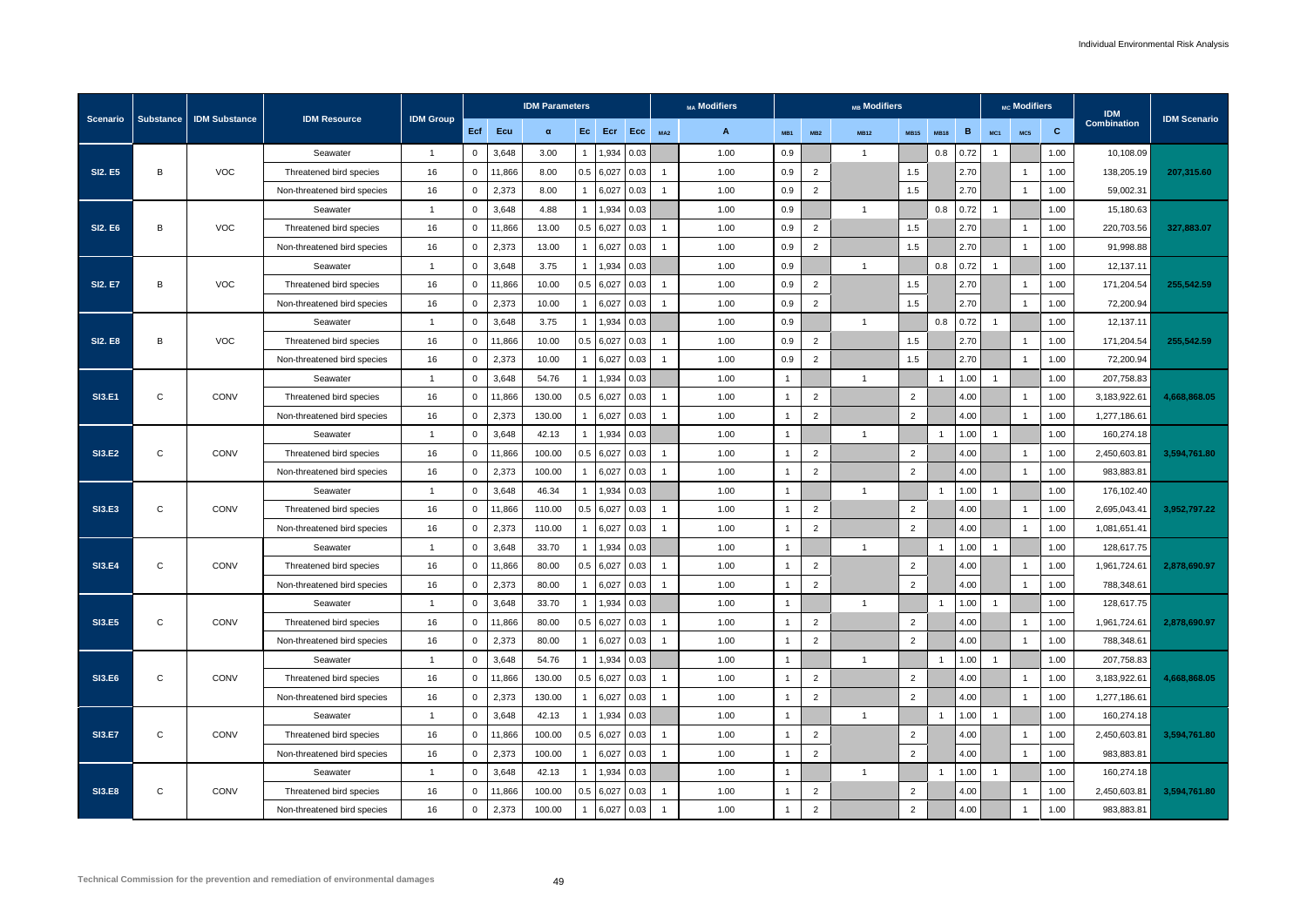### Individual Environmental Risk Analysis

|                 |                  |                      |                             |                  |                |        | <b>IDM Parameters</b> |    |                        |                | <sub>MA</sub> Modifiers |                |                | MB Modifiers            |                |                |      |                 | Mc Modifiers |              | <b>IDM</b>         |                     |
|-----------------|------------------|----------------------|-----------------------------|------------------|----------------|--------|-----------------------|----|------------------------|----------------|-------------------------|----------------|----------------|-------------------------|----------------|----------------|------|-----------------|--------------|--------------|--------------------|---------------------|
| <b>Scenario</b> | <b>Substance</b> | <b>IDM Substance</b> | <b>IDM Resource</b>         | <b>IDM Group</b> | Ecf            | Ecu    | $\alpha$              | Ec | Ecr<br>Ecc.            | MA2            | A                       | MB1            | MB2            | <b>MB12</b>             | <b>MB15</b>    | <b>MB18</b>    | B    | MC <sub>1</sub> | MC5          | $\mathbf{C}$ | <b>Combination</b> | <b>IDM Scenario</b> |
|                 |                  |                      | Seawater                    | $\overline{1}$   | $\Omega$       | 866    | 922.50                |    | 1,934<br>0.03          |                | 0.00                    | 0.9            |                | $\overline{1}$          |                | 0.9            | 0.81 |                 |              | 1.00         | 1,992.02           |                     |
| <b>SI4.E1</b>   | A                | COSV                 | Threatened bird species     | 16               | $\mathbf 0$    | 11,866 | 1,845.00              |    | 0.5   6,027<br>0.03    | $\overline{1}$ | 1.00                    | 0.9            | $\overline{2}$ |                         | 1.5            |                | 2.70 |                 |              | 1.00         | 1,650,715,993.10   | 42.632.036.81       |
|                 |                  |                      | Non-threatened bird species | 16               | $\Omega$       | 2,373  | 1,845.00              |    | $6,027$ 0.03           | $\overline{1}$ | 1.00                    | 0.9            | $\overline{2}$ |                         | 1.5            |                | 2.70 |                 |              | 1.00         | 660,234,476.90     |                     |
|                 |                  |                      | Seawater                    | $\overline{1}$   | $\overline{0}$ | 866    | 900.00                |    | 1,934<br>0.03          |                | 0.00                    | 0.9            |                | $\overline{\mathbf{1}}$ |                | 0.9            | 0.81 |                 |              | 1.00         | 1,992.02           |                     |
| <b>SI4.E2</b>   | A                | COSV                 | Threatened bird species     | 16               | $\mathbf 0$    | 11,866 | 1,800.00              |    | 0.5   6,027<br>0.03    | $\overline{1}$ | 1.00                    | 0.9            | $\overline{2}$ |                         | 1.5            |                | 2.70 |                 |              | 1.00         | 1,649,973,507.81   | 41.592.582.44       |
|                 |                  |                      | Non-threatened bird species | 16               | $\mathbf 0$    | 2,373  | 1,800.00              |    | 6,027<br>0.03          | $\overline{1}$ | 1.00                    | 0.9            | $\overline{2}$ |                         | 1.5            |                | 2.70 |                 |              | 1.00         | 659,937,507.81     |                     |
|                 |                  |                      | Seawater                    | $\overline{1}$   | $\mathbf 0$    | 866    | 922.50                |    | 1,934<br>0.03          |                | 0.00                    | 0.9            |                | $\overline{\mathbf{1}}$ |                | 0.9            | 0.81 |                 |              | 1.00         | 1,992.02           |                     |
| <b>SI4.E3</b>   | A                | COSV                 | Threatened bird species     | 16               | $\mathbf 0$    | 11,866 | 1,845.00              |    | $0.5 \, 6,027$<br>0.03 | $\overline{1}$ | 1.00                    | 0.9            | $\overline{2}$ |                         | 1.5            |                | 2.70 |                 |              | 1.00         | 1,650,715,993.10   | 42.632.036.81       |
|                 |                  |                      | Non-threatened bird species | 16               | $\overline{0}$ | 2,373  | 1,845.00              |    | 6,027<br>0.03          | $\overline{1}$ | 1.00                    | 0.9            | $\overline{2}$ |                         | 1.5            |                | 2.70 |                 |              | 1.00         | 660,234,476.90     |                     |
|                 |                  |                      | Seawater                    | $\overline{1}$   | $\mathbf 0$    | 866    | 1,272.50              |    | 1,934<br>0.03          |                | 1.00                    | 0.9            |                | $\overline{\mathbf{1}}$ |                | 0.8            | 0.72 |                 |              | 1.00         | 36,138,019.58      |                     |
| <b>SI5.E1</b>   | B                | VOC                  | Threatened bird species     | 16               | $\overline{0}$ | 11,866 | 2,545.00              |    | $0.5 \, 6.027$<br>0.03 | $\overline{1}$ | 1.00                    | 0.9            | $\overline{2}$ |                         | 1.5            |                | 2.70 |                 |              | 1.00         | 2,475,699,643.10   | 59,618,559.09       |
|                 |                  |                      | Non-threatened bird species | 16               | $\mathbf 0$    | 2,373  | 2,545.00              |    | 6,027<br>0.03          | $\overline{1}$ | 1.00                    | 0.9            | $\overline{2}$ |                         | 1.5            |                | 2.70 |                 |              | 1.00         | 990,200,126.90     |                     |
|                 |                  |                      | Seawater                    | $\overline{1}$   | $\mathbf 0$    | 866    | 1,250.00              |    | 1,934<br>0.03          |                | 1.00                    | 0.9            |                | $\overline{1}$          |                | 0.8            | 0.72 |                 |              | 1.00         | 36,127,182.02      |                     |
| <b>SI5.E2</b>   | B                | VOC                  | Threatened bird species     | 16               | $\mathbf 0$    | 11,866 | 2,500.00              |    | $0.5 \, 6.027$<br>0.03 | $\overline{1}$ | 1.00                    | 0.9            | $\overline{2}$ |                         | 1.5            |                | 2.70 |                 |              | 1.00         | 2,474,957,157.81   | 58,564,654.64       |
|                 |                  |                      | Non-threatened bird species | 16               | $\mathbf 0$    | 2,373  | 2,500.00              |    | 6,027<br>0.03          | $\overline{1}$ | 1.00                    | 0.9            | 2              |                         | 1.5            |                | 2.70 |                 |              | 1.00         | 989,903,157.81     |                     |
|                 |                  |                      | Seawater                    | $\overline{1}$   | $\overline{0}$ | 866    | 1,272.50              |    | 1,934<br>0.03          |                | 1.00                    | 0.9            |                | -1                      |                | 0.8            | 0.72 |                 |              | 1.00         | 36,138,019.58      |                     |
| <b>SI5.E3</b>   | B                | VOC                  | Threatened bird species     | 16               | $\Omega$       | 11,866 | 2,545.00              |    | $0.5$ 6,027 0.03       | $\overline{1}$ | 1.00                    | 0.9            | 2              |                         | 1.5            |                | 2.70 |                 |              | 1.00         | 2,475,699,643.10   | 59,618,559.09       |
|                 |                  |                      | Non-threatened bird species | 16               | $\mathbf 0$    | 2,373  | 2,545.00              |    | 6,027<br>0.03          | $\overline{1}$ | 1.00                    | 0.9            | $\overline{2}$ |                         | 1.5            |                | 2.70 |                 |              | 1.00         | 990,200,126.90     |                     |
|                 |                  |                      | Seawater                    | $\overline{1}$   | $\mathbf 0$    | 866    | 1,622.50              |    | 1,934<br>0.03          |                | 1.00                    | $\overline{1}$ |                | $\overline{1}$          |                | $\overline{1}$ | 0.00 |                 |              | 1.00         | 75,168,215.62      |                     |
| <b>SI6.E1</b>   | $\mathsf{C}$     | CONV                 | Threatened bird species     | 16               | $\mathbf 0$    | 11,866 | 3,245.00              |    | $0.5 \, 6.027$<br>0.03 | $\overline{1}$ | 1.00                    | $\mathbf{1}$   | 2              |                         | $\overline{2}$ |                | 4.00 |                 |              | 1.00         | 4,889,898,186.01   | 112,507,881.59      |
|                 |                  |                      | Non-threatened bird species | 16               | $\Omega$       | 2,373  | 3,245.00              |    | 6,027<br>0.03          | $\overline{1}$ | 1.00                    | $\mathbf{1}$   | 2              |                         | $\overline{2}$ |                | 4.00 |                 |              | 1.00         | 1,955,798,162.01   |                     |
|                 |                  |                      | Seawater                    | $\overline{1}$   | $\overline{0}$ | 866    | 1,600.00              |    | 1,934<br>0.03          |                | 1.00                    | $\mathbf{1}$   |                | $\overline{\mathbf{1}}$ |                | 1              | 1.00 |                 |              | 1.00         | 75,151,307.02      |                     |
| <b>SI6.E2</b>   | $\mathbf C$      | CONV                 | Threatened bird species     | 16               | $\mathbf{0}$   | 11,866 | 3,200.00              |    | $0.5$ 6,027 0.03       | $\mathbf 1$    | 1.00                    |                | $\overline{2}$ |                         | $\overline{2}$ |                | 4.00 |                 |              | 1.00         | 4,888,798,207.81   | 110,947,879.64      |
|                 |                  |                      | Non-threatened bird species | 16               | 0              | 2,373  | 3,200.00              |    | $6,027$ 0.03           | $\overline{1}$ | 1.00                    |                | $\overline{2}$ |                         | $\overline{2}$ |                | 4.00 |                 |              | 1.00         | 1,955,358,207.81   |                     |
|                 |                  |                      | Seawater                    | $\overline{1}$   | $\overline{0}$ | 866    | 1,622.50              |    | 1,934 0.03             |                | 1.00                    | $\mathbf{1}$   |                | $\overline{1}$          |                | $\overline{1}$ | 1.00 |                 |              | 1.00         | 75,168,215.62      |                     |
| <b>SI6.E3</b>   | $\mathsf C$      | CONV                 | Threatened bird species     | 16               | $\overline{0}$ | 11,866 | 3,245.00              |    | $0.5$ 6,027 0.03       | $\mathbf{1}$   | 1.00                    | $\mathbf{1}$   | $\overline{2}$ |                         | $\overline{2}$ |                | 4.00 |                 |              | 1.00         | 4,889,898,186.01   | 112,507,881.59      |
|                 |                  |                      | Non-threatened bird species | 16               | $\mathbf 0$    | 2,373  | 3,245.00              |    | 6,027 0.03             | $\overline{1}$ | 1.00                    | $\overline{1}$ | $\overline{2}$ |                         | $\overline{2}$ |                | 4.00 |                 |              | 1.00         | 1,955,798,162.01   |                     |
|                 |                  |                      | Seawater                    | $\overline{1}$   | $\mathbf 0$    | 866    | 30.00                 |    | $1,934$ 0.03           |                | 1.00                    | 0.9            |                | $\overline{1}$          |                | 0.9            | 0.81 |                 |              | 1.00         | 23,667.13          |                     |
| <b>SI7.E1</b>   | A                | COSV                 | Threatened bird species     | 16               | $\overline{0}$ | 11,866 | 75.00                 |    | $0.5$ 6,027 0.03       | $\overline{1}$ | 1.00                    | 0.9            | $\overline{2}$ |                         | 1.5            |                | 2.70 |                 |              | 1.00         | 1,243,683.29       | 1,768,506.70        |
|                 |                  |                      | Non-threatened bird species | 16               | $\mathbf 0$    | 2,373  | 75.00                 |    | 6,027 0.03             | $\overline{1}$ | 1.00                    | $0.9\,$        | $\overline{2}$ |                         | 1.5            |                | 2.70 |                 |              | 1.00         | 501,156.29         |                     |
|                 |                  |                      | Seawater                    | $\overline{1}$   | $\mathbf 0$    | 866    | 12.00                 |    | $1,934$ 0.03           |                | 1.00                    | 0.9            |                | $\overline{1}$          |                | 0.9            | 0.81 |                 |              | 1.00         | 10,662.07          |                     |
| <b>SI7.E2</b>   | A                | COSV                 | Threatened bird species     | 16               | $\overline{0}$ | 11,866 | 30.00                 |    | $0.5$ 6,027 0.03       | $\overline{1}$ | 1.00                    | 0.9            | $\overline{2}$ |                         | $1.5\,$        |                | 2.70 |                 |              | 1.00         | 501,198.00         | 716,047.27          |
|                 |                  |                      | Non-threatened bird species | 16               | $\mathbf 0$    | 2,373  | 30.00                 |    | 6,027 0.03             | $\overline{1}$ | 1.00                    | $0.9\,$        | $\overline{2}$ |                         | 1.5            |                | 2.70 |                 |              | 1.00         | 204,187.20         |                     |
|                 |                  |                      | Seawater                    | $\overline{1}$   | $\mathbf 0$    | 866    | 20.40                 |    | 1,934 0.03             |                | 1.00                    | 0.9            |                | $\overline{1}$          |                | 0.9            | 0.81 |                 |              | 1.00         | 16,731.10          |                     |
| <b>SI7.E3</b>   | A                | COSV                 | Threatened bird species     | 16               | $\mathbf 0$    | 11,866 | 51.00                 |    | $0.5$ 6,027 0.03       | $\overline{1}$ | 1.00                    | 0.9            | $\overline{2}$ |                         | 1.5            |                | 2.70 |                 |              | 1.00         | 847,691.13         | 1,207,195.00        |
|                 |                  |                      | Non-threatened bird species | 16               | $\overline{0}$ | 2,373  | 51.00                 |    | $6,027$ 0.03           | $\overline{1}$ | 1.00                    | 0.9            | $\overline{2}$ |                         | 1.5            |                | 2.70 |                 |              | 1.00         | 342,772.77         |                     |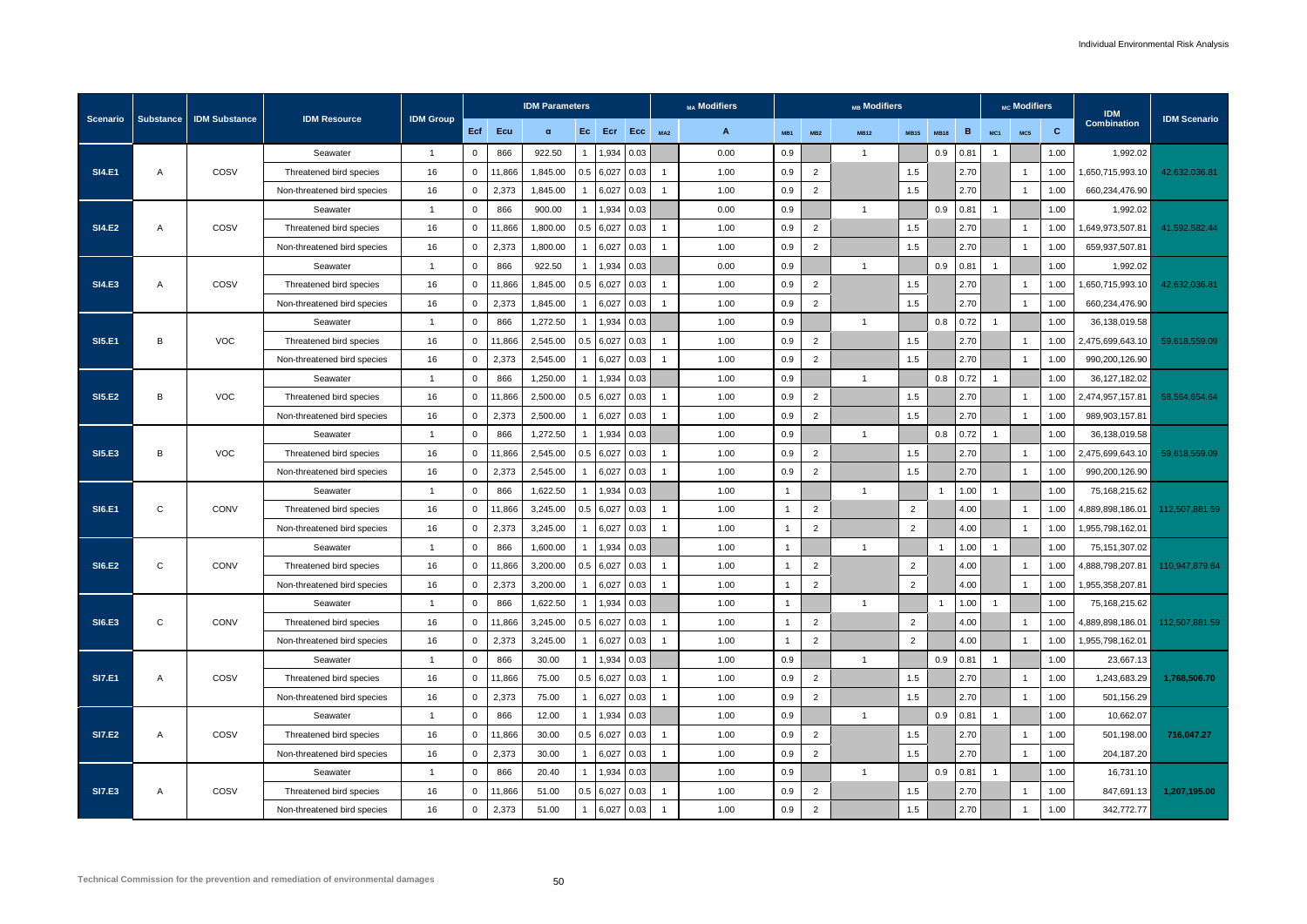|                 |                  |                      |                             |                  |                |        | <b>IDM Parameters</b> |                |                   |                      |                | MA Modifiers |         |                | Modifiers               |             |             |      |                 | Mc Modifiers   |              | <b>IDM</b>         |                     |
|-----------------|------------------|----------------------|-----------------------------|------------------|----------------|--------|-----------------------|----------------|-------------------|----------------------|----------------|--------------|---------|----------------|-------------------------|-------------|-------------|------|-----------------|----------------|--------------|--------------------|---------------------|
| <b>Scenario</b> | <b>Substance</b> | <b>IDM Substance</b> | <b>IDM Resource</b>         | <b>IDM Group</b> | Ecf            | Ecu    | $\alpha$              | Ec             | Ecr               | Ecc.                 | MA2            | A            | MB1     | MB2            | <b>MB12</b>             | <b>MB15</b> | <b>MB18</b> | B    | MC <sub>1</sub> | MC5            | $\mathbf{C}$ | <b>Combination</b> | <b>IDM Scenario</b> |
|                 |                  |                      | Seawater                    | $\overline{1}$   | $\mathbf 0$    | 866    | 9.60                  | $\overline{1}$ | 1,934             | 0.03                 |                | 1.00         | 0.9     |                | $\overline{1}$          |             | 0.9         | 0.81 |                 |                | 1.00         | 8,928.06           |                     |
| <b>SI7.E4</b>   | A                | COSV                 | Threatened bird species     | 16               | $\mathbf 0$    | 11,866 | 24.00                 |                | $0.5 \quad 6,027$ | 0.03                 | $\overline{1}$ | 1.00         | 0.9     | $\overline{2}$ |                         | 1.5         |             | 2.70 |                 |                | 1.00         | 402,199.96         | 575,719.34          |
|                 |                  |                      | Non-threatened bird species | 16               | $\mathbf 0$    | 2,373  | 24.00                 |                | 6,027             | 0.03                 | $\overline{1}$ | 1.00         | 0.9     | $\overline{2}$ |                         | 1.5         |             | 2.70 |                 |                | 1.00         | 164,591.32         |                     |
|                 |                  |                      | Seawater                    | $\overline{1}$   | $\mathbf 0$    | 866    | 9.60                  |                | 1,934             | 0.03                 |                | 1.00         | 0.9     |                | $\overline{1}$          |             | 0.9         | 0.81 |                 |                | 1.00         | 8,928.06           |                     |
| <b>SI7.E5</b>   | A                | COSV                 | Threatened bird species     | 16               | $\overline{0}$ | 11,866 | 24.00                 |                | $0.5 \quad 6,027$ | 0.03                 | $\overline{1}$ | 1.00         | 0.9     | $\overline{2}$ |                         | 1.5         |             | 2.70 |                 |                | 1.00         | 402,199.96         | 575,719.34          |
|                 |                  |                      | Non-threatened bird species | 16               | $\mathbf 0$    | 2,373  | 24.00                 |                | 6,027             | 0.03                 |                | 1.00         | 0.9     | $\overline{2}$ |                         | 1.5         |             | 2.70 |                 |                | 1.00         | 164,591.32         |                     |
|                 |                  |                      | Seawater                    | $\overline{1}$   | $\mathbf 0$    | 866    | 30.00                 |                | 1,934             | 0.03                 |                | 1.00         | 0.9     |                | -1                      |             | 0.9         | 0.81 |                 |                | 1.00         | 23,667.13          |                     |
| <b>SI7.E6</b>   | A                | COSV                 | Threatened bird species     | 16               | $\mathbf 0$    | 11,866 | 75.00                 |                | $0.5 \quad 6,027$ | 0.03                 |                | 1.00         | 0.9     | $\overline{2}$ |                         | 1.5         |             | 2.70 |                 |                | 1.00         | 1,243,683.29       | 1,768,506.70        |
|                 |                  |                      | Non-threatened bird species | 16               | $\mathbf 0$    | 2,373  | 75.00                 |                | 6,027             | 0.03                 | $\overline{1}$ | 1.00         | 0.9     | 2              |                         | 1.5         |             | 2.70 |                 |                | 1.00         | 501,156.29         |                     |
|                 |                  |                      | Seawater                    | $\overline{1}$   | $\mathbf 0$    | 866    | 12.00                 |                | 1,934             | 0.03                 |                | 1.00         | 0.9     |                | $\overline{1}$          |             | 0.9         | 0.81 |                 |                | 1.00         | 10,662.07          |                     |
| <b>SI7.E7</b>   | A                | COSV                 | Threatened bird species     | 16               | $\overline{0}$ | 11,866 | 30.00                 |                | $0.5 \, 6.027$    | 0.03                 | $\overline{1}$ | 1.00         | 0.9     | $\overline{2}$ |                         | 1.5         |             | 2.70 |                 |                | 1.00         | 501,198.00         | 716,047.27          |
|                 |                  |                      | Non-threatened bird species | 16               | $\mathbf{0}$   | 2,373  | 30.00                 |                | 6,027             | 0.03                 | $\overline{1}$ | 1.00         | 0.9     | 2              |                         | 1.5         |             | 2.70 |                 |                | 1.00         | 204,187.20         |                     |
|                 |                  |                      | Seawater                    | $\overline{1}$   | $\mathbf 0$    | 866    | 12.00                 |                | 1,934             | 0.03                 |                | 1.00         | 0.9     |                | $\overline{1}$          |             | 0.9         | 0.81 | -1              |                | 1.00         | 10,662.07          |                     |
| <b>SI7.E8</b>   | A                | COSV                 | Threatened bird species     | 16               | $\mathbf 0$    | 11,866 | 30.00                 |                | $0.5 \, 6.027$    | 0.03                 |                | 1.00         | 0.9     | $\overline{2}$ |                         | 1.5         |             | 2.70 |                 |                | 1.00         | 501,198.00         | 716,047.27          |
|                 |                  |                      | Non-threatened bird species | 16               | $\mathbf 0$    | 2,373  | 30.00                 |                | 6,027             | 0.03                 |                | 1.00         | 0.9     | $\overline{2}$ |                         | 1.5         |             | 2.70 |                 |                | 1.00         | 204,187.20         |                     |
|                 |                  |                      | Seawater                    | $\mathbf{1}$     | $\mathbf 0$    | 866    | 28.13                 |                | 1,934             | 0.03                 |                | 1.00         | 0.9     |                | $\overline{1}$          |             | 0.8         | 0.72 |                 |                | 1.00         | 20,054.62          |                     |
| <b>SI8.E1</b>   | B                | VOC                  | Threatened bird species     | 16               | $\overline{0}$ | 11,866 | 75.00                 |                | $0.5 \, 6,027$    | 0.03                 |                | 1.00         | 0.9     | $\overline{2}$ |                         | 1.5         |             | 2.70 |                 |                | 1.00         | 1,243,683.29       | 1,764,894.19        |
|                 |                  |                      | Non-threatened bird species | 16               | $\Omega$       | 2,373  | 75.00                 |                | 6,027             | 0.03                 | $\overline{1}$ | 1.00         | 0.9     | $\overline{2}$ |                         | 1.5         |             | 2.70 |                 |                | 1.00         | 501,156.29         |                     |
|                 |                  |                      | Seawater                    | $\overline{1}$   | $\mathbf 0$    | 866    | 11.25                 |                | 1,934             | 0.03                 |                | 1.00         | 0.9     |                | $\overline{\mathbf{1}}$ |             | 0.8         | 0.72 |                 |                | 1.00         | 9,217.06           |                     |
| <b>SI8.E2</b>   | B                | VOC                  | Threatened bird species     | 16               | $\overline{0}$ | 11,866 | 30.00                 |                | $0.5 \quad 6,027$ | 0.03                 |                | 1.00         | 0.9     | $\overline{2}$ |                         | 1.5         |             | 2.70 |                 |                | 1.00         | 501,198.00         | 714,602.26          |
|                 |                  |                      | Non-threatened bird species | 16               | $\overline{0}$ | 2,373  | 30.00                 |                | 6,027             | 0.03                 |                | 1.00         | 0.9     | $\overline{2}$ |                         | 1.5         |             | 2.70 |                 |                | 1.00         | 204,187.20         |                     |
|                 |                  |                      | Seawater                    | $\overline{1}$   | $\overline{0}$ | 866    | 19.13                 |                | 1,934             | 0.03                 |                | 1.00         | 0.9     |                | $\overline{1}$          |             | 0.8         | 0.72 |                 |                | 1.00         | 14,274.58          |                     |
| <b>SI8.E3</b>   | B                | VOC                  | Threatened bird species     | 16               | $\overline{0}$ | 11,866 | 51.00                 |                | $0.5 \, 6,027$    | 0.03                 | $\overline{1}$ | 1.00         | 0.9     | $\overline{2}$ |                         | 1.5         |             | 2.70 |                 |                | 1.00         | 847,691.13         | 1,204,738.49        |
|                 |                  |                      | Non-threatened bird species | 16               | 0              | 2,373  | 51.00                 | $\mathbf{1}$   |                   | 6,027 0.03           | $\overline{1}$ | 1.00         | 0.9     | $\overline{2}$ |                         | 1.5         |             | 2.70 |                 |                | 1.00         | 342,772.77         |                     |
|                 |                  |                      | Seawater                    | $\overline{1}$   | $\overline{0}$ | 866    | 9.00                  |                |                   | 1,934 0.03           |                | 1.00         | 0.9     |                | $\overline{1}$          |             | 0.8         | 0.72 | $\mathbf{1}$    |                | 1.00         | 7,772.05           |                     |
| <b>SI8.E4</b>   | B                | VOC                  | Threatened bird species     | 16               | $\overline{0}$ | 11,866 | 24.00                 |                |                   | $0.5$ 6,027 0.03     | $\overline{1}$ | 1.00         | $0.9\,$ | $\overline{2}$ |                         | 1.5         |             | 2.70 |                 |                | 1.00         | 402,199.96         | 574,563.33          |
|                 |                  |                      | Non-threatened bird species | 16               | $\mathbf 0$    | 2,373  | 24.00                 |                |                   | 6,027 0.03           | $\overline{1}$ | 1.00         | 0.9     | $\overline{2}$ |                         | 1.5         |             | 2.70 |                 |                | 1.00         | 164,591.32         |                     |
|                 |                  |                      | Seawater                    | $\mathbf{1}$     | $\overline{0}$ | 866    | 9.00                  |                |                   | 1,934 0.03           |                | 1.00         | 0.9     |                | $\overline{1}$          |             | 0.8         | 0.72 | $\overline{1}$  |                | 1.00         | 7,772.05           |                     |
| <b>SI8.E5</b>   | B                | VOC                  | Threatened bird species     | 16               | $\overline{0}$ | 11,866 | 24.00                 |                |                   | $0.5 \ 6.027 \ 0.03$ | $\overline{1}$ | 1.00         | 0.9     | $\overline{2}$ |                         | 1.5         |             | 2.70 |                 |                | 1.00         | 402,199.96         | 574,563.33          |
|                 |                  |                      | Non-threatened bird species | 16               | $\mathbf 0$    | 2,373  | 24.00                 |                |                   | $6,027$ 0.03         | $\overline{1}$ | 1.00         | $0.9\,$ | $\overline{2}$ |                         | 1.5         |             | 2.70 |                 |                | 1.00         | 164,591.32         |                     |
|                 |                  |                      | Seawater                    | $\mathbf{1}$     | $\overline{0}$ | 866    | 28.13                 |                |                   | 1,934 0.03           |                | 1.00         | $0.9\,$ |                | $\overline{1}$          |             | 0.8         | 0.72 | $\overline{1}$  |                | 1.00         | 20,054.62          |                     |
| <b>SI8.E6</b>   | B                | VOC                  | Threatened bird species     | 16               | $\overline{0}$ | 11,866 | 75.00                 |                |                   | $0.5$ 6,027 0.03     | $\overline{1}$ | 1.00         | 0.9     | $\overline{2}$ |                         | 1.5         |             | 2.70 |                 |                | 1.00         | 1,243,683.29       | 1,764,894.19        |
|                 |                  |                      | Non-threatened bird species | 16               | $\mathbf 0$    | 2,373  | 75.00                 |                |                   | 6,027 0.03           | $\overline{1}$ | 1.00         | $0.9\,$ | $\overline{2}$ |                         | 1.5         |             | 2.70 |                 |                | 1.00         | 501,156.29         |                     |
|                 |                  |                      | Seawater                    | $\mathbf{1}$     | $\mathbf 0$    | 866    | 11.25                 |                |                   | 1,934 0.03           |                | 1.00         | 0.9     |                | $\overline{1}$          |             | 0.8         | 0.72 |                 |                | 1.00         | 9,217.06           |                     |
| <b>SI8.E7</b>   | B                | VOC                  | Threatened bird species     | 16               | $\overline{0}$ | 11,866 | 30.00                 |                |                   | 0.5   6,027   0.03   | $\overline{1}$ | 1.00         | $0.9\,$ | $\overline{2}$ |                         | 1.5         |             | 2.70 |                 | $\overline{1}$ | 1.00         | 501,198.00         | 714,602.26          |
|                 |                  |                      | Non-threatened bird species | 16               | $\mathbf 0$    | 2,373  | 30.00                 | $\mathbf{1}$   |                   | 6,027 0.03           | $\overline{1}$ | 1.00         | 0.9     | $\overline{2}$ |                         | 1.5         |             | 2.70 |                 |                | 1.00         | 204,187.20         |                     |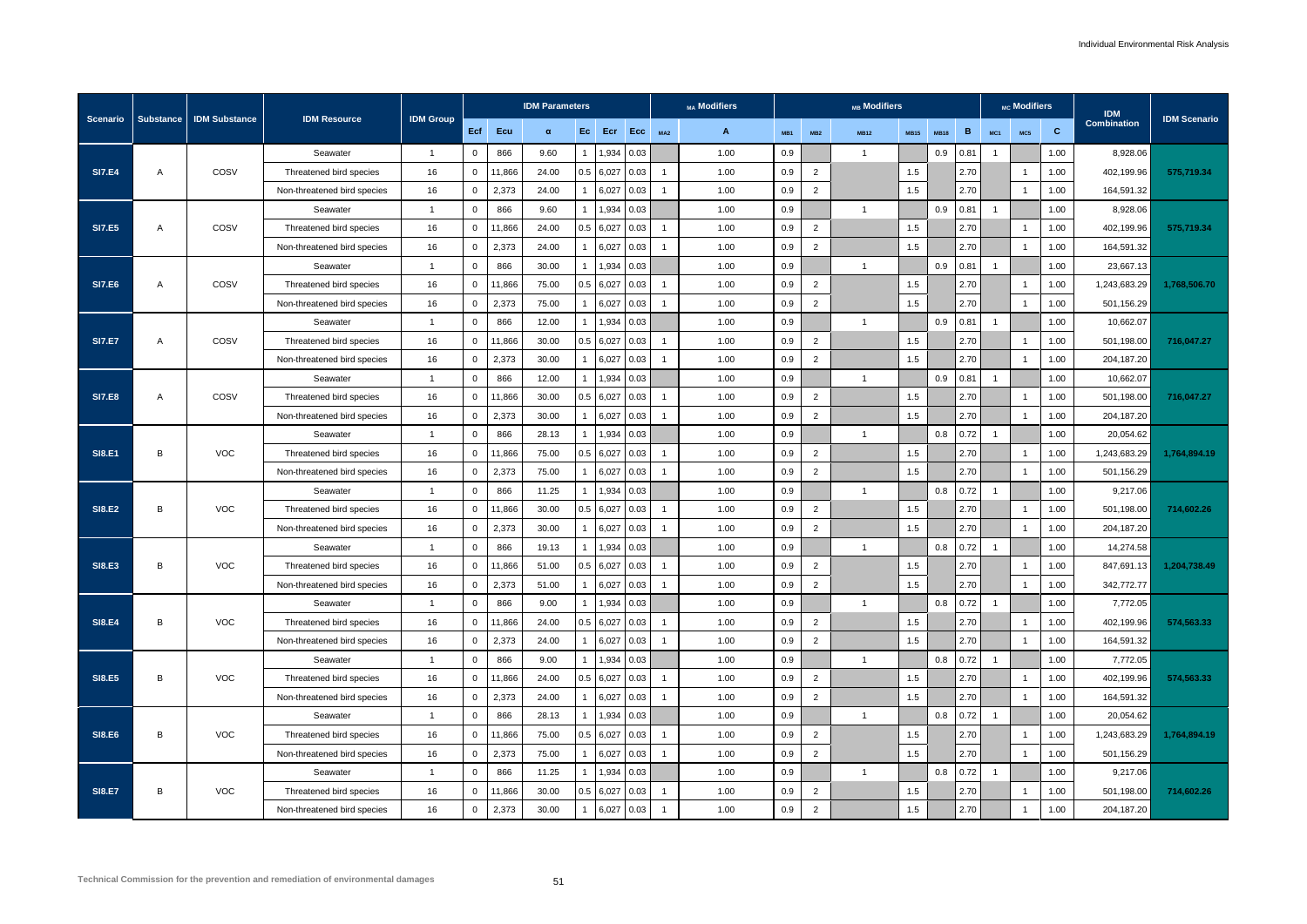|                 |                  |                      |                             |                  |                |        | <b>IDM Parameters</b> |    |                                 |                | MA Modifiers |                |                | MB Modifiers            |                |                |      |                 | Mc Modifiers |              | <b>IDM</b>         |                     |
|-----------------|------------------|----------------------|-----------------------------|------------------|----------------|--------|-----------------------|----|---------------------------------|----------------|--------------|----------------|----------------|-------------------------|----------------|----------------|------|-----------------|--------------|--------------|--------------------|---------------------|
| <b>Scenario</b> | <b>Substance</b> | <b>IDM Substance</b> | <b>IDM Resource</b>         | <b>IDM Group</b> | Ecf            | Ecu    | $\alpha$              | Ec | Ecr<br>Ecc.                     | MA2            | A            | MB1            | MB2            | <b>MB12</b>             | <b>MB15</b>    | <b>MB18</b>    | B    | MC <sub>1</sub> | MC5          | $\mathbf{C}$ | <b>Combination</b> | <b>IDM Scenario</b> |
|                 |                  |                      | Seawater                    | $\overline{1}$   | $\Omega$       | 866    | 11.25                 |    | 1,934<br>0.03                   |                | 1.00         | 0.9            |                | $\overline{1}$          |                | 0.8            | 0.72 |                 |              | 1.00         | 9,217.06           |                     |
| <b>SI8.E8</b>   | B                | VOC                  | Threatened bird species     | 16               | $\mathbf 0$    | 11,866 | 30.00                 |    | $0.5 \, 6,027$<br>0.03          | $\overline{1}$ | 1.00         | 0.9            | $\overline{2}$ |                         | 1.5            |                | 2.70 |                 |              | 1.00         | 501,198.00         | 714,602.26          |
|                 |                  |                      | Non-threatened bird species | 16               | $\Omega$       | 2,373  | 30.00                 |    | 6,027 0.03                      | $\overline{1}$ | 1.00         | 0.9            | 2              |                         | 1.5            |                | 2.70 |                 |              | 1.00         | 204,187.20         |                     |
|                 |                  |                      | Seawater                    | $\overline{1}$   | $\overline{0}$ | 866    | 145.33                |    | 1,934<br>0.03                   |                | 1.00         | $\mathbf{1}$   |                | $\overline{\mathbf{1}}$ |                | $\overline{1}$ | 0.00 |                 |              | 1.00         | 131,624.59         |                     |
| <b>SI9.E1</b>   | C                | CONV                 | Threatened bird species     | 16               | $\overline{0}$ | 11,866 | 345.00                |    | 0.5   6,027<br>0.03             | $\overline{1}$ | 1.00         | $\overline{1}$ | $\overline{2}$ |                         | $\overline{2}$ |                | 4.00 |                 |              | 1.00         | 8,439,374.01       | 11,950,188.61       |
|                 |                  |                      | Non-threatened bird species | 16               | $\mathbf 0$    | 2,373  | 345.00                |    | 6,027<br>0.03                   | $\mathbf{1}$   | 1.00         | $\overline{1}$ | 2              |                         | $\overline{2}$ |                | 4.00 |                 |              | 1.00         | 3,379,190.01       |                     |
|                 |                  |                      | Seawater                    | $\overline{1}$   | $\overline{0}$ | 866    | 126.38                |    | 1,934<br>0.03                   |                | 1.00         | $\mathbf{1}$   |                | $\overline{1}$          |                | 1              | 1.00 |                 |              | 1.00         | 114,715.99         |                     |
| <b>SI9.E2</b>   | $\mathsf{C}$     | CONV                 | Threatened bird species     | 16               | $\mathbf 0$    | 11,866 | 300.00                |    | $0.5 \, 6,027$<br>0.03          | $\overline{1}$ | 1.00         | $\overline{1}$ | $\overline{2}$ |                         | $\overline{2}$ |                | 4.00 |                 |              | 1.00         | 7,339,395.81       | 10,393,347.61       |
|                 |                  |                      | Non-threatened bird species | 16               | $\mathbf 0$    | 2,373  | 300.00                |    | 6,027<br>0.03                   | $\overline{1}$ | 1.00         |                | $\overline{2}$ |                         | $\overline{2}$ |                | 4.00 |                 |              | 1.00         | 2,939,235.81       |                     |
|                 |                  |                      | Seawater                    | $\overline{1}$   | $\mathbf 0$    | 866    | 120.06                |    | 1,934<br>0.03                   |                | 1.00         | $\mathbf{1}$   |                | $\overline{1}$          |                | 1              | 1.00 |                 |              | 1.00         | 109,079.79         |                     |
| <b>SI9.E3</b>   | $\mathsf{C}$     | CONV                 | Threatened bird species     | 16               | $\overline{0}$ | 11,866 | 285.00                |    | $0.5 \, 6.027$<br>0.03          | $\overline{1}$ | 1.00         |                | $\overline{2}$ |                         | $\overline{2}$ |                | 4.00 |                 |              | 1.00         | 6,972,736.41       | 9,874,400.61        |
|                 |                  |                      | Non-threatened bird species | 16               | $\mathbf 0$    | 2,373  | 285.00                |    | 6,027<br>0.03                   | $\mathbf{1}$   | 1.00         | $\overline{1}$ | $\overline{2}$ |                         | $\overline{2}$ |                | 4.00 |                 |              | 1.00         | 2,792,584.41       |                     |
|                 |                  |                      | Seawater                    | $\overline{1}$   | $\mathbf 0$    | 866    | 101.10                |    | 1,934<br>0.03                   |                | 1.00         | $\mathbf{1}$   |                | $\overline{1}$          |                | $\overline{1}$ | 1.00 |                 |              | 1.00         | 92,171.20          |                     |
| <b>SI9.E4</b>   | $\mathsf{C}$     | CONV                 | Threatened bird species     | 16               | $\mathbf 0$    | 11,866 | 240.00                |    | $0.5 \, 6.027$<br>0.03          | $\overline{1}$ | 1.00         | $\overline{1}$ | $\overline{2}$ |                         | $\overline{2}$ |                | 4.00 |                 |              | 1.00         | 5,872,758.21       | 8,317,559.62        |
|                 |                  |                      | Non-threatened bird species | 16               | $\mathbf 0$    | 2,373  | 240.00                |    | 6,027<br>0.03                   | $\overline{1}$ | 1.00         | 1              | $\overline{2}$ |                         | $\overline{2}$ |                | 4.00 |                 |              | 1.00         | 2,352,630.21       |                     |
|                 |                  |                      | Seawater                    | $\overline{1}$   | $\Omega$       | 866    | 101.10                |    | 1,934<br>0.03                   |                | 1.00         | $\mathbf{1}$   |                | -1                      |                |                | 0.00 |                 |              | 1.00         | 92,171.20          |                     |
| <b>SI9.E5</b>   | C                | CONV                 | Threatened bird species     | 16               | $\Omega$       | 11,866 | 240.00                |    | $0.5$ 6,027 0.03                | $\overline{1}$ | 1.00         | $\overline{1}$ | $\overline{2}$ |                         | $\overline{2}$ |                | 4.00 |                 |              | 1.00         | 5,872,758.21       | 8,317,559.62        |
|                 |                  |                      | Non-threatened bird species | 16               | $\mathbf 0$    | 2,373  | 240.00                |    | 6,027<br>0.03                   | $\overline{1}$ | 1.00         |                | 2              |                         | $\overline{2}$ |                | 4.00 |                 |              | 1.00         | 2,352,630.21       |                     |
|                 |                  |                      | Seawater                    | $\overline{1}$   | $\mathbf 0$    | 866    | 145.33                |    | 1,934<br>0.03                   |                | 1.00         | $\overline{1}$ |                | $\overline{1}$          |                | $\overline{1}$ | 0.00 |                 |              | 1.00         | 131,624.59         |                     |
| <b>SI9.E6</b>   | $\mathsf{C}$     | CONV                 | Threatened bird species     | 16               | $\mathbf 0$    | 11,866 | 345.00                |    | $0.5 \, 6.027$<br>0.03          | $\overline{1}$ | 1.00         | 1              | 2              |                         | $\overline{2}$ |                | 4.00 |                 |              | 1.00         | 8,439,374.01       | 11,950,188.61       |
|                 |                  |                      | Non-threatened bird species | 16               | $\Omega$       | 2,373  | 345.00                |    | 6,027<br>0.03                   | $\overline{1}$ | 1.00         | $\mathbf{1}$   | 2              |                         | $\overline{2}$ |                | 4.00 |                 |              | 1.00         | 3,379,190.01       |                     |
|                 |                  |                      | Seawater                    | $\overline{1}$   | $\overline{0}$ | 866    | 126.38                |    | 1,934<br>0.03                   |                | 1.00         | $\mathbf{1}$   |                | $\overline{\mathbf{1}}$ |                | 1              | 1.00 |                 |              | 1.00         | 114,715.99         |                     |
| <b>SI9.E7</b>   | $\mathsf{C}$     | CONV                 | Threatened bird species     | 16               | $\mathbf{0}$   | 11,866 | 300.00                |    | $0.5$ 6,027 0.03                | $\mathbf 1$    | 1.00         |                | $\overline{2}$ |                         | $\overline{2}$ |                | 4.00 |                 |              | 1.00         | 7,339,395.81       | 10.393.347.61       |
|                 |                  |                      | Non-threatened bird species | 16               | 0              | 2,373  | 300.00                |    | 6,027 0.03                      | $\overline{1}$ | 1.00         |                | $\overline{2}$ |                         | $\overline{2}$ |                | 4.00 |                 |              | 1.00         | 2,939,235.81       |                     |
|                 |                  |                      | Seawater                    | $\overline{1}$   | $\mathbf 0$    | 866    | 126.38                |    | 1,934 0.03                      |                | 1.00         | $\overline{1}$ |                | $\overline{1}$          |                | $\overline{1}$ | 1.00 |                 |              | 1.00         | 114,715.99         |                     |
| <b>SI9.E8</b>   | $\mathsf C$      | CONV                 | Threatened bird species     | 16               | $\overline{0}$ | 11,866 | 300.00                |    | $0.5 \mid 6,027 \mid 0.03 \mid$ | $\mathbf{1}$   | 1.00         | $\mathbf{1}$   | $\overline{2}$ |                         | $\overline{2}$ |                | 4.00 |                 |              | 1.00         | 7,339,395.81       | 10,393,347.61       |
|                 |                  |                      | Non-threatened bird species | 16               | $\mathbf 0$    | 2,373  | 300.00                |    | 6,027 0.03                      | $\overline{1}$ | 1.00         | $\overline{1}$ | $\overline{2}$ |                         | $\overline{2}$ |                | 4.00 |                 |              | 1.00         | 2,939,235.81       |                     |
|                 |                  |                      | Seawater                    | $\overline{1}$   | $\mathbf 0$    | 866    | 9.69                  |    | 1,934 0.03                      |                | 1.00         | $\mathbf{1}$   |                | $\overline{1}$          |                | $\overline{1}$ | 1.00 |                 |              | 1.00         | 10,634.19          |                     |
| <b>SI10.E1</b>  | $\mathsf{C}$     | CONV                 | Threatened bird species     | 16               | $\overline{0}$ | 11,866 | 23.00                 |    | $0.5$ 6,027 0.03                | $\overline{1}$ | 1.00         | $\mathbf{1}$   | $\overline{2}$ |                         | $\overline{2}$ |                | 4.00 |                 |              | 1.00         | 568,418.89         | 810,126.37          |
|                 |                  |                      | Non-threatened bird species | 16               | $\mathbf 0$    | 2,373  | 23.00                 |    | 6,027 0.03                      | $\overline{1}$ | 1.00         |                | $\overline{2}$ |                         | $\overline{2}$ |                | 4.00 |                 |              | 1.00         | 231,073.29         |                     |
|                 |                  |                      | Seawater                    | $\overline{1}$   | $\mathbf 0$    | 866    | 8.43                  |    | 1,934 0.03                      |                | 1.00         | $\mathbf{1}$   |                | $\overline{1}$          |                | $\mathbf{1}$   | 1.00 | $\overline{1}$  |              | 1.00         | 9,506.95           |                     |
| <b>SI10.E2</b>  | $\mathsf{C}$     | CONV                 | Threatened bird species     | 16               | $\overline{0}$ | 11,866 | 20.00                 |    | $0.5$ 6,027 0.03                | $\mathbf{1}$   | 1.00         | $\mathbf{1}$   | $\overline{2}$ |                         | $\overline{2}$ |                | 4.00 |                 |              | 1.00         | 495,087.01         | 706,336.97          |
|                 |                  |                      | Non-threatened bird species | 16               | $\mathbf 0$    | 2,373  | 20.00                 |    | 6,027 0.03                      | $\overline{1}$ | 1.00         | $\overline{1}$ | $\overline{2}$ |                         | $\overline{2}$ |                | 4.00 |                 |              | 1.00         | 201,743.01         |                     |
|                 |                  |                      | Seawater                    | $\overline{1}$   | $\mathbf 0$    | 866    | 9.69                  |    | 1,934 0.03                      |                | 1.00         | $\mathbf{1}$   |                | $\overline{1}$          |                | $\overline{1}$ | 1.00 |                 |              | 1.00         | 10,634.19          |                     |
| <b>SI10.E3</b>  | $\mathsf{C}$     | CONV                 | Threatened bird species     | 16               | $\mathbf 0$    | 11,866 | 23.00                 |    | $0.5$ 6,027 0.03                | $\overline{1}$ | 1.00         | $\mathbf{1}$   | $\overline{2}$ |                         | $\overline{2}$ |                | 4.00 |                 |              | 1.00         | 568,418.89         | 810,126.37          |
|                 |                  |                      | Non-threatened bird species | 16               | $\overline{0}$ | 2,373  | 23.00                 |    | $6,027$ 0.03                    | $\overline{1}$ | 1.00         | $\mathbf{1}$   | $\overline{2}$ |                         | $\overline{2}$ |                | 4.00 |                 |              | 1.00         | 231,073.29         |                     |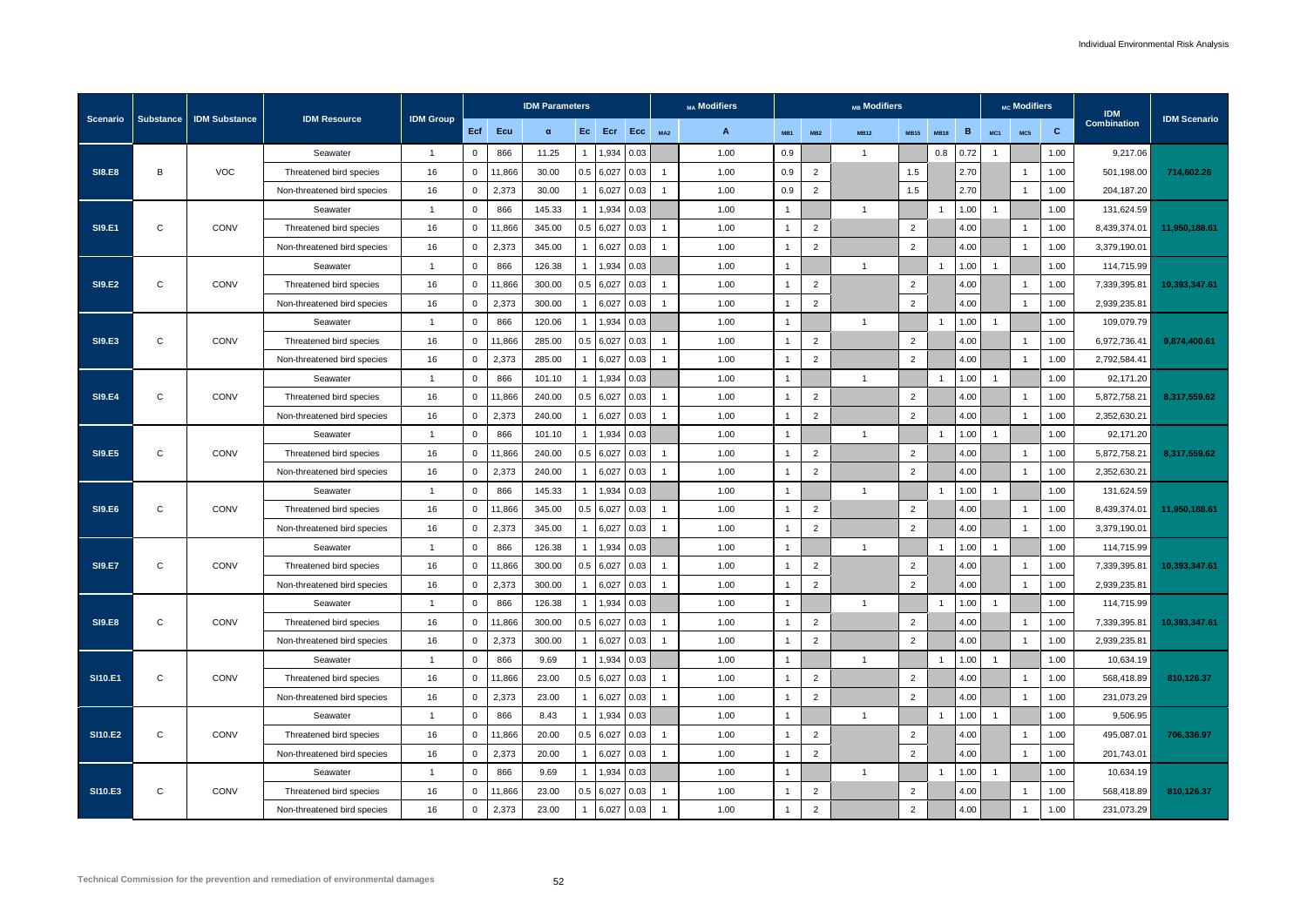|                |   |                           |                             |                  |     |        | <b>IDM Parameters</b> |     |                             |            |     | <sub>MA</sub> Modifiers |                 |                | MB Modifiers |             |             |      | <sub>MC</sub> Modifiers |     |              | <b>IDM</b>         | <b>IDM Scenario</b> |
|----------------|---|---------------------------|-----------------------------|------------------|-----|--------|-----------------------|-----|-----------------------------|------------|-----|-------------------------|-----------------|----------------|--------------|-------------|-------------|------|-------------------------|-----|--------------|--------------------|---------------------|
| Scenario       |   | Substance   IDM Substance | <b>IDM Resource</b>         | <b>IDM Group</b> | Ecf | Ecu    | $\alpha$              | Ec. | Ecr                         | Ecc.       | MA2 | A                       | MB <sub>1</sub> | MB2            | <b>MB12</b>  | <b>MB15</b> | <b>MB18</b> | B    | MC <sub>1</sub>         | MC5 | $\mathbf{C}$ | <b>Combination</b> |                     |
|                |   |                           | Seawater                    |                  |     | 866    | 23.23                 |     |                             | 1,934 0.03 |     | 1.00                    |                 |                |              |             |             | 1.00 |                         |     | 1.00         | 22,710.26          |                     |
| <b>SI11.E1</b> | D | CONV                      | Threatened bird species     | 16               |     | 11,866 | 53.00                 |     | 0.5   6,027   0.03          |            |     | 1.00                    |                 | $\overline{2}$ |              | 2           |             | 4.00 |                         |     | 1.00         | 1,301,737.69       | 1,848,824.04        |
|                |   |                           | Non-threatened bird species | 16               |     | 2,373  | 53.00                 |     | 6,027                       | 0.03       |     | 1.00                    |                 | $\overline{2}$ |              | 2           |             | 4.00 |                         |     | 1.00         | 524,376.09         |                     |
|                |   |                           | Seawater                    |                  |     | 866    | 21.91                 |     |                             | 1,934 0.03 |     | 1.00                    |                 |                |              |             |             | .00. |                         |     | 1.00         | 21,537.53          |                     |
| <b>SI11.E2</b> | D | CONV                      | Threatened bird species     | 16               |     | 11.866 | 50.00                 |     | $0.5 \,   \, 6,027 \,   \,$ | 0.03       |     | 1.00                    |                 | 2              |              | 2           |             | 4.00 |                         |     | 1.00         | 1,228,405.81       | 1,744,989.15        |
|                |   |                           | Non-threatened bird species | 16               |     | 2,373  | 50.00                 |     | 6,027                       | 0.03       |     | 1.00                    |                 | $\overline{2}$ |              | 2           |             | 4.00 |                         |     | 1.00         | 495,045.81         |                     |
|                |   |                           | Seawater                    |                  |     | 866    | 23.23                 |     |                             | 1,934 0.03 |     | 1.00                    |                 |                |              |             |             | .00. |                         |     | 1.00         | 22,710.26          |                     |
| <b>SI11.E3</b> | D | CONV                      | Threatened bird species     | 16               |     | 11.866 | 53.00                 |     | $0.5 \mid 6,027 \mid 0.03$  |            |     | 1.00                    |                 | $\overline{2}$ |              | 2           |             | 4.00 |                         |     | 1.00         | 1,301,737.69       | 1,848,824.04        |
|                |   |                           | Non-threatened bird species | 16               |     | 2,373  | 53.00                 |     | 6,027                       | 0.03       |     | 1.00                    |                 | $\overline{2}$ |              | 2           |             | 4.00 |                         |     | 1.00         | 524,376.09         |                     |
|                |   |                           | Seawater                    |                  |     | 866    | 23.23                 |     |                             | 1,934 0.03 |     | 1.00                    |                 |                |              |             |             | .00. |                         |     | 1.00         | 22,710.26          |                     |
| <b>SI12.E2</b> | D | CONV                      | Threatened bird species     | 16               |     | 1.866  | 53.00                 |     | $0.5 \,   \, 6,027 \,   \,$ | 0.03       |     | 1.00                    |                 | $\overline{2}$ |              | 2           |             | 4.00 |                         |     | 1.00         | 1,301,737.69       | 1,848,824.04        |
|                |   |                           | Non-threatened bird species | 16               |     | 2,373  | 53.00                 |     | 6,027                       | 0.03       |     | 1.00                    |                 | $\overline{2}$ |              | 2           |             | 4.00 |                         |     | 1.00         | 524,376.09         |                     |
|                |   |                           | Seawater                    |                  |     | 866    | 21.91                 |     |                             | 1,934 0.03 |     | 1.00                    |                 |                |              |             |             | .00. |                         |     | 1.00         | 21,537.53          |                     |
| <b>SI12.E4</b> | D | CONV                      | Threatened bird species     | 16               |     | 11,866 | 50.00                 |     | $0.5$ 6,027 0.03            |            |     | 1.00                    |                 | $\overline{2}$ |              | 2           |             | 4.00 |                         |     | 1.00         | 1,228,405.81       | 1,744,989.15        |
|                |   |                           | Non-threatened bird species | 16               |     | 2,373  | 50.00                 |     | 6,027                       | 0.03       |     | 1.00                    |                 | $\overline{2}$ |              | 2           |             | 4.00 |                         |     | 1.00         | 495,045.81         |                     |

#### **Notes**

1- The parameter α in discharges to seawater corresponds to the volume discharged (in tonnes) and in discharges to species to the parameter R specified in the IDM methodology.

 **2-** In all the identified scenarios the following parameters of the IDM equation take the same values, namely: p = 0 and β = 0.

**Table 19.** IDM value for each accident scenario.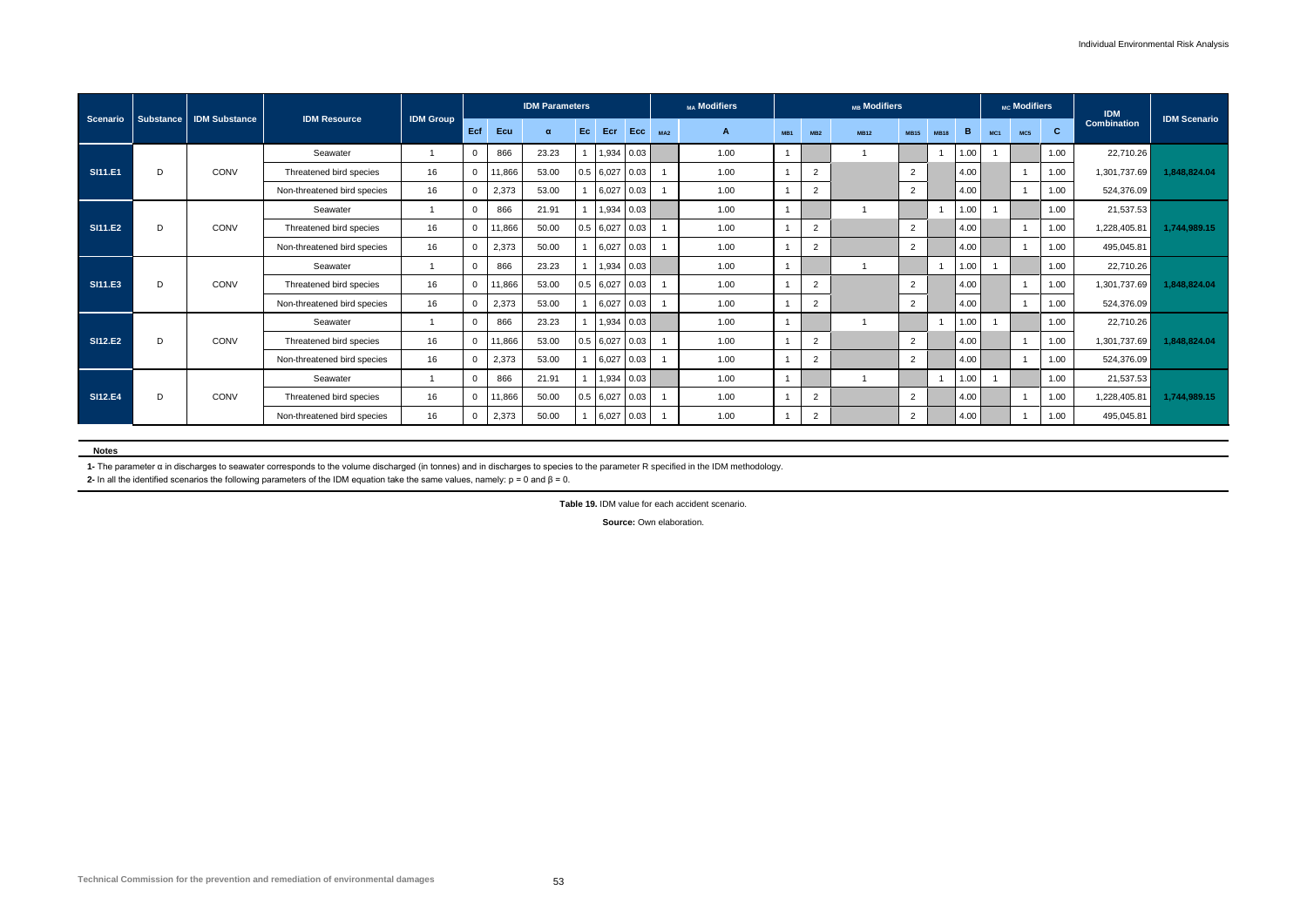# **VI. REFERENCE SCENARIO SELECTION**

The procedure for determining the amount of the financial security to be provided by the operator, where applicable, is specified in Article 33 of the Regulation for partial development of Law 26/2007, of 23 October, on Environmental Liability. This procedure comprises the following phases:

*1.* Identification of the accident scenarios and establishment of the probability of occurrence of each scenario.

In this risk analysis, the identification of accident scenarios and the allocation of probabilities of occurrence is addressed in section IV.5 of the report.

*2.* Estimation of an Environmental Damage Index associated with each accident scenario following the +steps set out in Annex III of Royal Decree 183/2015, amending the Regulations for the Partial Development of Law 26/2007, of 23 October, on Environmental Liability, approved by Royal Decree 2090/2008, of 22 December.

The calculation of the Environmental Damage Index (IDM) for each of the scenarios identified is carried out in section V of this report. This index provides an estimate of the magnitude of the environmental consequences associated with each scenario.

*3.* Calculation of the risk associated with each accident scenario as the product of the probability of occurrence of the scenario and the Environmental Damage Index.

Therefore, the risk of each scenario is the result of multiplying its probability by the magnitude of the hypothetical damage it would trigger. This operation is shown in Table 20.

*4.* Selection of the scenarios with the lowest associated Environmental Damage Index which account for 95% of the total risk.

This phase first requires the relevant scenarios to be ordered in decreasing order of the IDM (as shown in Table 20), to subsequently select only those that represent 95% of the total risk of the installation. In equal IDM values, it was decided to rank those scenarios with the highest probability of occurrence first.

*5.* Establishment of the amount of the financial security as the value of the environmental damage of the scenario with the highest Environmental Damage Index from among the selected accident scenarios. This scenario is generally referred to as the "reference scenario" and is the only one considered in order to carry out the subsequent phases indicated in article 33 of the Regulation for the partial development of Law 26/2007, of 23 October.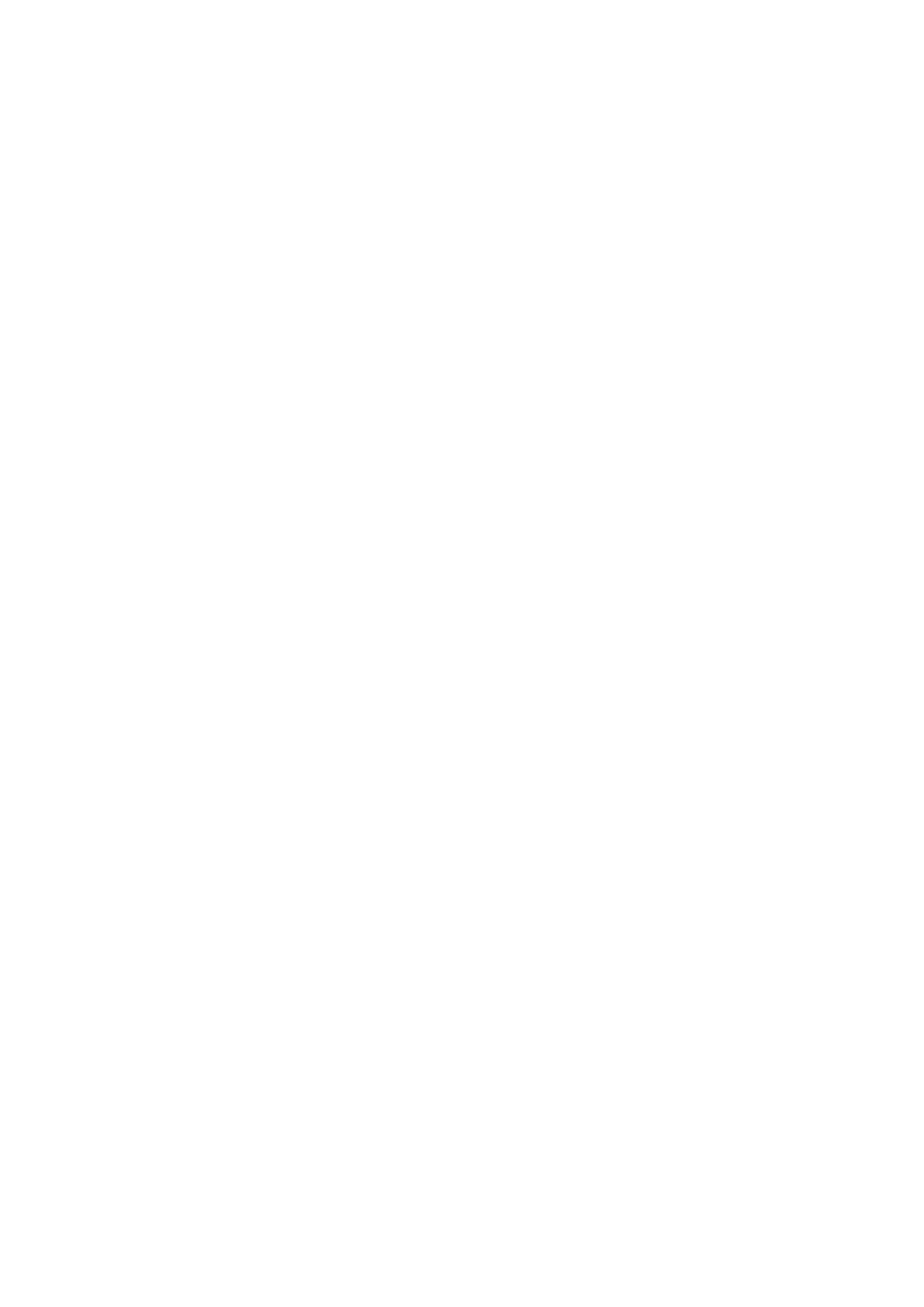**Technical Commission for the prevention and remediation of environmental damages** 56

| Code              | <b>EDX</b>             | Probability          | <b>Risk</b>    | <b>Relative risk</b> | <b>Cumulative risk</b> |
|-------------------|------------------------|----------------------|----------------|----------------------|------------------------|
| <b>SI6.E3</b>     | 112.507.882            | 8.88E-07             | 99.94          | 4.98%                | 100.00%                |
| <b>SI6.E1</b>     | 112,507,882            | 3.09E-07             | 34.74          | 1.73%                | 95.02%                 |
| <b>SI6.E2</b>     | 110,947,880            | 1.63E-08             | 1.80           | 0.09%                | 93.30%                 |
| <b>SI5.E3</b>     | 59,618,559             | 8.88E-07             | 52.96          | 2.64%                | 93.21%                 |
| <b>SI5.E1</b>     | 41,592,582             | 3.09E-07             | 12.84          | 0.64%                | 90.57%                 |
| <b>SI5.E2</b>     | 58,564,655             | 1.63E-08             | 0.95           | 0.05%                | 89.93%                 |
| <b>SI4.E3</b>     | 42,632,037             | 8.88E-07             | 37.87          | 1.89%                | 89.88%                 |
| <b>SI4.E1</b>     | 42,632,037             | 3.09E-07             | 13.16          | 0.66%                | 88.00%                 |
| <b>SI4.E2</b>     | 41,592,582             | 1.63E-08             | 0.68           | 0.03%                | 87.34%                 |
| <b>SI9.E1</b>     | 11,950,189             | 1.54E-06             | 18.45          | 0.92%                | 87.31%                 |
| <b>SI9.E6</b>     | 11,950,189             | 4.44E-09             | 0.05           | 0.00%                | 86.39%                 |
| <b>SI9.E2</b>     | 10,393,348             | 8.13E-08             | 0.84           | 0.04%                | 86.39%                 |
| <b>SI9.E8</b>     | 10,393,348             | 1.87E-08             | 0.19           | 0.01%                | 86.34%                 |
| <b>SI9.E7</b>     | 10,393,348             | 2.34E-10             | 0.00           | 0.00%                | 86.33%                 |
| <b>SI9.E3</b>     | 9,874,401              | 4.44E-06             | 43.81          | 2.18%                | 86.33%                 |
| <b>SI9.E5</b>     | 8,317,560              | 1.87E-05             | 155.38         | 7.74%                | 84.15%                 |
| <b>SI9.E4</b>     | 8,317,560              | 2.34E-07             | 1.94           | 0.10%                | 76.42%                 |
| <b>SI3.E1</b>     | 4,668,868              | 2.50E-06             | 11.68          | 0.58%                | 76.32%                 |
| <b>SI3.E6</b>     | 4.668.868              | 7.19E-09             | 0.03           | 0.00%                | 75.74%                 |
| <b>SI3.E3</b>     | 3.952.797              | 7.19E-06             | 28.41          | 1.41%                | 75.74%                 |
| <b>SI3.E2</b>     | 3.594.762              | 1.32E-07             | 0.47           | 0.02%                | 74.32%                 |
| <b>SI3.E8</b>     | 3.594.762              | 3.03E-08             | 0.11           | 0.01%                | 74.30%                 |
| <b>SI3.E7</b>     | 3.594.762              | 3.79E-10             | 0.00           | 0.00%                | 74.29%                 |
| <b>SI3.E5</b>     | 2.878.691              | 3.03E-05             | 87.12          | 4.34%                | 74.29%                 |
| <b>SI3.E4</b>     | 2.878.691              | 3.78E-07             | 1.09           | 0.05%                | 69.96%                 |
| <b>SI12.E2</b>    | 1.848.824              | 4.16E-04             | 769.30         | 38.30%               | 69.90%                 |
| SI11.E3           | 1.848.824              | 8.88E-07             | 1.64           | 0.08%                | 31.60%                 |
| SI11.E1           | 1.848.824              | 3.09E-07             | 0.57           | 0.03%                | 31.52%                 |
| <b>SI7.E1</b>     | 1.768.507              | 7.10E-06             | 12.56          | 0.63%                | 31.49%                 |
| SI7.E6<br>SI8,E1  | 1,768,507              | 2.04E-08             | 0.04<br>8.17   | $0.00\%$             | 30.87%                 |
| SI8, E6           | 1,764,894              | 4.63E-06<br>1.33E-08 | 0.02           | 0.41%<br>0.00%       | 30.86%<br>30.46%       |
| SI12,E4           | 1,764,894<br>1,744,989 | 2.19E-05             | 38.22          | 1.90%                | 30.46%                 |
| SI11, E2          | 1,744,989              | 1.63E-08             | 0.03           | $0.00\%$             | 28.55%                 |
| <b>SI7,E3</b>     | 1,207,195              | 2.04E-05             | 24.64          | 1.23%                | 28.55%                 |
| SI8,E3            | 1,204,738              | 1.33E-05             | 16.04          | 0.80%                | 27.33%                 |
| SI10,E3           | 810,126                | 8.88E-07             | 0.72           | 0.04%                | 26.53%                 |
| SI10,E1           | 810,126                | 3.09E-07             | 0.25           | 0.01%                | 26.49%                 |
| <b>SI7,E2</b>     | 716,047                | 3.74E-07             | 0.27           | 0.01%                | 26.48%                 |
| <b>SI7,E8</b>     | 716,047                | 8.60E-08             | 0.06           | $0.00\%$             | 26.47%                 |
| <b>SI7,E7</b>     | 716,047                | 1.08E-09             | 0.00           | 0.00%                | 26.46%                 |
| SI8,E2            | 714,602                | 2.44E-07             | 0.17           | 0.01%                | 26.46%                 |
| <b>SI8,E8</b>     | 714,602                | 5.61E-08             | 0.04           | $0.00\%$             | 26.45%                 |
| SI8, E7           | 714,602                | 7.01E-10             | 0.00           | $0.00\%$             | 26.45%                 |
| SI10,E2           | 706,337                | 1.63E-08             | 0.01           | 0.00%                | 26.45%                 |
| <b>SI7,E5</b>     | 575,719                | 8.59E-05             | 49.47          | 2.46%                | 26.45%                 |
| <b>SI7,E4</b>     | 575,719                | 1.07E-06             | 0.62           | 0.03%                | 23.99%                 |
| SI8, E5           | 574,563                | 5.60E-05             | 32.20          | 1.60%                | 23.96%                 |
| <b>SI8,E4</b>     | 574,563                | 7.01E-07             | 0.40           | 0.02%                | 22.35%                 |
| SI2, E6           | 327,883                | 1.78E-07             | 0.06           | $0.00\%$             | 22.33%                 |
| SI1,E1            | 318,451                | 6.18E-05             | 19.66          | 0.98%                | 22.33%                 |
| SI1, E6           | 318,451                | 1.78E-07             | 0.06           | 0.00%                | 21.35%                 |
| SI2, E1           | 317,825                | 6.18E-05<br>1.77E-04 | 19.63          | 0.98%<br>2.47%       | 21.35%                 |
| SI2, E3<br>SI1,E3 | 279,656<br>271,676     | 1.77E-04             | 49.63<br>48.21 | 2.40%                | 20.37%<br>17.90%       |
| SI2, E2           | 255,543                | 3.25E-06             | 0.83           | 0.04%                | 15.50%                 |
| <b>SI2, E8</b>    | 255,543                | 7.48E-07             | 0.19           | 0.01%                | 15.46%                 |
| SI2, E7           | 255,543                | 9.35E-09             | 0.00           | $0.00\%$             | 15.45%                 |
| SI1, E2           | 248,288                | 3.25E-06             | 0.81           | 0.04%                | 15.45%                 |
| <b>SI1,E8</b>     | 248,288                | 7.48E-07             | 0.19           | 0.01%                | 15.41%                 |
| <b>SI1,E7</b>     | 248,288                | 9.35E-09             | 0.00           | 0.00%                | 15.40%                 |
| SI2, E5           | 207,316                | 7.47E-04             | 154.92         | 7.71%                | 15.40%                 |
| SI2, E4           | 207,316                | 9.34E-06             | 1.94           | 0.10%                | 7.69%                  |
| SI1, E5           | 201,512                | 7.47E-04             | 150.58         | 7.50%                | 7.59%                  |
| <b>SI1,E4</b>     | 201,512                | 9.34E-06             | 1.88           | 0.09%                | 0.09%                  |

**Table 20.** Selection of the reference scenario.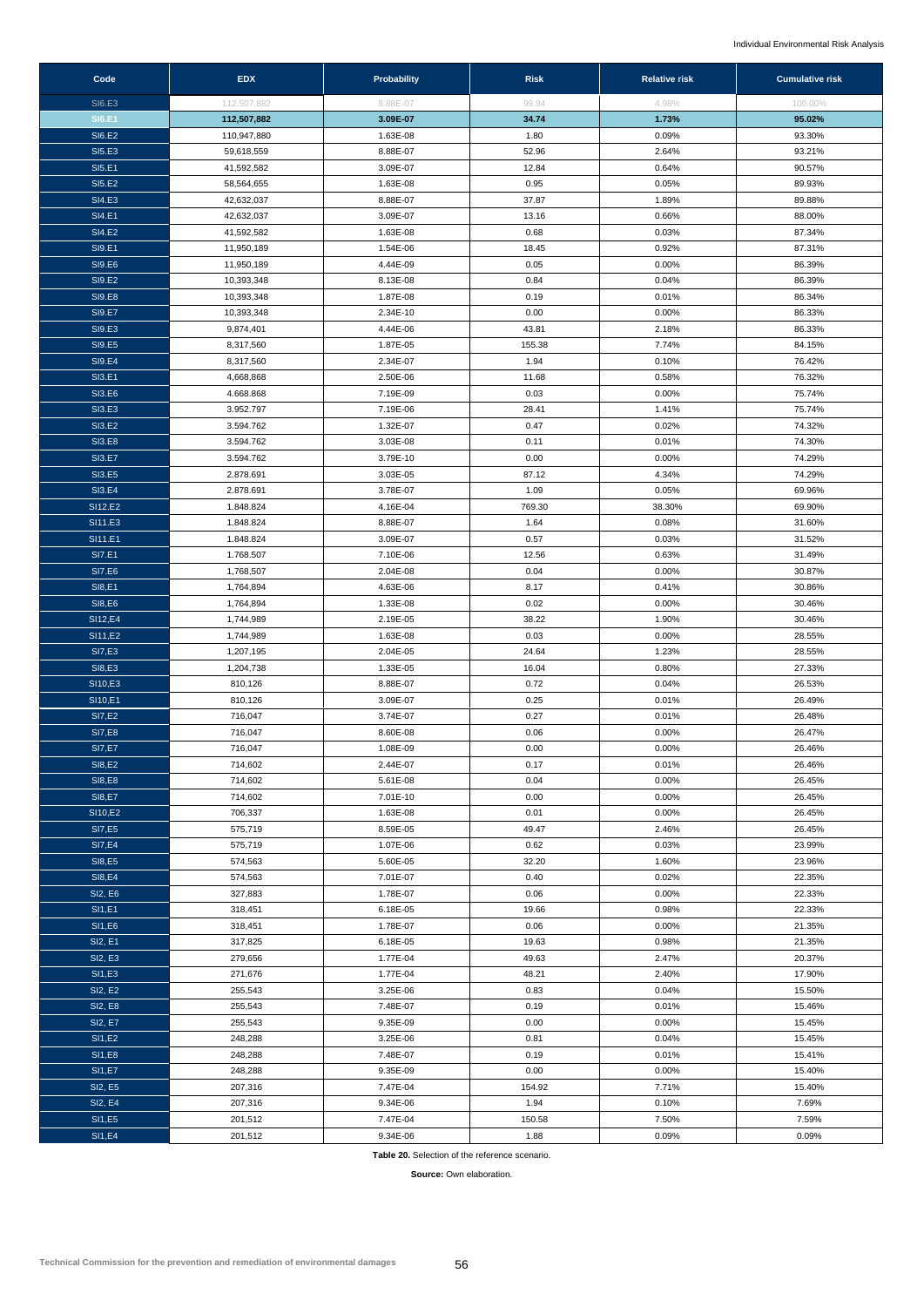Table 20 shows the scenario selected as the reference scenario at the facility under study (shaded in light blue), this being **SI6.E1**, corresponding to **"Fire with release to the sea of 1,622.50 m3 of substance C mixed with 1% of the extinguishing waters"**.

# **VII. DAMAGE QUANTIFICATION AND ASSESSMENT**

As indicated above, the quantification of the environmental damage must only be carried out for the reference scenario selected. Therefore, in the case under study, this procedure focuses on the hypothetical **discharge into the sea of 1,622.50 m3 of substance C mixed with 1% of the extinguishing water** (scenario SI6.E1).

In accordance with the definition of environmental damage included in Law 26/2007, of 23 October, the regulation excludes damage that does not cause significant adverse effects on natural resources within its scope. For this reason, it is particularly relevant to assess the significance of the damage that would be caused under the hypotheses established in the accidental reference scenario, using, among other data, the information obtained during the quantification process.

The first section of this section describes the study of damage quantification, followed by an assessment of the significance of this damage.

# *VII.1. Quantification of environmental damage*

Under the term "quantification of the damage" the regulation includes three different aspects:

- a) Extent of damage. The extent of damage refers to the amount of resource or service that would be affected and is therefore expressed in biophysical units of the affected resource such as surface area, mass, volume or population size.
- b) Intensity of the damage. Intensity is used to evaluate the degree of severity of the effects caused by the agent causing the damage to the natural resources or services affected. The regulations provide for three degrees of intensity: acute, chronic and potential, which respectively imply an impact on at least 50%, between 10 and 50% or at least 1% of the population, respectively. However, it is usual to consider an additional degree of intensity called lethal, which assumes the loss of 100% of the population affected.
- c) The temporal scale of the damage. The evaluation of the temporal scale of the damage includes the study of its duration, frequency and the reversibility of the effects that the agent causes on the receiving environment.

In the following points, the study carried out on each of these aspects for the reference scenario, which considers damage by substance C to Seawater and birds, is set out specifically.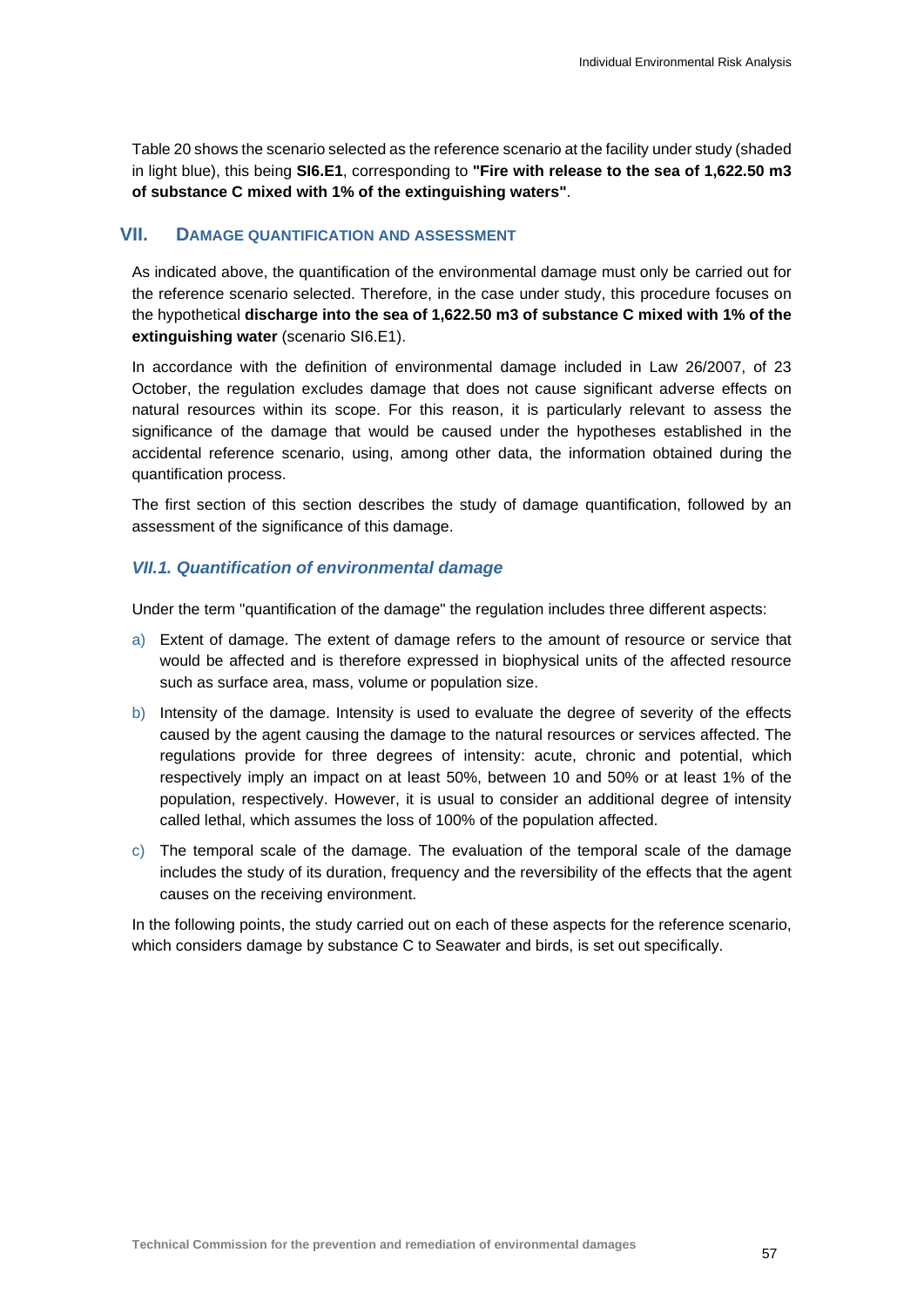## *A. Extent of Damage*

### *a) Seawater*

The extent of the damage to seawater is assessed through the amount of the resource that would be affected under the hypotheses established in scenario SI6.E1. Given the high uncertainty about the evolution of discharges of substance C, the precautionary principle has been observed in this study. Thus, it is assumed that in case of a spill the most unfavourable circumstances would occur.

The maximum surface area that a spill of substance C would have been calculated, taking the available bibliography on spills of this type into the sea as reference. In this sense, an average equilibrium thickness of a slick of this substance of 2.54E1 cm was adopted as a reference (USEPA, 2001).

Therefore, given that the simulated accident would have an associated volume of water contaminated with substance C of 1,622.50 m3, its maximum extension would reach 64 ha, which is a valid value when defining the extent of the damage. However, in order to complete the information required by the Environmental Liability Supply Model (MORA) -a tool for the economic valuation of environmental damage recommended by the Technical Commission for the Prevention and Remediation of Environmental Damage-, it is necessary to express this surface area in terms of the volume of water affected. For this purpose, an average depth of the water column affected by the spill is estimated. Specifically, in the scope of this study, given the relatively thin film of the spill, a reference value of 1 mm was used.

The final result provides an estimated volume of contaminated water equal to 639 m3. The following table summarises the calculations made.

| <b>VALUES OF THE PARAMETERS USED FOR THE QUANTIFICATION OF</b><br><b>DAMAGE TO SEAWATER</b> |              |       |  |  |  |  |  |  |  |  |  |
|---------------------------------------------------------------------------------------------|--------------|-------|--|--|--|--|--|--|--|--|--|
| <b>Parameter</b>                                                                            | Value        | Unit  |  |  |  |  |  |  |  |  |  |
| Discharged volume                                                                           | 1,622.50     | mЗ    |  |  |  |  |  |  |  |  |  |
| Average thickness                                                                           | 0.1          | ın    |  |  |  |  |  |  |  |  |  |
| Conversion                                                                                  | 2.54         | cm/in |  |  |  |  |  |  |  |  |  |
| Average thickness                                                                           | $2.54F - 01$ | сm    |  |  |  |  |  |  |  |  |  |
| Average thickness                                                                           | 0.00254      | m     |  |  |  |  |  |  |  |  |  |
| Affected area                                                                               | $6.39E + 05$ | m2    |  |  |  |  |  |  |  |  |  |
| Affected area                                                                               | 64           | hа    |  |  |  |  |  |  |  |  |  |
| Depth affected                                                                              | 0.001        | m     |  |  |  |  |  |  |  |  |  |
| Volume of seawater                                                                          | 639          | mЗ    |  |  |  |  |  |  |  |  |  |

**Table 21.** Values of the parameters used for the quantification of damage to seawater.

**Source:** Own elaboration.

## *b) Species (birds)*

With regard to the impact on birds, initially the species present in the vicinity of the facility were identified in order to select those that, at least *a priori*, might be affected by the hypothetical spill.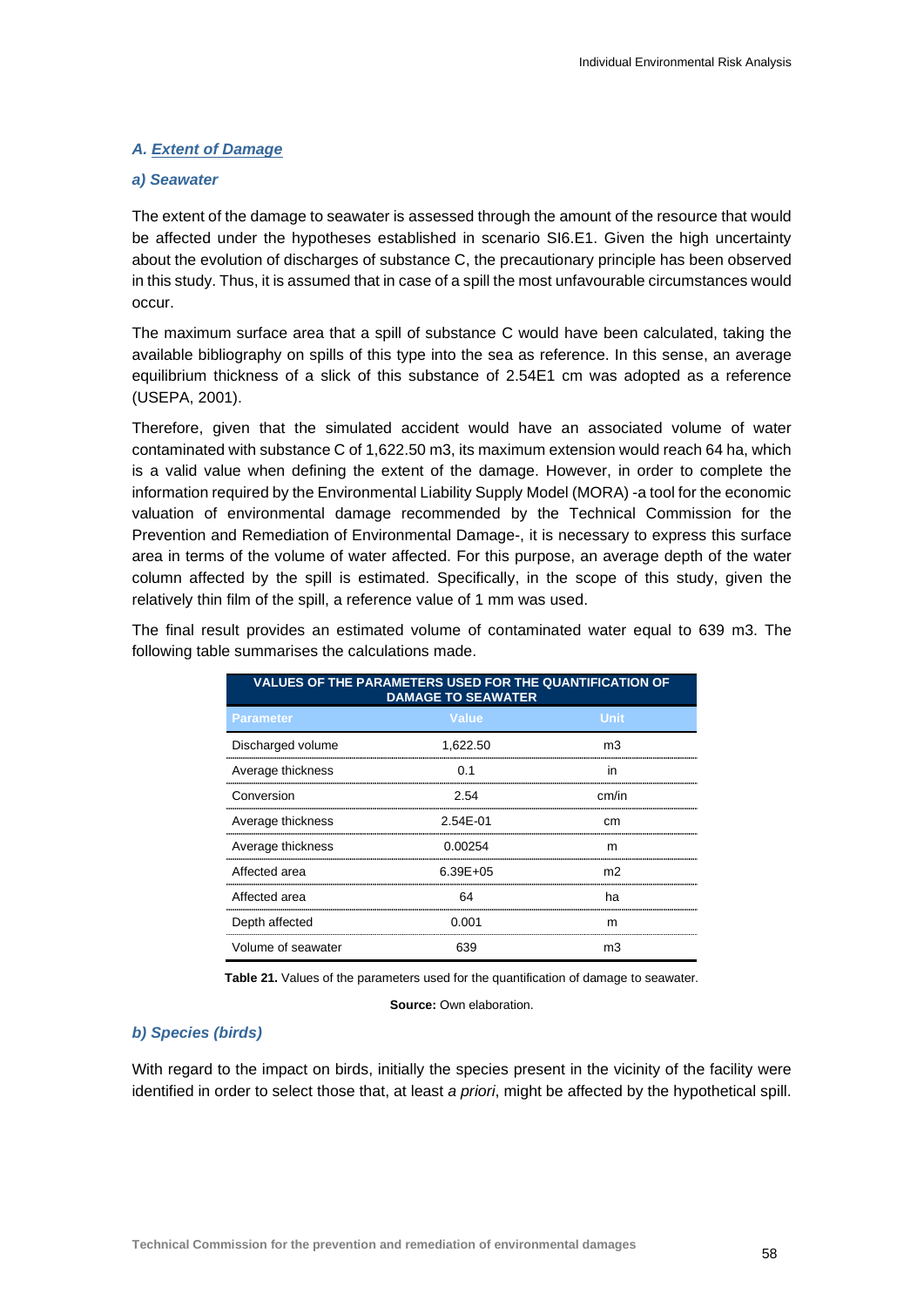### Environmental Liability Supply Model (MORA)

The MORA tool facilitates the calculation of the value of the damage caused and, additionally, provides a series of data on the natural environment. In this sense, the information provided on the species present in each area is of particular interest. Specifically, the following table shows these species for the coordinates of the hypothetical spill (randomly selected among the port areas of Spain).

| <b>SPECIES IDENTIFIED IN MORA</b> |                          |  |  |  |  |  |  |  |
|-----------------------------------|--------------------------|--|--|--|--|--|--|--|
| Accipiter nisus                   | Sus scrofa               |  |  |  |  |  |  |  |
| Aythya nyroca                     | Ardea cinerea            |  |  |  |  |  |  |  |
| Circus pygargus                   | Ardea purpurea           |  |  |  |  |  |  |  |
| Fulica cristata                   | Athene noctua            |  |  |  |  |  |  |  |
| Marmaronetta angustirostris       | Buteo                    |  |  |  |  |  |  |  |
| Tyto alba                         | <b>Falco peregrinus</b>  |  |  |  |  |  |  |  |
|                                   | <b>Falco tinnunculus</b> |  |  |  |  |  |  |  |
|                                   | Podiceps cristatus       |  |  |  |  |  |  |  |

**Table 22.** Species identified in MORA.

#### **Source:** MORA.

In the present study it has been decided not to select any of the species identified in MORA as possible receptors of the damage. This is because the species listed are not typical of the marine environment, affected by the hypothetical damage (wild boar, herons, grebes, birds of prey, etc.).

It is assumed that the species likely to be affected by the spill could be identified on the basis of a detailed inventory of existing species for that area<sup>11</sup>. In this case, only seabirds will be considered, given that they are the most likely to come into contact with the spill. Specifically, a Special Protection Area for Birds in the vicinity is considered. The species potentially affected are the common tern, the little tern, the white-faced tern and the black-footed tern.

In this analysis, in addition to the possible impact of the spill on non-endangered seabirds (as mentioned above), a precautionary approach has been adopted, assuming a certain impact on endangered species that may occasionally be present in the area (brown teal or white-headed duck). This is intended to ensure that the operator has sufficient financial coverage for any possible eventualities that may arise after the occurrence of a spill. Again, in this section it is worth remembering the inevitable degree of uncertainty associated with this type of study. Consequently, it is always advisable to take a precautionary approach.

Once the bird species expected to be affected by a hypothetical spill have been selected, the next phase involves the estimation of the number of individuals which would perish as a result of the spill. To calculate this, the number of individuals that would come into contact with the agent causing the damage is estimated (this operation is carried out in this section based on the calculation of the extent of the spill). Then it is necessary to determine how many of these would perish as a result (this aspect is addressed in the study of intensity). In this regard, two points are made:

<sup>&</sup>lt;sup>11</sup> As indicated in the introduction to this case study, as with other data used in this case study, this hypothetical inventory has been created *ad hoc* for the purposes of this example.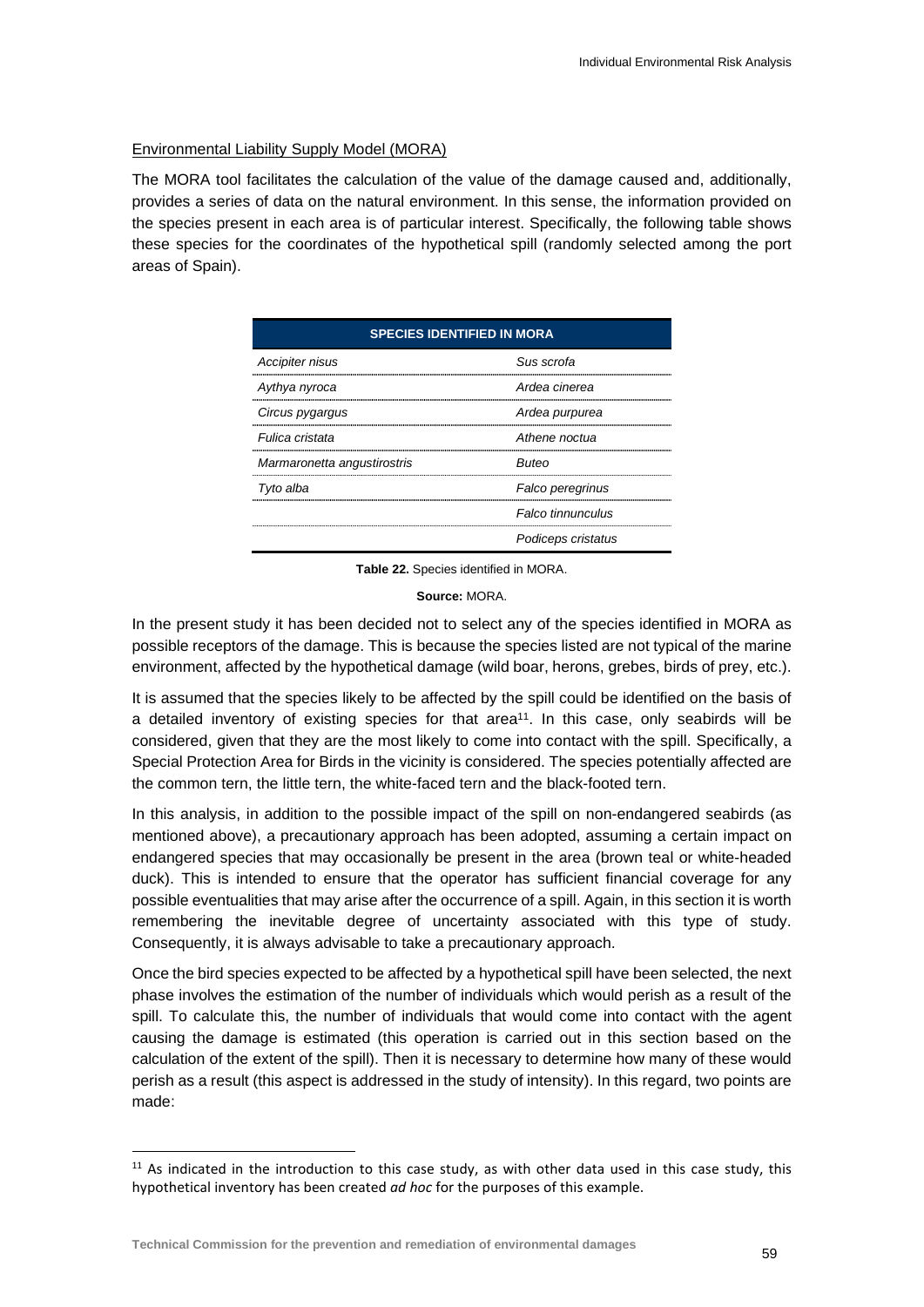- 1- Although the MORA tools allows the introduction of two types of damage to the species (death or injury), in this study it is assumed that the damage caused will always be death. Again, this is due to the high level of uncertainty in selecting one or other type of damage. Therefore, the least favourable option is selected.
- 2- The determination of the number of individuals that would perish as a result of the spill is technically very complex. Not only must a certain population that could be affected be taken as a reference, but it is also necessary to establish the number of members of that population that would come into contact with the spill, and which of these would suffer relevant effects. Therefore, the decision taken regarding the number of individuals is also associated with a high degree of uncertainty and is even somewhat subjective. Again, a precautionary approach to the assessment of damage is advised.

In the calculation of the number of affected individuals, the classification of animal species carried out in MORA was taken into consideration. Specifically, according to this tool, the non-threatened species considered in the study are treated as "other birds"; while the threatened species (marbled teal and duckling) are assimilated to the marbled teal, since it is the only species of the two that has differentiated data of costs in MORA.

The census of breeding pairs in the natural area was taken as the source data for the quantification. Given that this data is assumed to be a range, it has been converted into number of individuals (multiplying it by two) and, subsequently, the average of this range was calculated in order to obtain a single reference value.

The estimation of the number of individuals that would come into contact with the spill was carried out separately for each category of species (threatened and non-threatened):

- For endangered species, given the considerable uncertainty about the number of individuals of endangered species that would come into contact with the spill, and their high sensitivity to the damage caused, a precautionary approach was adopted, assuming that the entire population would come into contact with the spill.
- For non-endangered species, 25% of the population were assumed to come into contact with the damaging agent.

The results of this estimation are shown in the table below: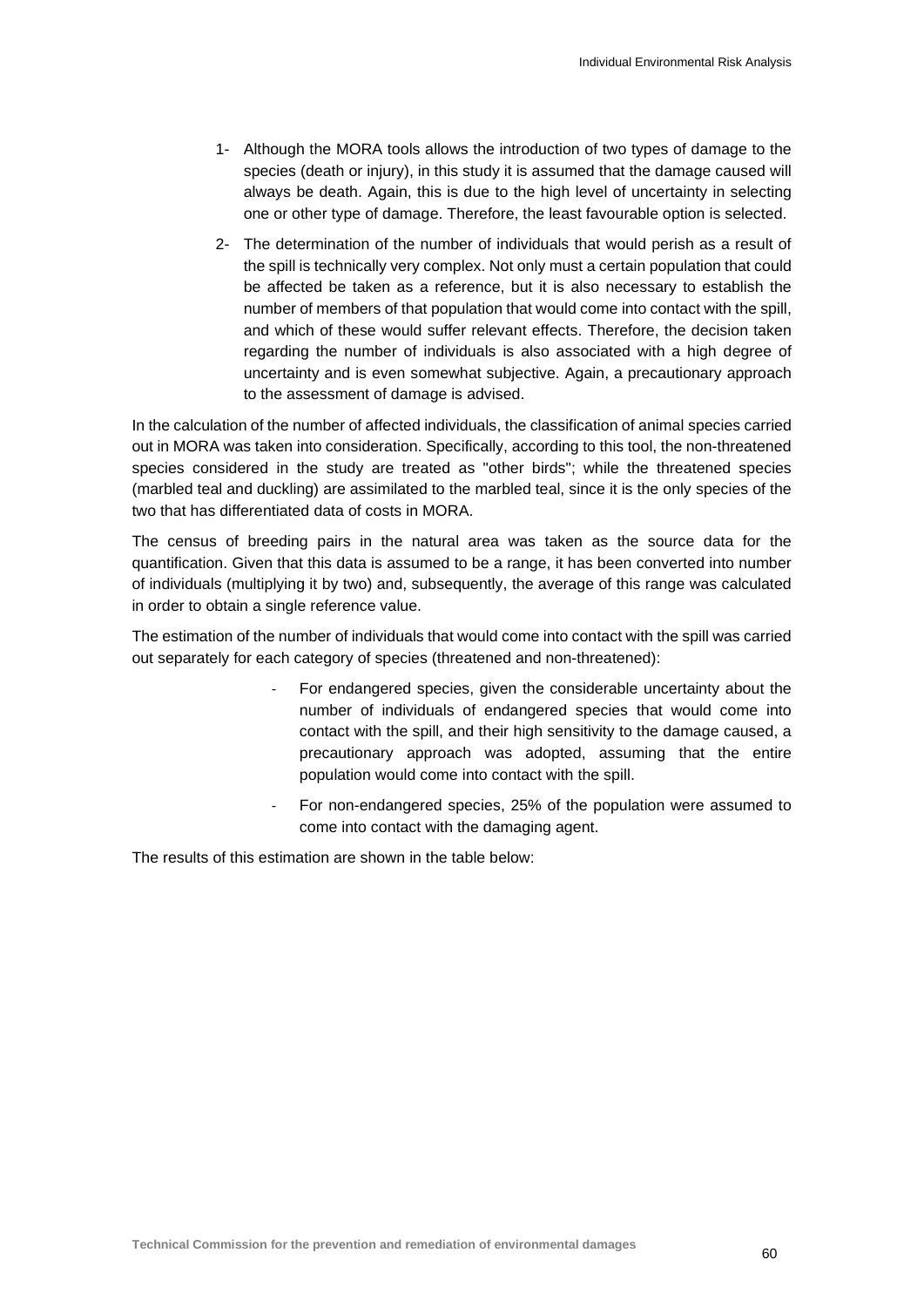| Species                                                                                                       |         | Reference population (p) |         |     | Reference population (i) |         |                | Populationa  |  |
|---------------------------------------------------------------------------------------------------------------|---------|--------------------------|---------|-----|--------------------------|---------|----------------|--------------|--|
|                                                                                                               | Minimum |                          | Maximum |     | Minimum                  | Maximun | Average (i)    | affected (i) |  |
| gray teal (Marmaronetta angustirostris)                                                                       | 0       |                          | 2       |     | 0                        | 4       | $\overline{2}$ |              |  |
| White-headed Malvasia (Oxyura leucocephala)                                                                   | 0       |                          | 2       |     | 0                        | 4       | 2              | 2            |  |
| Total individuals of threatenead species afectated, similar to Cerceta pardilla (Marmaronetta angustirostris) |         |                          |         |     |                          |         |                |              |  |
| White-faced smoke (Chlidonias hybrida)                                                                        | 40      | 200                      | 80      | 400 | 240                      | 60      |                |              |  |
| Little tern (Sternula albifrons)                                                                              | 60      | 163                      | 120     | 326 | 223                      | 56      |                |              |  |
| Common tern (Sterna hirundo)                                                                                  | 50      | 200                      | 100     | 400 | 250                      | 63      |                |              |  |
| Total individuals of non threateaned species, classified as "Other birds"                                     |         |                          |         |     |                          |         | 178            |              |  |

p: couples. i: individuals

**Table 23.** Estimated number of affected individuals.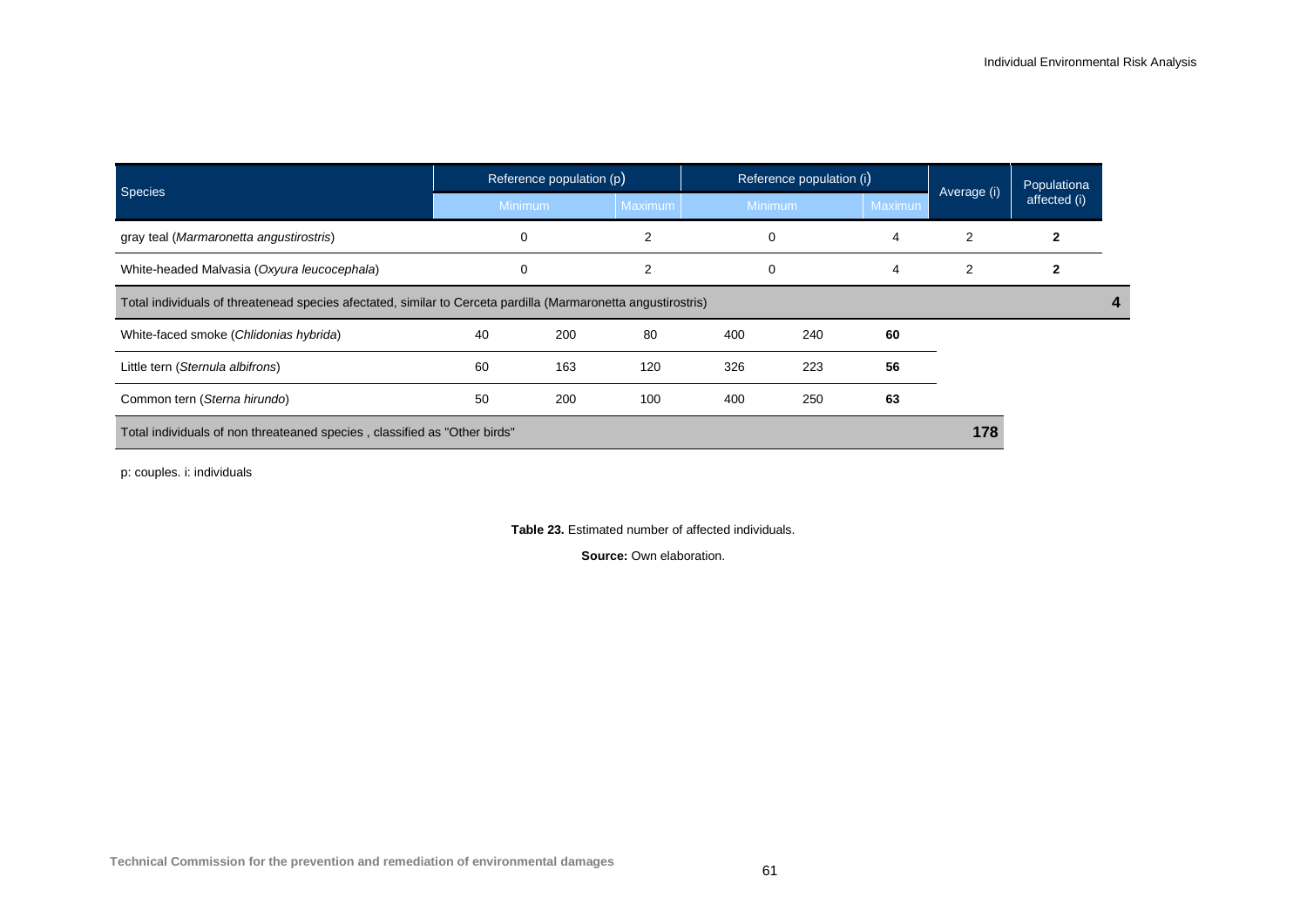To sum up, note that the main purpose of including the above data in the study is to incorporate and foresee the possibility that, in the event of an accident, a certain number of birds (both endangered and non-endangered species) may have to be recovered. In this respect, the key aspect is the introduction of these natural resources in the valuation, in order to illustrate the methodology, rather than provide an accurate estimate of the specific number of individuals.

### *B. Intensity of damage*

As in the estimation of the extent, a precautionary approach was adopted in the assessment of the intensity of the damage, assuming a lethal impact. It was assumed that all the individuals that came into contact with the agent causing the damage would perish (4 individuals assimilated to marbled teal and 178 assimilated to other birds).

This decision is based on the following arguments:

- On the one hand, the high degree of uncertainty associated with estimating the extent of the damage must be taken into account. That is, not knowing with sufficient certainty the surface area and volume of water that would be affected makes it difficult to estimate key parameters for determining the intensity of the damage, such as the concentration reached by the pollutants in the water.
- An additional difficulty lies in the scarcity or absence of sufficient data to declare a degree of intensity lower than lethal. In this sense, the uncertainty that exists when specifying the species and individuals that would come into contact with the spill and their toxicity thresholds with respect to the agent causing the damage is of note.

Therefore, as indicated, following a precautionary approach, a lethal impact is assumed.

### *C. Time scale of the damage*

The study of the time scale of the damage includes the estimation of three aspects: the duration of the damage, the frequency with which it may occur and the reversibility of the damage.

### *a) Duration of the damage*

In order to estimate the duration of the hypothetical damage, the Environmental Liability Supply Model is used.

This tool indicates that the average time needed to remedy a spill of non-volatile organic compounds into the sea is one month. On the other hand, for the remediation of a damage to birds, a 6 month period is indicated.

### *b) Frequency of damage*

The frequency with which the hypothetical accident is expected to occur is analysed in Chapter IV of this report. Specifically, for the reference scenario (SI6.E1) the frequency is established at 3.09E-7 times per year.

### *c) Reversibility of the damage*

Taking into account the agent causing the damage (CONV) and the receptors (seawater and birds), remediation could be carried out using currently available techniques within a reasonable period of time and at a proportionate cost. In this regard, it is worth noting that remediation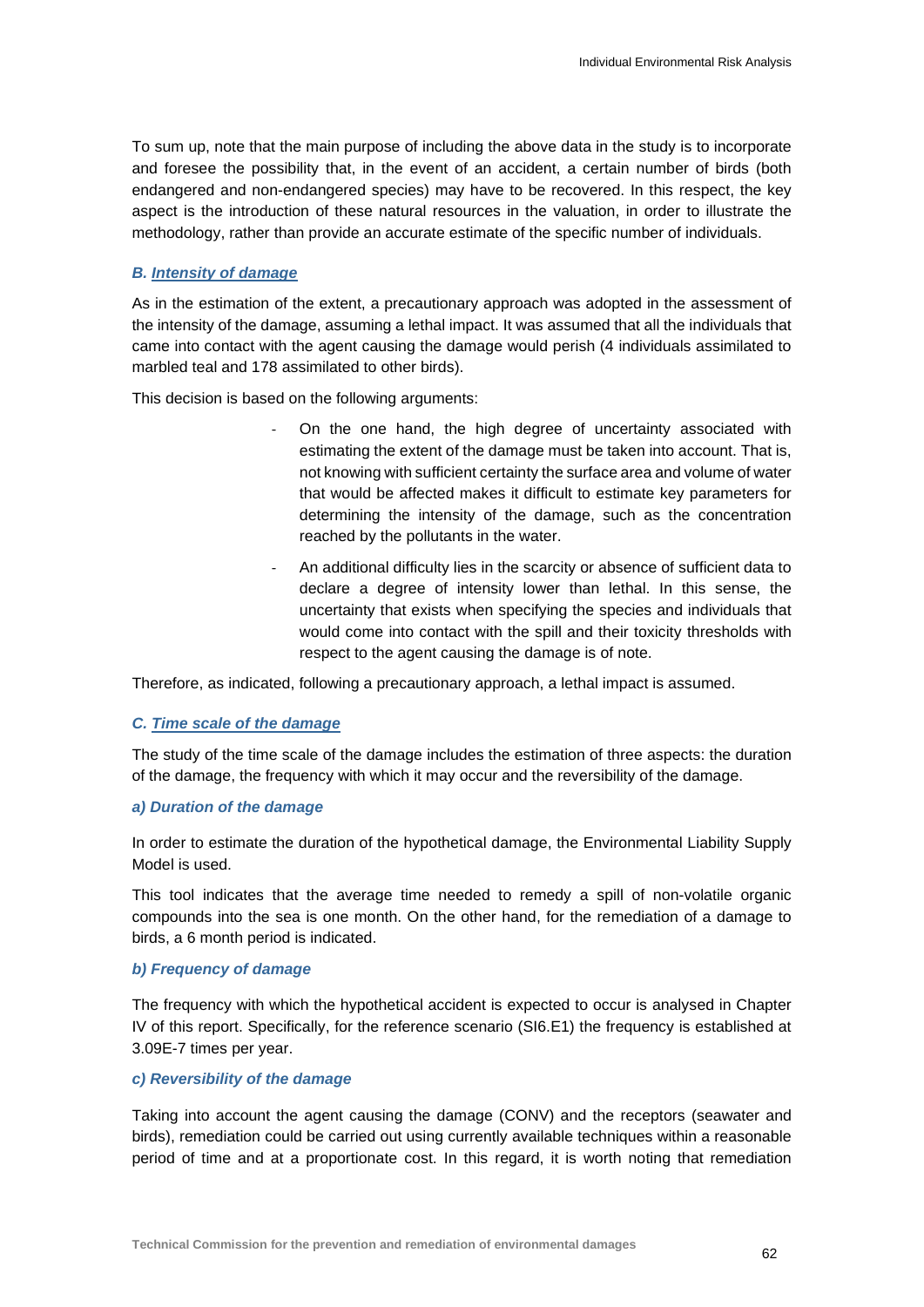techniques for all of the agent-resource combinations identified in the reference scenario are available in MORA.

In this way, the damage is declared reversible and the measures to be applied will be primary and compensatory.

### *VII.2. Assessment of the significance of the environmental damage*

In view of the above and, once again, prioritising the precautionary approach in the assessment, the damage predicted under the hypotheses established in the reference scenario is considered to be significant. Therefore, it would have the status of environmental damage in accordance with Law 26/2007, of 23 October, and would require repair if it were to occur.

# **VIII. MONETISATION OF DAMAGE**

The economic evaluation of the remediation that should be carried out for the damage predicted in the reference scenario (SI6.E1) is evaluated using the Environmental Liability Supply Model (MORA), available on the Ministry´s environmental liability website(https://www.miteco.gob.es/es/calidad-y-evaluacion-ambiental/temas/responsabilidadmediambiental/modelo-de-oferta-de-responsabilidad-ambiental/).

Note that, in the application of MORA, all the default values given in MORA have been maintained except for the waiting time necessary to start the remediation, which is6 months in accordance with the new wording of article 45 of Law 26/2007, of 23 October, given that this is the period of time that the Administration has to finish the administrative procedures of environmental liability.

The following table shows the economic valuation of damages offered by MORA, including both the primary remediation measures and the corresponding compensatory measures.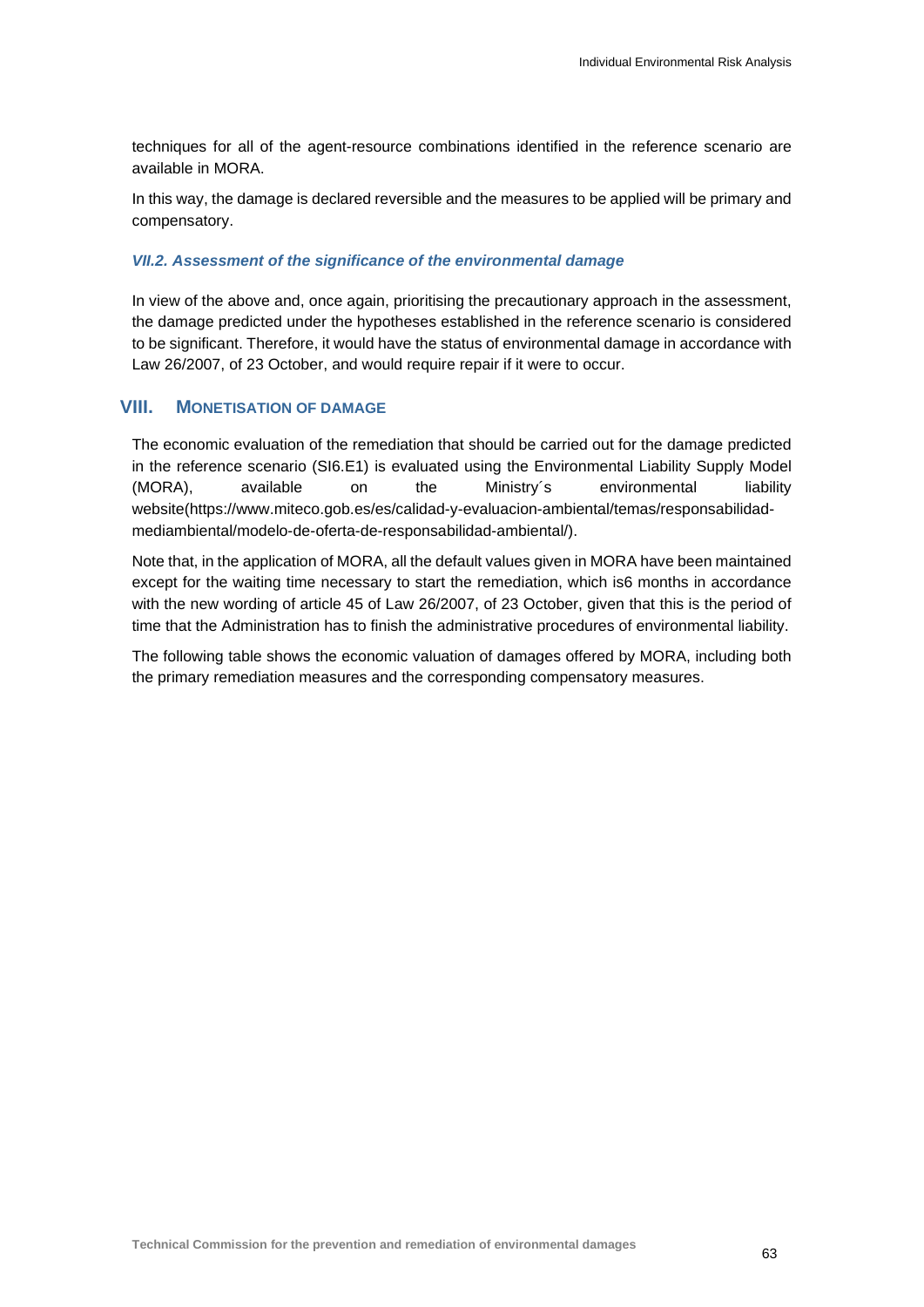| VALUE OF PRIMARY AND COMPENSATORY REPAIR                      |                                     |                                          |                    |
|---------------------------------------------------------------|-------------------------------------|------------------------------------------|--------------------|
| <b>Agent-resource combination</b>                             | Primary<br>remediation $(\epsilon)$ | Compensatory<br>remediation $(\epsilon)$ | Total $(\epsilon)$ |
| CONV non-biodegradable-Marmaronetta angustirostris<br>(Death) | 38.046.35                           | 25.747.69                                | 63.794.04          |
| CONV non-biodegradable-Other Birds (Death)                    | 27.891.51                           | 25.519.02                                | 53,410.53          |
| CONV non-biodegradable-Seawater                               | 16.083.542.39                       | 269.096.98                               | 16.352.639.37      |
| <b>Total repairs</b>                                          | 16,149,480.25                       | 320,363.69                               | 16,469,843.94      |

**Table 24.** Value of primary and compensatory repair.

**Source:** Prepared by the authors using MORA.

# **IX. ESTABLISHING THE FINANCIAL SECURITY**

As provided for in the regulations, the amount of the financial security corresponds to the cost of the primary remediation measures, amounting in this case to 16,149,480.25 €. This amount must be increased in order to take into account the costs of damage prevention and avoidance. In this sense, the minimum percentage proposed in the Regulation for the partial development of the law (10%) is applied. Therefore, the amount of the prevention and avoidance measures is set at: 1,614,948.03 €.

Despite the fact that the facility has the environmental management system UNE-EN ISO 14001 in force and EMAS, as the primary remediation cost exceeds Eur 2,000,000, it would be obliged to provide the corresponding financial security, in accordance with article 28 of Law 26/2007, of 23 October.

Therefore, in the present study the operator should cover its risks for a total amount of 17,764,428.28 €.

The breakdown of the costs is shown in the following table, differentiating, on the one hand, the reference amount in order to assess the need to provide the compulsory financial security and, on the other, the total value of the damage that would be caused under the hypotheses established in the reference scenario.

| BREAKDOWN OF THE VALUE OF THE ENVIRONMENTAL<br>DAMAGE AND AMOUNT OF FINANCIAL SECURITY |                     |
|----------------------------------------------------------------------------------------|---------------------|
| <b>Measure</b>                                                                         | Amount $(\epsilon)$ |
| Prevention and avoidance                                                               | 1.614.948.03        |
| <b>Primary Remediation</b>                                                             | 16.149.480.25       |
| <b>Amount of financial security</b>                                                    | 17,764,428.28       |
| <b>Compensatory Remediation</b>                                                        | 320,363.69          |
| Total cost of hypothetical damage                                                      | 18.084.791.97       |

**Table 25.** Breakdown of the value of the environmental damage and amount of the financial security.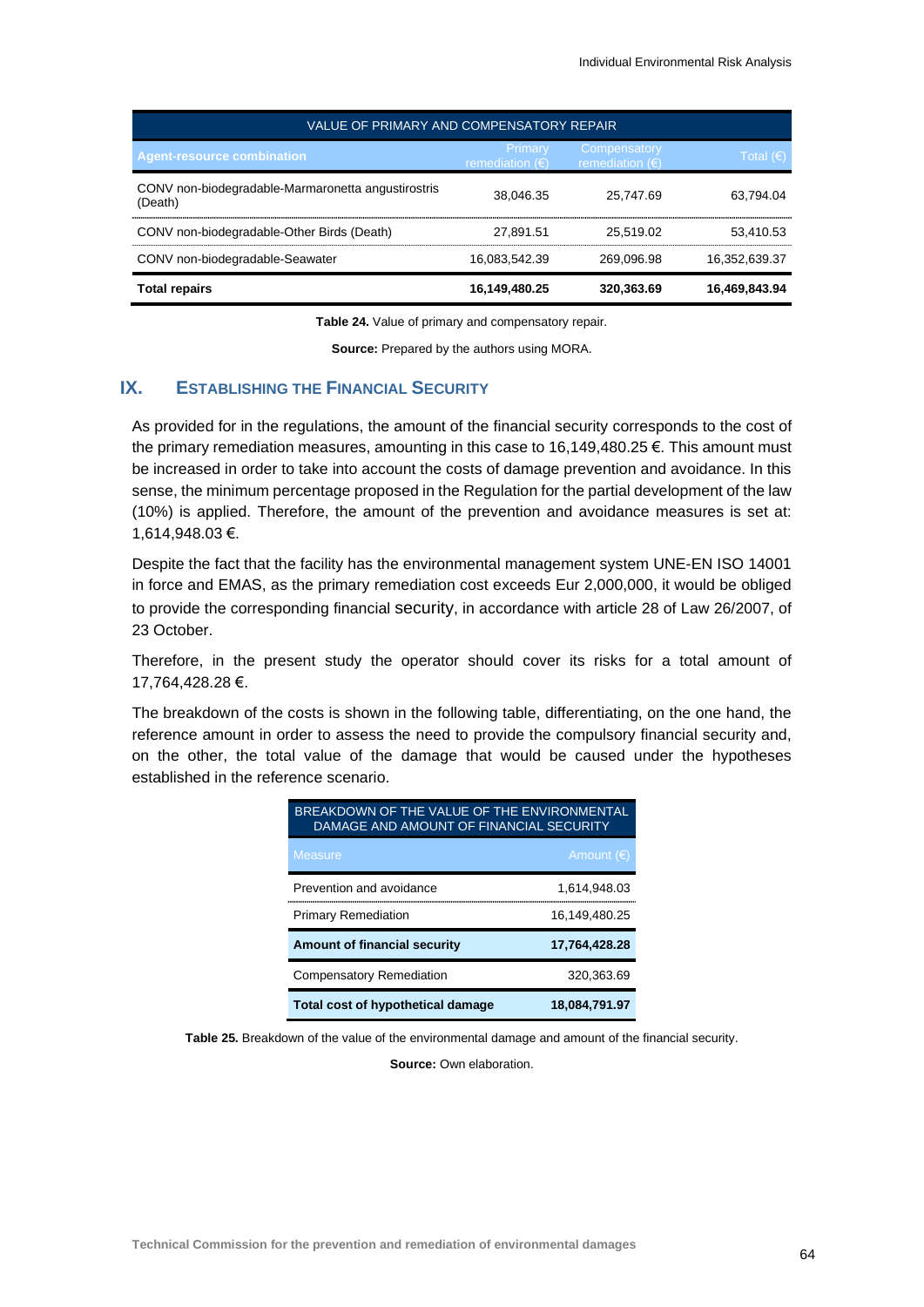# **X. BIBLIOGRAPHY**

DGPC (1994). *Technical Guide: Quantitative Methods for Risk Analysis*. General Directorate of Civil Protection.

FLEMISH GOVERNMENT (F.G., 2009). *Handbook failure frequencies 2009 for drawing a safety report*. Flemish Government. LNE Department. Environment, Nature and Energy Policy Unit. Safety Reporting Division.

FREIRE, J., FERNÁNDEZ, L., GONZÁLEZ-GURRIARÁN, E. and MUIÑO, R. (2003) *Impacto ambiental de la marea negra del* Prestige*: efectos sobre los ecosistemas marinos y los recursos pesqueros. Role of the scientific community in the response to the crisis*. Working paper, v.1.

GARCÍA, L., VIADA, C., MORENO-OPO, R., CARBONERAS, C., ALCALDE, A. and GONZÁLEZ, F. (2003) *Impact of the "Prestige" oil slick on seabirds*. SEO/Birdlife

LEES, F.P. (1996), *Loss Prevention in the Process Industries*. Second Edition.

TNO (1989) *Kanscijfers Ten Behoeve Van Gebruik in Betrouwbaarheidsstudies en Risico-Analyses*.

TNO (1999) Purple Book. *Guidelines for Quantitative Risk Assessment*.

USEPA (2001) *Characteristics of Response Strategies: A Guide for Spill Response Planning in Marine Environments*. American Petroleum Institute. National Oceanic and Atmospheric Administration. U.S. Coast Guard. U.S. Environmental Protection Agency.